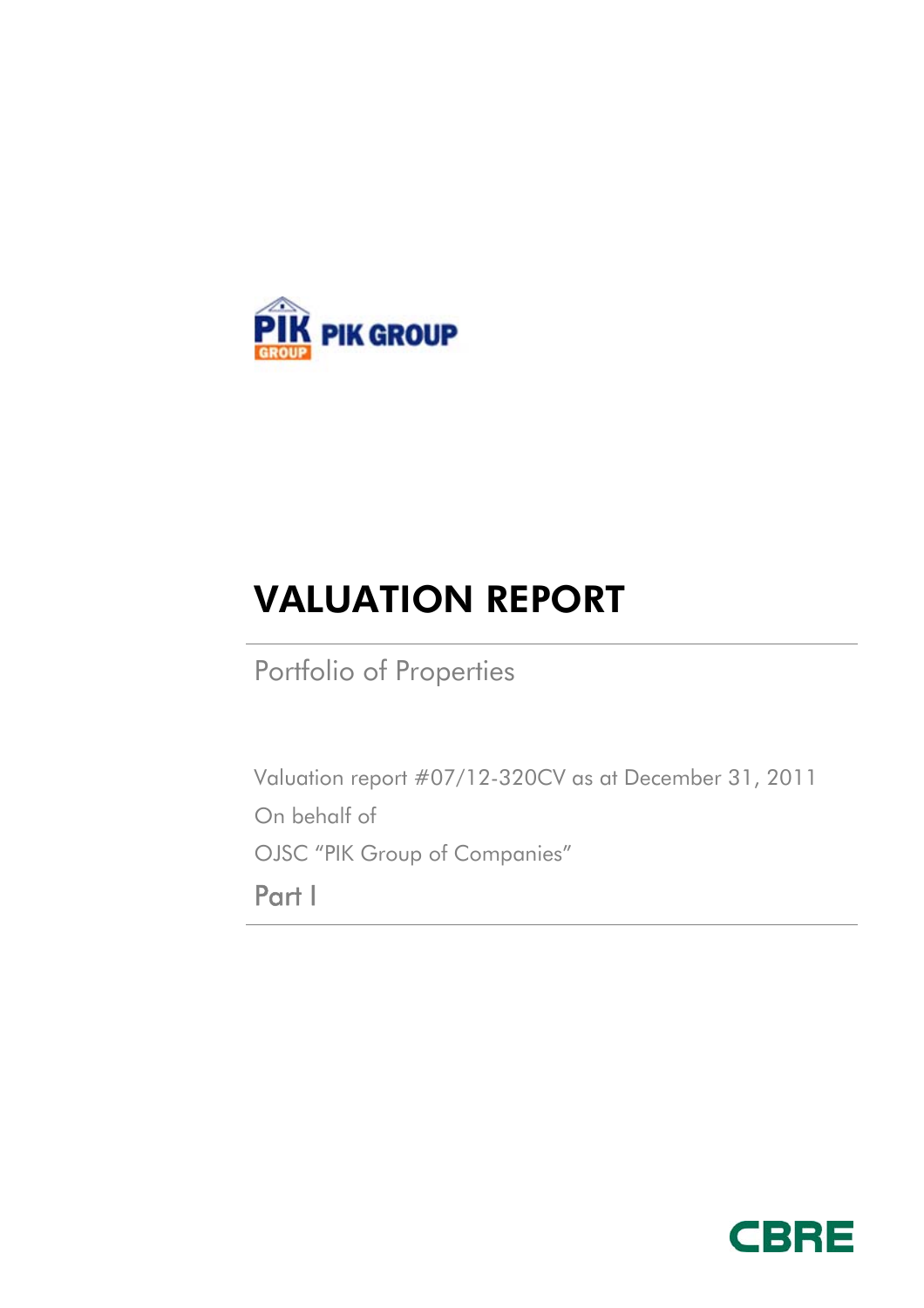



CB Richard Ellis, LLC 12, Trubnaya Street, Moscow 107045, Russia Telephone +7 (495) 258 3990 Fax No  $+7$  (495) 258 3980 Jana.Kuzina@cbre.com www.cbre.ru

Addressee:

OJSC "PIK Group of Companies"

Moscow, Russia 123242 Barrikadnaya St., 19, bld. 1

April 10, 2012

Ladies and Gentlemen,

# VALUATION OF PROPERTIES LOCATED IN 29 CITIES AND SETTLEMENTS IN RUSSIA

# 1 Instructions

- 1.1 In accordance with valuation agreement #07/12-320CV dated December 15, 2011 between OJSC "PIK Group of Companies" (hereinafter referred to as "PIK" or "the Client") and CB Richard Ellis LLC, we have inspected the properties completed, offered for lease and partially sold described in Schedule 1 (the "Properties Held as Investment), the properties in the course of development described in Schedule 2 (the "Properties in the Course of Development"), and the properties held for future development described in Schedule 3 (the "Properties Held for Development"), and made relevant enquiries in order to provide our opinion of Market Value of the interests held therein as at December 31st, 2011 (the "Valuation Date"). Thus, this appraisal incorporates the value of freehold interests in land plots and buildings, long-term and short-term leasehold interests in land with rights to develop the identified projects, and the value of the rights held in joint venture partnerships. The detailed information on the rights valued are provided in the full valuation reports issued by region.
- 1.2 We also set out below the aggregate of our opinion of the Market Value of the individual properties by region. We have been also requested by PIK to include for completeness in Schedule 4 (the "Properties by Region") a list of all properties grouped by region.
- 1.3 The purpose of this Valuation Report is to assist the management of PIK in the consideration of its real estate portfolio.

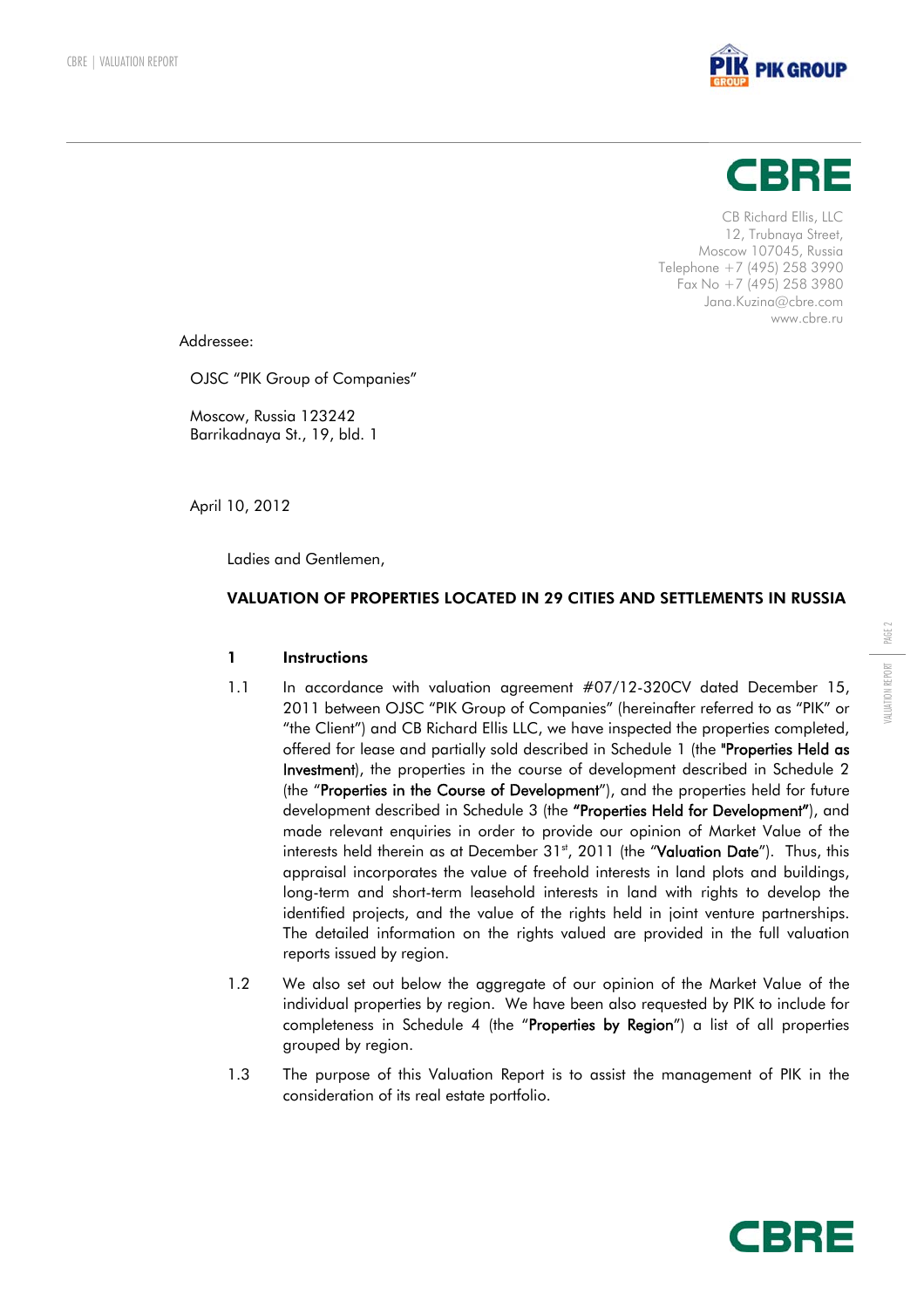

# 2 The Properties

- 2.1 The properties we have valued are briefly described in Schedule 1, Schedule 2, and Schedule 3 (together, the "Schedules") attached to this Valuation Report. Each property identified in the Schedules has been valued individually, and not as part of a portfolio. Therefore the conclusions for the individual properties are not interrelated.
- 2.2 We based our valuation on the assumption that the whole portfolio will continue to remain in its existing ownership. It should be noted, that if such a land bank, or a substantial amount of properties within it, were placed on the market at the same time, it could have the effect of flooding the market, leading to a reduction in values. However, given that PIK are one of Russian major developers especially in certain markets, the valuation assumes prudent lotting.
- 2.3 The Property Portfolio consists of 1,523.98 ha of land allocated amongst 95 projects (including projects completed, in the course of development and held for development) comprising c. 9,885,000 sq m of Net Selling Area (PIK's share), of which PIK's unsold share is c. 6,921,000 sq m. 99% or c. 9,791,000 sq m of the Property Portfolio consists of residential areas with infrastructure. The remainder of the Property Portfolio comprises c. 94,000 sq m of retail, office, industrial and hotel accommodation. We additionally extracted the projects where PIK has a share in the future freehold interest in apartments to be obtained on completion of the projects by the Third parties (Joint Venture Partners). PIK's unsold share in those projects is estimated at c. 1,360,000 sq m.

# 3. Basis of Valuation

- 3.1 Our valuations have been carried out in accordance with The Royal Institution of Chartered Surveyors' (RICS) Valuation Standards (7<sup>th</sup> Edition) (the "Standards"). They have been undertaken by External Valuers as defined in the Standards. The local market and valuation practices within Russia have been considered in our valuation.
- 3.2 In accordance with the Standards, our valuations have been prepared on the basis of Market Value, which is defined in the Standards as follows:

"The estimated amount for which a property should exchange on the date of valuation between a willing buyer and a willing seller in an arm's-length transaction after proper marketing wherein the parties had each acted knowledgeably, prudently and without compulsion."

3.3 In our valuation we assume that the development programmes intended by PIK are based on the highest and best use value for the sites if all the appropriate legal documents, rights to develop, and planning permissions were obtained or were in the process of being obtained. We have assumed a reasonable time period to receive appropriate development zoning and construction permits, although it could be delayed or modified which would have some impact on values. For the sites where development plans had not yet been confirmed, we have estimated value both in an "as is" state and with consideration of their highest and best alternative uses. The market value was based on the highest value.

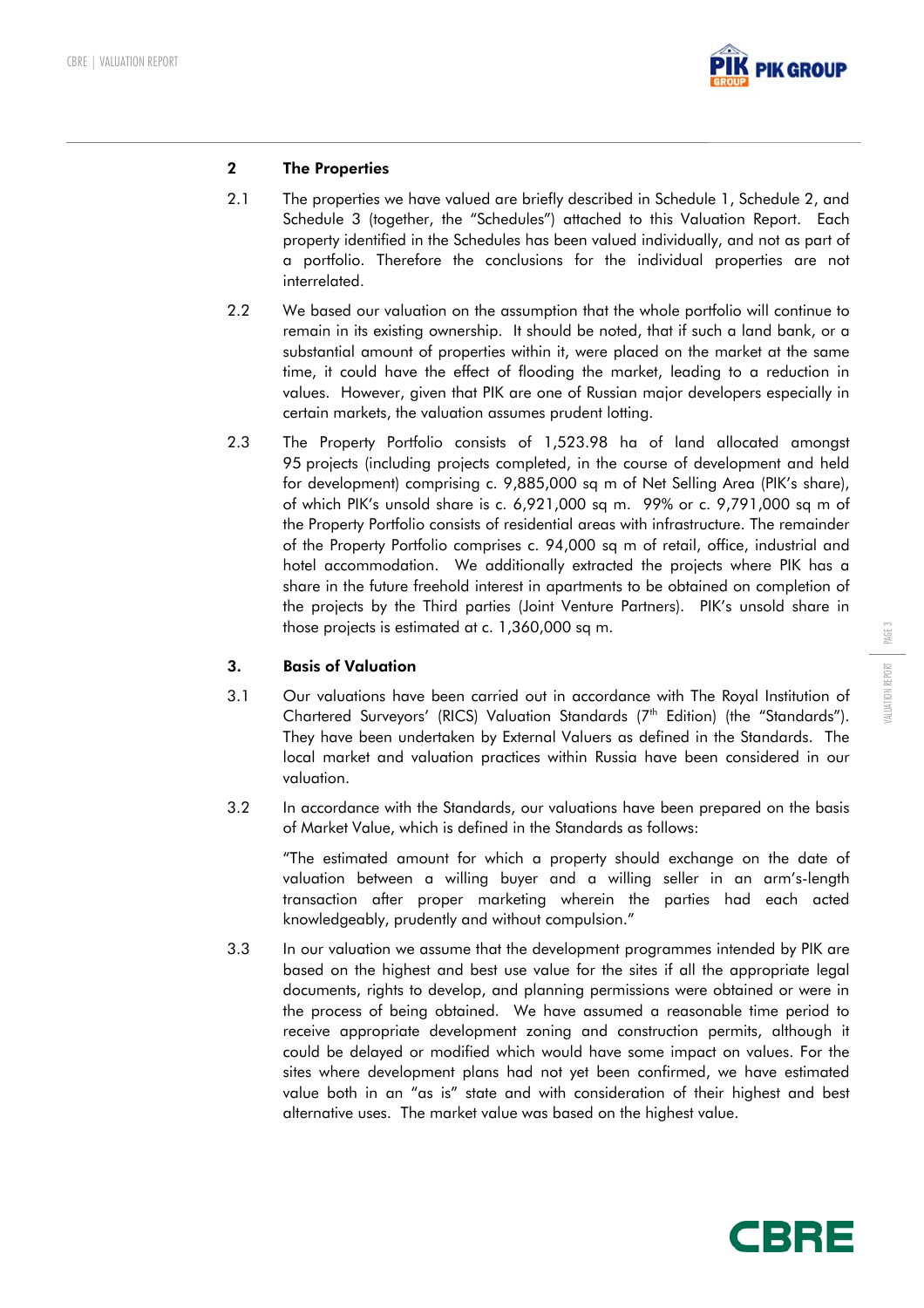

# 4. Valuation Methodology

4.1 We based our valuation on the Income Approach and adopted a Discounted Cash Flow method to arrive at a Net Present Value for most of the projects, however, we have also had regard to a Residual Approach for certain projects and as a crosscheck to the values arrived via the discounted cash flows. The Sales Comparison Approach was used in addition to the Income Approach in the valuation of the Properties Held for Development, if comparable evidence on transactions or sites offered for sale was available. However, the availability of information on comparable transactions was limited in many cases.

Within the Income Approach, prospective cash flows from a property and the costs associated with being able to generate those cash flows were discounted back to the present using a market-derived discount rate. The resulting net present value is an indication of the market value. Specifically, with respect to properties in the course of development and properties held for future development, the market value is the net present value of all future income streams less the net present value of all future costs. The costs consist of all the development costs still outstanding for the property, including financing costs on construction. Future incomes were based on current market conditions and the anticipated future trends in rents and/or sales prices.

4.2 The discount rates adopted reflect the project's stage of completion and contain relevant risk elements, including the risk free rate plus market, finance, planning, construction and marketing risks. In most cases the rate varied in accordance with the project's stage of completion and the status of its title and planning documents. We have adopted the following ranges of the discount rates:

25-30% - properties planned for development, where title rights obtained or secured by interests in joint ventures, however, construction schemes planed would require rezoning, master plan development and approval, etc;

23-25% - properties planned for development, where the development master plan is approved, and some design documents are being prepared or going though the expertise stage;

18-20% - properties planned for development, where all appropriate approval documents are received and the construction permissions are obtained, but the ground work has not started yet; either properties in the course of development, where the ground works has been initiated with all permissions being either obtained or within its final approval stage;

14-16% - properties in the course of development, where all proper title documents and construction approvals are secured, and the properties are being under construction;

12% - properties completed and being offered for sale.

The Schedules show our opinion of the appropriate discount rates on an unleveraged basis as applied to individual objects within the Property Portfolio.

4.3 We have used the Residual Method where applicable to verify market values resulting from the discounted cash flow analysis for properties expected to be developed and sold in the near term. Within the residual method we applied the developer's profit appropriate for each individual property based on a potential third party developer's/purchaser's likely expectations, which should be especially



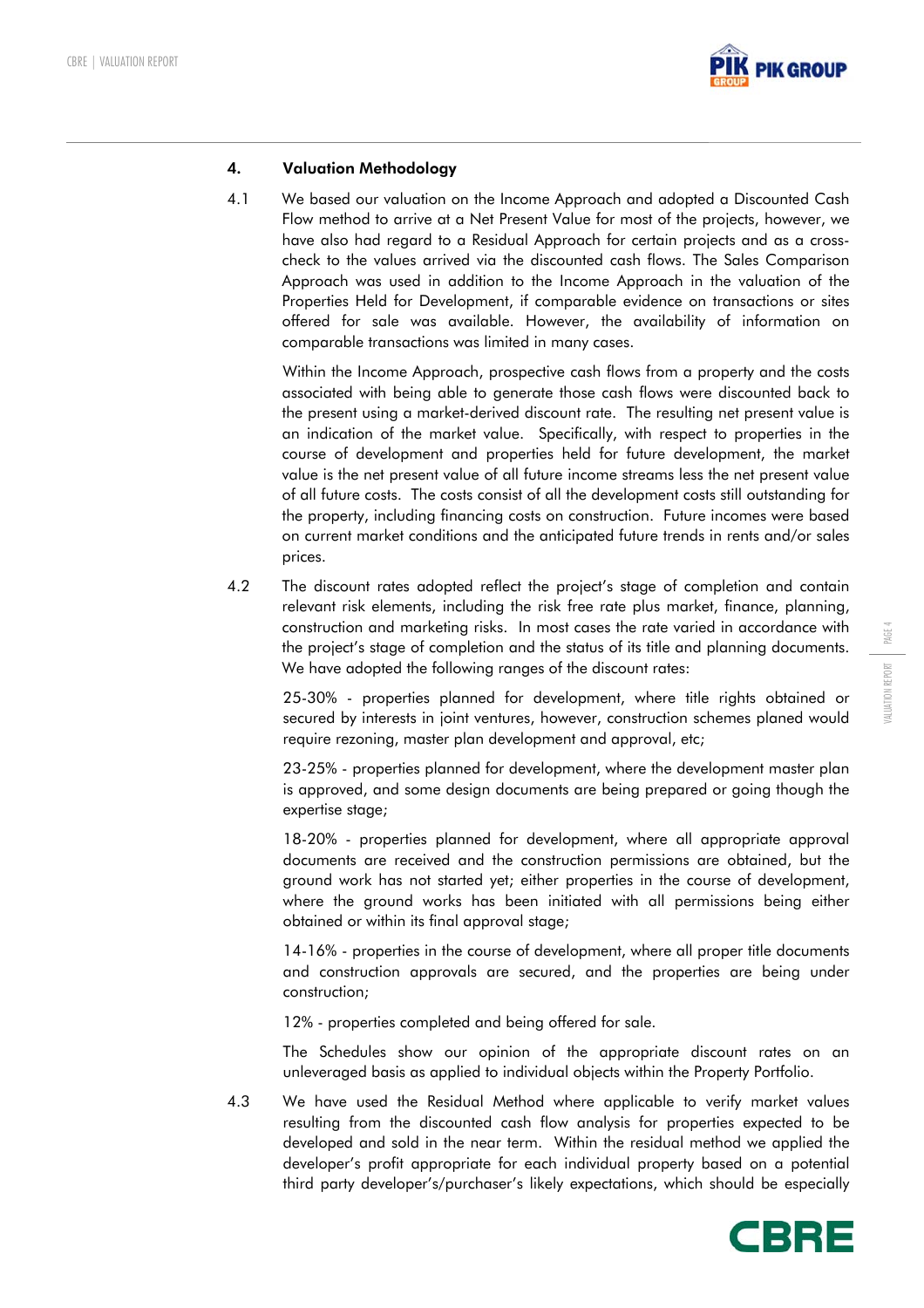

carefully considered when the properties planned for future development (land bank) is offered in the market. It should be noted, however, that in some regional cities the recent crisis had such a negative impact on sales of residential apartments, that the developer's margins were significantly reduced. Nevertheless as holding costs are comparatively low, developers can continue to acquire land inexpensively expecting some growth in prices which is likely to follow the improved activity in apartment sales in the market.

- 4.4 Under Schedule 1 ("Properties Held as Investment") we have detailed projects completed and offered for lease or sale.
- 4.5 Under Schedule 2 ("Properties in the Course of Development") we have detailed projects under construction as well as legal obligations in respect of properties sold prior to the date of valuation. However, PIK has an obligation to complete properties construction, which is reflected in the valuation through the inclusion of negative-valued properties.

It is common practice within the local residential market for developers to sell a significant portion of rights to the property prior to completion of construction. However, we have not made any investigations on the actual payments received from the rights transferred. For the purpose of this valuation we have assumed that all sale proceeds attributed to the sold units already received and would not be available to a potential purchaser of the project while there is the legal liability to complete the development. In some cases this results in a negative property value for assets in the course of development where the majority of rights have already been sold.

4.6 Under Schedule 3 ("Properties Held for Development") we have detailed projects planned for development where construction and sales have not started yet. We assumed the start of the construction to be associated with the start of the ground works.

Properties Held for Development included both properties where the development plans were observed and confirmed by the State Authorities or Developer (values reported per sq m selling area) and properties held as the land bank (values reported per hectare).

# 5. Market Conditions

5.1. In accordance with Guidance Note 1 (Valuation certainty) of the RICS Valuation Standards (Seventh Edition), we would draw your attention to the following comment regarding current market conditions.

The current slowdown in both America and Europe, including a sharp decrease of economy's growth and a drop of global share prices, has created some degree of uncertainty in commercial real estate markets across the world. In this environment, it is possible that prices and values could go through a period of heightened volatility whilst the market absorbs the various issues and reaches its conclusions.

5.2. The Property Portfolio hold by PIK is one of the largest development portfolios in the local market. The projects in the course of development and land banks are generally recognized as assets with a higher risk profile than investment properties due to the implicit risks and volatility of development in general and specifically in Russia, which in recent history has demonstrated significant market volatility. We would recommend that the situation and the valuations are kept under regular

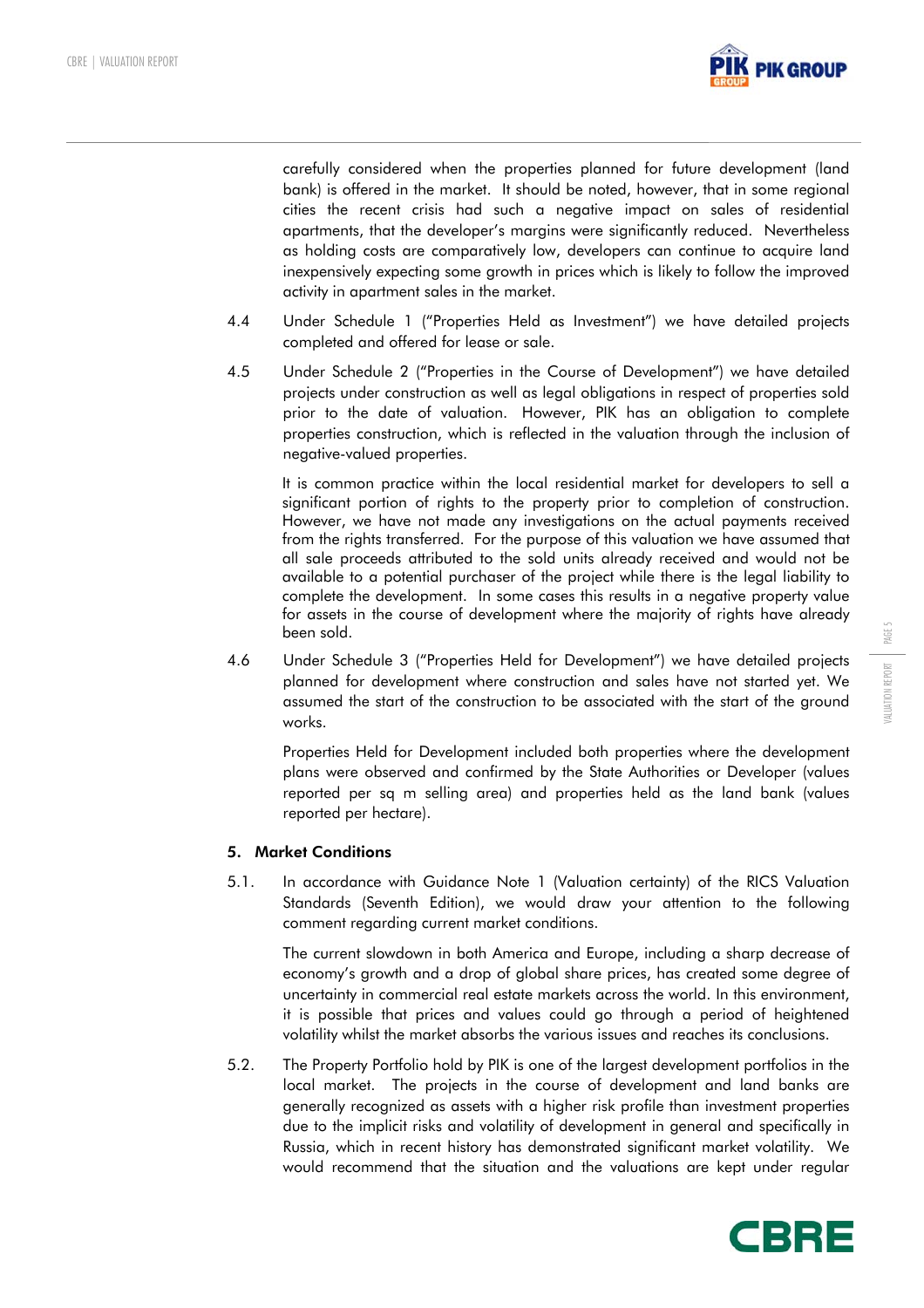

review and specific marketing advice is obtained should you wish to conduct any disposal of the Property Portfolio or Part of the Property Portfolio valued.

#### 6. Valuation

- 6.1. The valuations were prepared in Russian Roubles as this is the currency in which real estate in Russia commercially transacts, but given the purposes of the valuation the results are presented herein in US Dollars. The exchange rate was set on December 31, 2011 at 32.1961 RUR per 1 USD according to the Central Bank exchange rate.
- 6.2. On the bases outlined in this Valuation Report, we are of the opinion that each individual Market Value as at the Valuation Date of the respective leasehold and freehold interests, with vacant possession, as summarised in the Schedules, is as stated against that property in the Schedule.
- 6.3. Construction cost estimates used are inclusive of VAT. According to the Tax Code of the Russian Federation the income from sales of the premises related to the residential buildings which are being sold under the Federal Statute of the Russian Federation #214-FZ dated 30.12.2004 "On shared residential construction" and the income from sales of residential properties after state commissioning are not subject to VAT. We have made our calculations in accordance with the Statute.

In some projects PIK acts as a Co-Investor losing its VAT preferences. In such cases a potential buyer, acquiring right for future income streams will not be able to use VAT exemption, and the part of the income received from the home-buyers which exceeds construction expenses remains to be a subject to VAT.

VAT on construction costs of commercial properties is reimbursed at the tax period of their occurrence (item 6 of article 171 of the Tax Code).

The Market Values of the properties as well as the rental rates and sale prices of the commercial properties are exclusive of VAT.

6.4. The aggregate of the said individual Market Value of the Portfolio as at December 31, 2011 is Roubles

# c. 86,180,000,000 (Eighty Six Billion One Hundred Eighty Million Roubles)

which is equal to

c. 2,676,402,000 (Two Billion Six Hundred and Seventy Six Million Four Hundred and Two Thousand US Dollars) made up as follows:

| <b>TYPE OF SCHEDULE</b>                              | <b>NUMBER OF</b><br><b>PROPERTIES</b> | <b>MARKET VALUE</b> |
|------------------------------------------------------|---------------------------------------|---------------------|
| Properties Valued:                                   |                                       |                     |
| Schedule 1 - Properties Held as Investment           | 13                                    | \$42,561,000        |
| Schedule 2 - Properties in the Course of Development | 36                                    | \$1,241,182,000     |
| Including:                                           |                                       |                     |
| Properties Generating Negative Cash Flows            | 3                                     | $$-49,410,000$      |
| Schedule 3 - Properties Planned for Development      | 46                                    | \$1,392,659,000     |
| Total:                                               | 95                                    | \$2,676,402,000     |



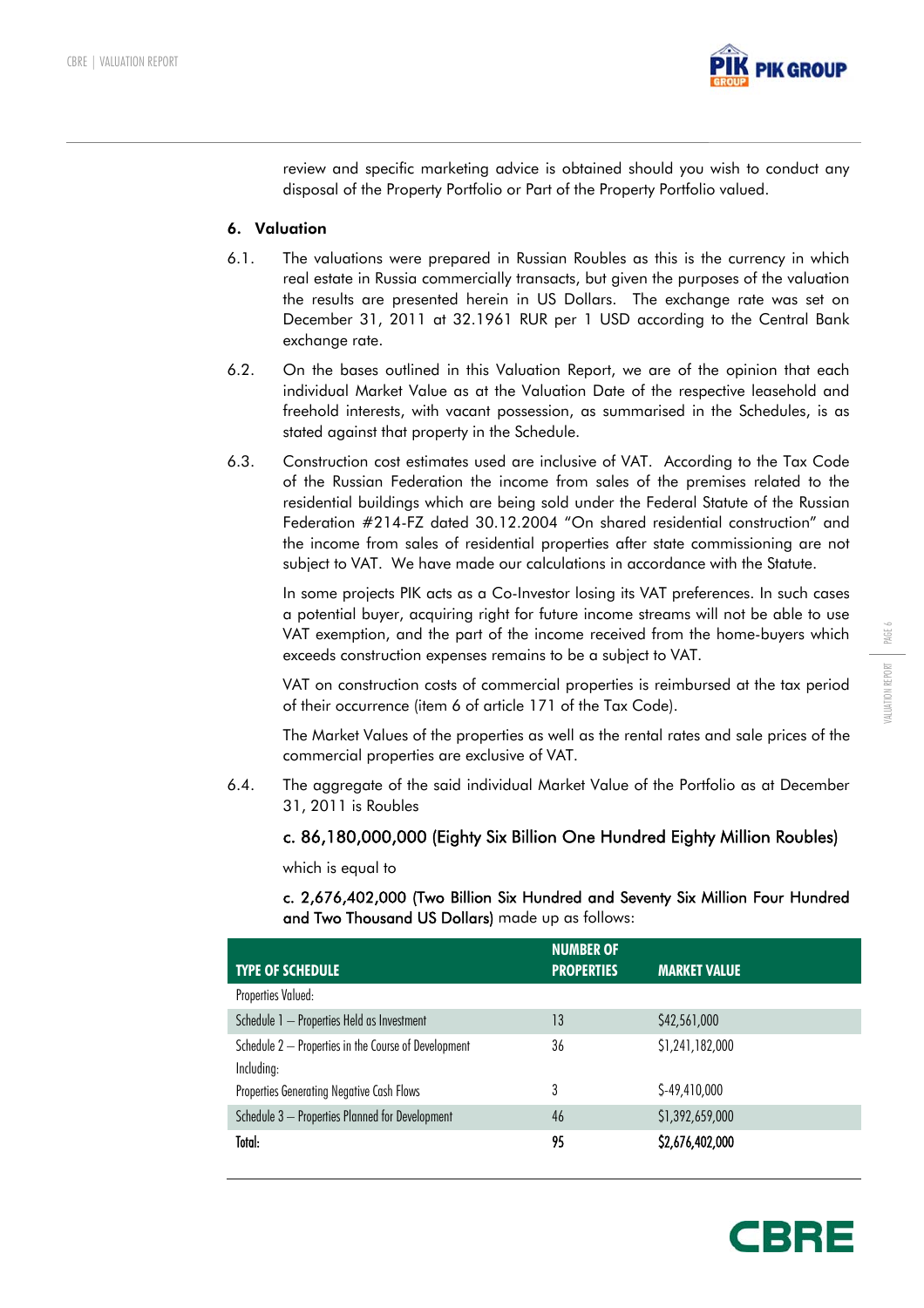

| <b>TYPE OF SCHEDULE</b> | <b>NUMBER OF</b><br><b>PROPERTIES</b> | <b>MARKET VALUE</b> |
|-------------------------|---------------------------------------|---------------------|
| Including:              | 22                                    | \$581,140,000       |
| Joint Venture Partners  |                                       |                     |

6.5. The aggregate value is distributed between offices, hotel, industrial, mixed-use projects and residential properties with infrastructure as follows:

| <b>TYPE OF PROJECT</b>                                   | <b>NUMBER OF PROPERTIES</b> | <b>MARKET VALUE</b> |
|----------------------------------------------------------|-----------------------------|---------------------|
| Properties Valued:                                       |                             |                     |
| Residential projects including commercial infrastructure | 82                          | \$2,570,782,000     |
| Office projects                                          | 3                           | \$16,090,000        |
| Hotel projects                                           |                             | \$8,200,000         |
| Industrial projects                                      |                             | \$11,000,000        |
| Land vacant                                              | 8                           | \$70,330,000        |
| Total:                                                   | 95                          | \$2,676,402,000     |

6.6. The aggregate value is distributed between the regions as follows:

| <b>REGION</b>         | <b>NUMBER OF PROPERTIES</b> | <b>MARKET VALUE</b> |
|-----------------------|-----------------------------|---------------------|
| <b>Moscow Region:</b> | 51                          | \$2,369,061,000     |
| Moscow                | 25                          | \$1,392,285,000     |
| Moscow Region         | 26                          | \$976,776,000       |
| <b>Regions:</b>       | 44                          | \$307,341,000       |
| <b>Izhevsk</b>        |                             | \$11,400,000        |
| Kaliningrad Region    |                             | \$10,600,000        |
| Kaluga Region         | $\overline{1}$              | \$95,890,000        |
| Nizhny Novgorod       | $\overline{2}$              | \$27,920,000        |
| Novorossiysk          | $\overline{4}$              | \$35,234,000        |
| <b>Omsk</b>           | $\overline{4}$              | \$17,560,000        |
| Perm                  | 3                           | \$37,870,000        |
| <b>Rostov Region</b>  | $\overline{11}$             | \$41,995,000        |
| Saint-Petersburg      | 1                           | \$3,460,000         |
| Yaroslavl             | 6                           | \$25,412,000        |
| Total:                | 95                          | \$2,676,402,000     |

On the basis that there have been no substantial changes in the market between the valuation date and the date of the Report, we believe that the value of the Portfolio as reported has not changed materially. This is subject to confirmation from the client that there have been no material changes to the Portfolio such as disposals, disputes etc.

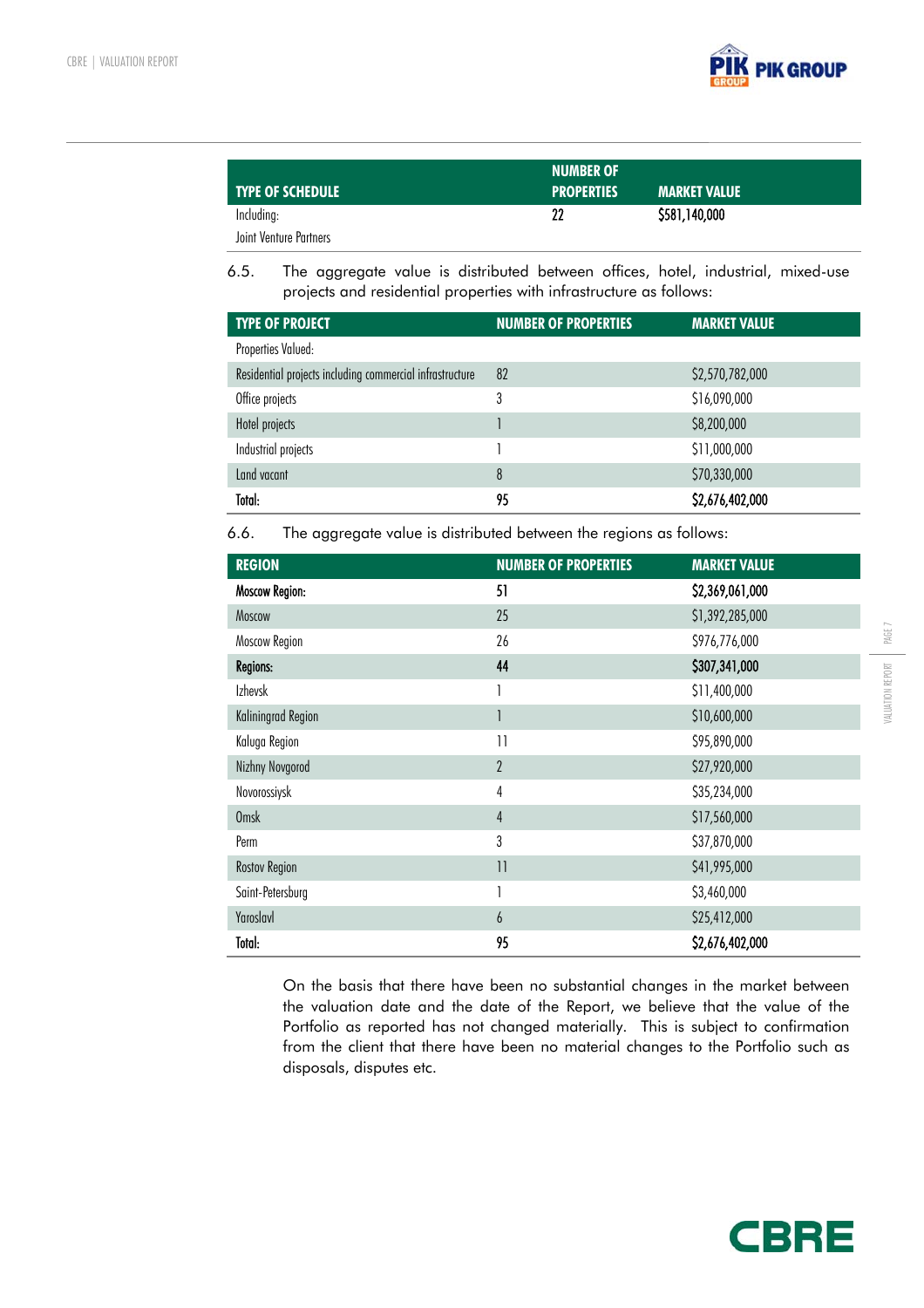

# 7. Transaction Costs

Seller's costs, such as advertising and agent's fees, have been allowed for in our valuation, as have purchaser costs. No allowances have been made for any other extraordinary expenses of realisation nor for taxation that might arise in the event of a disposal.

No account has been taken of any inter-company leases or arrangements, nor of any mortgages, debentures or other charges.

# 8. Assumptions and Sources of Information

#### *Documents*

- 7.1. We have been supplied with the following documents from PIK for the majority of the properties:
	- **Information on construction costs and construction phases for the Property** Portfolio
	- Copies of Land Lease agreements and cadastral plans
	- Copies of Land Ownership certificates
	- Copies of Building Ownership certificates and BTI plans
	- Copies of Investment Contracts defining PIK's rights for development
	- Copies of Government Decrees confirming development areas, zoning and permitted uses
	- Copies of Project Architectural Drawings
	- Copies of Project Design Approvals
	- Copies of documents confirming technical specifications for utilities (if available)
	- Copies of Construction Permits

We have not provided independent verification of the information contained within the documents nor have we verified that it is complete and accurate. Where supplied with legal documents relating to the properties, we have had regard to them in undertaking our valuations, which reflect our understanding of such information. However, we will not take responsibility for the legal interpretation of these documents. We reserve the right to amend our opinions of value should any legal information be provided which contains a material variation from the assumptions we have adopted in our valuations.

Additionally we have had regard to information provided by PIK on construction phasing and development costs. We have verified construction costs and phasing with market evidence and adjusted PIK's development plans accordingly for the purposes of this valuation where we find it appropriate.

# *Floor Areas*

7.2. Gross Building Area

Given that some of the properties are at the development stage where final Gross Building Area (GBA) has not yet been fixed, we have relied on PIK's information on



PAGE 8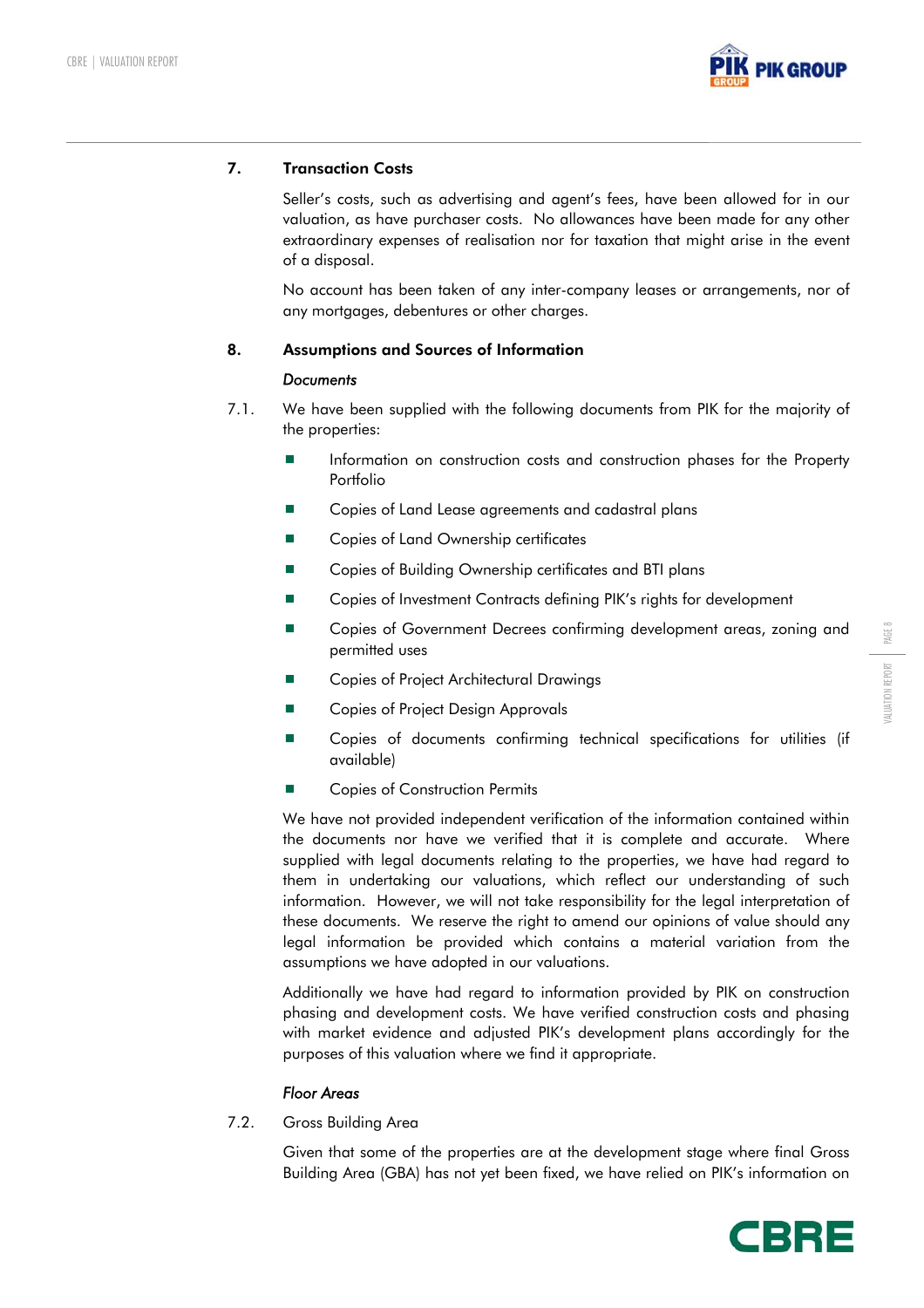

GBA supported by evidence from investment contracts and other property documents listed in the sources of information. In cases where clear references to GBA have not been provided to us, the gross and net areas were calculated as follows:

- **Residential projects: Gross Buildable Areas were calculated by adding 20%** to the Net Selling Area of economy properties and 25% to business class properties.
- Retail and office projects: the project design documents state the gross building areas of the commercial properties, therefore in our calculations we applied the GBA as stated in the project documents.
- Parking garages: by allocating 35 sq m per parking space.

We based our cost estimates on the GBA. All income estimates are based on the Net Selling Area/Net Leasable Area only. All measurements and areas quoted in the Valuation Statement are approximate.

7.3. Net Selling Area

Net Selling Area for the properties is adopted in accordance with data provided by PIK. In some cases these net selling areas differed from the documentation that we were provided with. In the majority of these cases the differences in the areas were under 10%, which is common in the local market and often occurs at early development stages since investment contracts are drawn up in approximate areas. For the purposes of our valuation we assumed that PIK will be able to get all the permissions required to complete construction in accordance with the business plans considered herein and that there would be no additional cost or delay associated with this.

It is important to note that upon construction of the residential properties the official apartment area is calculated by the Bureau of Technical Inventory (BTI). Often the BTI measurements vary from the planned area stated in purchase agreements. In this case an additional agreement is signed between the buyer and the seller to cover the extra area for any areas sold prior. The additional income from area increases might be an additional source of income for PIK. For the purposes of this valuation we assumed that the BTI areas are in accordance with the PIK stated areas used in this report.

7.4. Net Leasable Area

Net leasable area for the office centres was adopted as 85% of GBA, this assumes the allocation of the common areas between the tenants, but as usual not more than 10-15% of their usable area.

Net leasable area for the retail units was adopted in respect to the size of the property as follows:

- 0% loss factor for the properties under 2,000 sq m aboveground GBA;
- 20%-25% loss factor for the properties within 2,000 12,000 sq m aboveground GBA;
- 35% loss factor for the properties above 12,000 sq m aboveground GBA.

We assumed the Net Leasable Area of the commercial built-in properties to be equal to their Gross Building Area due to their small size.

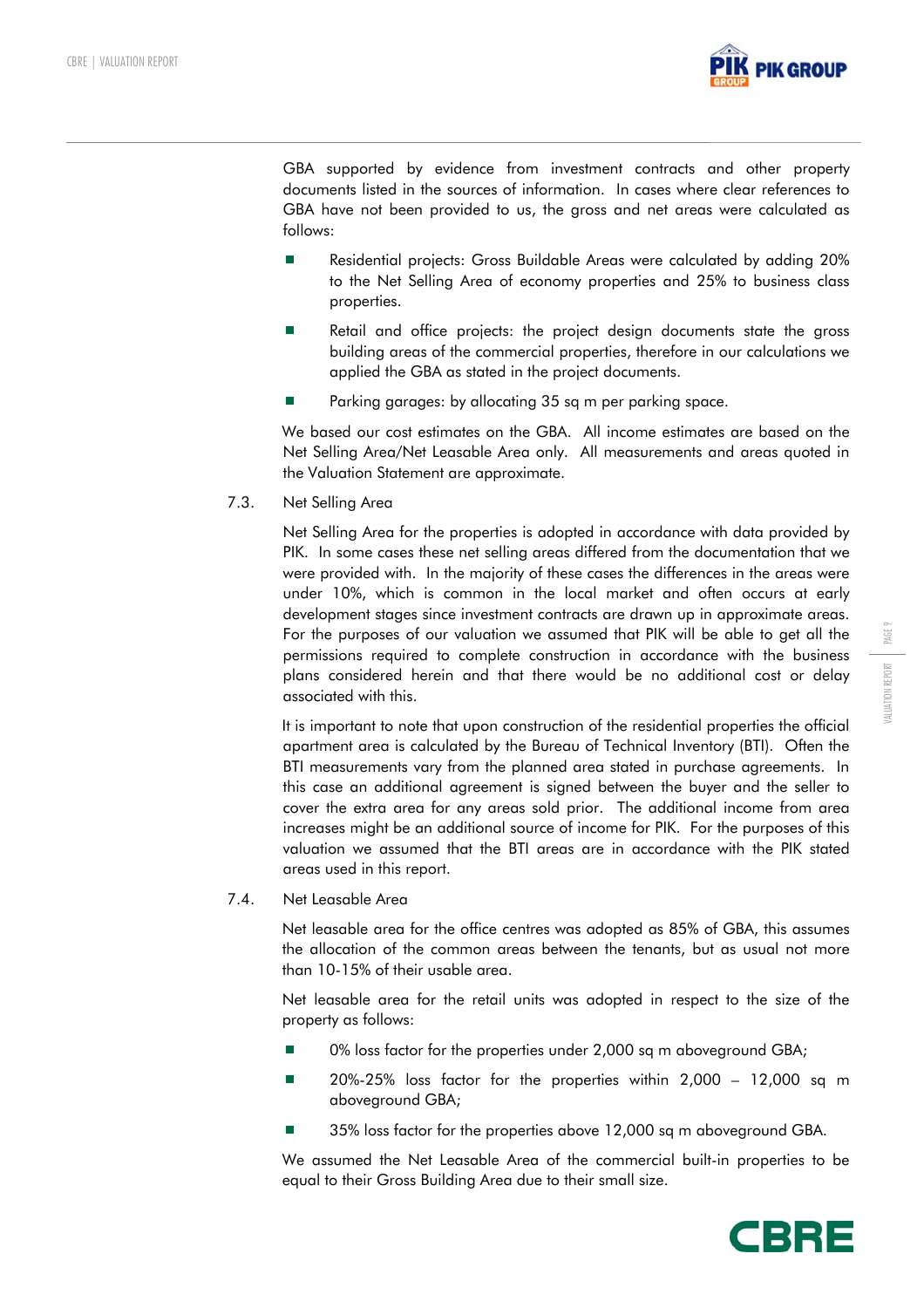

# 7.5. Parking

Certain developments include parking garages. For the purpose of this report, all values associated with standalone parking structures have been distributed among the appropriate residential buildings they are intended for on the basis of the weighted net selling area of these buildings.

# *Machinery*

- 7.6. Machinery such as lifts, central heating, and other normal service installations has been treated as an integral part of the building and is included within our valuations. Ownership of these items is to be transferred to the proper municipal maintenance authority upon building completion as defined in the investment contracts.
- 7.7. No specialist tests have been carried out on any of the service systems and, for the purpose of our valuations, we have assumed that all are either in good working order or in compliance with any relevant statute, by-law or regulation, or will be upon completion of development of the Property concerned.

# *Environmental Investigations and Ground Conditions*

- 7.8. We have not ourselves undertaken any environmental investigations for contamination or otherwise.
- 7.9. We have therefore assumed in our valuations that there are no abnormal ground conditions, nor archaeological remains present, which might adversely affect the present or future occupation, development or value of any of the properties.

# *Inspections*

7.10. We inspected the properties within the dates of June 15, 2011 and July 21, 2011 during our previous valuation. The properties in the process of active development were inspected within the dates of February 03, 2012 and February 10, 2012.

# *Building Structure*

- 7.11. We were not instructed to carry out structural surveys for the purpose of this Valuation and have assumed that there are not and will not be any structural or latent defects within the properties. We have assumed that no known deleterious or hazardous materials have been, or are being, used in the construction of any of the properties.
- 7.12. For the properties where the project design has not yet been completed, we have carried out an analysis to determine the most feasible structural materials to be used in construction based on our studies of local demand and the capacity of the construction industry within the area.
- 7.13. Our valuation of the projected income stream from the sale of each Property assumes that the building works will be completed to a high quality standard in accordance with the plans and specifications provided to us by PIK.
- 7.14. We assume that the properties will be completed on time and the buildings will be commissioned upon completion in accordance with local regulations.

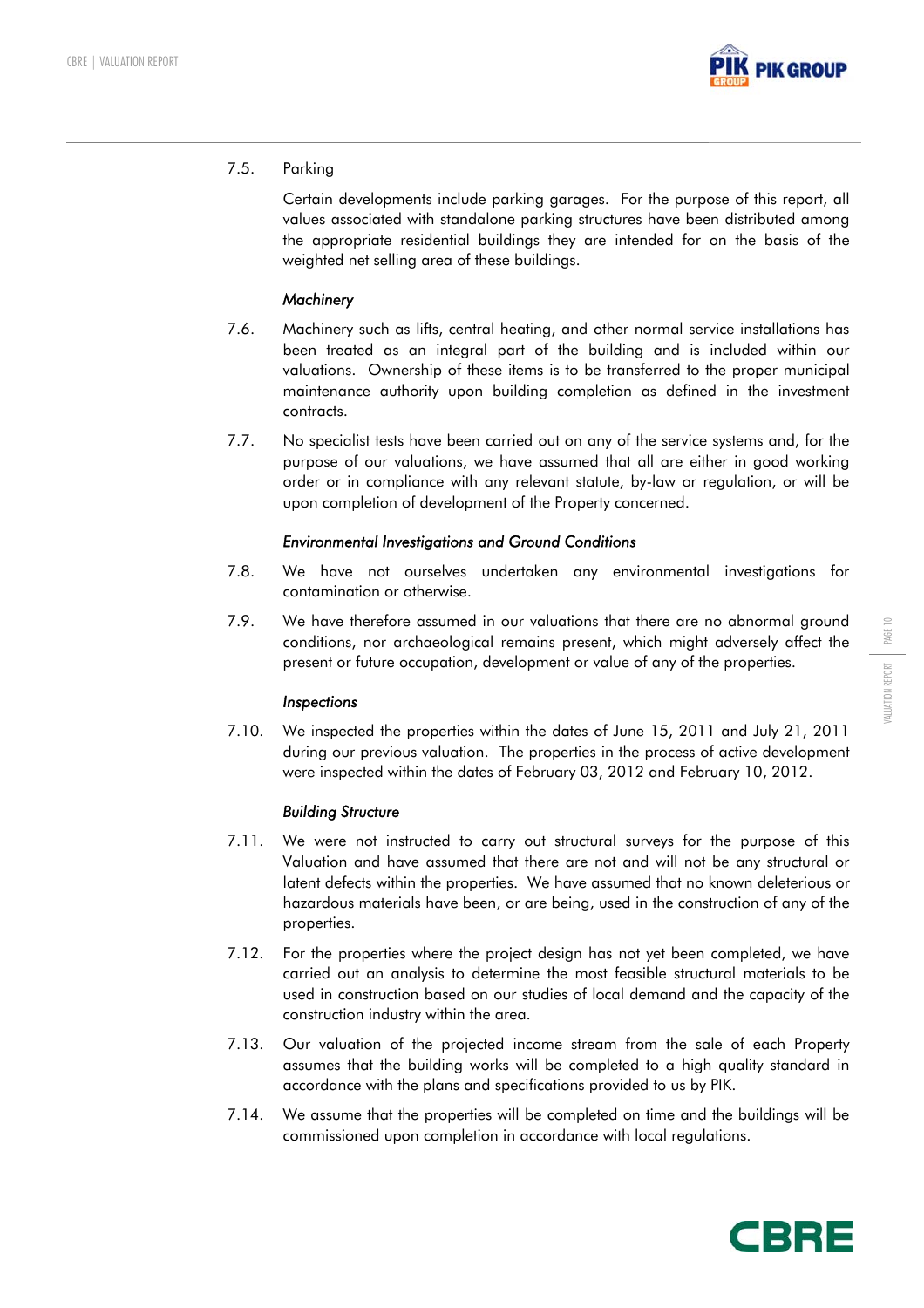

#### *Town Planning and Statutory Requirements*

- 7.15. We have not made any planning enquiries but have relied upon the information provided by PIK. For the purposes of our valuation we assume that there are no adverse town planning, highway, or other schemes or proposals that will have a detrimental effect on our valuations.
- 7.16. For all properties we have assumed that all relevant planning consents and building permits exist or will be granted without material cost or delay for the properties and their respective present or proposed uses (as appropriate). We also assumed that all required engineering infrastructure is available or will be provided by State Authorities or Developer at the level of the budgeted costs.
- 7.17. We have assumed that all buildings currently comply, or upon completion will comply, with all statutory and local authority requirements, including building (SNiP), fire, and health and safety regulations (where appropriate).

#### *Development Costs*

- 7.18. We have broken development costs into the following major categories purchase of additional rights if required, hard and soft construction costs, and financing costs. Hard construction costs included mainly costs related to ground works, building construction, internal engineering works, landscaping and fit-out. Soft costs include project management, project design and approvals, project utility infrastructure, construction of roads, social infrastructure, and other encumbrances. Information on construction costs could be verified from market data, whereas encumbrances are specific to individual projects. We have principally relied on information provided by PIK related to encumbrances, as this information will be derived from experience of direct tenders for this type of product and could be confirmed by PIK if there is a special request regarding this issue. Financing costs on construction have been estimated for each project individually, however, we have not reflected therein any interest related to the purchase of land, the cost of which is implicit in the discount rate adopted in deriving the net present value of each project's cash flow.
- 7.19. The information on construction costs provided by the Client was verified with the KO-Invest bulletins "Residential buildings", issued in 2009, "Public buildings", issued in 2008, and index data for the period from Q1 2008 to Q4 2011 from the Federal Statistics Services (www.gks.ru). Our opinion on construction costs has also been based on data obtained from developers and supported by published sources. Construction costs are inclusive of VAT.
- 7.20. Engineering and design costs vary from project to project. We assumed that the information provided by PIK is correct and complete.
- 7.21. We have included liabilities to the city in our calculations. Liabilities to the city could be in the form of encumbrances included in the development budget or as a share of the project. They could also be incorporated into land rights costs. The total encumbrances could vary widely from project to project. We have adopted encumbrances in accordance with the information provided by PIK and assume that this information is complete and correct.

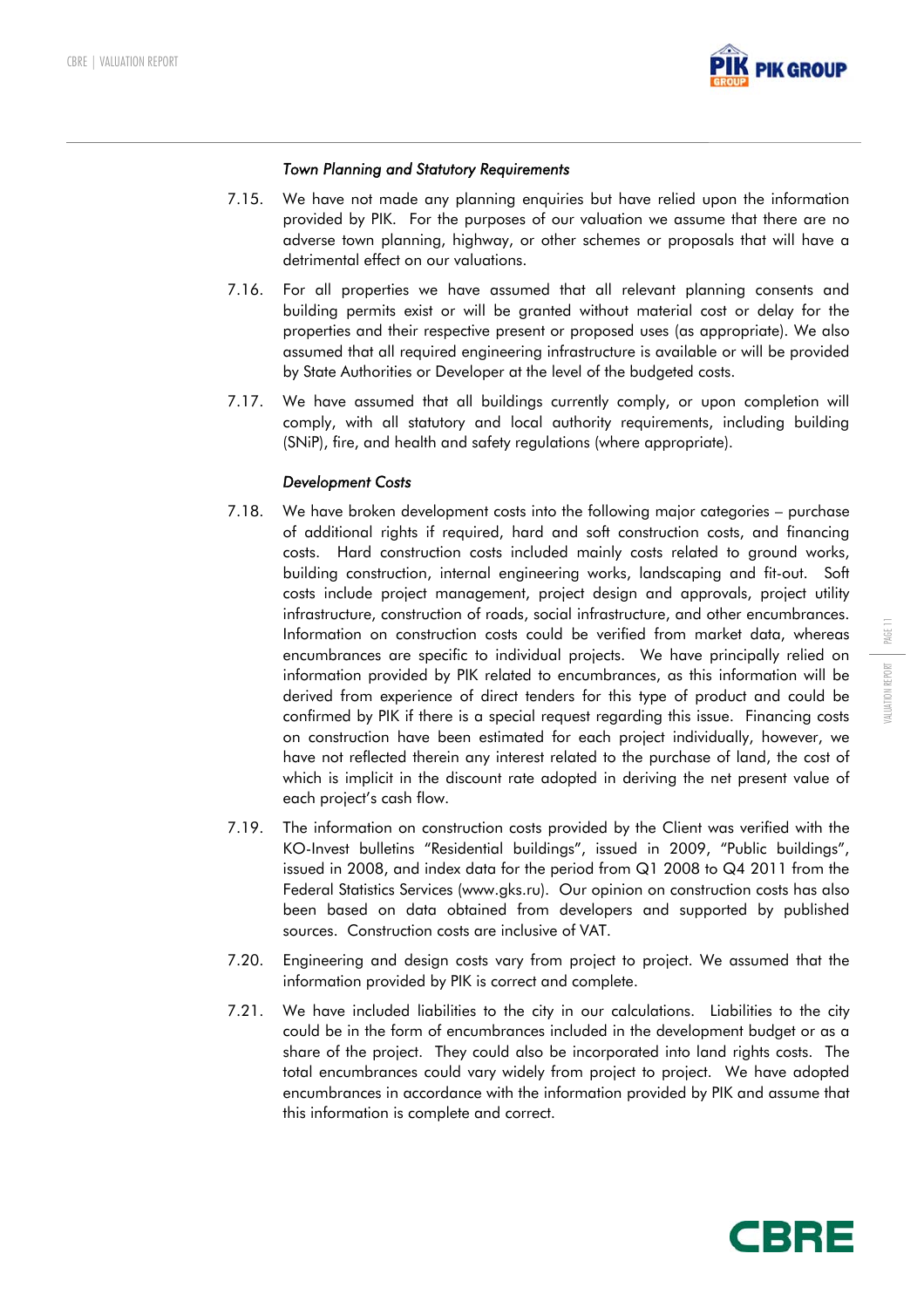

#### *Development Schedules*

7.22. The objects that comprise the Property Portfolio are at various stages of development. We state the percentage of completed work in accordance with the information provided by PIK, which seems to accord with our visual inspections. We did not survey construction work to estimate the percentage completion of each object and we assume that the properties will be completed in accordance with the information provided by PIK. For the properties planned for development and at early development stages, we have verified the development schedules with regard to the design approval and construction permit documents provided by PIK. Furthermore we assume that this information is in accordance with city planning and is applicable in the event that a potential buyer should proceed with the project.

# *Financing*

- 7.23. Within the discounted cash flow calculations we have assumed that construction of the properties in most of the cases will be financed on the following terms:
	- 60% debt:
	- 40% equity;
	- 12% interest on loan during construction;
	- 10% interest on loan after construction.

However, financing scheme for some residential projects could vary depending on the development stage, phasing and sales schedule which reflects the region's potential and the demand. We have assumed that the development costs of the pre-construction period to be primarily covered by debt financing while the costs during building construction would be partly financed by the income stream attributed to unit sales, which commence before the completion of the buildings.

# *Third Party Covenants*

- 7.24. The titles of some properties within the portfolio are subject to onerous Joint Venture agreements which confer considerable financial obligations. We have assumed that these Joint Venture agreements are inseparable from the respective freehold titles until the obligations thereunder have been fulfilled.
- 7.25. We have not conducted credit enquiries into the financial status of any of the building contractors or other parties with whom PIK has entered into contracts. We have assumed that each party is capable of meeting its obligations and that there are no material undisclosed breaches of covenant.

# *Residential Sale Prices*

7.26. Having analysed general market prices for properties of comparable location and quality, we determined the current price range for similar properties as of the valuation date. The tables of comparables are provided in the Property Description section.

# *Real Estate Cycle in Estimating Current and Future Market Conditions*

7.27. The real estate market operates through the dynamic interaction of supply and demand, which can be perceived as cycles of activity, correlating with business



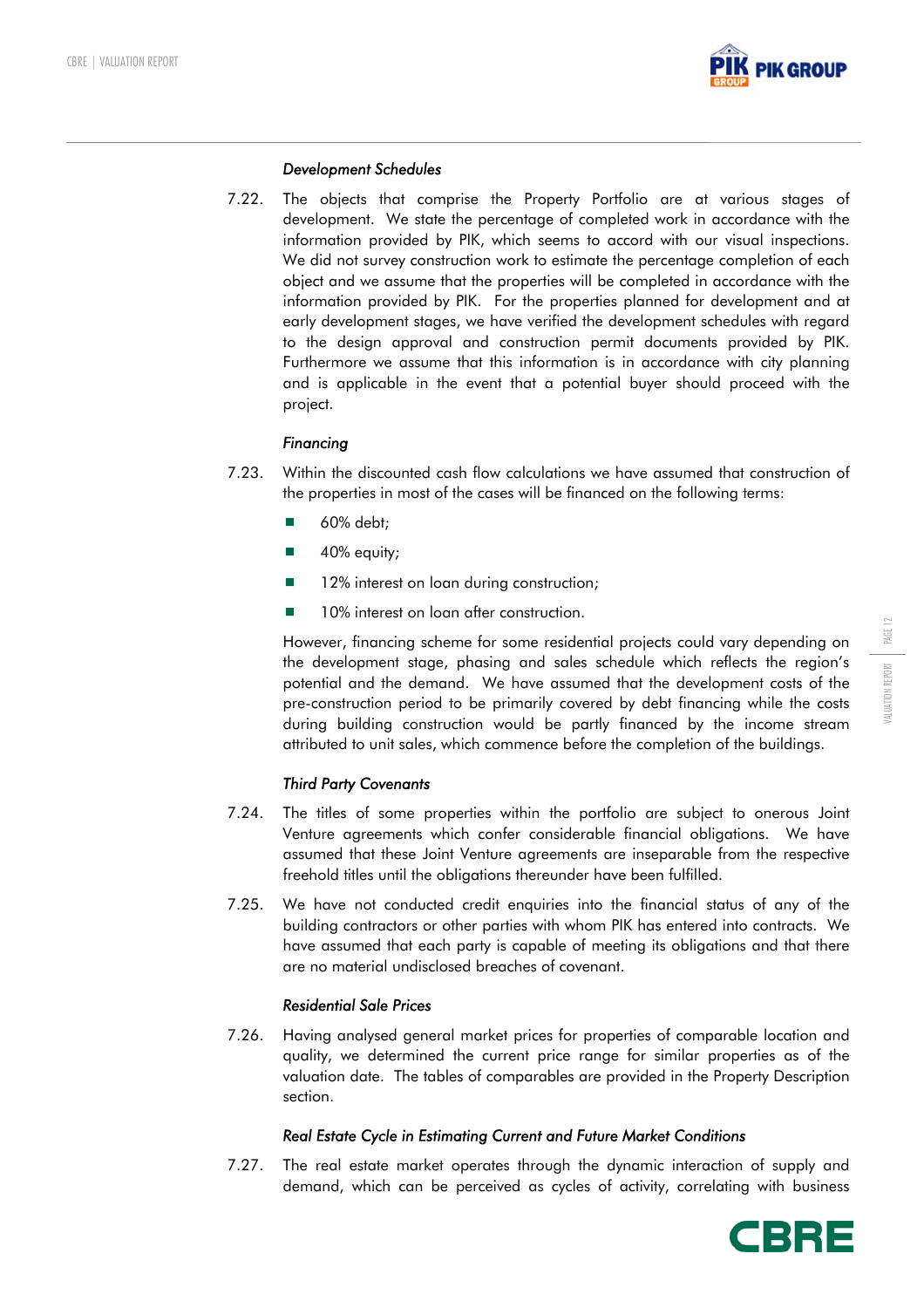

cycles in the economy. Real estate values are likely to change during different phases of a cycle, so it is extremely important to understand and address the effects of these cycles in the valuation of long-term development projects.

It should be noted that the Market Value of the large projects stated in this report is very sensitive to changes in inputs, such as building costs, growth rates and inflation, over the term of the cash flow. Changes to these inputs can have a major effect on the resultant land value. In approaching our valuation we have carried out a sensitivity analysis and our resultant value reflects our opinion of the Market Value of the Property as at the valuation date.

We have closely studied the following key factors affecting current and future market conditions when conducting the portfolio valuation:

- Cumulative demand analysis for residential premises over the long-term;
- **Sales schedules for residential projects estimated on the basis of PIK's** historical market share;
- Residential prices dynamic and its long-term trends;
- Construction prices dynamic and its long-term trends.

#### *Sales Schedules*

7.28. We have adopted sales schedules on the basis of PIK's market share analysis. We have studied historical data on PIK's share in residential markets and used it to verify the achievable volume of the sales forecasts per region with some adjustments for newly approved urban plans and information on large competitive projects.

#### *Residential Price Dynamics and Long-term Trends*

7.29. When forecasting residential prices we have considered that the pace of development of the Russian property market is likely to heavily depend on external economic drivers such as oil prices:



Correlation of the Oil prices and Average Residential Prices

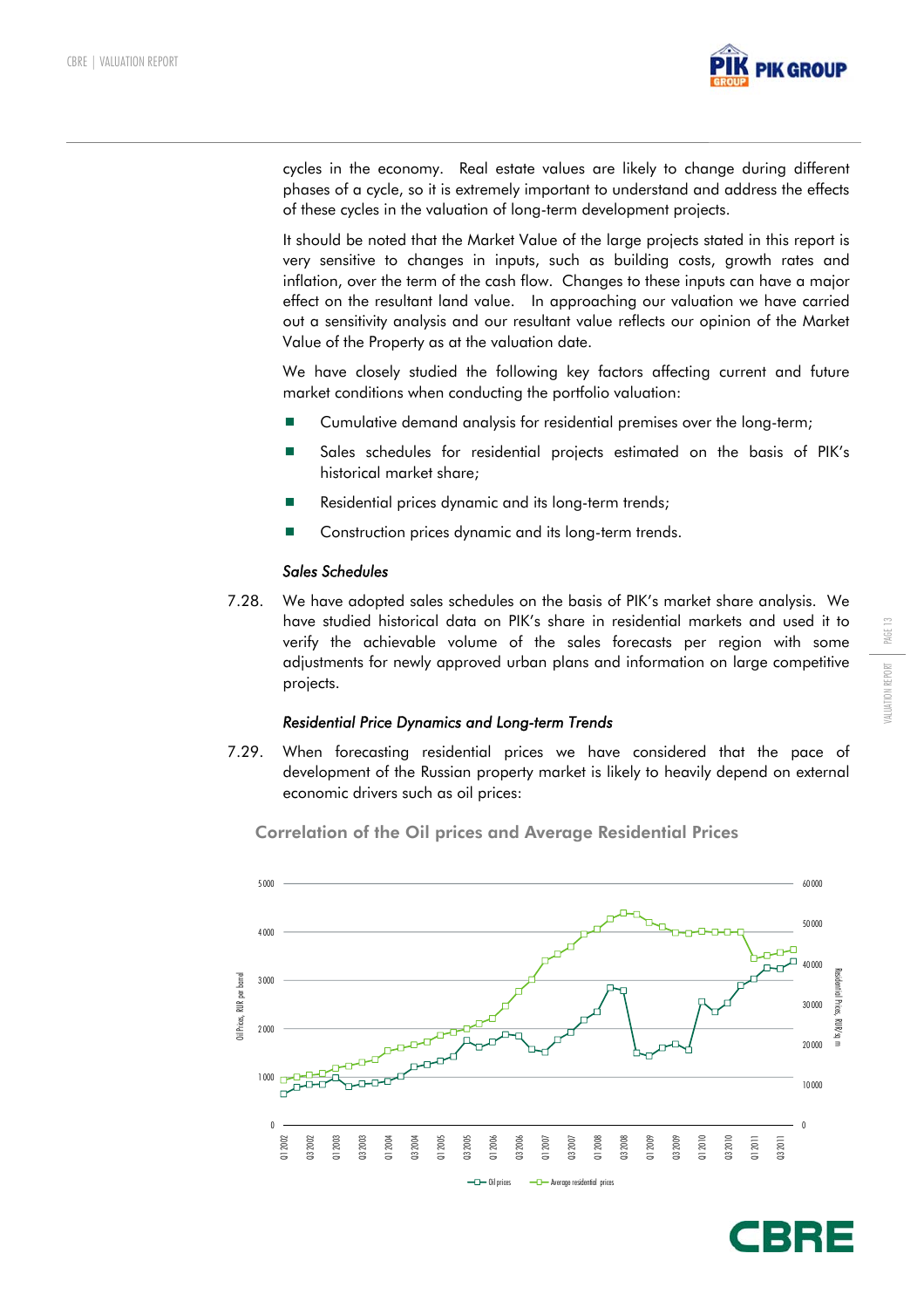

Having analysed the forecasts of leading investment banks and agencies (IMF, Barclays, Citigroup, Credit Suisse, JP Morgan, Merill Lynch etc.) we derived an average oil price forecast as follows:

|                         | 2012   | 2013 | 2014   |
|-------------------------|--------|------|--------|
| BRENT Price, US \$/bbrl | 102.27 | 98.5 | 101.00 |

Having conducted a statistical analysis of residential prices in different regions relative to the oil (Brent) price, we have developed the following forecast for residential prices in different regions of Russia in Roubles using data on the Rouble/US Dollar exchange rate:

| <b>REGION</b>                          | 2012  | 2013  | 2014 | <b>CUMULATIVE</b><br><b>INDEXATION APPLIED</b> |
|----------------------------------------|-------|-------|------|------------------------------------------------|
| Moscow                                 | 11.1% | 8.3%  | 4.9% | 26.2%                                          |
| Moscow Region (cities close to Moscow) | 10.4% | 8.2%  | 3.8% | 24.0%                                          |
| Moscow Region (distant cities)         | 7.0%  | 10.4% | 7.3% | 26.7%                                          |
| <b>Rostov Region</b>                   | 4.0%  | 3.9%  | 2.0% | 10.3%                                          |
| Kaliningrad Region                     | 6.1%  | 8.1%  | 4.0% | 19.2%                                          |
| Kaluga Region                          | 7.5%  | 9.6%  | 5.0% | 23.9%                                          |
| Krasnodar Area                         | 5.2%  | 6.2%  | 2.8% | 14.9%                                          |
| Omsk Region                            | 3.9%  | 5.6%  | 3.2% | 13.2%                                          |
| Permsky Area                           | 6.6%  | 9.5%  | 4.7% | 22.2%                                          |
| St. Petersburg                         | 9.8%  | 9.7%  | 4.1% | 25.4%                                          |
| <b>Udmurt Republic</b>                 | 5.8%  | 6.9%  | 5.3% | 19.2%                                          |
| Nizhny Novgorod Region                 | 6.5%  | 6.5%  | 3.7% | 17.6%                                          |
| <b>Yaroslavl Region</b>                | 5.9%  | 5.9%  | 3.6% | 16.1%                                          |

Residential Price Growth Rate by Region, %

It should be noted that historical residential prices and data on historical and forecast oil prices were key drivers of the conclusions developed, where all other factors, having lesser influence on residential prices in Russia, were disregarded for the purpose of this analysis.

Given the long-term nature of the residential projects and the increasing uncertainty of modelling and forecasts in the long-term, we have adopted 0% growth rates in the cash flow models starting from the year 2015.

#### *Construction Cost Dynamic and its Long-term Trends*

7.30. The analysis of construction cost and residential price fluctuations reveals a correlation between them. We estimated the dependence of construction costs on apartment prices for all portfolio properties by region. The results of the forecast are summarised in the table below:

REGION 2012 2013 2014 **CUMULATIVE** INDEXATION APPLIED Moscow 6.6% 4.9% 2.9% 15.2% Moscow Region (cities close to Moscow) 10.4% 8.2% 3.8% 13.5%

#### Construction Cost Growth Rate by Region, %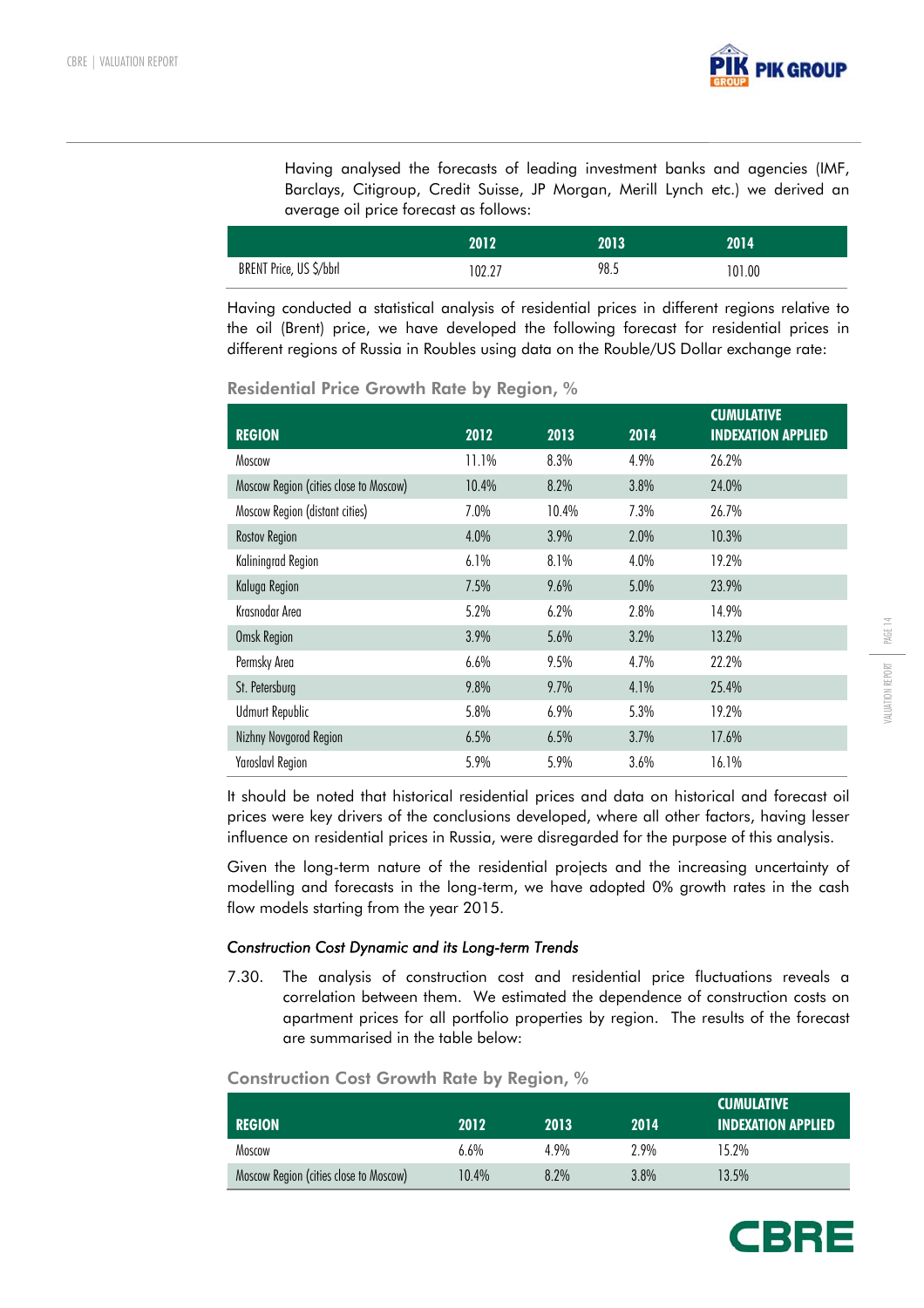

| <b>REGION</b>                  | 2012 | 2013 | 2014 | <b>CUMULATIVE</b><br><b>INDEXATION APPLIED</b> |
|--------------------------------|------|------|------|------------------------------------------------|
| Moscow Region (distant cities) | 4.0% | 7.0% | 4.3% | 16.1%                                          |
| <b>Rostov Region</b>           | 1.5% | 1.4% | 0.7% | 3.7%                                           |
| Kaliningrad Region             | 3.9% | 5.7% | 1.9% | 11.9%                                          |
| Kaluga Region                  | 5.3% | 7.2% | 3.1% | 16.4%                                          |
| Krasnodar Area                 | 3.0% | 3.8% | 1.0% | 8.1%                                           |
| Omsk Region                    | 1.5% | 2.4% | 1.1% | 5.1%                                           |
| Permsky Area                   | 3.6% | 6.1% | 2.1% | 12.2%                                          |
| St. Petersburg                 | 6.9% | 6.9% | 2.0% | 16.5%                                          |
| <b>Udmurt Republic</b>         | 3.1% | 4.1% | 2.6% | 10.1%                                          |
| Nizhny Novgorod Region         | 3.8% | 3.8% | 1.3% | 9.1%                                           |
| <b>Yaroslavl Region</b>        | 3.0% | 3.0% | 1.4% | 7.5%                                           |

#### *Net Operational Income Assessment from Office and Retail Properties*

- 7.31. We have adopted rental rates for retail and office premises in line with market evidence confirmed by comparable leasing offers/transactions for each individual property. The rental rates are net of operating expenses and VAT. We applied no indexation for rental rates.
- 7.32. We have assumed a future stabilised occupancy of 90%-100% for the commercial properties in the process of development or planned for development with an NSA of below 10,000 sq m and 85%-95% for bigger properties, which is in line with the expected long-term level of real estate demand in Russia.
- 7.33. We have estimated operational and credit losses to reach approximately up to 10% of Gross Potential Income for the purpose of this valuation.

# *EBITDA Assessment from Hotel Property in Moscow*

- 7.34. We have assumed that the hotel property will be open 365 days per year. The stabilised occupancy for the hotel project in the third year of operation was estimated at 60%.
- 7.35. The rack rate for the future hotel property was derived from comparable evidence as of the valuation date. The table of comparable hotel projects is provided in the Property Description section. For the purpose of this valuation we considered an annual indexation of hotel rack rate of 3%.

This indexation reflects our understanding of current and future market conditions as based on the analysis of the current stage in the property market cycle in Russia.

- 7.36. With consideration of class and location of the hotel property, we have approximately estimated room revenues to represent 70% of gross hotel revenues, where the ratio assigned to the revenues from food, beverages and other services was reported at a 30% level given the budget class of the hotel.
- 7.37. We have assumed total undistributed costs to be capped at the level of 20%, and the gross operating profit of the hotel to stabilise at a level close to 50%. We have considered the EBITDA ratio of the hotel project to stabilise at 35%-40%.

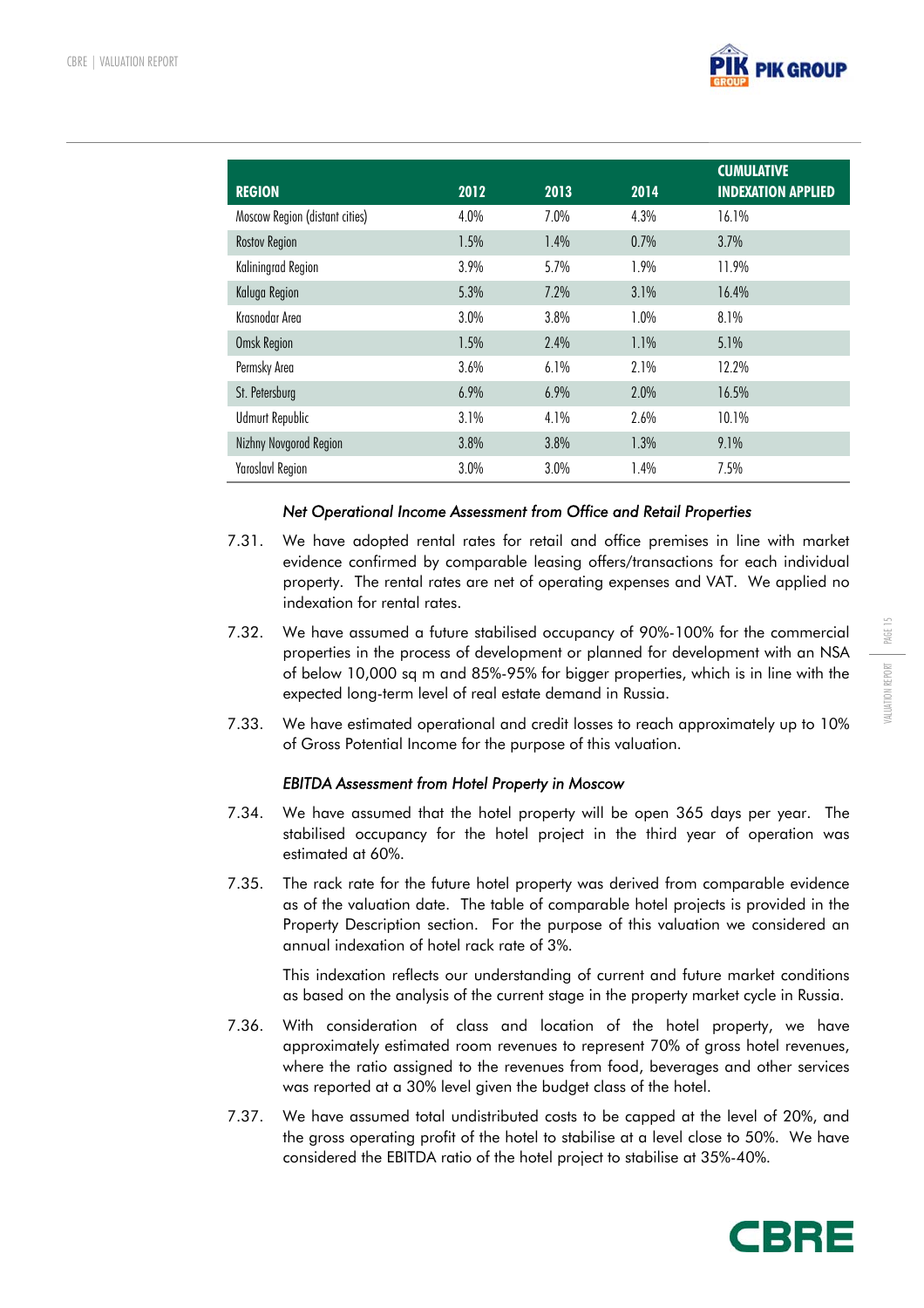

#### *Terminal Capitalisation Rates*

7.38. We have taken into consideration the specific location, class and marketability of the commercial properties valued as a part of the portfolio and assigned the following terminal capitalisation rates for the commercial projects planned to be offered to the market within a period of 2012 - 2019:

| <b>TERMINAL CAPITALISATION</b> |                          |               |                |              |
|--------------------------------|--------------------------|---------------|----------------|--------------|
| <b>RATES</b>                   | <b>OFFICE</b>            | <b>RETAIL</b> | <b>FITNESS</b> | <b>HOTEL</b> |
| Moscow                         | $\overline{\phantom{a}}$ | 11%-12%       | 12%            | 11%          |
| Moscow Region                  | $\qquad \qquad -$        | $11\% - 12\%$ | $12\% - 14\%$  | -            |
| Saint-Petersburg               | 12%                      | -             |                |              |
| Regions                        | 12%                      | -             |                |              |

#### *Tenure and Tenancies*

7.39. In the absence of any information to the contrary we have assumed that:

- i) the properties possess good marketable titles free from any unusual encumbrances, restrictions or obligations;
- ii) nothing would be revealed by any local search or replies to usual enquiries of the seller which would materially adversely affect the respective values of the properties;
- iii) for the properties where only an investment contract with the proper authorities exists, property title will be issued upon completion of the development; and
- iv) land leases from the local authorities will be extended where required.

# *Unlet Accommodation*

7.40. According to information provided by PIK, the properties are unlet and either currently for sale or planned to be offered for sale. Therefore, we valued the Property Portfolio based on the assumption of Vacant Possession.

# 8. Variations from Standard Assumptions

 In the project Yaroslavsky (Mytischi city) PIK's rights (or the rights of PIK's affiliates) for the future income received from the project implementation is partially transferred to the third party investors through the sale of shares in the companies holding the project' rights. The Market Value of this project represents PIK's corresponding share in the Net Property Value. The indication of this project is provided below:

| <b>PROPERTY</b>                           | <b>NET SELLING AREA, PIK'S SHARE</b><br>SQ M |     | <b>PIK'S NET SELLING</b><br><b>TAREA, SQ M</b> |
|-------------------------------------------|----------------------------------------------|-----|------------------------------------------------|
| Moscow Region, Mytischi, Yaroslavsky mcr. | 1.150.357                                    | 75% | 833.873                                        |

# 9. Future Pipeline

At the request of PIK, we have additionally carried out an estimation of the Market Value of Properties where PIK is currently in the process of obtaining of the legal rights. The Market Value of those properties is not included in the aggregate value

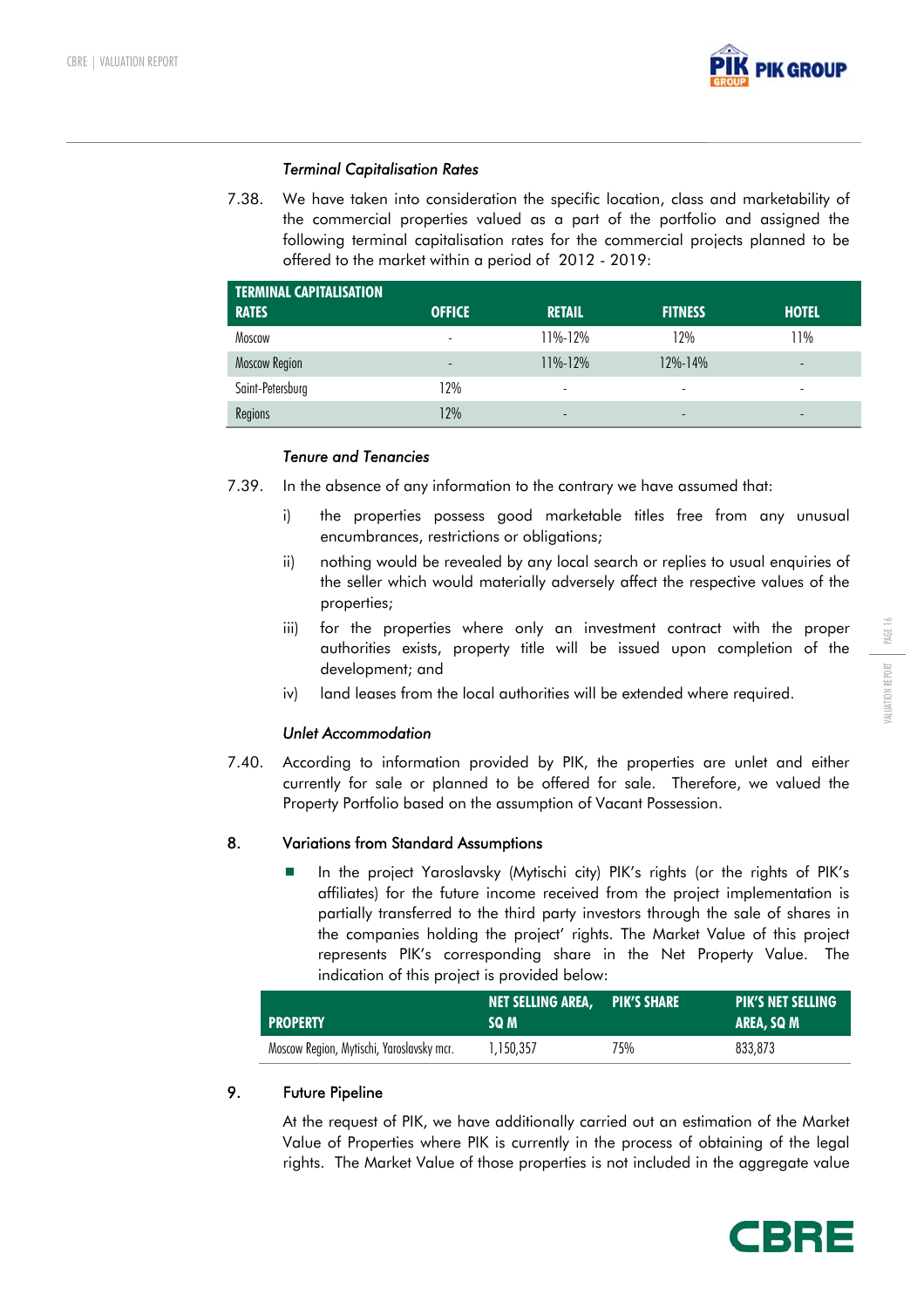

of the Portfolio, however it will represent a potential addition to the Developer's land bank in the Moscow Region.

| <b>PROPERTY</b>         | <b>TOTAL NET SELLING AREA OF PIK'S NET SELLING</b><br>THE PROJECT, SQ M | AREA, SQ M | <b>MARKET VALUE,</b><br>I ROUNDED USD |
|-------------------------|-------------------------------------------------------------------------|------------|---------------------------------------|
| Drozhino, Moscow Region | 63.306                                                                  | 34.027     | 8.630.000                             |
| Bobrovo, Moscow Region  | 320.753                                                                 | 171.602    | 22,100,000                            |

#### 10. Independence

10.1 The total fees, including the fee for this assignment, earned by CB Richard Ellis Limited (or other companies forming part of the same group of companies within the UK and Russia) from the addressees to this report (or other companies forming part of the same group of companies) is less than 5.0 per cent of the respective companies' total UK and Russian revenues.

#### 11. Responsibility

- 11.1 This Report may only be relied upon for the purposes for which it has been produced.
- 11.2 This Report is for the use only of the following parties:
	- a. the addressees of this Report;
	- b. Shareholders of PIK Group.
- 11.3 Neither the whole nor any part of this Valuation Report nor any reference thereto may be included in any other published document, circular or statement, nor published in any way without our written approval of the form and context in which it is to appear.

# 12. Verification

12.1 We recommend that before any financial transaction is concluded based on this Valuation Report, you obtain verification of the information contained within it and the validity of the assumptions we have adopted.

Yours faithfully,

Jana Kuzina MSc MRICS

**Director** 

Head of Strategic Consulting and Valuation **Department** 

For and on behalf of CB Richard Ellis LLC  $T: +74952583990$ E: Jana.Kuzina@cbre.com



PAGE 17

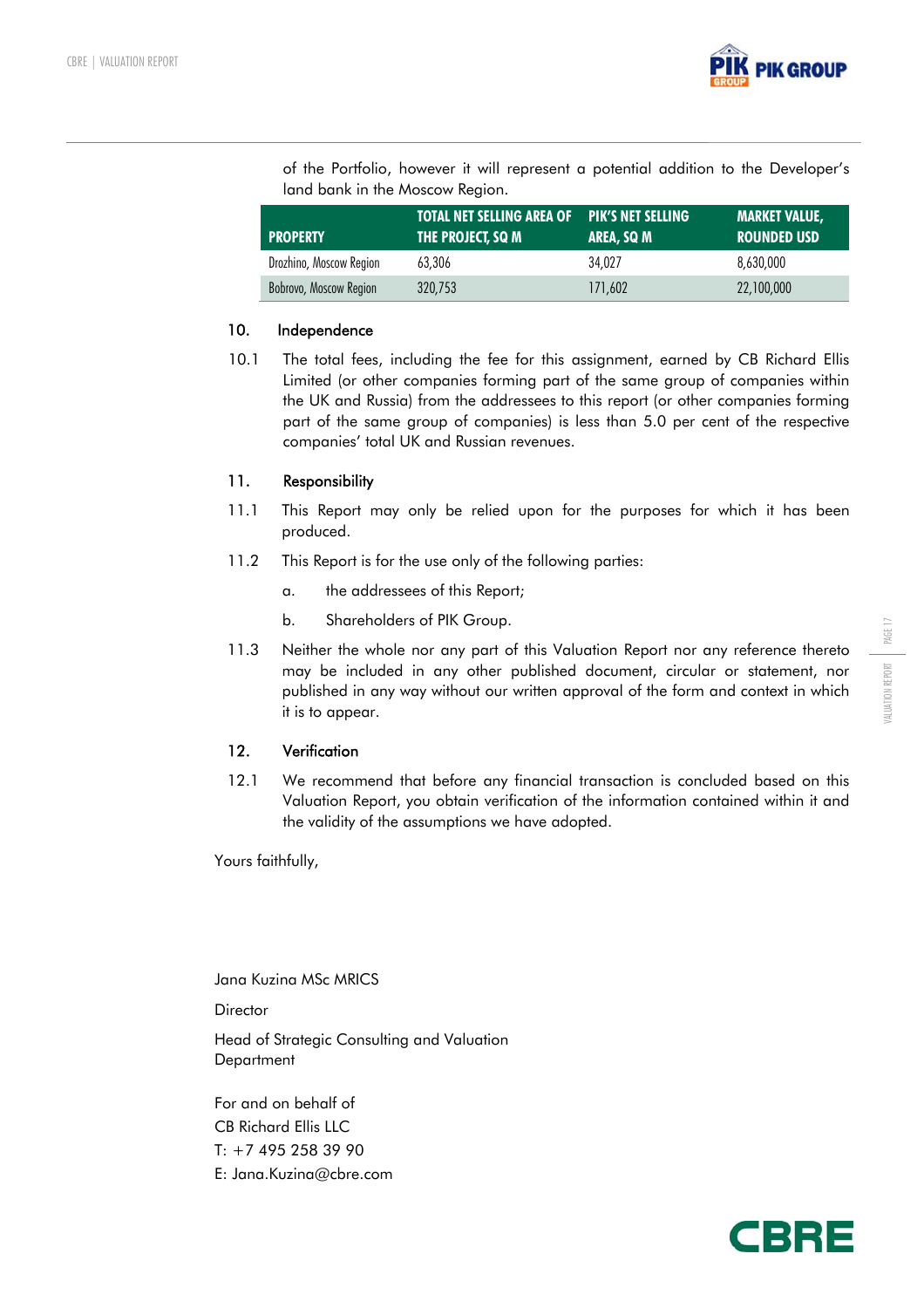| <b>AREA</b><br><b>AREA</b><br><u>roperties Held for Investment (Completed and Partially Sold)</u><br>1.03<br>24,972<br>14,378<br>$\overline{0}$<br>79<br>16,805,002<br>16,507,052<br>3,772<br>4,999<br>1,714<br>53,000<br>671<br>Moscow, Konkovo, Miklukho-Maklava St., 33<br>Residential building of prefabricated structure KOPE series with built-in commercial premises on the ground floors.<br>$\mathbf{0}$<br>on sale<br>Completed<br>All five sections of the the building were delivered. State permissioning acts are in place for all sections.<br>12%<br>297,950<br>$\overline{0}$<br>$\overline{0}$<br>21,696<br>3,359<br>0.66<br>11,844<br>8,172<br>223<br>State Comissioning Act is in place (received on 30.06.2011)<br>22,672,537<br>22,672,537<br>3,440<br>$\overline{0}$<br>749,000<br>Moscow, Lipetskaya St., own. 46<br>Residential building of prefabricated structure<br>$\mathbf{0}$<br>$\mathbf{0}$<br>on sale<br>Completed<br>12%<br>$\overline{0}$<br>$\overline{0}$<br>24,102<br>108.081<br>0.72<br>17,432,067<br>17,432,067<br>26,997<br>751<br>Moscow, Orekhoviy Proezd, 41<br>8,464<br>5,804<br>10<br>12%<br>8,470<br>24,200<br>263,000<br>Residential building of prefabricated structure with some commercial space on the ground floor and parking<br>63<br>$\overline{0}$<br>on sale<br>Completed<br>State Commissioning Act is in place.<br>$\overline{\phantom{0}}$<br>$\overline{\phantom{a}}$<br>$\overline{0}$<br>Residential building of variable heights with cast reinforced concrete structure, commercial premises on the<br>2,072<br>0.40<br>12,605<br>11,776<br>88<br>42<br>12%<br>3,304,937<br>1,595<br>3,894<br>63,992<br>208,987<br>3,132<br>Moscow, Prospect Mira St., vl. 165-169<br>on sale<br>$\mathbf{0}$<br>$\overline{0}$<br>100,862<br>6,490,000<br>Completed<br>State commissioning act is in place.<br><u>around floor and underground pai</u><br>895<br>Moscow, Ryabinovaya, St., 22A<br>3.85<br>12,285<br>12,285<br>$100 -$<br>12,285<br>100<br>Land parcel is Held as Investment and currently occupied with warehouse/ industrial buildings<br>$\overline{0}$<br>$\overline{0}$<br>$\overline{0}$<br>893<br>$\overline{0}$<br>$\overline{0}$<br>353,166<br>28,748<br>11,000,000<br>Warehouse premises with office space.<br>n/a<br>$\mathbf{0}$<br>Business class residential building of monolithic concrete structure with some commercial space on the ground<br>Moscow, Shmitovsky Proezd, vl. 20<br>0.73<br>15,240<br>15,240<br>70<br>373<br>12%<br>41,819,460<br>41,819,460<br>$\overline{0}$<br>7,699<br>229,367<br>2,660,000<br>7,131<br>$\overline{\phantom{0}}$<br>on sale<br>Completed<br>$\mathbf{0}$<br>$\overline{0}$<br>85,554<br>State commissioning act is in place dated 2008<br>$\mathbf{0}$<br>loor and parking.<br>The office building is finished, state commissioning act is in place. Ownership certificate is received dated<br>0.23<br>2,181<br>2,181<br>2,181<br>12%<br>360<br>3,902<br>7,342,824<br>7,342,824<br>$\overline{0}$<br>$\overline{0}$<br>$\mathbf{0}$<br>273,860<br>125,566<br>8,510,000<br>Class B office building with an underground parking garage.<br>6<br>- 6<br>$\mathbf{0}$<br>Moscow, Zhukov Lane, 29<br>Completed<br>uarv 26 2012<br>3.89<br>38,829<br>50,777,856<br>50,777,856<br>1,400<br>Moscow Region, Dmitrov, DZFS<br>Residential buildings of brick structure with some commercial premises on the ground floor<br>46,599<br>$\overline{0}$<br>90<br>$\mathbf{0}$<br>completed<br>State Commissioning Acts for all buildings are in place.<br>12%<br>$\overline{0}$<br>$\mathbf{0}$<br>1,440<br>$\overline{0}$<br>$\overline{0}$<br>4,061<br>45,122<br>126,000<br>- 3<br>on sale<br>9,494<br>2,107<br>14,042,145<br>28,221<br>850<br>Novorossiysk, Myskhako vill.<br>ownhouses (sandwich panel)<br>n/a<br>3.89<br>12,659<br>$\overline{0}$<br>$\overline{0}$<br>on sale<br>Completed    Qwnership certificates for all townhouses are obtained<br>12%<br>14,070,366<br>13<br>1,040<br>$\overline{0}$<br>$\overline{0}$<br>57,584<br>27,330<br>1,790,000<br>Rostov, Telmana St., Zhuravleva Lane, Grecheskogo Goroda Volos St. (Phase  Business class residential building of monolith structure with commercial premises on the ground floor and<br>1,952<br>0.59<br>15,414<br>7,380<br>16<br>840<br>26,997<br>62,707<br>12%<br>8,526,894<br>8,526,894<br>$\overline{0}$<br>$\mathbf{0}$<br>1,830<br>$\overline{0}$<br>52,674<br>1,640,000<br>on sale<br>Completed<br>State commissioning act is in place. The construction is completed.<br>nderground car park<br>State commissioning act is in place. The construction is completed. The ownership certificate is planned<br>1,479<br>0.24<br>4,735<br>2,785<br>2,785<br>14%<br>Class B office centre<br>$\overline{0}$<br>$\overline{\phantom{0}}$<br>Completed<br>1,316,146<br>1,316,146<br>$\overline{0}$<br>$\overline{0}$<br>$\overline{0}$<br>280<br>132,581<br>47,605<br>4,120,000<br>Rostov, Krasnoarmeyskaya St.<br>$\mathbf{0}$<br>be obtained in H1 2012.<br>Business class residential building of monolith structure with commercial premises on the ground floor and<br>0.16<br>5,112<br>1,606<br>819<br>12%<br>2,217,329<br>2,217,329<br>1,790<br>54,879<br>1,400,000<br>1,709<br>$\overline{0}$<br>$\overline{0}$<br>on sale<br>Completed<br>State commissioning act is in place. The construction is completed.<br>$\overline{0}$<br>44,946<br>Rostov, Gazetny Lane, Ul'yanovskaya St<br>derground car pa<br>57,555,112<br>$\overline{0}$<br>121,136<br>5,229<br>2.43<br>54,481<br>47,366<br>300<br>719<br>244<br>57,555,112<br>$\mathbf{0}$<br>1,510<br>12,422<br>$\overline{0}$<br>168,478<br>3,760,000<br>Perm, Kosmonavtov Hwy., Mira St.<br>Economy class residential buildings of monolith structure and ground parking.<br>on sale<br>completed<br>State Commissioning Acts for buildings $##215, 217, 213, 136$ and 136A are obtained.<br>12%<br>otal, Schedule 1<br>3,631,108<br>18.82<br>226,591<br>177,296<br>643<br>24,573<br>240,535,593<br>240,209,422<br>93<br>1,368,835<br>55,705<br>42,561,000<br>1,732<br>409<br>Schedule 2<br><u>roperties in the Course of Development</u><br>83,099<br>80,868<br>40295-43116<br>2,160<br>2.06<br>892<br>14,908<br>301<br>40 20 12<br>212,096,328<br>168,543,837<br>43,552,491<br>2,921<br>4299-4600<br>$\overline{0}$<br>1,036,966<br>69,558<br>32,200,000<br>Moscow, Akademika Vinogradova str., owning J<br>Residential buildings with some commercial space on the ground floor and parking.<br>on sale<br>State commissioning acts are in place for 4 buildings. 1 building is in process of construction<br>12%-23%<br>State Comissioning Acts for residential building and stand alone parking are in place. Kindergarten is<br>49,359<br>5.82<br>34,925<br>871<br>4,893<br>370<br>20 20 12<br>12%-14%<br>86,947,144<br>84,709,467<br>2,237,677<br>3,730<br>22497-25872<br>350<br>119,923<br>3,720<br>Moscow, Krasnogo Mayaka St.<br>Residential buildings of prefabricated sturcture, single standing multilevel parking, kindergarten, sports centre.<br>on sale<br>586,785<br>18,200,000<br>completed. A sport centre is at the final stage of construction: façade and fit-out works have left.<br>Construction permit certificate for one building is in place (building is under construction, works are now<br>1,102<br>169,055<br>1,818<br>4429-5199<br>0.95<br>166,126<br>145,885<br>1,451<br>40 20 17<br>on 31st level). The investment contract provides for additional construction of 7 buildings on the place of 14%-25%<br>506,587,021<br>171,656,739<br>334,930,282<br>2,296<br>60,993<br>5,175,217<br>35,475<br>160,700,000<br>Moscow, Kuntsevo, Rublevskoe Highway<br>Large residential district comprising economy and business class buildings of monolith structure.<br>n/a<br>on sale<br>existing ones, after the Moscow Government finishes the relocation process.<br>Project design is approved for two buildings, and in the process of approval for one building. State<br>Residential buildings of prefabricated and monolith structure with some commercial space on the ground floor,<br>21.22<br>211,888<br>1,633<br>33,769<br>23,997<br>2,132<br>210,616<br>1,240<br>363,458,734<br>3190-3413<br>2,317,706<br>Moscow, Novo-Peredelkino mcr.14<br>10 20 14<br>12%-25%<br>308,478,515<br>54,980,221<br>1,628<br>68,634<br>72,000,000<br>on sale<br>commissioning acts for 13 buildings are in place.<br>underground parkings.<br><u>State compliance act is obtained for 1 building.</u><br>-7,242,879<br>$-225,234$<br>Moscow, Okskaya Str. - Volzhsky Boulevard<br>Large residential district comprising reisdential buildings of prefabricated structure<br>228,367<br>228,367<br>107<br>267,964,300<br>242,411,846<br>25,552,453<br>238,808<br>$-24,100,000$<br>8<br>17.86<br>$\overline{0}$<br>$\overline{0}$<br>on sale<br>completed State comissioning Acts are in place for all residential buildings<br>12%<br>3,600<br>$\overline{0}$<br>$\overline{0}$<br>-774,988<br>State commissioning acts are in place for buildings 41 and 40A, state commissioning acts for the<br>buildings 40B in 17th microdistrict and $\# \# 1,2,3$ in 18th microdistrict are ready but have not been<br>11.35<br>133,632<br>88,052<br>1,264<br>30,742<br>1,132<br>10 20 14<br>12%-23%<br>226,498,185<br>128,872,715<br>97,625,473<br>3,176<br>3900-4129<br>31596-35171<br>1,851,545<br>60,229<br>57,500,000<br>1,870<br>$\overline{0}$<br>Moscow, Southern Chertanovo, mcr.17, 18<br>Residential buildings of prefabricated structure and monolith structure<br>on sale<br>ued yet. Construction permit for bld. 40 is in place and construction works are at the foundation stage<br>Residential complex with built-in commercial premises on the ground floor of P3M, KOPE prefabricated structure<br>4.39<br>543<br>3,368<br>277<br>5,879<br>86,628<br>62,472<br>10 20 12<br>155,869,951<br>155,393,180<br>476,769<br>142<br>3,600<br>29,996<br>188,858<br>19,800,000<br>Moscow, Zapovednaya St., 14-16, Bld. 1-9<br>12%<br>636,073<br>on sale<br>State commissioning acts for buildings 1,2,3,4,5,6,7,8,9 are in place.<br>$\overline{\phantom{0}}$<br>nd monolith concrete parking facilities.<br>nstruction permit is in place, but needs to be renewed. Construction works on frameworks is nearly<br>17,232<br>3,964<br>99,556<br>71,872<br>834<br>740<br>257,880,348<br>145,858,069<br>117,788,075<br>6,835<br>77,991<br>68,300,000<br>4.58<br>302012<br>2,200,121<br>127,676<br>Moscow, Mytnaya Str., 13<br>Business-class residential buildings with an underground parking.<br>n/a<br>on sale<br>finished, façade works are at about 60%. Underground parking is complete, engineering systems are<br>Construction Permit Certificate is in place. The building is under construction. Installation of the internal<br>0.97<br>20 20 12<br>1,810<br>21,778<br>4,139<br>4,139<br>10 20 12<br>14%<br>1,772,064<br>139,752<br>1,940<br>$\overline{0}$<br>1,632,312<br>34<br>$\overline{0}$<br>$\overline{0}$<br>241,258<br>58,289<br>7,490,000<br>Moscow region, Lobnya, Batareynaya St., 5<br>Economy class residential building of monolith structure with some commercial premises on the ground floor<br>nomy class residential building of prefabricated structure KOPE-M-Parus type with built-in commercial<br>Construction permit for building $\#10$ is in place. The Property is at the final stage of development. The<br>40.92<br>29,888<br>16,199<br>2,322<br>102012<br>24,595,285<br>1,134<br>999<br>Moscow region, Solntsevo-Park mcr., Pykhtino vil., Bld. #10<br>$\overline{0}$<br>on sale<br>21,961,111<br>2,634,174<br>2,430<br>$\mathbf{0}$<br>$\overline{0}$<br>74,611<br>32,132<br>2,320,000<br>n/a<br><u>nstruction of building # 10 is finished and fit out works are in progress</u><br>nises on the ground tl<br>onomy class residential buildings of prefabricated structure KOPE-M-Parus and KOPE-Tower types with built-in [<br>There has been no construction permits received for the buildings. However, buildings $\#23$ , $\#26$ and<br>14.98<br>103,426<br>46,370<br>43,611<br>81,119,489<br>6,017,827<br>2,260<br>6,347<br>8,600,000<br>197<br>Moscow region, Solntsevo-Park mcr., Pykhtino vil., Phase 2<br>$\overline{0}$<br>$\overline{\phantom{0}}$<br>on sale<br>Q1 2013<br>n/a<br>75,101,662<br>1,722<br>$\mathbf{0}$<br>$\overline{0}$<br>276,815<br>n/a<br>$\#26$ A are under construction. Buildings $\#24$ and $\#25$ have not been started yet<br><u>mmercial premises on the ground floor.</u><br>As at the valuation date, ownership had only been acquired for the 0.7866 ha land site (total land plot<br>0.79<br>24,998<br>24,998<br>22,889<br>Q1 2013<br>903<br>2,500<br>607,121<br>18,900,000<br>826<br>Moscow region, Scherbinka, Chekhova-Industrialnaya St.<br>Residential building of prefabricated structure with commercial premises on the ground floor.<br>$\overline{0}$<br>on sale<br>20,675,446<br>$\overline{0}$<br>26,525<br>$\mathbf{0}$<br>intended for development in accordance with the Investment Contract is 0.9266 ha). The construction of<br>n/a<br><u>isidential building has been started without permission.</u><br>Construction Permit Certificate for building $\#$ 1. State Comissioning Acts for buildings $\# \# 2$ , 4, 6, 31,<br>Economy class residential buildings with commercial premises on the ground floor, detached commercial buildings<br>157,047<br>29<br>64.81<br>446,825<br>351,941<br>2400-2700<br>35,900,000<br>229<br>$\overline{0}$<br>$\overline{\phantom{0}}$<br>40 2018<br>$32, 33, 35, 35$ a, $38$ are in place; Buildings $\# \# 9$ , 11, 52, 16, and detached commercial buildings<br>12%-23%<br>522,376,498<br>226,924,943<br>295,451,557<br>1,881<br>$\overline{\phantom{0}}$<br>300-350<br>1,154,972<br>7,354<br>Moscow region, Dolgoprudny, Tsentral District<br>on sale<br>and townhouses<br>are at the pre-design stage. Building $## 18$ is on project stage. Building $#8,17$ started construction.<br>Residential buildings of prefabricated and monolith structure, commercial premises on the ground floors,<br>Master Plan is approved. Construction permits for 6 buildings are received. 7 buildings are in the process<br>81.00<br>835,413<br>831,237<br>4,710<br>239,305<br>4,158<br>12%-23%<br>1,213,513,604<br>2490-2664<br>16998-18698<br>390<br>12,085<br>89,800,000<br>375<br>Moscow region, Khimki, Novokurkino<br>38<br>on sale<br>40 2018<br>692,201,375<br>521,312,229<br>2,178<br>2,892,090<br>standalone shopping centres, fitness centre, aboveground and underground parking.<br>construction. State Commissioning Acts for 20 buildings are obtained<br>Residential buildings of prefabricated and monolith structure with some commercial space on the ground floors,<br>Master Plan is approved. State commissioning act is in place for 1 building. 5 buildings are in the<br>568<br>25<br>41.67<br>404,425<br>404,425<br>4,210<br>301,272<br>4,210<br>40 2017<br>12%-23%<br>711,715,583<br>455, 378, 172<br>2140-2290<br>16,998<br>310<br>18,283<br>171,100,000<br>Moscow region, Khimki, Sovkhoznaya str., 11<br>on sale<br>256,337,411<br>1,512<br>5,508,160<br><u>stand alone shopping centres and parking.</u><br><u>urse of development. Construction permits are in place for 4 buildin</u><br>Master plan is approved. Investment contract with the city government is in place (195,351 sqm of net<br>[fing area excluding the share of interest holders). Project design is approved. Construction permit for<br>Moscow region, Khimki, The Star of Russia<br>7.09<br>201,612<br>140,609<br>108,685<br>40 20 16<br>12%-23%<br>220,566,327<br>49,057,793<br>171,508,534<br>1,578<br>2280-2439<br>1,514,709<br>13,937<br>47,000,000<br>432<br>Residential buildings of monolith structure with some commercial space on the ground floors.<br>$\overline{0}$<br>$\mathbf{0}$<br>on sale<br>building is obtained. 1 buildings are in the course of development. ${\sf Commission}$ permissions for 4 $\,$<br><u>uildinas are obtained.</u><br>State Commissioning Acts for 12 buildings are obtained. Project design is approved. Construction permits<br>16<br>8.54<br>276,429<br>218,430<br>930<br>19,739<br>550<br>30 20 13<br>12%-20%<br>362,750,946<br>276,084,942<br>86,666,002<br>4,391<br>2,880<br>18,698<br>400<br>$-801,249$<br>$-40,592$<br>$-24,900,000$<br>$-1,261$<br>Moscow region, Khimki, Ubileiniy<br>Residential buildings of prefabricated structure, retail centre and parking<br>on sale<br>3 buildings are received. 4 buildings are in the process of construction.<br>State Commissioning Acts for buildings ##1,1a, 2, 3, 4, 5, 6, 12, 17, 21, 22, 23, 24, 25, 31, 31a,<br>Economy class residential buildings of prefabricated structure with some commercial premises on the ground floor,<br>32, 34, 36, 45, 46 are in place; Construction Permit Certificates for buildings ##7, 13, 14, 15, 16,<br>55<br>29.80<br>1,063,683<br>666,252<br>359,877<br>40 2016<br>12%-23%<br>1,046,844,648<br>416,542,038<br>630, 302, 612<br>1,751<br>2120-2270<br>210<br>1,215,201<br>3,377<br>37,700,000<br>105<br>$\overline{0}$<br>on sale<br>Moscow region, Lubertsy, Krasnaya Gorka<br>$\overline{\mathbf{0}}$<br>$\overline{\phantom{0}}$<br>18, 19, 20, 26, 37, 38, 43, 44, 47 are obtained. Project has been re-developed, adding a lot<br>detached commercial premises, and parking.<br>residential buildings and removing parkings. New project is on the approval stage.<br>32,157,533<br>2,570<br>Moscow region, Mytischi, 3rd Krestyanskaya str., bld.60-62<br>Residential buildings of prefabricated structure with some commercial space on the ground floor<br>2.30<br>42,820<br>15,724<br>15,724<br>152<br>402012<br>Construction permit is obtained. The building is in the course of development.<br>54,672,254<br>22,514,720<br>1,432<br>2,570<br>$\overline{0}$<br>435,486<br>27,696<br>13,500,000<br>859<br>$\overline{0}$<br>on sale<br>n/a<br>esidential buildings of prefabricated and monolith structure, stand alone commercial buildings, fitness centre,<br>ate Commissioning Acts for 14 buildings are obtained. Construction permits for 4 buildings are<br>58<br>7,603<br>Moscow region, Mytishi, Yaroslavsky<br>114.25<br>1,150,357<br>833,873<br>632,415<br>7,516<br>on sale<br>40 20 22<br>12%-23%<br>1,943,699,247<br>472,052,780<br>1,471,646,464<br>2,327<br>2520-2814<br>16198-18598<br>200-400<br>8,168,963<br>12,917<br>253,700,000<br>401<br>ained. 7 buildings are in the course of development.<br>oveground and underground parking<br>State Commissioning Act for building #3 is in place. Construction permits for buildings ##4, 8, 13<br>17,493<br>111,880<br>41,664<br>35,838,118<br>31,860,382<br>3,977,735<br>227<br>1350-1490<br>624,060<br>35,675<br>1,109<br>Moscow Region, Dmitrov, Makhalina, 1st Phase<br>Residential builings of monolith and prefabricated structure<br>2.66<br>$\overline{0}$<br>on sale<br>40 2013<br>12%-18%<br>$\overline{0}$<br>$\overline{0}$<br>19,400,000<br>$\overline{\phantom{0}}$<br>15 are in place. The construction of buildings 4 and 13 are at the final stage. The construction of<br>dinas 8 and 15 are at the beainning<br>State Commissioning Acts for buildings 1, 2, 3, 9, 10 are in place. Masterplan is approved for buildings<br>4, 5. Investment contract with Dmitrov Region Administration and Ministry of Moscow Region<br>54,626<br>47,782<br>20,666<br>20 20 14<br>55,242,478<br>30,430,403<br>24,812,075<br>1,201<br>1,380<br>327<br>4,571<br>2,930,000<br>142<br>Moscow Region, Dmitrov, Vnukovskaya St.<br>Residential buildings of monolith/brick and SMKD structure<br>3.78<br>on sale<br>12%-25%<br>$\mathbf{0}$<br>94,460<br>$\mathbf{0}$<br>$\mathbf{0}$<br>Construction Sector is in place. Favourable conclusions of State Expertise for buildings 4,5 are in place.<br>Construction permit for building 4 is in place. Construction works of building 4 has started.<br>13,354<br>4Q2012 Consturction Permit is in place. Building is under construction with first two levels being erected<br>3,126,836<br>9,781,676<br>253<br>Kaluga, Generala Popova Str.<br>conomy Class residential building of prefabricated (SMKD) structure<br>0.93<br>13,354<br>11,066<br>12,908,512<br>884<br>1,300<br>$\overline{\mathbf{0}}$<br>90,182<br>8,149<br>2,800,000<br>$\overline{0}$<br>$\mathbf{0}$<br>on sale<br>n/a<br>$\overline{0}$<br>Master plan is approved. Construction permits for bld. 1A, 2A,1B,2B received. Project for 1V and 2V is<br>Economy class residential buildings of prefabricated (SMKD) structure with commercial premises on the ground<br>on the design stage. Other building are on pre-design stage. 2A is under construction and should be<br>171,065<br>162,715<br>14<br>13.50<br>169,208<br>10 20 16<br>14%-23%<br>159,229,294<br>13,251,838<br>145,977,458<br>897<br>1410-1490<br>1,810,506<br>11,127<br>56,200,000<br>345<br>$\overline{0}$<br>on sale<br>$\overline{0}$<br>$\overline{0}$<br>Obninsk, District 55<br>$\overline{\phantom{0}}$<br>floor, fitness centre and aboveground parking<br>ompleted in Q2 2012. Construction works of 1A are on the foundation level. Construction works of 1B<br>anuld begin in February 2012.<br>State Commissioning Acts for the buildings ##4,5,7,8,9,10 and 11 are in place; Constructions works<br>2.27<br>82,297<br>7,383<br>12%-16%<br>70,887,781<br>82,170<br>40 20 12<br>61,998,791<br>8,888,989<br>1,204<br>1,460<br>$\mathbf{0}$<br>63,534<br>8,605<br>267<br>Economy class residential buildings of brick structure with commercial space on the ground floors<br>$\overline{0}$<br>on sale<br>$\overline{0}$<br>1,970,000<br>Obninsk, District 38<br>$\mathbf{0}$<br>7-8 storeys of bld#6 are in progress.<br>State Commissioning Acts for buildings #2A, 3A, B are obtained; Construction permits the building<br>3.71<br>106,956<br>101,395<br>19,143<br>20 20 12<br>12%-14%<br>95,353,450<br>92,360,431<br>2,993,018<br>156<br>1300-1360<br>670,141<br>35,007<br>1,087<br>$\overline{0}$<br>$\mathbf{0}$<br>on sale<br>$\mathbf{0}$<br>$\overline{0}$<br>20,800,000<br>N.Novgorod, Mezherskoe Ozero mcr., Volzhskaya emb.<br>Economy class residential buildings of monolith structure with commercial premises on the ground floor<br>#1A is in place.<br>23,919<br>20,825,263<br>3,522,137<br>722<br>Economy class residential building of monolith structure with commercial premises on the ground floor.<br>0.79<br>22,013<br>9,855<br>20 20 12<br>202012<br>Construction permit is in place. Property is at the final stage of development.<br>17,303,126<br>357<br>1,200<br>$\overline{0}$<br>229,384<br>23,276<br>7,120,000<br>N.Novgorod, mcr. "Sotsgorod", Oktyabrya Ave., bld. 1<br>$\overline{0}$<br>$\mathbf{0}$<br>16%<br>$\overline{0}$<br>Buildings $\# \# 1$ , 3 (sector 7-8, 9-10), 2, 4, 5, 6, 9, 10, 11 - have been put into operation and mostly<br>5.70<br>102,239<br>100,271<br>141<br>77,106,124<br>77,059,054<br>47,070<br>334<br>1,400<br>32,894<br>144,000<br>1,021<br>Novorossiysk, Yuzhny Bereg, mcr. 15<br>Economy class residential buildings of monolith structure with commercial premises on the ground floors<br>$\mathbf{1}$<br>$\overline{0}$<br>on sale<br>40 20 12<br>12%-14%<br>$\overline{0}$<br>4.638<br>$\overline{\phantom{0}}$<br>Buildings $\# \#$ 11, 3 (1-6) were completed and Certificates of compliance with construction standards<br>dated December 30, 2011 were received;<br>$t$ iuilding $#13 = 9$ out of 16 floors were completed<br>There are following documents are in place: the state commissioning act - for the first residential<br>building, the construction permit - for the car park. The construction of the car park is at the final stages.<br>0.42<br>26,116<br>18,281<br>13,134<br>68<br>40 20 14<br>12%-25%<br>20,941,449<br>1,140<br>1640-1740<br>26,997<br>372<br>Rostov, Sokolova Avenue, Varfolomeeva St.<br>Two business class residential buildings of monolith structure and stand alone car park.<br>68<br>5,964,224<br>14,977,225<br>157,191<br>11,968<br>4,880,000<br>on sale<br>$\overline{0}$<br>The land plot for the second residential building is vacant, and legally is close to obtaining clean title;<br>e proiect design is under development.<br>Residential complex with economy class residential buildings of prefabricated structure, aboveground car parks,<br>The master plan was approved for the whole complex. Construction permit is in place for the first<br>15.67<br>278,178<br>244,908<br>557<br>533<br>40 2018<br>12%-25%<br>234,222,805<br>17,654,086<br>1,180<br>10999-14898<br>430,781<br>13,400,000<br>Rostov, Residential Complex "NORD"<br>236,652<br>on sale<br>216,739,126<br>916<br>$\overline{0}$<br>-57<br>n/a<br>ultifunctional leisure centre, school, kindergarten, and church.<br>ding and the construction is in progress at the level of 2-8 floors depending on the unit.<br>10 2013<br>10 2013<br>14,814<br>6,019<br>3,478,444<br>145,767<br>4,530,000<br>753<br>6.03<br>6,019<br>20%<br>3,478,444<br>970<br>24,218<br>Omsk, mcr.Crystal, phase II<br>Residential buildings of monolith concrete structure with commercial premises on the ground floors<br>$\overline{0}$<br>$\overline{0}$<br>onstruction Permit for the whole district is obtained. Construction resumes after a break.<br>$\overline{0}$<br>$\overline{0}$<br>$\overline{0}$<br>Construction Permit Certificate for 9 residential buildings and 2 parkings is obtained. Buildings $\#3,4,5$<br>115,724<br>115,724<br>102,683<br>40 20 17<br>14%-20%<br>125,510,554<br>31,343,366<br>94,167,189<br>917<br>1,370<br>8,539<br>265<br>Perm, mcr. Iva-1<br>conomy class residential buildings of monolith structure with commercial premises on the ground floor.<br>6.42<br>$\overline{0}$<br>$\mathbf{0}$<br>on sale<br>$\overline{0}$<br>$\overline{0}$<br>876,806<br>27,200,000<br>re at the final stage of construction.<br>State Comissioning Act for building VA-1 is in place. Construction permit for building VA-3 is obtained<br>3.78<br>32,630<br>30,953<br>27,599<br>16%-23%<br>29,147,318<br>8,443,075<br>750<br>870<br>1,613<br>1,380,000<br>50<br>Taganrog, "Russkoe Pole" microdistrict, S.Shilo St.<br>$\overline{0}$<br>$\mathbf{0}$<br>40 2015<br>20,704,243<br>$\overline{0}$<br>$\overline{0}$<br>44,505<br>Economy class residential buildings.<br>on sale<br>and the construction is in progress at the level of 7-8 floors depending on the unit. Five buildings (VA- | <b>PROJECT DESCRIPTION</b> | <b>BUILDINGS</b> | <b>HA</b> | NUMBER OF LAND PLOT, TOTAL PROJECT<br>AREA, SQM | <b>PIK'S NET</b><br>NET SELLING SELLING AREA.<br>som | <b>PIK'S</b><br><b>PARKING,</b> | PIK'S<br><b>UNSOLD</b><br>SPACES AREA, SQM | <b>PIK'S UNSOLD START OF</b><br><b>PARKING.</b><br><b>SPACES</b> | <b>SALES</b> | <b>ESTIMATED</b><br><b>COMPLETION</b><br><b>DATE</b> | <b>DEVELOPMENT STAGE</b>                                    | <b>RATE</b> | TOTAL<br>INCLUDING<br><b>DEVELOPMENT</b><br><b>ENCUMBRANCES.</b><br><b>USD</b><br><b>COST. USD</b> | <b>ACTUAL</b><br><b>DEVELOPMENT</b><br>COST, YTD, USD | DEVELOPMENT COST DEVELOPMENT COST SALE PRICES. SALE PRICES.<br>TO COMPLETION.<br><b>USD</b> | TO COMPLETION,<br><b>USD PER UNSOLD</b><br><b>AREA</b> | USD/SQM | USD/SPACE | <b>RENTAL RATE,</b><br>USD/SQM/YEAR | <b>MARKET VALUE,</b><br><b>THOUSAND</b><br><b>ROUBLES</b> | <b>MARKET VALUE,</b><br><b>RUR PER SQM</b><br><b>UNSOLD</b><br><b>ABOVEGROUND</b> | <b>MARKET VALUE</b><br><b>USD</b> | MARKET VALUI<br><b>USD PER SQN</b><br><b>UNSOLD</b><br><b>ABOVEGROUND</b> |
|-----------------------------------------------------------------------------------------------------------------------------------------------------------------------------------------------------------------------------------------------------------------------------------------------------------------------------------------------------------------------------------------------------------------------------------------------------------------------------------------------------------------------------------------------------------------------------------------------------------------------------------------------------------------------------------------------------------------------------------------------------------------------------------------------------------------------------------------------------------------------------------------------------------------------------------------------------------------------------------------------------------------------------------------------------------------------------------------------------------------------------------------------------------------------------------------------------------------------------------------------------------------------------------------------------------------------------------------------------------------------------------------------------------------------------------------------------------------------------------------------------------------------------------------------------------------------------------------------------------------------------------------------------------------------------------------------------------------------------------------------------------------------------------------------------------------------------------------------------------------------------------------------------------------------------------------------------------------------------------------------------------------------------------------------------------------------------------------------------------------------------------------------------------------------------------------------------------------------------------------------------------------------------------------------------------------------------------------------------------------------------------------------------------------------------------------------------------------------------------------------------------------------------------------------------------------------------------------------------------------------------------------------------------------------------------------------------------------------------------------------------------------------------------------------------------------------------------------------------------------------------------------------------------------------------------------------------------------------------------------------------------------------------------------------------------------------------------------------------------------------------------------------------------------------------------------------------------------------------------------------------------------------------------------------------------------------------------------------------------------------------------------------------------------------------------------------------------------------------------------------------------------------------------------------------------------------------------------------------------------------------------------------------------------------------------------------------------------------------------------------------------------------------------------------------------------------------------------------------------------------------------------------------------------------------------------------------------------------------------------------------------------------------------------------------------------------------------------------------------------------------------------------------------------------------------------------------------------------------------------------------------------------------------------------------------------------------------------------------------------------------------------------------------------------------------------------------------------------------------------------------------------------------------------------------------------------------------------------------------------------------------------------------------------------------------------------------------------------------------------------------------------------------------------------------------------------------------------------------------------------------------------------------------------------------------------------------------------------------------------------------------------------------------------------------------------------------------------------------------------------------------------------------------------------------------------------------------------------------------------------------------------------------------------------------------------------------------------------------------------------------------------------------------------------------------------------------------------------------------------------------------------------------------------------------------------------------------------------------------------------------------------------------------------------------------------------------------------------------------------------------------------------------------------------------------------------------------------------------------------------------------------------------------------------------------------------------------------------------------------------------------------------------------------------------------------------------------------------------------------------------------------------------------------------------------------------------------------------------------------------------------------------------------------------------------------------------------------------------------------------------------------------------------------------------------------------------------------------------------------------------------------------------------------------------------------------------------------------------------------------------------------------------------------------------------------------------------------------------------------------------------------------------------------------------------------------------------------------------------------------------------------------------------------------------------------------------------------------------------------------------------------------------------------------------------------------------------------------------------------------------------------------------------------------------------------------------------------------------------------------------------------------------------------------------------------------------------------------------------------------------------------------------------------------------------------------------------------------------------------------------------------------------------------------------------------------------------------------------------------------------------------------------------------------------------------------------------------------------------------------------------------------------------------------------------------------------------------------------------------------------------------------------------------------------------------------------------------------------------------------------------------------------------------------------------------------------------------------------------------------------------------------------------------------------------------------------------------------------------------------------------------------------------------------------------------------------------------------------------------------------------------------------------------------------------------------------------------------------------------------------------------------------------------------------------------------------------------------------------------------------------------------------------------------------------------------------------------------------------------------------------------------------------------------------------------------------------------------------------------------------------------------------------------------------------------------------------------------------------------------------------------------------------------------------------------------------------------------------------------------------------------------------------------------------------------------------------------------------------------------------------------------------------------------------------------------------------------------------------------------------------------------------------------------------------------------------------------------------------------------------------------------------------------------------------------------------------------------------------------------------------------------------------------------------------------------------------------------------------------------------------------------------------------------------------------------------------------------------------------------------------------------------------------------------------------------------------------------------------------------------------------------------------------------------------------------------------------------------------------------------------------------------------------------------------------------------------------------------------------------------------------------------------------------------------------------------------------------------------------------------------------------------------------------------------------------------------------------------------------------------------------------------------------------------------------------------------------------------------------------------------------------------------------------------------------------------------------------------------------------------------------------------------------------------------------------------------------------------------------------------------------------------------------------------------------------------------------------------------------------------------------------------------------------------------------------------------------------------------------------------------------------------------------------------------------------------------------------------------------------------------------------------------------------------------------------------------------------------------------------------------------------------------------------------------------------------------------------------------------------------------------------------------------------------------------------------------------------------------------------------------------------------------------------------------------------------------------------------------------------------------------------------------------------------------------------------------------------------------------------------------------------------------------------------------------------------------------------------------------------------------------------------------------------------------------------------------------------------------------------------------------------------------------------------------------------------------------------------------------------------------------------------------------------------------------------------------------------------------------------------------------------------------------------------------------------------------------------------------------------------------------------------------------------------------------------------------------------------------------------------------------------------------------------------------------------------------------------------------------------------------------------------------------------------------------------------------------------------------------------------------------------------------------------------------------------------------------------------------------------------------------------------------------------------------------------------------------------------------------------------------------------------------------------------------------------------------------------------------------------------------------------------------------------------------------------------------------------------------------------------------------------------------------------------------------------------------------------------------------------------------------------------------------------------------------------------------------------------------------------------------------------------------------------------------------------------------------------------------------------------------------------------------------------------------------------------------------------------------------------------------------------------------------------------------------------------------------------------------------------------------------------------------------------------------------------------------------------------------------------------------------------------------------------------------------------------------------------------------------------------------------------------------------------------------------------------------------------------------------------------------------------------------------------------------------------------------------------------------------------------------------------------------------------------------------------------------------------------------------------------------------------------------------------------------------------------------------------------------------------------------------------------------------------------------------------------------------------------------------------------------------------------------------------------------------------------------------------------------------------------------------------------------------------------------------------------------------------------------------------------------------------------------------------------------------------------------------------------------------------------------------------------------------------------------------------------------------------------------------------------------------------------------------------------------------------------------------------------------------------------------------------------------------------------------------------------------------------------------------------------------------------------------------------------------------------------------------------------------------------------------------------------------------------------------------------------------------------------------------------------------------------------------------------------------------------------------------------------------------------------------------------------------------------------------------------------------------------------------------------------------------------------------------------------------------------------------------------------------------------------------------------------------------------------------------------------------------------------------------------------------------------------------------------------------------------------------------------------------------------------------------------------------------------------------------------------------------------------------------------------------------------------------------------------------------------------------------------------------------------------------------------------------------------------------------------------------------------------------------------------------------------------------------------------------------------------------------------------------------------------------------------------------------------------------------------------------------------------------------------------------------------------------------------------------------------------------------------------------------------------------------------------------------------------------------------------------------------------------------------------------------------------------------------------------------------------------------------------------------------------------------------------------------------------------------------------------------------------------------------------------------------------------------------------------------------------------------------------------------------------------------------------------------------------------------------------------------------------------------------------------------------------------------------------------------------------------------------------------------------------------------------------------------------------------------------------------------------------------------------------------------------------------------------------------------------------------------------------------------------------------------------------------------------------------------------------------------------------------------------------------------------------------------------------------------------------------------------------------------------------------------------------------------------------------------------------------------------------------------------------------------------------------------------------------------------------------------------------------------------------------------------------------------------------------------------------------------------------------------------------------------------------------------------------------------------------------------------------------------------------------------------------------------------------------------------------------------------------------------------------------------------------------------------------------------------------------------------------------------------------------------------------------------------------------------------------------------------------------------------------------------------------------------------------------------------------------------------------------------------------------------------------------------------------------------------------------------------------------------------------------------------------------------------------------------------------------------------------------------------------------------------------------------------------------------------------------------------------------------------------------------------------------------------------------------------------------------------------------------------------------------------------------------------------------------------------------------------------------------------------------------------------------------------------------------------------------------------------------------------------------------------------------------------------------------------------------------------------------------------------------------------------------------------------------------------------------------------------------------------------------------------------------------------------------------------------------------------------------------------------------------------------------------------------------------------------------------------------------------------------------------------------------------------------------------------------------------------------------------------------------------------------------------------------------------------------------------------------------------------------------------------------------------------------------------------------------------------------------------------------------------------------------------------------------------------------------------------------------------------------------------------------------------------------------------------------------------------------------------------------------------------------------------------------------------------------------------------------------------------------------------------------------------------------------------------------------------------------------------------------------------------------------------------------------------------------------------------------------------------------------------------------------------------------------------------------------------------------------------------------------------------------------------------------------------------------------------------------------------------------------------------------------------------------------------------------------------------------------------------------------------------------------------------------------------------------------------------------------------------------------------------------------------------------------------------------------------------------------------------------------------------------------------------------------------------------------------------------------------------------------------------------------------------------------------------------------------------------------------------------------------------------------------------------------------------------------------------------------------------------------------------------------------------------------------------------------------------------------------------------------------------------------------------------------------------------------------------------------------------------------------------------------------------------------------------------------------------------------------------------------------------------------------------------------------------------------------------------------------------------------------------------------------------------------------------------------------------------------------------------------------------------------------------------------------------------------------------------------------------------------------------------------------------------------------------------------------------------------------------------------------------------------------------------------------------------------------------------------------------------------------------------------------------------------------------------------------------------------------------------------------------------------------------------------------------------------------------------------------------------------------------------------------------------------------------------------------------------------------------------------------------------------------------------------------------------------------------------------------------------------------------------------------------------------------------------------------------------------------------------------------------------------------------------------------------------------------------------------------------------------------------------------------------------------------------------------------------------------------------------------------------------------------------------------------------------------------------------------------------------------------------------------------------------------------------------------------------------------------------------------------------------------------------------------------------------------------------------------------------------------------------------------------------------------------------------------------------------------------------------------------------------------------------------------------------------------------------------------------------------------------------------------------------------------------------------------------------------------------------------------------------------------------------------------------------------------------------------------------------------------------------------------------------------------------------------------------------------------------------------------------------------------------------------------------------------------------------------------------------------------------------------------------------------------------------------------------------------------------------------------------------------------------------------------------------------------------------------------------------------------------------------------------------------------------------------------------------------------------------------------------------------------------------------------------------------------------------------------------------------------------------------------------------------------------------------------------------------------------------------------------------------------------------------------------------------------------------------------------------------------------------------------------------------------------------------------------------------------------------------------------------------------------------------------------------------------------------------------------------------------------------|----------------------------|------------------|-----------|-------------------------------------------------|------------------------------------------------------|---------------------------------|--------------------------------------------|------------------------------------------------------------------|--------------|------------------------------------------------------|-------------------------------------------------------------|-------------|----------------------------------------------------------------------------------------------------|-------------------------------------------------------|---------------------------------------------------------------------------------------------|--------------------------------------------------------|---------|-----------|-------------------------------------|-----------------------------------------------------------|-----------------------------------------------------------------------------------|-----------------------------------|---------------------------------------------------------------------------|
|                                                                                                                                                                                                                                                                                                                                                                                                                                                                                                                                                                                                                                                                                                                                                                                                                                                                                                                                                                                                                                                                                                                                                                                                                                                                                                                                                                                                                                                                                                                                                                                                                                                                                                                                                                                                                                                                                                                                                                                                                                                                                                                                                                                                                                                                                                                                                                                                                                                                                                                                                                                                                                                                                                                                                                                                                                                                                                                                                                                                                                                                                                                                                                                                                                                                                                                                                                                                                                                                                                                                                                                                                                                                                                                                                                                                                                                                                                                                                                                                                                                                                                                                                                                                                                                                                                                                                                                                                                                                                                                                                                                                                                                                                                                                                                                                                                                                                                                                                                                                                                                                                                                                                                                                                                                                                                                                                                                                                                                                                                                                                                                                                                                                                                                                                                                                                                                                                                                                                                                                                                                                                                                                                                                                                                                                                                                                                                                                                                                                                                                                                                                                                                                                                                                                                                                                                                                                                                                                                                                                                                                                                                                                                                                                                                                                                                                                                                                                                                                                                                                                                                                                                                                                                                                                                                                                                                                                                                                                                                                                                                                                                                                                                                                                                                                                                                                                                                                                                                                                                                                                                                                                                                                                                                                                                                                                                                                                                                                                                                                                                                                                                                                                                                                                                                                                                                                                                                                                                                                                                                                                                                                                                                                                                                                                                                                                                                                                                                                                                                                                                                                                                                                                                                                                                                                                                                                                                                                                                                                                                                                                                                                                                                                                                                                                                                                                                                                                                                                                                                                                                                                                                                                                                                                                                                                                                                                                                                                                                                                                                                                                                                                                                                                                                                                                                                                                                                                                                                                                                                                                                                                                                                                                                                                                                                                                                                                                                                                                                                                                                                                                                                                                                                                                                                                                                                                                                                                                                                                                                                                                                                                                                                                                                                                                                                                                                                                                                                                                                                                                                                                                                                                                                                                                                                                                                                                                                                                                                                                                                                                                                                                                                                                                                                                                                                                                                                                                                                                                                                                                                                                                                                                                                                                                                                                                                                                                                                                                                                                                                                                                                                                                                                                                                                                                                                                                                                                                                                                                                                                                                                                                                                                                                                                                                                                                                                                                                                                                                                                                                                                                                                                                                                                                                                                                                                                                                                                                                                                                                                                                                                                                                                                                                                                                                                                                                                                                                                                                                                                                                                                                                                                                                                                                                                                                                                                                                                                                                                                                                                                                                                                                                                                                                                                                                                                                                                                                                                                                                                                                                                                                                                                                                                                                                                                                                                                                                                                                                                                                                                                                                                                                                                                                                                                                                                                                                                                                                                                                                                                                                                                                                                                                                                                                                                                                                                                                                                                                                                                                                                                                                                                                                                                                                                                                                                                                                                                                                                                                                                                                                                                                                                                                                                                                                                                                                                                                                                                                                                                                                                                                                                                                                                                                                                                                                                                                                                                                                                                                                                                                                                                                                                                                                                                                                                                                                                                                                                                                                                                                                                                                                                                                                                                                                                                                                                                                                                                                                                                                                                                                                                                                                                                                                                                                                                                                                                                                                                                                                                                                                                                                                                                                                                                                                                                                                                                                                                                                                                                                                                                                                                                                                                                                                                                                                                                                                                                                                                                                                                                                                                                                                                                                                                                                                                                                                                                                                                                                                                                                                                                                                                                                                                                                                                                                                                                                                                                                                                                                                                                                                                                                                                                                                                                                                                                                                                                                                                                                                                                                                                                                                                                                                                                                                                                                                                                                                                                                                                                                                                                                                                                                                                                                                                                                                                                                                                                                                                                                                                                                                                                                                                                                                                                                                                                                                                                                                                                                                                                                                                                                                                                                                                                                                                                                                                                                                                                                                                       |                            |                  |           |                                                 |                                                      |                                 |                                            |                                                                  |              |                                                      |                                                             |             |                                                                                                    |                                                       |                                                                                             |                                                        |         |           |                                     |                                                           |                                                                                   |                                   |                                                                           |
|                                                                                                                                                                                                                                                                                                                                                                                                                                                                                                                                                                                                                                                                                                                                                                                                                                                                                                                                                                                                                                                                                                                                                                                                                                                                                                                                                                                                                                                                                                                                                                                                                                                                                                                                                                                                                                                                                                                                                                                                                                                                                                                                                                                                                                                                                                                                                                                                                                                                                                                                                                                                                                                                                                                                                                                                                                                                                                                                                                                                                                                                                                                                                                                                                                                                                                                                                                                                                                                                                                                                                                                                                                                                                                                                                                                                                                                                                                                                                                                                                                                                                                                                                                                                                                                                                                                                                                                                                                                                                                                                                                                                                                                                                                                                                                                                                                                                                                                                                                                                                                                                                                                                                                                                                                                                                                                                                                                                                                                                                                                                                                                                                                                                                                                                                                                                                                                                                                                                                                                                                                                                                                                                                                                                                                                                                                                                                                                                                                                                                                                                                                                                                                                                                                                                                                                                                                                                                                                                                                                                                                                                                                                                                                                                                                                                                                                                                                                                                                                                                                                                                                                                                                                                                                                                                                                                                                                                                                                                                                                                                                                                                                                                                                                                                                                                                                                                                                                                                                                                                                                                                                                                                                                                                                                                                                                                                                                                                                                                                                                                                                                                                                                                                                                                                                                                                                                                                                                                                                                                                                                                                                                                                                                                                                                                                                                                                                                                                                                                                                                                                                                                                                                                                                                                                                                                                                                                                                                                                                                                                                                                                                                                                                                                                                                                                                                                                                                                                                                                                                                                                                                                                                                                                                                                                                                                                                                                                                                                                                                                                                                                                                                                                                                                                                                                                                                                                                                                                                                                                                                                                                                                                                                                                                                                                                                                                                                                                                                                                                                                                                                                                                                                                                                                                                                                                                                                                                                                                                                                                                                                                                                                                                                                                                                                                                                                                                                                                                                                                                                                                                                                                                                                                                                                                                                                                                                                                                                                                                                                                                                                                                                                                                                                                                                                                                                                                                                                                                                                                                                                                                                                                                                                                                                                                                                                                                                                                                                                                                                                                                                                                                                                                                                                                                                                                                                                                                                                                                                                                                                                                                                                                                                                                                                                                                                                                                                                                                                                                                                                                                                                                                                                                                                                                                                                                                                                                                                                                                                                                                                                                                                                                                                                                                                                                                                                                                                                                                                                                                                                                                                                                                                                                                                                                                                                                                                                                                                                                                                                                                                                                                                                                                                                                                                                                                                                                                                                                                                                                                                                                                                                                                                                                                                                                                                                                                                                                                                                                                                                                                                                                                                                                                                                                                                                                                                                                                                                                                                                                                                                                                                                                                                                                                                                                                                                                                                                                                                                                                                                                                                                                                                                                                                                                                                                                                                                                                                                                                                                                                                                                                                                                                                                                                                                                                                                                                                                                                                                                                                                                                                                                                                                                                                                                                                                                                                                                                                                                                                                                                                                                                                                                                                                                                                                                                                                                                                                                                                                                                                                                                                                                                                                                                                                                                                                                                                                                                                                                                                                                                                                                                                                                                                                                                                                                                                                                                                                                                                                                                                                                                                                                                                                                                                                                                                                                                                                                                                                                                                                                                                                                                                                                                                                                                                                                                                                                                                                                                                                                                                                                                                                                                                                                                                                                                                                                                                                                                                                                                                                                                                                                                                                                                                                                                                                                                                                                                                                                                                                                                                                                                                                                                                                                                                                                                                                                                                                                                                                                                                                                                                                                                                                                                                                                                                                                                                                                                                                                                                                                                                                                                                                                                                                                                                                                                                                                                                                                                                                                                                                                                                                                                                                                                                                                                                                                                                                                                                                                                                                                                                                                                                                                                                                                                                                                                                                                                                                                                       |                            |                  |           |                                                 |                                                      |                                 |                                            |                                                                  |              |                                                      |                                                             |             |                                                                                                    |                                                       |                                                                                             |                                                        |         |           |                                     |                                                           |                                                                                   |                                   |                                                                           |
|                                                                                                                                                                                                                                                                                                                                                                                                                                                                                                                                                                                                                                                                                                                                                                                                                                                                                                                                                                                                                                                                                                                                                                                                                                                                                                                                                                                                                                                                                                                                                                                                                                                                                                                                                                                                                                                                                                                                                                                                                                                                                                                                                                                                                                                                                                                                                                                                                                                                                                                                                                                                                                                                                                                                                                                                                                                                                                                                                                                                                                                                                                                                                                                                                                                                                                                                                                                                                                                                                                                                                                                                                                                                                                                                                                                                                                                                                                                                                                                                                                                                                                                                                                                                                                                                                                                                                                                                                                                                                                                                                                                                                                                                                                                                                                                                                                                                                                                                                                                                                                                                                                                                                                                                                                                                                                                                                                                                                                                                                                                                                                                                                                                                                                                                                                                                                                                                                                                                                                                                                                                                                                                                                                                                                                                                                                                                                                                                                                                                                                                                                                                                                                                                                                                                                                                                                                                                                                                                                                                                                                                                                                                                                                                                                                                                                                                                                                                                                                                                                                                                                                                                                                                                                                                                                                                                                                                                                                                                                                                                                                                                                                                                                                                                                                                                                                                                                                                                                                                                                                                                                                                                                                                                                                                                                                                                                                                                                                                                                                                                                                                                                                                                                                                                                                                                                                                                                                                                                                                                                                                                                                                                                                                                                                                                                                                                                                                                                                                                                                                                                                                                                                                                                                                                                                                                                                                                                                                                                                                                                                                                                                                                                                                                                                                                                                                                                                                                                                                                                                                                                                                                                                                                                                                                                                                                                                                                                                                                                                                                                                                                                                                                                                                                                                                                                                                                                                                                                                                                                                                                                                                                                                                                                                                                                                                                                                                                                                                                                                                                                                                                                                                                                                                                                                                                                                                                                                                                                                                                                                                                                                                                                                                                                                                                                                                                                                                                                                                                                                                                                                                                                                                                                                                                                                                                                                                                                                                                                                                                                                                                                                                                                                                                                                                                                                                                                                                                                                                                                                                                                                                                                                                                                                                                                                                                                                                                                                                                                                                                                                                                                                                                                                                                                                                                                                                                                                                                                                                                                                                                                                                                                                                                                                                                                                                                                                                                                                                                                                                                                                                                                                                                                                                                                                                                                                                                                                                                                                                                                                                                                                                                                                                                                                                                                                                                                                                                                                                                                                                                                                                                                                                                                                                                                                                                                                                                                                                                                                                                                                                                                                                                                                                                                                                                                                                                                                                                                                                                                                                                                                                                                                                                                                                                                                                                                                                                                                                                                                                                                                                                                                                                                                                                                                                                                                                                                                                                                                                                                                                                                                                                                                                                                                                                                                                                                                                                                                                                                                                                                                                                                                                                                                                                                                                                                                                                                                                                                                                                                                                                                                                                                                                                                                                                                                                                                                                                                                                                                                                                                                                                                                                                                                                                                                                                                                                                                                                                                                                                                                                                                                                                                                                                                                                                                                                                                                                                                                                                                                                                                                                                                                                                                                                                                                                                                                                                                                                                                                                                                                                                                                                                                                                                                                                                                                                                                                                                                                                                                                                                                                                                                                                                                                                                                                                                                                                                                                                                                                                                                                                                                                                                                                                                                                                                                                                                                                                                                                                                                                                                                                                                                                                                                                                                                                                                                                                                                                                                                                                                                                                                                                                                                                                                                                                                                                                                                                                                                                                                                                                                                                                                                                                                                                                                                                                                                                                                                                                                                                                                                                                                                                                                                                                                                                                                                                                                                                                                                                                                                                                                                                                                                                                                                                                                                                                                                                                                                                                                                                                                                                                                                                                                                                                                                                                                                                                                                                                                                                                                                                                                                                                                                                                                                                                                                                                                                                                                                                       |                            |                  |           |                                                 |                                                      |                                 |                                            |                                                                  |              |                                                      |                                                             |             |                                                                                                    |                                                       |                                                                                             |                                                        |         |           |                                     |                                                           |                                                                                   |                                   |                                                                           |
|                                                                                                                                                                                                                                                                                                                                                                                                                                                                                                                                                                                                                                                                                                                                                                                                                                                                                                                                                                                                                                                                                                                                                                                                                                                                                                                                                                                                                                                                                                                                                                                                                                                                                                                                                                                                                                                                                                                                                                                                                                                                                                                                                                                                                                                                                                                                                                                                                                                                                                                                                                                                                                                                                                                                                                                                                                                                                                                                                                                                                                                                                                                                                                                                                                                                                                                                                                                                                                                                                                                                                                                                                                                                                                                                                                                                                                                                                                                                                                                                                                                                                                                                                                                                                                                                                                                                                                                                                                                                                                                                                                                                                                                                                                                                                                                                                                                                                                                                                                                                                                                                                                                                                                                                                                                                                                                                                                                                                                                                                                                                                                                                                                                                                                                                                                                                                                                                                                                                                                                                                                                                                                                                                                                                                                                                                                                                                                                                                                                                                                                                                                                                                                                                                                                                                                                                                                                                                                                                                                                                                                                                                                                                                                                                                                                                                                                                                                                                                                                                                                                                                                                                                                                                                                                                                                                                                                                                                                                                                                                                                                                                                                                                                                                                                                                                                                                                                                                                                                                                                                                                                                                                                                                                                                                                                                                                                                                                                                                                                                                                                                                                                                                                                                                                                                                                                                                                                                                                                                                                                                                                                                                                                                                                                                                                                                                                                                                                                                                                                                                                                                                                                                                                                                                                                                                                                                                                                                                                                                                                                                                                                                                                                                                                                                                                                                                                                                                                                                                                                                                                                                                                                                                                                                                                                                                                                                                                                                                                                                                                                                                                                                                                                                                                                                                                                                                                                                                                                                                                                                                                                                                                                                                                                                                                                                                                                                                                                                                                                                                                                                                                                                                                                                                                                                                                                                                                                                                                                                                                                                                                                                                                                                                                                                                                                                                                                                                                                                                                                                                                                                                                                                                                                                                                                                                                                                                                                                                                                                                                                                                                                                                                                                                                                                                                                                                                                                                                                                                                                                                                                                                                                                                                                                                                                                                                                                                                                                                                                                                                                                                                                                                                                                                                                                                                                                                                                                                                                                                                                                                                                                                                                                                                                                                                                                                                                                                                                                                                                                                                                                                                                                                                                                                                                                                                                                                                                                                                                                                                                                                                                                                                                                                                                                                                                                                                                                                                                                                                                                                                                                                                                                                                                                                                                                                                                                                                                                                                                                                                                                                                                                                                                                                                                                                                                                                                                                                                                                                                                                                                                                                                                                                                                                                                                                                                                                                                                                                                                                                                                                                                                                                                                                                                                                                                                                                                                                                                                                                                                                                                                                                                                                                                                                                                                                                                                                                                                                                                                                                                                                                                                                                                                                                                                                                                                                                                                                                                                                                                                                                                                                                                                                                                                                                                                                                                                                                                                                                                                                                                                                                                                                                                                                                                                                                                                                                                                                                                                                                                                                                                                                                                                                                                                                                                                                                                                                                                                                                                                                                                                                                                                                                                                                                                                                                                                                                                                                                                                                                                                                                                                                                                                                                                                                                                                                                                                                                                                                                                                                                                                                                                                                                                                                                                                                                                                                                                                                                                                                                                                                                                                                                                                                                                                                                                                                                                                                                                                                                                                                                                                                                                                                                                                                                                                                                                                                                                                                                                                                                                                                                                                                                                                                                                                                                                                                                                                                                                                                                                                                                                                                                                                                                                                                                                                                                                                                                                                                                                                                                                                                                                                                                                                                                                                                                                                                                                                                                                                                                                                                                                                                                                                                                                                                                                                                                                                                                                                                                                                                                                                                                                                                                                                                                                                                                                                                                                                                                                                                                                                                                                                                                                                                                                                                                                                                                                                                                                                                       |                            |                  |           |                                                 |                                                      |                                 |                                            |                                                                  |              |                                                      |                                                             |             |                                                                                                    |                                                       |                                                                                             |                                                        |         |           |                                     |                                                           |                                                                                   |                                   |                                                                           |
|                                                                                                                                                                                                                                                                                                                                                                                                                                                                                                                                                                                                                                                                                                                                                                                                                                                                                                                                                                                                                                                                                                                                                                                                                                                                                                                                                                                                                                                                                                                                                                                                                                                                                                                                                                                                                                                                                                                                                                                                                                                                                                                                                                                                                                                                                                                                                                                                                                                                                                                                                                                                                                                                                                                                                                                                                                                                                                                                                                                                                                                                                                                                                                                                                                                                                                                                                                                                                                                                                                                                                                                                                                                                                                                                                                                                                                                                                                                                                                                                                                                                                                                                                                                                                                                                                                                                                                                                                                                                                                                                                                                                                                                                                                                                                                                                                                                                                                                                                                                                                                                                                                                                                                                                                                                                                                                                                                                                                                                                                                                                                                                                                                                                                                                                                                                                                                                                                                                                                                                                                                                                                                                                                                                                                                                                                                                                                                                                                                                                                                                                                                                                                                                                                                                                                                                                                                                                                                                                                                                                                                                                                                                                                                                                                                                                                                                                                                                                                                                                                                                                                                                                                                                                                                                                                                                                                                                                                                                                                                                                                                                                                                                                                                                                                                                                                                                                                                                                                                                                                                                                                                                                                                                                                                                                                                                                                                                                                                                                                                                                                                                                                                                                                                                                                                                                                                                                                                                                                                                                                                                                                                                                                                                                                                                                                                                                                                                                                                                                                                                                                                                                                                                                                                                                                                                                                                                                                                                                                                                                                                                                                                                                                                                                                                                                                                                                                                                                                                                                                                                                                                                                                                                                                                                                                                                                                                                                                                                                                                                                                                                                                                                                                                                                                                                                                                                                                                                                                                                                                                                                                                                                                                                                                                                                                                                                                                                                                                                                                                                                                                                                                                                                                                                                                                                                                                                                                                                                                                                                                                                                                                                                                                                                                                                                                                                                                                                                                                                                                                                                                                                                                                                                                                                                                                                                                                                                                                                                                                                                                                                                                                                                                                                                                                                                                                                                                                                                                                                                                                                                                                                                                                                                                                                                                                                                                                                                                                                                                                                                                                                                                                                                                                                                                                                                                                                                                                                                                                                                                                                                                                                                                                                                                                                                                                                                                                                                                                                                                                                                                                                                                                                                                                                                                                                                                                                                                                                                                                                                                                                                                                                                                                                                                                                                                                                                                                                                                                                                                                                                                                                                                                                                                                                                                                                                                                                                                                                                                                                                                                                                                                                                                                                                                                                                                                                                                                                                                                                                                                                                                                                                                                                                                                                                                                                                                                                                                                                                                                                                                                                                                                                                                                                                                                                                                                                                                                                                                                                                                                                                                                                                                                                                                                                                                                                                                                                                                                                                                                                                                                                                                                                                                                                                                                                                                                                                                                                                                                                                                                                                                                                                                                                                                                                                                                                                                                                                                                                                                                                                                                                                                                                                                                                                                                                                                                                                                                                                                                                                                                                                                                                                                                                                                                                                                                                                                                                                                                                                                                                                                                                                                                                                                                                                                                                                                                                                                                                                                                                                                                                                                                                                                                                                                                                                                                                                                                                                                                                                                                                                                                                                                                                                                                                                                                                                                                                                                                                                                                                                                                                                                                                                                                                                                                                                                                                                                                                                                                                                                                                                                                                                                                                                                                                                                                                                                                                                                                                                                                                                                                                                                                                                                                                                                                                                                                                                                                                                                                                                                                                                                                                                                                                                                                                                                                                                                                                                                                                                                                                                                                                                                                                                                                                                                                                                                                                                                                                                                                                                                                                                                                                                                                                                                                                                                                                                                                                                                                                                                                                                                                                                                                                                                                                                                                                                                                                                                                                                                                                                                                                                                                                                                                                                                                                                                                                                                                                                                                       |                            |                  |           |                                                 |                                                      |                                 |                                            |                                                                  |              |                                                      |                                                             |             |                                                                                                    |                                                       |                                                                                             |                                                        |         |           |                                     |                                                           |                                                                                   |                                   |                                                                           |
|                                                                                                                                                                                                                                                                                                                                                                                                                                                                                                                                                                                                                                                                                                                                                                                                                                                                                                                                                                                                                                                                                                                                                                                                                                                                                                                                                                                                                                                                                                                                                                                                                                                                                                                                                                                                                                                                                                                                                                                                                                                                                                                                                                                                                                                                                                                                                                                                                                                                                                                                                                                                                                                                                                                                                                                                                                                                                                                                                                                                                                                                                                                                                                                                                                                                                                                                                                                                                                                                                                                                                                                                                                                                                                                                                                                                                                                                                                                                                                                                                                                                                                                                                                                                                                                                                                                                                                                                                                                                                                                                                                                                                                                                                                                                                                                                                                                                                                                                                                                                                                                                                                                                                                                                                                                                                                                                                                                                                                                                                                                                                                                                                                                                                                                                                                                                                                                                                                                                                                                                                                                                                                                                                                                                                                                                                                                                                                                                                                                                                                                                                                                                                                                                                                                                                                                                                                                                                                                                                                                                                                                                                                                                                                                                                                                                                                                                                                                                                                                                                                                                                                                                                                                                                                                                                                                                                                                                                                                                                                                                                                                                                                                                                                                                                                                                                                                                                                                                                                                                                                                                                                                                                                                                                                                                                                                                                                                                                                                                                                                                                                                                                                                                                                                                                                                                                                                                                                                                                                                                                                                                                                                                                                                                                                                                                                                                                                                                                                                                                                                                                                                                                                                                                                                                                                                                                                                                                                                                                                                                                                                                                                                                                                                                                                                                                                                                                                                                                                                                                                                                                                                                                                                                                                                                                                                                                                                                                                                                                                                                                                                                                                                                                                                                                                                                                                                                                                                                                                                                                                                                                                                                                                                                                                                                                                                                                                                                                                                                                                                                                                                                                                                                                                                                                                                                                                                                                                                                                                                                                                                                                                                                                                                                                                                                                                                                                                                                                                                                                                                                                                                                                                                                                                                                                                                                                                                                                                                                                                                                                                                                                                                                                                                                                                                                                                                                                                                                                                                                                                                                                                                                                                                                                                                                                                                                                                                                                                                                                                                                                                                                                                                                                                                                                                                                                                                                                                                                                                                                                                                                                                                                                                                                                                                                                                                                                                                                                                                                                                                                                                                                                                                                                                                                                                                                                                                                                                                                                                                                                                                                                                                                                                                                                                                                                                                                                                                                                                                                                                                                                                                                                                                                                                                                                                                                                                                                                                                                                                                                                                                                                                                                                                                                                                                                                                                                                                                                                                                                                                                                                                                                                                                                                                                                                                                                                                                                                                                                                                                                                                                                                                                                                                                                                                                                                                                                                                                                                                                                                                                                                                                                                                                                                                                                                                                                                                                                                                                                                                                                                                                                                                                                                                                                                                                                                                                                                                                                                                                                                                                                                                                                                                                                                                                                                                                                                                                                                                                                                                                                                                                                                                                                                                                                                                                                                                                                                                                                                                                                                                                                                                                                                                                                                                                                                                                                                                                                                                                                                                                                                                                                                                                                                                                                                                                                                                                                                                                                                                                                                                                                                                                                                                                                                                                                                                                                                                                                                                                                                                                                                                                                                                                                                                                                                                                                                                                                                                                                                                                                                                                                                                                                                                                                                                                                                                                                                                                                                                                                                                                                                                                                                                                                                                                                                                                                                                                                                                                                                                                                                                                                                                                                                                                                                                                                                                                                                                                                                                                                                                                                                                                                                                                                                                                                                                                                                                                                                                                                                                                                                                                                                                                                                                                                                                                                                                                                                                                                                                                                                                                                                                                                                                                                                                                                                                                                                                                                                                                                                                                                                                                                                                                                                                                                                                                                                                                                                                                                                                                                                                                                                                                                                                                                                                                                                                                                                                                                                                       |                            |                  |           |                                                 |                                                      |                                 |                                            |                                                                  |              |                                                      |                                                             |             |                                                                                                    |                                                       |                                                                                             |                                                        |         |           |                                     |                                                           |                                                                                   |                                   |                                                                           |
|                                                                                                                                                                                                                                                                                                                                                                                                                                                                                                                                                                                                                                                                                                                                                                                                                                                                                                                                                                                                                                                                                                                                                                                                                                                                                                                                                                                                                                                                                                                                                                                                                                                                                                                                                                                                                                                                                                                                                                                                                                                                                                                                                                                                                                                                                                                                                                                                                                                                                                                                                                                                                                                                                                                                                                                                                                                                                                                                                                                                                                                                                                                                                                                                                                                                                                                                                                                                                                                                                                                                                                                                                                                                                                                                                                                                                                                                                                                                                                                                                                                                                                                                                                                                                                                                                                                                                                                                                                                                                                                                                                                                                                                                                                                                                                                                                                                                                                                                                                                                                                                                                                                                                                                                                                                                                                                                                                                                                                                                                                                                                                                                                                                                                                                                                                                                                                                                                                                                                                                                                                                                                                                                                                                                                                                                                                                                                                                                                                                                                                                                                                                                                                                                                                                                                                                                                                                                                                                                                                                                                                                                                                                                                                                                                                                                                                                                                                                                                                                                                                                                                                                                                                                                                                                                                                                                                                                                                                                                                                                                                                                                                                                                                                                                                                                                                                                                                                                                                                                                                                                                                                                                                                                                                                                                                                                                                                                                                                                                                                                                                                                                                                                                                                                                                                                                                                                                                                                                                                                                                                                                                                                                                                                                                                                                                                                                                                                                                                                                                                                                                                                                                                                                                                                                                                                                                                                                                                                                                                                                                                                                                                                                                                                                                                                                                                                                                                                                                                                                                                                                                                                                                                                                                                                                                                                                                                                                                                                                                                                                                                                                                                                                                                                                                                                                                                                                                                                                                                                                                                                                                                                                                                                                                                                                                                                                                                                                                                                                                                                                                                                                                                                                                                                                                                                                                                                                                                                                                                                                                                                                                                                                                                                                                                                                                                                                                                                                                                                                                                                                                                                                                                                                                                                                                                                                                                                                                                                                                                                                                                                                                                                                                                                                                                                                                                                                                                                                                                                                                                                                                                                                                                                                                                                                                                                                                                                                                                                                                                                                                                                                                                                                                                                                                                                                                                                                                                                                                                                                                                                                                                                                                                                                                                                                                                                                                                                                                                                                                                                                                                                                                                                                                                                                                                                                                                                                                                                                                                                                                                                                                                                                                                                                                                                                                                                                                                                                                                                                                                                                                                                                                                                                                                                                                                                                                                                                                                                                                                                                                                                                                                                                                                                                                                                                                                                                                                                                                                                                                                                                                                                                                                                                                                                                                                                                                                                                                                                                                                                                                                                                                                                                                                                                                                                                                                                                                                                                                                                                                                                                                                                                                                                                                                                                                                                                                                                                                                                                                                                                                                                                                                                                                                                                                                                                                                                                                                                                                                                                                                                                                                                                                                                                                                                                                                                                                                                                                                                                                                                                                                                                                                                                                                                                                                                                                                                                                                                                                                                                                                                                                                                                                                                                                                                                                                                                                                                                                                                                                                                                                                                                                                                                                                                                                                                                                                                                                                                                                                                                                                                                                                                                                                                                                                                                                                                                                                                                                                                                                                                                                                                                                                                                                                                                                                                                                                                                                                                                                                                                                                                                                                                                                                                                                                                                                                                                                                                                                                                                                                                                                                                                                                                                                                                                                                                                                                                                                                                                                                                                                                                                                                                                                                                                                                                                                                                                                                                                                                                                                                                                                                                                                                                                                                                                                                                                                                                                                                                                                                                                                                                                                                                                                                                                                                                                                                                                                                                                                                                                                                                                                                                                                                                                                                                                                                                                                                                                                                                                                                                                                                                                                                                                                                                                                                                                                                                                                                                                                                                                                                                                                                                                                                                                                                                                                                                                                                                                                                       |                            |                  |           |                                                 |                                                      |                                 |                                            |                                                                  |              |                                                      |                                                             |             |                                                                                                    |                                                       |                                                                                             |                                                        |         |           |                                     |                                                           |                                                                                   |                                   |                                                                           |
|                                                                                                                                                                                                                                                                                                                                                                                                                                                                                                                                                                                                                                                                                                                                                                                                                                                                                                                                                                                                                                                                                                                                                                                                                                                                                                                                                                                                                                                                                                                                                                                                                                                                                                                                                                                                                                                                                                                                                                                                                                                                                                                                                                                                                                                                                                                                                                                                                                                                                                                                                                                                                                                                                                                                                                                                                                                                                                                                                                                                                                                                                                                                                                                                                                                                                                                                                                                                                                                                                                                                                                                                                                                                                                                                                                                                                                                                                                                                                                                                                                                                                                                                                                                                                                                                                                                                                                                                                                                                                                                                                                                                                                                                                                                                                                                                                                                                                                                                                                                                                                                                                                                                                                                                                                                                                                                                                                                                                                                                                                                                                                                                                                                                                                                                                                                                                                                                                                                                                                                                                                                                                                                                                                                                                                                                                                                                                                                                                                                                                                                                                                                                                                                                                                                                                                                                                                                                                                                                                                                                                                                                                                                                                                                                                                                                                                                                                                                                                                                                                                                                                                                                                                                                                                                                                                                                                                                                                                                                                                                                                                                                                                                                                                                                                                                                                                                                                                                                                                                                                                                                                                                                                                                                                                                                                                                                                                                                                                                                                                                                                                                                                                                                                                                                                                                                                                                                                                                                                                                                                                                                                                                                                                                                                                                                                                                                                                                                                                                                                                                                                                                                                                                                                                                                                                                                                                                                                                                                                                                                                                                                                                                                                                                                                                                                                                                                                                                                                                                                                                                                                                                                                                                                                                                                                                                                                                                                                                                                                                                                                                                                                                                                                                                                                                                                                                                                                                                                                                                                                                                                                                                                                                                                                                                                                                                                                                                                                                                                                                                                                                                                                                                                                                                                                                                                                                                                                                                                                                                                                                                                                                                                                                                                                                                                                                                                                                                                                                                                                                                                                                                                                                                                                                                                                                                                                                                                                                                                                                                                                                                                                                                                                                                                                                                                                                                                                                                                                                                                                                                                                                                                                                                                                                                                                                                                                                                                                                                                                                                                                                                                                                                                                                                                                                                                                                                                                                                                                                                                                                                                                                                                                                                                                                                                                                                                                                                                                                                                                                                                                                                                                                                                                                                                                                                                                                                                                                                                                                                                                                                                                                                                                                                                                                                                                                                                                                                                                                                                                                                                                                                                                                                                                                                                                                                                                                                                                                                                                                                                                                                                                                                                                                                                                                                                                                                                                                                                                                                                                                                                                                                                                                                                                                                                                                                                                                                                                                                                                                                                                                                                                                                                                                                                                                                                                                                                                                                                                                                                                                                                                                                                                                                                                                                                                                                                                                                                                                                                                                                                                                                                                                                                                                                                                                                                                                                                                                                                                                                                                                                                                                                                                                                                                                                                                                                                                                                                                                                                                                                                                                                                                                                                                                                                                                                                                                                                                                                                                                                                                                                                                                                                                                                                                                                                                                                                                                                                                                                                                                                                                                                                                                                                                                                                                                                                                                                                                                                                                                                                                                                                                                                                                                                                                                                                                                                                                                                                                                                                                                                                                                                                                                                                                                                                                                                                                                                                                                                                                                                                                                                                                                                                                                                                                                                                                                                                                                                                                                                                                                                                                                                                                                                                                                                                                                                                                                                                                                                                                                                                                                                                                                                                                                                                                                                                                                                                                                                                                                                                                                                                                                                                                                                                                                                                                                                                                                                                                                                                                                                                                                                                                                                                                                                                                                                                                                                                                                                                                                                                                                                                                                                                                                                                                                                                                                                                                                                                                                                                                                                                                                                                                                                                                                                                                                                                                                                                                                                                                                                                                                                                                                                                                                                                                                                                                                                                                                                                                                       |                            |                  |           |                                                 |                                                      |                                 |                                            |                                                                  |              |                                                      |                                                             |             |                                                                                                    |                                                       |                                                                                             |                                                        |         |           |                                     |                                                           |                                                                                   |                                   |                                                                           |
|                                                                                                                                                                                                                                                                                                                                                                                                                                                                                                                                                                                                                                                                                                                                                                                                                                                                                                                                                                                                                                                                                                                                                                                                                                                                                                                                                                                                                                                                                                                                                                                                                                                                                                                                                                                                                                                                                                                                                                                                                                                                                                                                                                                                                                                                                                                                                                                                                                                                                                                                                                                                                                                                                                                                                                                                                                                                                                                                                                                                                                                                                                                                                                                                                                                                                                                                                                                                                                                                                                                                                                                                                                                                                                                                                                                                                                                                                                                                                                                                                                                                                                                                                                                                                                                                                                                                                                                                                                                                                                                                                                                                                                                                                                                                                                                                                                                                                                                                                                                                                                                                                                                                                                                                                                                                                                                                                                                                                                                                                                                                                                                                                                                                                                                                                                                                                                                                                                                                                                                                                                                                                                                                                                                                                                                                                                                                                                                                                                                                                                                                                                                                                                                                                                                                                                                                                                                                                                                                                                                                                                                                                                                                                                                                                                                                                                                                                                                                                                                                                                                                                                                                                                                                                                                                                                                                                                                                                                                                                                                                                                                                                                                                                                                                                                                                                                                                                                                                                                                                                                                                                                                                                                                                                                                                                                                                                                                                                                                                                                                                                                                                                                                                                                                                                                                                                                                                                                                                                                                                                                                                                                                                                                                                                                                                                                                                                                                                                                                                                                                                                                                                                                                                                                                                                                                                                                                                                                                                                                                                                                                                                                                                                                                                                                                                                                                                                                                                                                                                                                                                                                                                                                                                                                                                                                                                                                                                                                                                                                                                                                                                                                                                                                                                                                                                                                                                                                                                                                                                                                                                                                                                                                                                                                                                                                                                                                                                                                                                                                                                                                                                                                                                                                                                                                                                                                                                                                                                                                                                                                                                                                                                                                                                                                                                                                                                                                                                                                                                                                                                                                                                                                                                                                                                                                                                                                                                                                                                                                                                                                                                                                                                                                                                                                                                                                                                                                                                                                                                                                                                                                                                                                                                                                                                                                                                                                                                                                                                                                                                                                                                                                                                                                                                                                                                                                                                                                                                                                                                                                                                                                                                                                                                                                                                                                                                                                                                                                                                                                                                                                                                                                                                                                                                                                                                                                                                                                                                                                                                                                                                                                                                                                                                                                                                                                                                                                                                                                                                                                                                                                                                                                                                                                                                                                                                                                                                                                                                                                                                                                                                                                                                                                                                                                                                                                                                                                                                                                                                                                                                                                                                                                                                                                                                                                                                                                                                                                                                                                                                                                                                                                                                                                                                                                                                                                                                                                                                                                                                                                                                                                                                                                                                                                                                                                                                                                                                                                                                                                                                                                                                                                                                                                                                                                                                                                                                                                                                                                                                                                                                                                                                                                                                                                                                                                                                                                                                                                                                                                                                                                                                                                                                                                                                                                                                                                                                                                                                                                                                                                                                                                                                                                                                                                                                                                                                                                                                                                                                                                                                                                                                                                                                                                                                                                                                                                                                                                                                                                                                                                                                                                                                                                                                                                                                                                                                                                                                                                                                                                                                                                                                                                                                                                                                                                                                                                                                                                                                                                                                                                                                                                                                                                                                                                                                                                                                                                                                                                                                                                                                                                                                                                                                                                                                                                                                                                                                                                                                                                                                                                                                                                                                                                                                                                                                                                                                                                                                                                                                                                                                                                                                                                                                                                                                                                                                                                                                                                                                                                                                                                                                                                                                                                                                                                                                                                                                                                                                                                                                                                                                                                                                                                                                                                                                                                                                                                                                                                                                                                                                                                                                                                                                                                                                                                                                                                                                                                                                                                                                                                                                                                                                                                                                                                                                                                                                                                                                                                       |                            |                  |           |                                                 |                                                      |                                 |                                            |                                                                  |              |                                                      |                                                             |             |                                                                                                    |                                                       |                                                                                             |                                                        |         |           |                                     |                                                           |                                                                                   |                                   |                                                                           |
|                                                                                                                                                                                                                                                                                                                                                                                                                                                                                                                                                                                                                                                                                                                                                                                                                                                                                                                                                                                                                                                                                                                                                                                                                                                                                                                                                                                                                                                                                                                                                                                                                                                                                                                                                                                                                                                                                                                                                                                                                                                                                                                                                                                                                                                                                                                                                                                                                                                                                                                                                                                                                                                                                                                                                                                                                                                                                                                                                                                                                                                                                                                                                                                                                                                                                                                                                                                                                                                                                                                                                                                                                                                                                                                                                                                                                                                                                                                                                                                                                                                                                                                                                                                                                                                                                                                                                                                                                                                                                                                                                                                                                                                                                                                                                                                                                                                                                                                                                                                                                                                                                                                                                                                                                                                                                                                                                                                                                                                                                                                                                                                                                                                                                                                                                                                                                                                                                                                                                                                                                                                                                                                                                                                                                                                                                                                                                                                                                                                                                                                                                                                                                                                                                                                                                                                                                                                                                                                                                                                                                                                                                                                                                                                                                                                                                                                                                                                                                                                                                                                                                                                                                                                                                                                                                                                                                                                                                                                                                                                                                                                                                                                                                                                                                                                                                                                                                                                                                                                                                                                                                                                                                                                                                                                                                                                                                                                                                                                                                                                                                                                                                                                                                                                                                                                                                                                                                                                                                                                                                                                                                                                                                                                                                                                                                                                                                                                                                                                                                                                                                                                                                                                                                                                                                                                                                                                                                                                                                                                                                                                                                                                                                                                                                                                                                                                                                                                                                                                                                                                                                                                                                                                                                                                                                                                                                                                                                                                                                                                                                                                                                                                                                                                                                                                                                                                                                                                                                                                                                                                                                                                                                                                                                                                                                                                                                                                                                                                                                                                                                                                                                                                                                                                                                                                                                                                                                                                                                                                                                                                                                                                                                                                                                                                                                                                                                                                                                                                                                                                                                                                                                                                                                                                                                                                                                                                                                                                                                                                                                                                                                                                                                                                                                                                                                                                                                                                                                                                                                                                                                                                                                                                                                                                                                                                                                                                                                                                                                                                                                                                                                                                                                                                                                                                                                                                                                                                                                                                                                                                                                                                                                                                                                                                                                                                                                                                                                                                                                                                                                                                                                                                                                                                                                                                                                                                                                                                                                                                                                                                                                                                                                                                                                                                                                                                                                                                                                                                                                                                                                                                                                                                                                                                                                                                                                                                                                                                                                                                                                                                                                                                                                                                                                                                                                                                                                                                                                                                                                                                                                                                                                                                                                                                                                                                                                                                                                                                                                                                                                                                                                                                                                                                                                                                                                                                                                                                                                                                                                                                                                                                                                                                                                                                                                                                                                                                                                                                                                                                                                                                                                                                                                                                                                                                                                                                                                                                                                                                                                                                                                                                                                                                                                                                                                                                                                                                                                                                                                                                                                                                                                                                                                                                                                                                                                                                                                                                                                                                                                                                                                                                                                                                                                                                                                                                                                                                                                                                                                                                                                                                                                                                                                                                                                                                                                                                                                                                                                                                                                                                                                                                                                                                                                                                                                                                                                                                                                                                                                                                                                                                                                                                                                                                                                                                                                                                                                                                                                                                                                                                                                                                                                                                                                                                                                                                                                                                                                                                                                                                                                                                                                                                                                                                                                                                                                                                                                                                                                                                                                                                                                                                                                                                                                                                                                                                                                                                                                                                                                                                                                                                                                                                                                                                                                                                                                                                                                                                                                                                                                                                                                                                                                                                                                                                                                                                                                                                                                                                                                                                                                                                                                                                                                                                                                                                                                                                                                                                                                                                                                                                                                                                                                                                                                                                                                                                                                                                                                                                                                                                                                                                                                                                                                                                                                                                                                                                                                                       |                            |                  |           |                                                 |                                                      |                                 |                                            |                                                                  |              |                                                      |                                                             |             |                                                                                                    |                                                       |                                                                                             |                                                        |         |           |                                     |                                                           |                                                                                   |                                   |                                                                           |
|                                                                                                                                                                                                                                                                                                                                                                                                                                                                                                                                                                                                                                                                                                                                                                                                                                                                                                                                                                                                                                                                                                                                                                                                                                                                                                                                                                                                                                                                                                                                                                                                                                                                                                                                                                                                                                                                                                                                                                                                                                                                                                                                                                                                                                                                                                                                                                                                                                                                                                                                                                                                                                                                                                                                                                                                                                                                                                                                                                                                                                                                                                                                                                                                                                                                                                                                                                                                                                                                                                                                                                                                                                                                                                                                                                                                                                                                                                                                                                                                                                                                                                                                                                                                                                                                                                                                                                                                                                                                                                                                                                                                                                                                                                                                                                                                                                                                                                                                                                                                                                                                                                                                                                                                                                                                                                                                                                                                                                                                                                                                                                                                                                                                                                                                                                                                                                                                                                                                                                                                                                                                                                                                                                                                                                                                                                                                                                                                                                                                                                                                                                                                                                                                                                                                                                                                                                                                                                                                                                                                                                                                                                                                                                                                                                                                                                                                                                                                                                                                                                                                                                                                                                                                                                                                                                                                                                                                                                                                                                                                                                                                                                                                                                                                                                                                                                                                                                                                                                                                                                                                                                                                                                                                                                                                                                                                                                                                                                                                                                                                                                                                                                                                                                                                                                                                                                                                                                                                                                                                                                                                                                                                                                                                                                                                                                                                                                                                                                                                                                                                                                                                                                                                                                                                                                                                                                                                                                                                                                                                                                                                                                                                                                                                                                                                                                                                                                                                                                                                                                                                                                                                                                                                                                                                                                                                                                                                                                                                                                                                                                                                                                                                                                                                                                                                                                                                                                                                                                                                                                                                                                                                                                                                                                                                                                                                                                                                                                                                                                                                                                                                                                                                                                                                                                                                                                                                                                                                                                                                                                                                                                                                                                                                                                                                                                                                                                                                                                                                                                                                                                                                                                                                                                                                                                                                                                                                                                                                                                                                                                                                                                                                                                                                                                                                                                                                                                                                                                                                                                                                                                                                                                                                                                                                                                                                                                                                                                                                                                                                                                                                                                                                                                                                                                                                                                                                                                                                                                                                                                                                                                                                                                                                                                                                                                                                                                                                                                                                                                                                                                                                                                                                                                                                                                                                                                                                                                                                                                                                                                                                                                                                                                                                                                                                                                                                                                                                                                                                                                                                                                                                                                                                                                                                                                                                                                                                                                                                                                                                                                                                                                                                                                                                                                                                                                                                                                                                                                                                                                                                                                                                                                                                                                                                                                                                                                                                                                                                                                                                                                                                                                                                                                                                                                                                                                                                                                                                                                                                                                                                                                                                                                                                                                                                                                                                                                                                                                                                                                                                                                                                                                                                                                                                                                                                                                                                                                                                                                                                                                                                                                                                                                                                                                                                                                                                                                                                                                                                                                                                                                                                                                                                                                                                                                                                                                                                                                                                                                                                                                                                                                                                                                                                                                                                                                                                                                                                                                                                                                                                                                                                                                                                                                                                                                                                                                                                                                                                                                                                                                                                                                                                                                                                                                                                                                                                                                                                                                                                                                                                                                                                                                                                                                                                                                                                                                                                                                                                                                                                                                                                                                                                                                                                                                                                                                                                                                                                                                                                                                                                                                                                                                                                                                                                                                                                                                                                                                                                                                                                                                                                                                                                                                                                                                                                                                                                                                                                                                                                                                                                                                                                                                                                                                                                                                                                                                                                                                                                                                                                                                                                                                                                                                                                                                                                                                                                                                                                                                                                                                                                                                                                                                                                                                                                                                                                                                                                                                                                                                                                                                                                                                                                                                                                                                                                                                                                                                                                                                                                                                                                                                                                                                                                                                                                                                                                                                                                                                       |                            |                  |           |                                                 |                                                      |                                 |                                            |                                                                  |              |                                                      |                                                             |             |                                                                                                    |                                                       |                                                                                             |                                                        |         |           |                                     |                                                           |                                                                                   |                                   |                                                                           |
|                                                                                                                                                                                                                                                                                                                                                                                                                                                                                                                                                                                                                                                                                                                                                                                                                                                                                                                                                                                                                                                                                                                                                                                                                                                                                                                                                                                                                                                                                                                                                                                                                                                                                                                                                                                                                                                                                                                                                                                                                                                                                                                                                                                                                                                                                                                                                                                                                                                                                                                                                                                                                                                                                                                                                                                                                                                                                                                                                                                                                                                                                                                                                                                                                                                                                                                                                                                                                                                                                                                                                                                                                                                                                                                                                                                                                                                                                                                                                                                                                                                                                                                                                                                                                                                                                                                                                                                                                                                                                                                                                                                                                                                                                                                                                                                                                                                                                                                                                                                                                                                                                                                                                                                                                                                                                                                                                                                                                                                                                                                                                                                                                                                                                                                                                                                                                                                                                                                                                                                                                                                                                                                                                                                                                                                                                                                                                                                                                                                                                                                                                                                                                                                                                                                                                                                                                                                                                                                                                                                                                                                                                                                                                                                                                                                                                                                                                                                                                                                                                                                                                                                                                                                                                                                                                                                                                                                                                                                                                                                                                                                                                                                                                                                                                                                                                                                                                                                                                                                                                                                                                                                                                                                                                                                                                                                                                                                                                                                                                                                                                                                                                                                                                                                                                                                                                                                                                                                                                                                                                                                                                                                                                                                                                                                                                                                                                                                                                                                                                                                                                                                                                                                                                                                                                                                                                                                                                                                                                                                                                                                                                                                                                                                                                                                                                                                                                                                                                                                                                                                                                                                                                                                                                                                                                                                                                                                                                                                                                                                                                                                                                                                                                                                                                                                                                                                                                                                                                                                                                                                                                                                                                                                                                                                                                                                                                                                                                                                                                                                                                                                                                                                                                                                                                                                                                                                                                                                                                                                                                                                                                                                                                                                                                                                                                                                                                                                                                                                                                                                                                                                                                                                                                                                                                                                                                                                                                                                                                                                                                                                                                                                                                                                                                                                                                                                                                                                                                                                                                                                                                                                                                                                                                                                                                                                                                                                                                                                                                                                                                                                                                                                                                                                                                                                                                                                                                                                                                                                                                                                                                                                                                                                                                                                                                                                                                                                                                                                                                                                                                                                                                                                                                                                                                                                                                                                                                                                                                                                                                                                                                                                                                                                                                                                                                                                                                                                                                                                                                                                                                                                                                                                                                                                                                                                                                                                                                                                                                                                                                                                                                                                                                                                                                                                                                                                                                                                                                                                                                                                                                                                                                                                                                                                                                                                                                                                                                                                                                                                                                                                                                                                                                                                                                                                                                                                                                                                                                                                                                                                                                                                                                                                                                                                                                                                                                                                                                                                                                                                                                                                                                                                                                                                                                                                                                                                                                                                                                                                                                                                                                                                                                                                                                                                                                                                                                                                                                                                                                                                                                                                                                                                                                                                                                                                                                                                                                                                                                                                                                                                                                                                                                                                                                                                                                                                                                                                                                                                                                                                                                                                                                                                                                                                                                                                                                                                                                                                                                                                                                                                                                                                                                                                                                                                                                                                                                                                                                                                                                                                                                                                                                                                                                                                                                                                                                                                                                                                                                                                                                                                                                                                                                                                                                                                                                                                                                                                                                                                                                                                                                                                                                                                                                                                                                                                                                                                                                                                                                                                                                                                                                                                                                                                                                                                                                                                                                                                                                                                                                                                                                                                                                                                                                                                                                                                                                                                                                                                                                                                                                                                                                                                                                                                                                                                                                                                                                                                                                                                                                                                                                                                                                                                                                                                                                                                                                                                                                                                                                                                                                                                                                                                                                                                                                                                                                                                                                                                                                                                                                                                                                                                                                                                                                                                                                                                                                                                                                                       |                            |                  |           |                                                 |                                                      |                                 |                                            |                                                                  |              |                                                      |                                                             |             |                                                                                                    |                                                       |                                                                                             |                                                        |         |           |                                     |                                                           |                                                                                   |                                   |                                                                           |
|                                                                                                                                                                                                                                                                                                                                                                                                                                                                                                                                                                                                                                                                                                                                                                                                                                                                                                                                                                                                                                                                                                                                                                                                                                                                                                                                                                                                                                                                                                                                                                                                                                                                                                                                                                                                                                                                                                                                                                                                                                                                                                                                                                                                                                                                                                                                                                                                                                                                                                                                                                                                                                                                                                                                                                                                                                                                                                                                                                                                                                                                                                                                                                                                                                                                                                                                                                                                                                                                                                                                                                                                                                                                                                                                                                                                                                                                                                                                                                                                                                                                                                                                                                                                                                                                                                                                                                                                                                                                                                                                                                                                                                                                                                                                                                                                                                                                                                                                                                                                                                                                                                                                                                                                                                                                                                                                                                                                                                                                                                                                                                                                                                                                                                                                                                                                                                                                                                                                                                                                                                                                                                                                                                                                                                                                                                                                                                                                                                                                                                                                                                                                                                                                                                                                                                                                                                                                                                                                                                                                                                                                                                                                                                                                                                                                                                                                                                                                                                                                                                                                                                                                                                                                                                                                                                                                                                                                                                                                                                                                                                                                                                                                                                                                                                                                                                                                                                                                                                                                                                                                                                                                                                                                                                                                                                                                                                                                                                                                                                                                                                                                                                                                                                                                                                                                                                                                                                                                                                                                                                                                                                                                                                                                                                                                                                                                                                                                                                                                                                                                                                                                                                                                                                                                                                                                                                                                                                                                                                                                                                                                                                                                                                                                                                                                                                                                                                                                                                                                                                                                                                                                                                                                                                                                                                                                                                                                                                                                                                                                                                                                                                                                                                                                                                                                                                                                                                                                                                                                                                                                                                                                                                                                                                                                                                                                                                                                                                                                                                                                                                                                                                                                                                                                                                                                                                                                                                                                                                                                                                                                                                                                                                                                                                                                                                                                                                                                                                                                                                                                                                                                                                                                                                                                                                                                                                                                                                                                                                                                                                                                                                                                                                                                                                                                                                                                                                                                                                                                                                                                                                                                                                                                                                                                                                                                                                                                                                                                                                                                                                                                                                                                                                                                                                                                                                                                                                                                                                                                                                                                                                                                                                                                                                                                                                                                                                                                                                                                                                                                                                                                                                                                                                                                                                                                                                                                                                                                                                                                                                                                                                                                                                                                                                                                                                                                                                                                                                                                                                                                                                                                                                                                                                                                                                                                                                                                                                                                                                                                                                                                                                                                                                                                                                                                                                                                                                                                                                                                                                                                                                                                                                                                                                                                                                                                                                                                                                                                                                                                                                                                                                                                                                                                                                                                                                                                                                                                                                                                                                                                                                                                                                                                                                                                                                                                                                                                                                                                                                                                                                                                                                                                                                                                                                                                                                                                                                                                                                                                                                                                                                                                                                                                                                                                                                                                                                                                                                                                                                                                                                                                                                                                                                                                                                                                                                                                                                                                                                                                                                                                                                                                                                                                                                                                                                                                                                                                                                                                                                                                                                                                                                                                                                                                                                                                                                                                                                                                                                                                                                                                                                                                                                                                                                                                                                                                                                                                                                                                                                                                                                                                                                                                                                                                                                                                                                                                                                                                                                                                                                                                                                                                                                                                                                                                                                                                                                                                                                                                                                                                                                                                                                                                                                                                                                                                                                                                                                                                                                                                                                                                                                                                                                                                                                                                                                                                                                                                                                                                                                                                                                                                                                                                                                                                                                                                                                                                                                                                                                                                                                                                                                                                                                                                                                                                                                                                                                                                                                                                                                                                                                                                                                                                                                                                                                                                                                                                                                                                                                                                                                                                                                                                                                                                                                                                                                                                                                                                                                                                                                                                                                                                                                                                                                                                                                                                                                                                                                       |                            |                  |           |                                                 |                                                      |                                 |                                            |                                                                  |              |                                                      |                                                             |             |                                                                                                    |                                                       |                                                                                             |                                                        |         |           |                                     |                                                           |                                                                                   |                                   |                                                                           |
|                                                                                                                                                                                                                                                                                                                                                                                                                                                                                                                                                                                                                                                                                                                                                                                                                                                                                                                                                                                                                                                                                                                                                                                                                                                                                                                                                                                                                                                                                                                                                                                                                                                                                                                                                                                                                                                                                                                                                                                                                                                                                                                                                                                                                                                                                                                                                                                                                                                                                                                                                                                                                                                                                                                                                                                                                                                                                                                                                                                                                                                                                                                                                                                                                                                                                                                                                                                                                                                                                                                                                                                                                                                                                                                                                                                                                                                                                                                                                                                                                                                                                                                                                                                                                                                                                                                                                                                                                                                                                                                                                                                                                                                                                                                                                                                                                                                                                                                                                                                                                                                                                                                                                                                                                                                                                                                                                                                                                                                                                                                                                                                                                                                                                                                                                                                                                                                                                                                                                                                                                                                                                                                                                                                                                                                                                                                                                                                                                                                                                                                                                                                                                                                                                                                                                                                                                                                                                                                                                                                                                                                                                                                                                                                                                                                                                                                                                                                                                                                                                                                                                                                                                                                                                                                                                                                                                                                                                                                                                                                                                                                                                                                                                                                                                                                                                                                                                                                                                                                                                                                                                                                                                                                                                                                                                                                                                                                                                                                                                                                                                                                                                                                                                                                                                                                                                                                                                                                                                                                                                                                                                                                                                                                                                                                                                                                                                                                                                                                                                                                                                                                                                                                                                                                                                                                                                                                                                                                                                                                                                                                                                                                                                                                                                                                                                                                                                                                                                                                                                                                                                                                                                                                                                                                                                                                                                                                                                                                                                                                                                                                                                                                                                                                                                                                                                                                                                                                                                                                                                                                                                                                                                                                                                                                                                                                                                                                                                                                                                                                                                                                                                                                                                                                                                                                                                                                                                                                                                                                                                                                                                                                                                                                                                                                                                                                                                                                                                                                                                                                                                                                                                                                                                                                                                                                                                                                                                                                                                                                                                                                                                                                                                                                                                                                                                                                                                                                                                                                                                                                                                                                                                                                                                                                                                                                                                                                                                                                                                                                                                                                                                                                                                                                                                                                                                                                                                                                                                                                                                                                                                                                                                                                                                                                                                                                                                                                                                                                                                                                                                                                                                                                                                                                                                                                                                                                                                                                                                                                                                                                                                                                                                                                                                                                                                                                                                                                                                                                                                                                                                                                                                                                                                                                                                                                                                                                                                                                                                                                                                                                                                                                                                                                                                                                                                                                                                                                                                                                                                                                                                                                                                                                                                                                                                                                                                                                                                                                                                                                                                                                                                                                                                                                                                                                                                                                                                                                                                                                                                                                                                                                                                                                                                                                                                                                                                                                                                                                                                                                                                                                                                                                                                                                                                                                                                                                                                                                                                                                                                                                                                                                                                                                                                                                                                                                                                                                                                                                                                                                                                                                                                                                                                                                                                                                                                                                                                                                                                                                                                                                                                                                                                                                                                                                                                                                                                                                                                                                                                                                                                                                                                                                                                                                                                                                                                                                                                                                                                                                                                                                                                                                                                                                                                                                                                                                                                                                                                                                                                                                                                                                                                                                                                                                                                                                                                                                                                                                                                                                                                                                                                                                                                                                                                                                                                                                                                                                                                                                                                                                                                                                                                                                                                                                                                                                                                                                                                                                                                                                                                                                                                                                                                                                                                                                                                                                                                                                                                                                                                                                                                                                                                                                                                                                                                                                                                                                                                                                                                                                                                                                                                                                                                                                                                                                                                                                                                                                                                                                                                                                                                                                                                                                                                                                                                                                                                                                                                                                                                                                                                                                                                                                                                                                                                                                                                                                                                                                                                                                                                                                                                                                                                                                                                                                                                                                                                                                                                                       |                            |                  |           |                                                 |                                                      |                                 |                                            |                                                                  |              |                                                      |                                                             |             |                                                                                                    |                                                       |                                                                                             |                                                        |         |           |                                     |                                                           |                                                                                   |                                   |                                                                           |
|                                                                                                                                                                                                                                                                                                                                                                                                                                                                                                                                                                                                                                                                                                                                                                                                                                                                                                                                                                                                                                                                                                                                                                                                                                                                                                                                                                                                                                                                                                                                                                                                                                                                                                                                                                                                                                                                                                                                                                                                                                                                                                                                                                                                                                                                                                                                                                                                                                                                                                                                                                                                                                                                                                                                                                                                                                                                                                                                                                                                                                                                                                                                                                                                                                                                                                                                                                                                                                                                                                                                                                                                                                                                                                                                                                                                                                                                                                                                                                                                                                                                                                                                                                                                                                                                                                                                                                                                                                                                                                                                                                                                                                                                                                                                                                                                                                                                                                                                                                                                                                                                                                                                                                                                                                                                                                                                                                                                                                                                                                                                                                                                                                                                                                                                                                                                                                                                                                                                                                                                                                                                                                                                                                                                                                                                                                                                                                                                                                                                                                                                                                                                                                                                                                                                                                                                                                                                                                                                                                                                                                                                                                                                                                                                                                                                                                                                                                                                                                                                                                                                                                                                                                                                                                                                                                                                                                                                                                                                                                                                                                                                                                                                                                                                                                                                                                                                                                                                                                                                                                                                                                                                                                                                                                                                                                                                                                                                                                                                                                                                                                                                                                                                                                                                                                                                                                                                                                                                                                                                                                                                                                                                                                                                                                                                                                                                                                                                                                                                                                                                                                                                                                                                                                                                                                                                                                                                                                                                                                                                                                                                                                                                                                                                                                                                                                                                                                                                                                                                                                                                                                                                                                                                                                                                                                                                                                                                                                                                                                                                                                                                                                                                                                                                                                                                                                                                                                                                                                                                                                                                                                                                                                                                                                                                                                                                                                                                                                                                                                                                                                                                                                                                                                                                                                                                                                                                                                                                                                                                                                                                                                                                                                                                                                                                                                                                                                                                                                                                                                                                                                                                                                                                                                                                                                                                                                                                                                                                                                                                                                                                                                                                                                                                                                                                                                                                                                                                                                                                                                                                                                                                                                                                                                                                                                                                                                                                                                                                                                                                                                                                                                                                                                                                                                                                                                                                                                                                                                                                                                                                                                                                                                                                                                                                                                                                                                                                                                                                                                                                                                                                                                                                                                                                                                                                                                                                                                                                                                                                                                                                                                                                                                                                                                                                                                                                                                                                                                                                                                                                                                                                                                                                                                                                                                                                                                                                                                                                                                                                                                                                                                                                                                                                                                                                                                                                                                                                                                                                                                                                                                                                                                                                                                                                                                                                                                                                                                                                                                                                                                                                                                                                                                                                                                                                                                                                                                                                                                                                                                                                                                                                                                                                                                                                                                                                                                                                                                                                                                                                                                                                                                                                                                                                                                                                                                                                                                                                                                                                                                                                                                                                                                                                                                                                                                                                                                                                                                                                                                                                                                                                                                                                                                                                                                                                                                                                                                                                                                                                                                                                                                                                                                                                                                                                                                                                                                                                                                                                                                                                                                                                                                                                                                                                                                                                                                                                                                                                                                                                                                                                                                                                                                                                                                                                                                                                                                                                                                                                                                                                                                                                                                                                                                                                                                                                                                                                                                                                                                                                                                                                                                                                                                                                                                                                                                                                                                                                                                                                                                                                                                                                                                                                                                                                                                                                                                                                                                                                                                                                                                                                                                                                                                                                                                                                                                                                                                                                                                                                                                                                                                                                                                                                                                                                                                                                                                                                                                                                                                                                                                                                                                                                                                                                                                                                                                                                                                                                                                                                                                                                                                                                                                                                                                                                                                                                                                                                                                                                                                                                                                                                                                                                                                                                                                                                                                                                                                                                                                                                                                                                                                                                                                                                                                                                                                                                                                                                                                       |                            |                  |           |                                                 |                                                      |                                 |                                            |                                                                  |              |                                                      |                                                             |             |                                                                                                    |                                                       |                                                                                             |                                                        |         |           |                                     |                                                           |                                                                                   |                                   |                                                                           |
|                                                                                                                                                                                                                                                                                                                                                                                                                                                                                                                                                                                                                                                                                                                                                                                                                                                                                                                                                                                                                                                                                                                                                                                                                                                                                                                                                                                                                                                                                                                                                                                                                                                                                                                                                                                                                                                                                                                                                                                                                                                                                                                                                                                                                                                                                                                                                                                                                                                                                                                                                                                                                                                                                                                                                                                                                                                                                                                                                                                                                                                                                                                                                                                                                                                                                                                                                                                                                                                                                                                                                                                                                                                                                                                                                                                                                                                                                                                                                                                                                                                                                                                                                                                                                                                                                                                                                                                                                                                                                                                                                                                                                                                                                                                                                                                                                                                                                                                                                                                                                                                                                                                                                                                                                                                                                                                                                                                                                                                                                                                                                                                                                                                                                                                                                                                                                                                                                                                                                                                                                                                                                                                                                                                                                                                                                                                                                                                                                                                                                                                                                                                                                                                                                                                                                                                                                                                                                                                                                                                                                                                                                                                                                                                                                                                                                                                                                                                                                                                                                                                                                                                                                                                                                                                                                                                                                                                                                                                                                                                                                                                                                                                                                                                                                                                                                                                                                                                                                                                                                                                                                                                                                                                                                                                                                                                                                                                                                                                                                                                                                                                                                                                                                                                                                                                                                                                                                                                                                                                                                                                                                                                                                                                                                                                                                                                                                                                                                                                                                                                                                                                                                                                                                                                                                                                                                                                                                                                                                                                                                                                                                                                                                                                                                                                                                                                                                                                                                                                                                                                                                                                                                                                                                                                                                                                                                                                                                                                                                                                                                                                                                                                                                                                                                                                                                                                                                                                                                                                                                                                                                                                                                                                                                                                                                                                                                                                                                                                                                                                                                                                                                                                                                                                                                                                                                                                                                                                                                                                                                                                                                                                                                                                                                                                                                                                                                                                                                                                                                                                                                                                                                                                                                                                                                                                                                                                                                                                                                                                                                                                                                                                                                                                                                                                                                                                                                                                                                                                                                                                                                                                                                                                                                                                                                                                                                                                                                                                                                                                                                                                                                                                                                                                                                                                                                                                                                                                                                                                                                                                                                                                                                                                                                                                                                                                                                                                                                                                                                                                                                                                                                                                                                                                                                                                                                                                                                                                                                                                                                                                                                                                                                                                                                                                                                                                                                                                                                                                                                                                                                                                                                                                                                                                                                                                                                                                                                                                                                                                                                                                                                                                                                                                                                                                                                                                                                                                                                                                                                                                                                                                                                                                                                                                                                                                                                                                                                                                                                                                                                                                                                                                                                                                                                                                                                                                                                                                                                                                                                                                                                                                                                                                                                                                                                                                                                                                                                                                                                                                                                                                                                                                                                                                                                                                                                                                                                                                                                                                                                                                                                                                                                                                                                                                                                                                                                                                                                                                                                                                                                                                                                                                                                                                                                                                                                                                                                                                                                                                                                                                                                                                                                                                                                                                                                                                                                                                                                                                                                                                                                                                                                                                                                                                                                                                                                                                                                                                                                                                                                                                                                                                                                                                                                                                                                                                                                                                                                                                                                                                                                                                                                                                                                                                                                                                                                                                                                                                                                                                                                                                                                                                                                                                                                                                                                                                                                                                                                                                                                                                                                                                                                                                                                                                                                                                                                                                                                                                                                                                                                                                                                                                                                                                                                                                                                                                                                                                                                                                                                                                                                                                                                                                                                                                                                                                                                                                                                                                                                                                                                                                                                                                                                                                                                                                                                                                                                                                                                                                                                                                                                                                                                                                                                                                                                                                                                                                                                                                                                                                                                                                                                                                                                                                                                                                                                                                                                                                                                                                                                                                                                                                                                                                                                                                                                                                                                                                                                                       |                            |                  |           |                                                 |                                                      |                                 |                                            |                                                                  |              |                                                      |                                                             |             |                                                                                                    |                                                       |                                                                                             |                                                        |         |           |                                     |                                                           |                                                                                   |                                   |                                                                           |
|                                                                                                                                                                                                                                                                                                                                                                                                                                                                                                                                                                                                                                                                                                                                                                                                                                                                                                                                                                                                                                                                                                                                                                                                                                                                                                                                                                                                                                                                                                                                                                                                                                                                                                                                                                                                                                                                                                                                                                                                                                                                                                                                                                                                                                                                                                                                                                                                                                                                                                                                                                                                                                                                                                                                                                                                                                                                                                                                                                                                                                                                                                                                                                                                                                                                                                                                                                                                                                                                                                                                                                                                                                                                                                                                                                                                                                                                                                                                                                                                                                                                                                                                                                                                                                                                                                                                                                                                                                                                                                                                                                                                                                                                                                                                                                                                                                                                                                                                                                                                                                                                                                                                                                                                                                                                                                                                                                                                                                                                                                                                                                                                                                                                                                                                                                                                                                                                                                                                                                                                                                                                                                                                                                                                                                                                                                                                                                                                                                                                                                                                                                                                                                                                                                                                                                                                                                                                                                                                                                                                                                                                                                                                                                                                                                                                                                                                                                                                                                                                                                                                                                                                                                                                                                                                                                                                                                                                                                                                                                                                                                                                                                                                                                                                                                                                                                                                                                                                                                                                                                                                                                                                                                                                                                                                                                                                                                                                                                                                                                                                                                                                                                                                                                                                                                                                                                                                                                                                                                                                                                                                                                                                                                                                                                                                                                                                                                                                                                                                                                                                                                                                                                                                                                                                                                                                                                                                                                                                                                                                                                                                                                                                                                                                                                                                                                                                                                                                                                                                                                                                                                                                                                                                                                                                                                                                                                                                                                                                                                                                                                                                                                                                                                                                                                                                                                                                                                                                                                                                                                                                                                                                                                                                                                                                                                                                                                                                                                                                                                                                                                                                                                                                                                                                                                                                                                                                                                                                                                                                                                                                                                                                                                                                                                                                                                                                                                                                                                                                                                                                                                                                                                                                                                                                                                                                                                                                                                                                                                                                                                                                                                                                                                                                                                                                                                                                                                                                                                                                                                                                                                                                                                                                                                                                                                                                                                                                                                                                                                                                                                                                                                                                                                                                                                                                                                                                                                                                                                                                                                                                                                                                                                                                                                                                                                                                                                                                                                                                                                                                                                                                                                                                                                                                                                                                                                                                                                                                                                                                                                                                                                                                                                                                                                                                                                                                                                                                                                                                                                                                                                                                                                                                                                                                                                                                                                                                                                                                                                                                                                                                                                                                                                                                                                                                                                                                                                                                                                                                                                                                                                                                                                                                                                                                                                                                                                                                                                                                                                                                                                                                                                                                                                                                                                                                                                                                                                                                                                                                                                                                                                                                                                                                                                                                                                                                                                                                                                                                                                                                                                                                                                                                                                                                                                                                                                                                                                                                                                                                                                                                                                                                                                                                                                                                                                                                                                                                                                                                                                                                                                                                                                                                                                                                                                                                                                                                                                                                                                                                                                                                                                                                                                                                                                                                                                                                                                                                                                                                                                                                                                                                                                                                                                                                                                                                                                                                                                                                                                                                                                                                                                                                                                                                                                                                                                                                                                                                                                                                                                                                                                                                                                                                                                                                                                                                                                                                                                                                                                                                                                                                                                                                                                                                                                                                                                                                                                                                                                                                                                                                                                                                                                                                                                                                                                                                                                                                                                                                                                                                                                                                                                                                                                                                                                                                                                                                                                                                                                                                                                                                                                                                                                                                                                                                                                                                                                                                                                                                                                                                                                                                                                                                                                                                                                                                                                                                                                                                                                                                                                                                                                                                                                                                                                                                                                                                                                                                                                                                                                                                                                                                                                                                                                                                                                                                                                                                                                                                                                                                                                                                                                                                                                                                                                                                                                                                                                                                                                       |                            |                  |           |                                                 |                                                      |                                 |                                            |                                                                  |              |                                                      |                                                             |             |                                                                                                    |                                                       |                                                                                             |                                                        |         |           |                                     |                                                           |                                                                                   |                                   |                                                                           |
|                                                                                                                                                                                                                                                                                                                                                                                                                                                                                                                                                                                                                                                                                                                                                                                                                                                                                                                                                                                                                                                                                                                                                                                                                                                                                                                                                                                                                                                                                                                                                                                                                                                                                                                                                                                                                                                                                                                                                                                                                                                                                                                                                                                                                                                                                                                                                                                                                                                                                                                                                                                                                                                                                                                                                                                                                                                                                                                                                                                                                                                                                                                                                                                                                                                                                                                                                                                                                                                                                                                                                                                                                                                                                                                                                                                                                                                                                                                                                                                                                                                                                                                                                                                                                                                                                                                                                                                                                                                                                                                                                                                                                                                                                                                                                                                                                                                                                                                                                                                                                                                                                                                                                                                                                                                                                                                                                                                                                                                                                                                                                                                                                                                                                                                                                                                                                                                                                                                                                                                                                                                                                                                                                                                                                                                                                                                                                                                                                                                                                                                                                                                                                                                                                                                                                                                                                                                                                                                                                                                                                                                                                                                                                                                                                                                                                                                                                                                                                                                                                                                                                                                                                                                                                                                                                                                                                                                                                                                                                                                                                                                                                                                                                                                                                                                                                                                                                                                                                                                                                                                                                                                                                                                                                                                                                                                                                                                                                                                                                                                                                                                                                                                                                                                                                                                                                                                                                                                                                                                                                                                                                                                                                                                                                                                                                                                                                                                                                                                                                                                                                                                                                                                                                                                                                                                                                                                                                                                                                                                                                                                                                                                                                                                                                                                                                                                                                                                                                                                                                                                                                                                                                                                                                                                                                                                                                                                                                                                                                                                                                                                                                                                                                                                                                                                                                                                                                                                                                                                                                                                                                                                                                                                                                                                                                                                                                                                                                                                                                                                                                                                                                                                                                                                                                                                                                                                                                                                                                                                                                                                                                                                                                                                                                                                                                                                                                                                                                                                                                                                                                                                                                                                                                                                                                                                                                                                                                                                                                                                                                                                                                                                                                                                                                                                                                                                                                                                                                                                                                                                                                                                                                                                                                                                                                                                                                                                                                                                                                                                                                                                                                                                                                                                                                                                                                                                                                                                                                                                                                                                                                                                                                                                                                                                                                                                                                                                                                                                                                                                                                                                                                                                                                                                                                                                                                                                                                                                                                                                                                                                                                                                                                                                                                                                                                                                                                                                                                                                                                                                                                                                                                                                                                                                                                                                                                                                                                                                                                                                                                                                                                                                                                                                                                                                                                                                                                                                                                                                                                                                                                                                                                                                                                                                                                                                                                                                                                                                                                                                                                                                                                                                                                                                                                                                                                                                                                                                                                                                                                                                                                                                                                                                                                                                                                                                                                                                                                                                                                                                                                                                                                                                                                                                                                                                                                                                                                                                                                                                                                                                                                                                                                                                                                                                                                                                                                                                                                                                                                                                                                                                                                                                                                                                                                                                                                                                                                                                                                                                                                                                                                                                                                                                                                                                                                                                                                                                                                                                                                                                                                                                                                                                                                                                                                                                                                                                                                                                                                                                                                                                                                                                                                                                                                                                                                                                                                                                                                                                                                                                                                                                                                                                                                                                                                                                                                                                                                                                                                                                                                                                                                                                                                                                                                                                                                                                                                                                                                                                                                                                                                                                                                                                                                                                                                                                                                                                                                                                                                                                                                                                                                                                                                                                                                                                                                                                                                                                                                                                                                                                                                                                                                                                                                                                                                                                                                                                                                                                                                                                                                                                                                                                                                                                                                                                                                                                                                                                                                                                                                                                                                                                                                                                                                                                                                                                                                                                                                                                                                                                                                                                                                                                                                                                                                                                                                                                                                                                                                                                                                                                                                                                                                                                                                                                                                                                                                                                                                                       |                            |                  |           |                                                 |                                                      |                                 |                                            |                                                                  |              |                                                      |                                                             |             |                                                                                                    |                                                       |                                                                                             |                                                        |         |           |                                     |                                                           |                                                                                   |                                   |                                                                           |
|                                                                                                                                                                                                                                                                                                                                                                                                                                                                                                                                                                                                                                                                                                                                                                                                                                                                                                                                                                                                                                                                                                                                                                                                                                                                                                                                                                                                                                                                                                                                                                                                                                                                                                                                                                                                                                                                                                                                                                                                                                                                                                                                                                                                                                                                                                                                                                                                                                                                                                                                                                                                                                                                                                                                                                                                                                                                                                                                                                                                                                                                                                                                                                                                                                                                                                                                                                                                                                                                                                                                                                                                                                                                                                                                                                                                                                                                                                                                                                                                                                                                                                                                                                                                                                                                                                                                                                                                                                                                                                                                                                                                                                                                                                                                                                                                                                                                                                                                                                                                                                                                                                                                                                                                                                                                                                                                                                                                                                                                                                                                                                                                                                                                                                                                                                                                                                                                                                                                                                                                                                                                                                                                                                                                                                                                                                                                                                                                                                                                                                                                                                                                                                                                                                                                                                                                                                                                                                                                                                                                                                                                                                                                                                                                                                                                                                                                                                                                                                                                                                                                                                                                                                                                                                                                                                                                                                                                                                                                                                                                                                                                                                                                                                                                                                                                                                                                                                                                                                                                                                                                                                                                                                                                                                                                                                                                                                                                                                                                                                                                                                                                                                                                                                                                                                                                                                                                                                                                                                                                                                                                                                                                                                                                                                                                                                                                                                                                                                                                                                                                                                                                                                                                                                                                                                                                                                                                                                                                                                                                                                                                                                                                                                                                                                                                                                                                                                                                                                                                                                                                                                                                                                                                                                                                                                                                                                                                                                                                                                                                                                                                                                                                                                                                                                                                                                                                                                                                                                                                                                                                                                                                                                                                                                                                                                                                                                                                                                                                                                                                                                                                                                                                                                                                                                                                                                                                                                                                                                                                                                                                                                                                                                                                                                                                                                                                                                                                                                                                                                                                                                                                                                                                                                                                                                                                                                                                                                                                                                                                                                                                                                                                                                                                                                                                                                                                                                                                                                                                                                                                                                                                                                                                                                                                                                                                                                                                                                                                                                                                                                                                                                                                                                                                                                                                                                                                                                                                                                                                                                                                                                                                                                                                                                                                                                                                                                                                                                                                                                                                                                                                                                                                                                                                                                                                                                                                                                                                                                                                                                                                                                                                                                                                                                                                                                                                                                                                                                                                                                                                                                                                                                                                                                                                                                                                                                                                                                                                                                                                                                                                                                                                                                                                                                                                                                                                                                                                                                                                                                                                                                                                                                                                                                                                                                                                                                                                                                                                                                                                                                                                                                                                                                                                                                                                                                                                                                                                                                                                                                                                                                                                                                                                                                                                                                                                                                                                                                                                                                                                                                                                                                                                                                                                                                                                                                                                                                                                                                                                                                                                                                                                                                                                                                                                                                                                                                                                                                                                                                                                                                                                                                                                                                                                                                                                                                                                                                                                                                                                                                                                                                                                                                                                                                                                                                                                                                                                                                                                                                                                                                                                                                                                                                                                                                                                                                                                                                                                                                                                                                                                                                                                                                                                                                                                                                                                                                                                                                                                                                                                                                                                                                                                                                                                                                                                                                                                                                                                                                                                                                                                                                                                                                                                                                                                                                                                                                                                                                                                                                                                                                                                                                                                                                                                                                                                                                                                                                                                                                                                                                                                                                                                                                                                                                                                                                                                                                                                                                                                                                                                                                                                                                                                                                                                                                                                                                                                                                                                                                                                                                                                                                                                                                                                                                                                                                                                                                                                                                                                                                                                                                                                                                                                                                                                                                                                                                                                                                                                                                                                                                                                                                                                                                                                                                                                                                                                                                                                                                                                                                                                                                                                                                                                                                                                                                                                                                                                                                       |                            |                  |           |                                                 |                                                      |                                 |                                            |                                                                  |              |                                                      |                                                             |             |                                                                                                    |                                                       |                                                                                             |                                                        |         |           |                                     |                                                           |                                                                                   |                                   |                                                                           |
|                                                                                                                                                                                                                                                                                                                                                                                                                                                                                                                                                                                                                                                                                                                                                                                                                                                                                                                                                                                                                                                                                                                                                                                                                                                                                                                                                                                                                                                                                                                                                                                                                                                                                                                                                                                                                                                                                                                                                                                                                                                                                                                                                                                                                                                                                                                                                                                                                                                                                                                                                                                                                                                                                                                                                                                                                                                                                                                                                                                                                                                                                                                                                                                                                                                                                                                                                                                                                                                                                                                                                                                                                                                                                                                                                                                                                                                                                                                                                                                                                                                                                                                                                                                                                                                                                                                                                                                                                                                                                                                                                                                                                                                                                                                                                                                                                                                                                                                                                                                                                                                                                                                                                                                                                                                                                                                                                                                                                                                                                                                                                                                                                                                                                                                                                                                                                                                                                                                                                                                                                                                                                                                                                                                                                                                                                                                                                                                                                                                                                                                                                                                                                                                                                                                                                                                                                                                                                                                                                                                                                                                                                                                                                                                                                                                                                                                                                                                                                                                                                                                                                                                                                                                                                                                                                                                                                                                                                                                                                                                                                                                                                                                                                                                                                                                                                                                                                                                                                                                                                                                                                                                                                                                                                                                                                                                                                                                                                                                                                                                                                                                                                                                                                                                                                                                                                                                                                                                                                                                                                                                                                                                                                                                                                                                                                                                                                                                                                                                                                                                                                                                                                                                                                                                                                                                                                                                                                                                                                                                                                                                                                                                                                                                                                                                                                                                                                                                                                                                                                                                                                                                                                                                                                                                                                                                                                                                                                                                                                                                                                                                                                                                                                                                                                                                                                                                                                                                                                                                                                                                                                                                                                                                                                                                                                                                                                                                                                                                                                                                                                                                                                                                                                                                                                                                                                                                                                                                                                                                                                                                                                                                                                                                                                                                                                                                                                                                                                                                                                                                                                                                                                                                                                                                                                                                                                                                                                                                                                                                                                                                                                                                                                                                                                                                                                                                                                                                                                                                                                                                                                                                                                                                                                                                                                                                                                                                                                                                                                                                                                                                                                                                                                                                                                                                                                                                                                                                                                                                                                                                                                                                                                                                                                                                                                                                                                                                                                                                                                                                                                                                                                                                                                                                                                                                                                                                                                                                                                                                                                                                                                                                                                                                                                                                                                                                                                                                                                                                                                                                                                                                                                                                                                                                                                                                                                                                                                                                                                                                                                                                                                                                                                                                                                                                                                                                                                                                                                                                                                                                                                                                                                                                                                                                                                                                                                                                                                                                                                                                                                                                                                                                                                                                                                                                                                                                                                                                                                                                                                                                                                                                                                                                                                                                                                                                                                                                                                                                                                                                                                                                                                                                                                                                                                                                                                                                                                                                                                                                                                                                                                                                                                                                                                                                                                                                                                                                                                                                                                                                                                                                                                                                                                                                                                                                                                                                                                                                                                                                                                                                                                                                                                                                                                                                                                                                                                                                                                                                                                                                                                                                                                                                                                                                                                                                                                                                                                                                                                                                                                                                                                                                                                                                                                                                                                                                                                                                                                                                                                                                                                                                                                                                                                                                                                                                                                                                                                                                                                                                                                                                                                                                                                                                                                                                                                                                                                                                                                                                                                                                                                                                                                                                                                                                                                                                                                                                                                                                                                                                                                                                                                                                                                                                                                                                                                                                                                                                                                                                                                                                                                                                                                                                                                                                                                                                                                                                                                                                                                                                                                                                                                                                                                                                                                                                                                                                                                                                                                                                                                                                                                                                                                                                                                                                                                                                                                                                                                                                                                                                                                                                                                                                                                                                                                                                                                                                                                                                                                                                                                                                                                                                                                                                                                                                                                                                                                                                                                                       |                            |                  |           |                                                 |                                                      |                                 |                                            |                                                                  |              |                                                      |                                                             |             |                                                                                                    |                                                       |                                                                                             |                                                        |         |           |                                     |                                                           |                                                                                   |                                   |                                                                           |
|                                                                                                                                                                                                                                                                                                                                                                                                                                                                                                                                                                                                                                                                                                                                                                                                                                                                                                                                                                                                                                                                                                                                                                                                                                                                                                                                                                                                                                                                                                                                                                                                                                                                                                                                                                                                                                                                                                                                                                                                                                                                                                                                                                                                                                                                                                                                                                                                                                                                                                                                                                                                                                                                                                                                                                                                                                                                                                                                                                                                                                                                                                                                                                                                                                                                                                                                                                                                                                                                                                                                                                                                                                                                                                                                                                                                                                                                                                                                                                                                                                                                                                                                                                                                                                                                                                                                                                                                                                                                                                                                                                                                                                                                                                                                                                                                                                                                                                                                                                                                                                                                                                                                                                                                                                                                                                                                                                                                                                                                                                                                                                                                                                                                                                                                                                                                                                                                                                                                                                                                                                                                                                                                                                                                                                                                                                                                                                                                                                                                                                                                                                                                                                                                                                                                                                                                                                                                                                                                                                                                                                                                                                                                                                                                                                                                                                                                                                                                                                                                                                                                                                                                                                                                                                                                                                                                                                                                                                                                                                                                                                                                                                                                                                                                                                                                                                                                                                                                                                                                                                                                                                                                                                                                                                                                                                                                                                                                                                                                                                                                                                                                                                                                                                                                                                                                                                                                                                                                                                                                                                                                                                                                                                                                                                                                                                                                                                                                                                                                                                                                                                                                                                                                                                                                                                                                                                                                                                                                                                                                                                                                                                                                                                                                                                                                                                                                                                                                                                                                                                                                                                                                                                                                                                                                                                                                                                                                                                                                                                                                                                                                                                                                                                                                                                                                                                                                                                                                                                                                                                                                                                                                                                                                                                                                                                                                                                                                                                                                                                                                                                                                                                                                                                                                                                                                                                                                                                                                                                                                                                                                                                                                                                                                                                                                                                                                                                                                                                                                                                                                                                                                                                                                                                                                                                                                                                                                                                                                                                                                                                                                                                                                                                                                                                                                                                                                                                                                                                                                                                                                                                                                                                                                                                                                                                                                                                                                                                                                                                                                                                                                                                                                                                                                                                                                                                                                                                                                                                                                                                                                                                                                                                                                                                                                                                                                                                                                                                                                                                                                                                                                                                                                                                                                                                                                                                                                                                                                                                                                                                                                                                                                                                                                                                                                                                                                                                                                                                                                                                                                                                                                                                                                                                                                                                                                                                                                                                                                                                                                                                                                                                                                                                                                                                                                                                                                                                                                                                                                                                                                                                                                                                                                                                                                                                                                                                                                                                                                                                                                                                                                                                                                                                                                                                                                                                                                                                                                                                                                                                                                                                                                                                                                                                                                                                                                                                                                                                                                                                                                                                                                                                                                                                                                                                                                                                                                                                                                                                                                                                                                                                                                                                                                                                                                                                                                                                                                                                                                                                                                                                                                                                                                                                                                                                                                                                                                                                                                                                                                                                                                                                                                                                                                                                                                                                                                                                                                                                                                                                                                                                                                                                                                                                                                                                                                                                                                                                                                                                                                                                                                                                                                                                                                                                                                                                                                                                                                                                                                                                                                                                                                                                                                                                                                                                                                                                                                                                                                                                                                                                                                                                                                                                                                                                                                                                                                                                                                                                                                                                                                                                                                                                                                                                                                                                                                                                                                                                                                                                                                                                                                                                                                                                                                                                                                                                                                                                                                                                                                                                                                                                                                                                                                                                                                                                                                                                                                                                                                                                                                                                                                                                                                                                                                                                                                                                                                                                                                                                                                                                                                                                                                                                                                                                                                                                                                                                                                                                                                                                                                                                                                                                                                                                                                                                                                                                                                                                                                                                                                                                                                                                                                                                                                                                                                                                                                                                                                                                       |                            |                  |           |                                                 |                                                      |                                 |                                            |                                                                  |              |                                                      |                                                             |             |                                                                                                    |                                                       |                                                                                             |                                                        |         |           |                                     |                                                           |                                                                                   |                                   |                                                                           |
|                                                                                                                                                                                                                                                                                                                                                                                                                                                                                                                                                                                                                                                                                                                                                                                                                                                                                                                                                                                                                                                                                                                                                                                                                                                                                                                                                                                                                                                                                                                                                                                                                                                                                                                                                                                                                                                                                                                                                                                                                                                                                                                                                                                                                                                                                                                                                                                                                                                                                                                                                                                                                                                                                                                                                                                                                                                                                                                                                                                                                                                                                                                                                                                                                                                                                                                                                                                                                                                                                                                                                                                                                                                                                                                                                                                                                                                                                                                                                                                                                                                                                                                                                                                                                                                                                                                                                                                                                                                                                                                                                                                                                                                                                                                                                                                                                                                                                                                                                                                                                                                                                                                                                                                                                                                                                                                                                                                                                                                                                                                                                                                                                                                                                                                                                                                                                                                                                                                                                                                                                                                                                                                                                                                                                                                                                                                                                                                                                                                                                                                                                                                                                                                                                                                                                                                                                                                                                                                                                                                                                                                                                                                                                                                                                                                                                                                                                                                                                                                                                                                                                                                                                                                                                                                                                                                                                                                                                                                                                                                                                                                                                                                                                                                                                                                                                                                                                                                                                                                                                                                                                                                                                                                                                                                                                                                                                                                                                                                                                                                                                                                                                                                                                                                                                                                                                                                                                                                                                                                                                                                                                                                                                                                                                                                                                                                                                                                                                                                                                                                                                                                                                                                                                                                                                                                                                                                                                                                                                                                                                                                                                                                                                                                                                                                                                                                                                                                                                                                                                                                                                                                                                                                                                                                                                                                                                                                                                                                                                                                                                                                                                                                                                                                                                                                                                                                                                                                                                                                                                                                                                                                                                                                                                                                                                                                                                                                                                                                                                                                                                                                                                                                                                                                                                                                                                                                                                                                                                                                                                                                                                                                                                                                                                                                                                                                                                                                                                                                                                                                                                                                                                                                                                                                                                                                                                                                                                                                                                                                                                                                                                                                                                                                                                                                                                                                                                                                                                                                                                                                                                                                                                                                                                                                                                                                                                                                                                                                                                                                                                                                                                                                                                                                                                                                                                                                                                                                                                                                                                                                                                                                                                                                                                                                                                                                                                                                                                                                                                                                                                                                                                                                                                                                                                                                                                                                                                                                                                                                                                                                                                                                                                                                                                                                                                                                                                                                                                                                                                                                                                                                                                                                                                                                                                                                                                                                                                                                                                                                                                                                                                                                                                                                                                                                                                                                                                                                                                                                                                                                                                                                                                                                                                                                                                                                                                                                                                                                                                                                                                                                                                                                                                                                                                                                                                                                                                                                                                                                                                                                                                                                                                                                                                                                                                                                                                                                                                                                                                                                                                                                                                                                                                                                                                                                                                                                                                                                                                                                                                                                                                                                                                                                                                                                                                                                                                                                                                                                                                                                                                                                                                                                                                                                                                                                                                                                                                                                                                                                                                                                                                                                                                                                                                                                                                                                                                                                                                                                                                                                                                                                                                                                                                                                                                                                                                                                                                                                                                                                                                                                                                                                                                                                                                                                                                                                                                                                                                                                                                                                                                                                                                                                                                                                                                                                                                                                                                                                                                                                                                                                                                                                                                                                                                                                                                                                                                                                                                                                                                                                                                                                                                                                                                                                                                                                                                                                                                                                                                                                                                                                                                                                                                                                                                                                                                                                                                                                                                                                                                                                                                                                                                                                                                                                                                                                                                                                                                                                                                                                                                                                                                                                                                                                                                                                                                                                                                                                                                                                                                                                                                                                                                                                                                                                                                                                                                                                                                                                                                                                                                                                                                                                                                                                                                                                                                                                                                                                                                                                                                                                                                                                                                                                                                                                                                                                                                                                                                                       |                            |                  |           |                                                 |                                                      |                                 |                                            |                                                                  |              |                                                      |                                                             |             |                                                                                                    |                                                       |                                                                                             |                                                        |         |           |                                     |                                                           |                                                                                   |                                   |                                                                           |
|                                                                                                                                                                                                                                                                                                                                                                                                                                                                                                                                                                                                                                                                                                                                                                                                                                                                                                                                                                                                                                                                                                                                                                                                                                                                                                                                                                                                                                                                                                                                                                                                                                                                                                                                                                                                                                                                                                                                                                                                                                                                                                                                                                                                                                                                                                                                                                                                                                                                                                                                                                                                                                                                                                                                                                                                                                                                                                                                                                                                                                                                                                                                                                                                                                                                                                                                                                                                                                                                                                                                                                                                                                                                                                                                                                                                                                                                                                                                                                                                                                                                                                                                                                                                                                                                                                                                                                                                                                                                                                                                                                                                                                                                                                                                                                                                                                                                                                                                                                                                                                                                                                                                                                                                                                                                                                                                                                                                                                                                                                                                                                                                                                                                                                                                                                                                                                                                                                                                                                                                                                                                                                                                                                                                                                                                                                                                                                                                                                                                                                                                                                                                                                                                                                                                                                                                                                                                                                                                                                                                                                                                                                                                                                                                                                                                                                                                                                                                                                                                                                                                                                                                                                                                                                                                                                                                                                                                                                                                                                                                                                                                                                                                                                                                                                                                                                                                                                                                                                                                                                                                                                                                                                                                                                                                                                                                                                                                                                                                                                                                                                                                                                                                                                                                                                                                                                                                                                                                                                                                                                                                                                                                                                                                                                                                                                                                                                                                                                                                                                                                                                                                                                                                                                                                                                                                                                                                                                                                                                                                                                                                                                                                                                                                                                                                                                                                                                                                                                                                                                                                                                                                                                                                                                                                                                                                                                                                                                                                                                                                                                                                                                                                                                                                                                                                                                                                                                                                                                                                                                                                                                                                                                                                                                                                                                                                                                                                                                                                                                                                                                                                                                                                                                                                                                                                                                                                                                                                                                                                                                                                                                                                                                                                                                                                                                                                                                                                                                                                                                                                                                                                                                                                                                                                                                                                                                                                                                                                                                                                                                                                                                                                                                                                                                                                                                                                                                                                                                                                                                                                                                                                                                                                                                                                                                                                                                                                                                                                                                                                                                                                                                                                                                                                                                                                                                                                                                                                                                                                                                                                                                                                                                                                                                                                                                                                                                                                                                                                                                                                                                                                                                                                                                                                                                                                                                                                                                                                                                                                                                                                                                                                                                                                                                                                                                                                                                                                                                                                                                                                                                                                                                                                                                                                                                                                                                                                                                                                                                                                                                                                                                                                                                                                                                                                                                                                                                                                                                                                                                                                                                                                                                                                                                                                                                                                                                                                                                                                                                                                                                                                                                                                                                                                                                                                                                                                                                                                                                                                                                                                                                                                                                                                                                                                                                                                                                                                                                                                                                                                                                                                                                                                                                                                                                                                                                                                                                                                                                                                                                                                                                                                                                                                                                                                                                                                                                                                                                                                                                                                                                                                                                                                                                                                                                                                                                                                                                                                                                                                                                                                                                                                                                                                                                                                                                                                                                                                                                                                                                                                                                                                                                                                                                                                                                                                                                                                                                                                                                                                                                                                                                                                                                                                                                                                                                                                                                                                                                                                                                                                                                                                                                                                                                                                                                                                                                                                                                                                                                                                                                                                                                                                                                                                                                                                                                                                                                                                                                                                                                                                                                                                                                                                                                                                                                                                                                                                                                                                                                                                                                                                                                                                                                                                                                                                                                                                                                                                                                                                                                                                                                                                                                                                                                                                                                                                                                                                                                                                                                                                                                                                                                                                                                                                                                                                                                                                                                                                                                                                                                                                                                                                                                                                                                                                                                                                                                                                                                                                                                                                                                                                                                                                                                                                                                                                                                                                                                                                                                                                                                                                                                                                                                                                                                                                                                                                                                                                                                       |                            |                  |           |                                                 |                                                      |                                 |                                            |                                                                  |              |                                                      |                                                             |             |                                                                                                    |                                                       |                                                                                             |                                                        |         |           |                                     |                                                           |                                                                                   |                                   |                                                                           |
|                                                                                                                                                                                                                                                                                                                                                                                                                                                                                                                                                                                                                                                                                                                                                                                                                                                                                                                                                                                                                                                                                                                                                                                                                                                                                                                                                                                                                                                                                                                                                                                                                                                                                                                                                                                                                                                                                                                                                                                                                                                                                                                                                                                                                                                                                                                                                                                                                                                                                                                                                                                                                                                                                                                                                                                                                                                                                                                                                                                                                                                                                                                                                                                                                                                                                                                                                                                                                                                                                                                                                                                                                                                                                                                                                                                                                                                                                                                                                                                                                                                                                                                                                                                                                                                                                                                                                                                                                                                                                                                                                                                                                                                                                                                                                                                                                                                                                                                                                                                                                                                                                                                                                                                                                                                                                                                                                                                                                                                                                                                                                                                                                                                                                                                                                                                                                                                                                                                                                                                                                                                                                                                                                                                                                                                                                                                                                                                                                                                                                                                                                                                                                                                                                                                                                                                                                                                                                                                                                                                                                                                                                                                                                                                                                                                                                                                                                                                                                                                                                                                                                                                                                                                                                                                                                                                                                                                                                                                                                                                                                                                                                                                                                                                                                                                                                                                                                                                                                                                                                                                                                                                                                                                                                                                                                                                                                                                                                                                                                                                                                                                                                                                                                                                                                                                                                                                                                                                                                                                                                                                                                                                                                                                                                                                                                                                                                                                                                                                                                                                                                                                                                                                                                                                                                                                                                                                                                                                                                                                                                                                                                                                                                                                                                                                                                                                                                                                                                                                                                                                                                                                                                                                                                                                                                                                                                                                                                                                                                                                                                                                                                                                                                                                                                                                                                                                                                                                                                                                                                                                                                                                                                                                                                                                                                                                                                                                                                                                                                                                                                                                                                                                                                                                                                                                                                                                                                                                                                                                                                                                                                                                                                                                                                                                                                                                                                                                                                                                                                                                                                                                                                                                                                                                                                                                                                                                                                                                                                                                                                                                                                                                                                                                                                                                                                                                                                                                                                                                                                                                                                                                                                                                                                                                                                                                                                                                                                                                                                                                                                                                                                                                                                                                                                                                                                                                                                                                                                                                                                                                                                                                                                                                                                                                                                                                                                                                                                                                                                                                                                                                                                                                                                                                                                                                                                                                                                                                                                                                                                                                                                                                                                                                                                                                                                                                                                                                                                                                                                                                                                                                                                                                                                                                                                                                                                                                                                                                                                                                                                                                                                                                                                                                                                                                                                                                                                                                                                                                                                                                                                                                                                                                                                                                                                                                                                                                                                                                                                                                                                                                                                                                                                                                                                                                                                                                                                                                                                                                                                                                                                                                                                                                                                                                                                                                                                                                                                                                                                                                                                                                                                                                                                                                                                                                                                                                                                                                                                                                                                                                                                                                                                                                                                                                                                                                                                                                                                                                                                                                                                                                                                                                                                                                                                                                                                                                                                                                                                                                                                                                                                                                                                                                                                                                                                                                                                                                                                                                                                                                                                                                                                                                                                                                                                                                                                                                                                                                                                                                                                                                                                                                                                                                                                                                                                                                                                                                                                                                                                                                                                                                                                                                                                                                                                                                                                                                                                                                                                                                                                                                                                                                                                                                                                                                                                                                                                                                                                                                                                                                                                                                                                                                                                                                                                                                                                                                                                                                                                                                                                                                                                                                                                                                                                                                                                                                                                                                                                                                                                                                                                                                                                                                                                                                                                                                                                                                                                                                                                                                                                                                                                                                                                                                                                                                                                                                                                                                                                                                                                                                                                                                                                                                                                                                                                                                                                                                                                                                                                                                                                                                                                                                                                                                                                                                                                                                                                                                                                                                                                                                                                                                                                                                                                                                                                                                                                                                                                                       |                            |                  |           |                                                 |                                                      |                                 |                                            |                                                                  |              |                                                      |                                                             |             |                                                                                                    |                                                       |                                                                                             |                                                        |         |           |                                     |                                                           |                                                                                   |                                   |                                                                           |
|                                                                                                                                                                                                                                                                                                                                                                                                                                                                                                                                                                                                                                                                                                                                                                                                                                                                                                                                                                                                                                                                                                                                                                                                                                                                                                                                                                                                                                                                                                                                                                                                                                                                                                                                                                                                                                                                                                                                                                                                                                                                                                                                                                                                                                                                                                                                                                                                                                                                                                                                                                                                                                                                                                                                                                                                                                                                                                                                                                                                                                                                                                                                                                                                                                                                                                                                                                                                                                                                                                                                                                                                                                                                                                                                                                                                                                                                                                                                                                                                                                                                                                                                                                                                                                                                                                                                                                                                                                                                                                                                                                                                                                                                                                                                                                                                                                                                                                                                                                                                                                                                                                                                                                                                                                                                                                                                                                                                                                                                                                                                                                                                                                                                                                                                                                                                                                                                                                                                                                                                                                                                                                                                                                                                                                                                                                                                                                                                                                                                                                                                                                                                                                                                                                                                                                                                                                                                                                                                                                                                                                                                                                                                                                                                                                                                                                                                                                                                                                                                                                                                                                                                                                                                                                                                                                                                                                                                                                                                                                                                                                                                                                                                                                                                                                                                                                                                                                                                                                                                                                                                                                                                                                                                                                                                                                                                                                                                                                                                                                                                                                                                                                                                                                                                                                                                                                                                                                                                                                                                                                                                                                                                                                                                                                                                                                                                                                                                                                                                                                                                                                                                                                                                                                                                                                                                                                                                                                                                                                                                                                                                                                                                                                                                                                                                                                                                                                                                                                                                                                                                                                                                                                                                                                                                                                                                                                                                                                                                                                                                                                                                                                                                                                                                                                                                                                                                                                                                                                                                                                                                                                                                                                                                                                                                                                                                                                                                                                                                                                                                                                                                                                                                                                                                                                                                                                                                                                                                                                                                                                                                                                                                                                                                                                                                                                                                                                                                                                                                                                                                                                                                                                                                                                                                                                                                                                                                                                                                                                                                                                                                                                                                                                                                                                                                                                                                                                                                                                                                                                                                                                                                                                                                                                                                                                                                                                                                                                                                                                                                                                                                                                                                                                                                                                                                                                                                                                                                                                                                                                                                                                                                                                                                                                                                                                                                                                                                                                                                                                                                                                                                                                                                                                                                                                                                                                                                                                                                                                                                                                                                                                                                                                                                                                                                                                                                                                                                                                                                                                                                                                                                                                                                                                                                                                                                                                                                                                                                                                                                                                                                                                                                                                                                                                                                                                                                                                                                                                                                                                                                                                                                                                                                                                                                                                                                                                                                                                                                                                                                                                                                                                                                                                                                                                                                                                                                                                                                                                                                                                                                                                                                                                                                                                                                                                                                                                                                                                                                                                                                                                                                                                                                                                                                                                                                                                                                                                                                                                                                                                                                                                                                                                                                                                                                                                                                                                                                                                                                                                                                                                                                                                                                                                                                                                                                                                                                                                                                                                                                                                                                                                                                                                                                                                                                                                                                                                                                                                                                                                                                                                                                                                                                                                                                                                                                                                                                                                                                                                                                                                                                                                                                                                                                                                                                                                                                                                                                                                                                                                                                                                                                                                                                                                                                                                                                                                                                                                                                                                                                                                                                                                                                                                                                                                                                                                                                                                                                                                                                                                                                                                                                                                                                                                                                                                                                                                                                                                                                                                                                                                                                                                                                                                                                                                                                                                                                                                                                                                                                                                                                                                                                                                                                                                                                                                                                                                                                                                                                                                                                                                                                                                                                                                                                                                                                                                                                                                                                                                                                                                                                                                                                                                                                                                                                                                                                                                                                                                                                                                                                                                                                                                                                                                                                                                                                                                                                                                                                                                                                                                                                                                                                                                                                                                                                                                                                                                                                                                       |                            |                  |           |                                                 |                                                      |                                 |                                            |                                                                  |              |                                                      |                                                             |             |                                                                                                    |                                                       |                                                                                             |                                                        |         |           |                                     |                                                           |                                                                                   |                                   |                                                                           |
|                                                                                                                                                                                                                                                                                                                                                                                                                                                                                                                                                                                                                                                                                                                                                                                                                                                                                                                                                                                                                                                                                                                                                                                                                                                                                                                                                                                                                                                                                                                                                                                                                                                                                                                                                                                                                                                                                                                                                                                                                                                                                                                                                                                                                                                                                                                                                                                                                                                                                                                                                                                                                                                                                                                                                                                                                                                                                                                                                                                                                                                                                                                                                                                                                                                                                                                                                                                                                                                                                                                                                                                                                                                                                                                                                                                                                                                                                                                                                                                                                                                                                                                                                                                                                                                                                                                                                                                                                                                                                                                                                                                                                                                                                                                                                                                                                                                                                                                                                                                                                                                                                                                                                                                                                                                                                                                                                                                                                                                                                                                                                                                                                                                                                                                                                                                                                                                                                                                                                                                                                                                                                                                                                                                                                                                                                                                                                                                                                                                                                                                                                                                                                                                                                                                                                                                                                                                                                                                                                                                                                                                                                                                                                                                                                                                                                                                                                                                                                                                                                                                                                                                                                                                                                                                                                                                                                                                                                                                                                                                                                                                                                                                                                                                                                                                                                                                                                                                                                                                                                                                                                                                                                                                                                                                                                                                                                                                                                                                                                                                                                                                                                                                                                                                                                                                                                                                                                                                                                                                                                                                                                                                                                                                                                                                                                                                                                                                                                                                                                                                                                                                                                                                                                                                                                                                                                                                                                                                                                                                                                                                                                                                                                                                                                                                                                                                                                                                                                                                                                                                                                                                                                                                                                                                                                                                                                                                                                                                                                                                                                                                                                                                                                                                                                                                                                                                                                                                                                                                                                                                                                                                                                                                                                                                                                                                                                                                                                                                                                                                                                                                                                                                                                                                                                                                                                                                                                                                                                                                                                                                                                                                                                                                                                                                                                                                                                                                                                                                                                                                                                                                                                                                                                                                                                                                                                                                                                                                                                                                                                                                                                                                                                                                                                                                                                                                                                                                                                                                                                                                                                                                                                                                                                                                                                                                                                                                                                                                                                                                                                                                                                                                                                                                                                                                                                                                                                                                                                                                                                                                                                                                                                                                                                                                                                                                                                                                                                                                                                                                                                                                                                                                                                                                                                                                                                                                                                                                                                                                                                                                                                                                                                                                                                                                                                                                                                                                                                                                                                                                                                                                                                                                                                                                                                                                                                                                                                                                                                                                                                                                                                                                                                                                                                                                                                                                                                                                                                                                                                                                                                                                                                                                                                                                                                                                                                                                                                                                                                                                                                                                                                                                                                                                                                                                                                                                                                                                                                                                                                                                                                                                                                                                                                                                                                                                                                                                                                                                                                                                                                                                                                                                                                                                                                                                                                                                                                                                                                                                                                                                                                                                                                                                                                                                                                                                                                                                                                                                                                                                                                                                                                                                                                                                                                                                                                                                                                                                                                                                                                                                                                                                                                                                                                                                                                                                                                                                                                                                                                                                                                                                                                                                                                                                                                                                                                                                                                                                                                                                                                                                                                                                                                                                                                                                                                                                                                                                                                                                                                                                                                                                                                                                                                                                                                                                                                                                                                                                                                                                                                                                                                                                                                                                                                                                                                                                                                                                                                                                                                                                                                                                                                                                                                                                                                                                                                                                                                                                                                                                                                                                                                                                                                                                                                                                                                                                                                                                                                                                                                                                                                                                                                                                                                                                                                                                                                                                                                                                                                                                                                                                                                                                                                                                                                                                                                                                                                                                                                                                                                                                                                                                                                                                                                                                                                                                                                                                                                                                                                                                                                                                                                                                                                                                                                                                                                                                                                                                                                                                                                                                                                                                                                                                                                                                                                                                                                                                                                                       |                            |                  |           |                                                 |                                                      |                                 |                                            |                                                                  |              |                                                      |                                                             |             |                                                                                                    |                                                       |                                                                                             |                                                        |         |           |                                     |                                                           |                                                                                   |                                   |                                                                           |
|                                                                                                                                                                                                                                                                                                                                                                                                                                                                                                                                                                                                                                                                                                                                                                                                                                                                                                                                                                                                                                                                                                                                                                                                                                                                                                                                                                                                                                                                                                                                                                                                                                                                                                                                                                                                                                                                                                                                                                                                                                                                                                                                                                                                                                                                                                                                                                                                                                                                                                                                                                                                                                                                                                                                                                                                                                                                                                                                                                                                                                                                                                                                                                                                                                                                                                                                                                                                                                                                                                                                                                                                                                                                                                                                                                                                                                                                                                                                                                                                                                                                                                                                                                                                                                                                                                                                                                                                                                                                                                                                                                                                                                                                                                                                                                                                                                                                                                                                                                                                                                                                                                                                                                                                                                                                                                                                                                                                                                                                                                                                                                                                                                                                                                                                                                                                                                                                                                                                                                                                                                                                                                                                                                                                                                                                                                                                                                                                                                                                                                                                                                                                                                                                                                                                                                                                                                                                                                                                                                                                                                                                                                                                                                                                                                                                                                                                                                                                                                                                                                                                                                                                                                                                                                                                                                                                                                                                                                                                                                                                                                                                                                                                                                                                                                                                                                                                                                                                                                                                                                                                                                                                                                                                                                                                                                                                                                                                                                                                                                                                                                                                                                                                                                                                                                                                                                                                                                                                                                                                                                                                                                                                                                                                                                                                                                                                                                                                                                                                                                                                                                                                                                                                                                                                                                                                                                                                                                                                                                                                                                                                                                                                                                                                                                                                                                                                                                                                                                                                                                                                                                                                                                                                                                                                                                                                                                                                                                                                                                                                                                                                                                                                                                                                                                                                                                                                                                                                                                                                                                                                                                                                                                                                                                                                                                                                                                                                                                                                                                                                                                                                                                                                                                                                                                                                                                                                                                                                                                                                                                                                                                                                                                                                                                                                                                                                                                                                                                                                                                                                                                                                                                                                                                                                                                                                                                                                                                                                                                                                                                                                                                                                                                                                                                                                                                                                                                                                                                                                                                                                                                                                                                                                                                                                                                                                                                                                                                                                                                                                                                                                                                                                                                                                                                                                                                                                                                                                                                                                                                                                                                                                                                                                                                                                                                                                                                                                                                                                                                                                                                                                                                                                                                                                                                                                                                                                                                                                                                                                                                                                                                                                                                                                                                                                                                                                                                                                                                                                                                                                                                                                                                                                                                                                                                                                                                                                                                                                                                                                                                                                                                                                                                                                                                                                                                                                                                                                                                                                                                                                                                                                                                                                                                                                                                                                                                                                                                                                                                                                                                                                                                                                                                                                                                                                                                                                                                                                                                                                                                                                                                                                                                                                                                                                                                                                                                                                                                                                                                                                                                                                                                                                                                                                                                                                                                                                                                                                                                                                                                                                                                                                                                                                                                                                                                                                                                                                                                                                                                                                                                                                                                                                                                                                                                                                                                                                                                                                                                                                                                                                                                                                                                                                                                                                                                                                                                                                                                                                                                                                                                                                                                                                                                                                                                                                                                                                                                                                                                                                                                                                                                                                                                                                                                                                                                                                                                                                                                                                                                                                                                                                                                                                                                                                                                                                                                                                                                                                                                                                                                                                                                                                                                                                                                                                                                                                                                                                                                                                                                                                                                                                                                                                                                                                                                                                                                                                                                                                                                                                                                                                                                                                                                                                                                                                                                                                                                                                                                                                                                                                                                                                                                                                                                                                                                                                                                                                                                                                                                                                                                                                                                                                                                                                                                                                                                                                                                                                                                                                                                                                                                                                                                                                                                                                                                                                                                                                                                                                                                                                                                                                                                                                                                                                                                                                                                                                                                                                                                                                                                                                                                                                                                                                                                                                                                                                                                                                                                       |                            |                  |           |                                                 |                                                      |                                 |                                            |                                                                  |              |                                                      |                                                             |             |                                                                                                    |                                                       |                                                                                             |                                                        |         |           |                                     |                                                           |                                                                                   |                                   |                                                                           |
|                                                                                                                                                                                                                                                                                                                                                                                                                                                                                                                                                                                                                                                                                                                                                                                                                                                                                                                                                                                                                                                                                                                                                                                                                                                                                                                                                                                                                                                                                                                                                                                                                                                                                                                                                                                                                                                                                                                                                                                                                                                                                                                                                                                                                                                                                                                                                                                                                                                                                                                                                                                                                                                                                                                                                                                                                                                                                                                                                                                                                                                                                                                                                                                                                                                                                                                                                                                                                                                                                                                                                                                                                                                                                                                                                                                                                                                                                                                                                                                                                                                                                                                                                                                                                                                                                                                                                                                                                                                                                                                                                                                                                                                                                                                                                                                                                                                                                                                                                                                                                                                                                                                                                                                                                                                                                                                                                                                                                                                                                                                                                                                                                                                                                                                                                                                                                                                                                                                                                                                                                                                                                                                                                                                                                                                                                                                                                                                                                                                                                                                                                                                                                                                                                                                                                                                                                                                                                                                                                                                                                                                                                                                                                                                                                                                                                                                                                                                                                                                                                                                                                                                                                                                                                                                                                                                                                                                                                                                                                                                                                                                                                                                                                                                                                                                                                                                                                                                                                                                                                                                                                                                                                                                                                                                                                                                                                                                                                                                                                                                                                                                                                                                                                                                                                                                                                                                                                                                                                                                                                                                                                                                                                                                                                                                                                                                                                                                                                                                                                                                                                                                                                                                                                                                                                                                                                                                                                                                                                                                                                                                                                                                                                                                                                                                                                                                                                                                                                                                                                                                                                                                                                                                                                                                                                                                                                                                                                                                                                                                                                                                                                                                                                                                                                                                                                                                                                                                                                                                                                                                                                                                                                                                                                                                                                                                                                                                                                                                                                                                                                                                                                                                                                                                                                                                                                                                                                                                                                                                                                                                                                                                                                                                                                                                                                                                                                                                                                                                                                                                                                                                                                                                                                                                                                                                                                                                                                                                                                                                                                                                                                                                                                                                                                                                                                                                                                                                                                                                                                                                                                                                                                                                                                                                                                                                                                                                                                                                                                                                                                                                                                                                                                                                                                                                                                                                                                                                                                                                                                                                                                                                                                                                                                                                                                                                                                                                                                                                                                                                                                                                                                                                                                                                                                                                                                                                                                                                                                                                                                                                                                                                                                                                                                                                                                                                                                                                                                                                                                                                                                                                                                                                                                                                                                                                                                                                                                                                                                                                                                                                                                                                                                                                                                                                                                                                                                                                                                                                                                                                                                                                                                                                                                                                                                                                                                                                                                                                                                                                                                                                                                                                                                                                                                                                                                                                                                                                                                                                                                                                                                                                                                                                                                                                                                                                                                                                                                                                                                                                                                                                                                                                                                                                                                                                                                                                                                                                                                                                                                                                                                                                                                                                                                                                                                                                                                                                                                                                                                                                                                                                                                                                                                                                                                                                                                                                                                                                                                                                                                                                                                                                                                                                                                                                                                                                                                                                                                                                                                                                                                                                                                                                                                                                                                                                                                                                                                                                                                                                                                                                                                                                                                                                                                                                                                                                                                                                                                                                                                                                                                                                                                                                                                                                                                                                                                                                                                                                                                                                                                                                                                                                                                                                                                                                                                                                                                                                                                                                                                                                                                                                                                                                                                                                                                                                                                                                                                                                                                                                                                                                                                                                                                                                                                                                                                                                                                                                                                                                                                                                                                                                                                                                                                                                                                                                                                                                                                                                                                                                                                                                                                                                                                                                                                                                                                                                                                                                                                                                                                                                                                                                                                                                                                                                                                                                                                                                                                                                                                                                                                                                                                                                                                                                                                                                                                                                                                                                                                                                                                                                                                                                                                                                                                                                                                                                                                                                                                                       |                            |                  |           |                                                 |                                                      |                                 |                                            |                                                                  |              |                                                      |                                                             |             |                                                                                                    |                                                       |                                                                                             |                                                        |         |           |                                     |                                                           |                                                                                   |                                   |                                                                           |
|                                                                                                                                                                                                                                                                                                                                                                                                                                                                                                                                                                                                                                                                                                                                                                                                                                                                                                                                                                                                                                                                                                                                                                                                                                                                                                                                                                                                                                                                                                                                                                                                                                                                                                                                                                                                                                                                                                                                                                                                                                                                                                                                                                                                                                                                                                                                                                                                                                                                                                                                                                                                                                                                                                                                                                                                                                                                                                                                                                                                                                                                                                                                                                                                                                                                                                                                                                                                                                                                                                                                                                                                                                                                                                                                                                                                                                                                                                                                                                                                                                                                                                                                                                                                                                                                                                                                                                                                                                                                                                                                                                                                                                                                                                                                                                                                                                                                                                                                                                                                                                                                                                                                                                                                                                                                                                                                                                                                                                                                                                                                                                                                                                                                                                                                                                                                                                                                                                                                                                                                                                                                                                                                                                                                                                                                                                                                                                                                                                                                                                                                                                                                                                                                                                                                                                                                                                                                                                                                                                                                                                                                                                                                                                                                                                                                                                                                                                                                                                                                                                                                                                                                                                                                                                                                                                                                                                                                                                                                                                                                                                                                                                                                                                                                                                                                                                                                                                                                                                                                                                                                                                                                                                                                                                                                                                                                                                                                                                                                                                                                                                                                                                                                                                                                                                                                                                                                                                                                                                                                                                                                                                                                                                                                                                                                                                                                                                                                                                                                                                                                                                                                                                                                                                                                                                                                                                                                                                                                                                                                                                                                                                                                                                                                                                                                                                                                                                                                                                                                                                                                                                                                                                                                                                                                                                                                                                                                                                                                                                                                                                                                                                                                                                                                                                                                                                                                                                                                                                                                                                                                                                                                                                                                                                                                                                                                                                                                                                                                                                                                                                                                                                                                                                                                                                                                                                                                                                                                                                                                                                                                                                                                                                                                                                                                                                                                                                                                                                                                                                                                                                                                                                                                                                                                                                                                                                                                                                                                                                                                                                                                                                                                                                                                                                                                                                                                                                                                                                                                                                                                                                                                                                                                                                                                                                                                                                                                                                                                                                                                                                                                                                                                                                                                                                                                                                                                                                                                                                                                                                                                                                                                                                                                                                                                                                                                                                                                                                                                                                                                                                                                                                                                                                                                                                                                                                                                                                                                                                                                                                                                                                                                                                                                                                                                                                                                                                                                                                                                                                                                                                                                                                                                                                                                                                                                                                                                                                                                                                                                                                                                                                                                                                                                                                                                                                                                                                                                                                                                                                                                                                                                                                                                                                                                                                                                                                                                                                                                                                                                                                                                                                                                                                                                                                                                                                                                                                                                                                                                                                                                                                                                                                                                                                                                                                                                                                                                                                                                                                                                                                                                                                                                                                                                                                                                                                                                                                                                                                                                                                                                                                                                                                                                                                                                                                                                                                                                                                                                                                                                                                                                                                                                                                                                                                                                                                                                                                                                                                                                                                                                                                                                                                                                                                                                                                                                                                                                                                                                                                                                                                                                                                                                                                                                                                                                                                                                                                                                                                                                                                                                                                                                                                                                                                                                                                                                                                                                                                                                                                                                                                                                                                                                                                                                                                                                                                                                                                                                                                                                                                                                                                                                                                                                                                                                                                                                                                                                                                                                                                                                                                                                                                                                                                                                                                                                                                                                                                                                                                                                                                                                                                                                                                                                                                                                                                                                                                                                                                                                                                                                                                                                                                                                                                                                                                                                                                                                                                                                                                                                                                                                                                                                                                                                                                                                                                                                                                                                                                                                                                                                                                                                                                                                                                                                                                                                                                                                                                                                                                                                                                                                                                                                                                                                                                                                                                                                                                                                                                                                                                                                                                                                                                                                                                                                                                                                                                                                                                       |                            |                  |           |                                                 |                                                      |                                 |                                            |                                                                  |              |                                                      |                                                             |             |                                                                                                    |                                                       |                                                                                             |                                                        |         |           |                                     |                                                           |                                                                                   |                                   |                                                                           |
|                                                                                                                                                                                                                                                                                                                                                                                                                                                                                                                                                                                                                                                                                                                                                                                                                                                                                                                                                                                                                                                                                                                                                                                                                                                                                                                                                                                                                                                                                                                                                                                                                                                                                                                                                                                                                                                                                                                                                                                                                                                                                                                                                                                                                                                                                                                                                                                                                                                                                                                                                                                                                                                                                                                                                                                                                                                                                                                                                                                                                                                                                                                                                                                                                                                                                                                                                                                                                                                                                                                                                                                                                                                                                                                                                                                                                                                                                                                                                                                                                                                                                                                                                                                                                                                                                                                                                                                                                                                                                                                                                                                                                                                                                                                                                                                                                                                                                                                                                                                                                                                                                                                                                                                                                                                                                                                                                                                                                                                                                                                                                                                                                                                                                                                                                                                                                                                                                                                                                                                                                                                                                                                                                                                                                                                                                                                                                                                                                                                                                                                                                                                                                                                                                                                                                                                                                                                                                                                                                                                                                                                                                                                                                                                                                                                                                                                                                                                                                                                                                                                                                                                                                                                                                                                                                                                                                                                                                                                                                                                                                                                                                                                                                                                                                                                                                                                                                                                                                                                                                                                                                                                                                                                                                                                                                                                                                                                                                                                                                                                                                                                                                                                                                                                                                                                                                                                                                                                                                                                                                                                                                                                                                                                                                                                                                                                                                                                                                                                                                                                                                                                                                                                                                                                                                                                                                                                                                                                                                                                                                                                                                                                                                                                                                                                                                                                                                                                                                                                                                                                                                                                                                                                                                                                                                                                                                                                                                                                                                                                                                                                                                                                                                                                                                                                                                                                                                                                                                                                                                                                                                                                                                                                                                                                                                                                                                                                                                                                                                                                                                                                                                                                                                                                                                                                                                                                                                                                                                                                                                                                                                                                                                                                                                                                                                                                                                                                                                                                                                                                                                                                                                                                                                                                                                                                                                                                                                                                                                                                                                                                                                                                                                                                                                                                                                                                                                                                                                                                                                                                                                                                                                                                                                                                                                                                                                                                                                                                                                                                                                                                                                                                                                                                                                                                                                                                                                                                                                                                                                                                                                                                                                                                                                                                                                                                                                                                                                                                                                                                                                                                                                                                                                                                                                                                                                                                                                                                                                                                                                                                                                                                                                                                                                                                                                                                                                                                                                                                                                                                                                                                                                                                                                                                                                                                                                                                                                                                                                                                                                                                                                                                                                                                                                                                                                                                                                                                                                                                                                                                                                                                                                                                                                                                                                                                                                                                                                                                                                                                                                                                                                                                                                                                                                                                                                                                                                                                                                                                                                                                                                                                                                                                                                                                                                                                                                                                                                                                                                                                                                                                                                                                                                                                                                                                                                                                                                                                                                                                                                                                                                                                                                                                                                                                                                                                                                                                                                                                                                                                                                                                                                                                                                                                                                                                                                                                                                                                                                                                                                                                                                                                                                                                                                                                                                                                                                                                                                                                                                                                                                                                                                                                                                                                                                                                                                                                                                                                                                                                                                                                                                                                                                                                                                                                                                                                                                                                                                                                                                                                                                                                                                                                                                                                                                                                                                                                                                                                                                                                                                                                                                                                                                                                                                                                                                                                                                                                                                                                                                                                                                                                                                                                                                                                                                                                                                                                                                                                                                                                                                                                                                                                                                                                                                                                                                                                                                                                                                                                                                                                                                                                                                                                                                                                                                                                                                                                                                                                                                                                                                                                                                                                                                                                                                                                                                                                                                                                                                                                                                                                                                                                                                                                                                                                                                                                                                                                                                                                                                                                                                                                                                                                                                                                                                                                                                                                                                                                                                                                                                                                                                                                                                                                                                                                                                                                                                                                                                                       |                            |                  |           |                                                 |                                                      |                                 |                                            |                                                                  |              |                                                      |                                                             |             |                                                                                                    |                                                       |                                                                                             |                                                        |         |           |                                     |                                                           |                                                                                   |                                   |                                                                           |
|                                                                                                                                                                                                                                                                                                                                                                                                                                                                                                                                                                                                                                                                                                                                                                                                                                                                                                                                                                                                                                                                                                                                                                                                                                                                                                                                                                                                                                                                                                                                                                                                                                                                                                                                                                                                                                                                                                                                                                                                                                                                                                                                                                                                                                                                                                                                                                                                                                                                                                                                                                                                                                                                                                                                                                                                                                                                                                                                                                                                                                                                                                                                                                                                                                                                                                                                                                                                                                                                                                                                                                                                                                                                                                                                                                                                                                                                                                                                                                                                                                                                                                                                                                                                                                                                                                                                                                                                                                                                                                                                                                                                                                                                                                                                                                                                                                                                                                                                                                                                                                                                                                                                                                                                                                                                                                                                                                                                                                                                                                                                                                                                                                                                                                                                                                                                                                                                                                                                                                                                                                                                                                                                                                                                                                                                                                                                                                                                                                                                                                                                                                                                                                                                                                                                                                                                                                                                                                                                                                                                                                                                                                                                                                                                                                                                                                                                                                                                                                                                                                                                                                                                                                                                                                                                                                                                                                                                                                                                                                                                                                                                                                                                                                                                                                                                                                                                                                                                                                                                                                                                                                                                                                                                                                                                                                                                                                                                                                                                                                                                                                                                                                                                                                                                                                                                                                                                                                                                                                                                                                                                                                                                                                                                                                                                                                                                                                                                                                                                                                                                                                                                                                                                                                                                                                                                                                                                                                                                                                                                                                                                                                                                                                                                                                                                                                                                                                                                                                                                                                                                                                                                                                                                                                                                                                                                                                                                                                                                                                                                                                                                                                                                                                                                                                                                                                                                                                                                                                                                                                                                                                                                                                                                                                                                                                                                                                                                                                                                                                                                                                                                                                                                                                                                                                                                                                                                                                                                                                                                                                                                                                                                                                                                                                                                                                                                                                                                                                                                                                                                                                                                                                                                                                                                                                                                                                                                                                                                                                                                                                                                                                                                                                                                                                                                                                                                                                                                                                                                                                                                                                                                                                                                                                                                                                                                                                                                                                                                                                                                                                                                                                                                                                                                                                                                                                                                                                                                                                                                                                                                                                                                                                                                                                                                                                                                                                                                                                                                                                                                                                                                                                                                                                                                                                                                                                                                                                                                                                                                                                                                                                                                                                                                                                                                                                                                                                                                                                                                                                                                                                                                                                                                                                                                                                                                                                                                                                                                                                                                                                                                                                                                                                                                                                                                                                                                                                                                                                                                                                                                                                                                                                                                                                                                                                                                                                                                                                                                                                                                                                                                                                                                                                                                                                                                                                                                                                                                                                                                                                                                                                                                                                                                                                                                                                                                                                                                                                                                                                                                                                                                                                                                                                                                                                                                                                                                                                                                                                                                                                                                                                                                                                                                                                                                                                                                                                                                                                                                                                                                                                                                                                                                                                                                                                                                                                                                                                                                                                                                                                                                                                                                                                                                                                                                                                                                                                                                                                                                                                                                                                                                                                                                                                                                                                                                                                                                                                                                                                                                                                                                                                                                                                                                                                                                                                                                                                                                                                                                                                                                                                                                                                                                                                                                                                                                                                                                                                                                                                                                                                                                                                                                                                                                                                                                                                                                                                                                                                                                                                                                                                                                                                                                                                                                                                                                                                                                                                                                                                                                                                                                                                                                                                                                                                                                                                                                                                                                                                                                                                                                                                                                                                                                                                                                                                                                                                                                                                                                                                                                                                                                                                                                                                                                                                                                                                                                                                                                                                                                                                                                                                                                                                                                                                                                                                                                                                                                                                                                                                                                                                                                                                                                                                                                                                                                                                                                                                                                                                                                                                                                                                                                                                                                                                                                                                                                                                                                                                       |                            |                  |           |                                                 |                                                      |                                 |                                            |                                                                  |              |                                                      |                                                             |             |                                                                                                    |                                                       |                                                                                             |                                                        |         |           |                                     |                                                           |                                                                                   |                                   |                                                                           |
|                                                                                                                                                                                                                                                                                                                                                                                                                                                                                                                                                                                                                                                                                                                                                                                                                                                                                                                                                                                                                                                                                                                                                                                                                                                                                                                                                                                                                                                                                                                                                                                                                                                                                                                                                                                                                                                                                                                                                                                                                                                                                                                                                                                                                                                                                                                                                                                                                                                                                                                                                                                                                                                                                                                                                                                                                                                                                                                                                                                                                                                                                                                                                                                                                                                                                                                                                                                                                                                                                                                                                                                                                                                                                                                                                                                                                                                                                                                                                                                                                                                                                                                                                                                                                                                                                                                                                                                                                                                                                                                                                                                                                                                                                                                                                                                                                                                                                                                                                                                                                                                                                                                                                                                                                                                                                                                                                                                                                                                                                                                                                                                                                                                                                                                                                                                                                                                                                                                                                                                                                                                                                                                                                                                                                                                                                                                                                                                                                                                                                                                                                                                                                                                                                                                                                                                                                                                                                                                                                                                                                                                                                                                                                                                                                                                                                                                                                                                                                                                                                                                                                                                                                                                                                                                                                                                                                                                                                                                                                                                                                                                                                                                                                                                                                                                                                                                                                                                                                                                                                                                                                                                                                                                                                                                                                                                                                                                                                                                                                                                                                                                                                                                                                                                                                                                                                                                                                                                                                                                                                                                                                                                                                                                                                                                                                                                                                                                                                                                                                                                                                                                                                                                                                                                                                                                                                                                                                                                                                                                                                                                                                                                                                                                                                                                                                                                                                                                                                                                                                                                                                                                                                                                                                                                                                                                                                                                                                                                                                                                                                                                                                                                                                                                                                                                                                                                                                                                                                                                                                                                                                                                                                                                                                                                                                                                                                                                                                                                                                                                                                                                                                                                                                                                                                                                                                                                                                                                                                                                                                                                                                                                                                                                                                                                                                                                                                                                                                                                                                                                                                                                                                                                                                                                                                                                                                                                                                                                                                                                                                                                                                                                                                                                                                                                                                                                                                                                                                                                                                                                                                                                                                                                                                                                                                                                                                                                                                                                                                                                                                                                                                                                                                                                                                                                                                                                                                                                                                                                                                                                                                                                                                                                                                                                                                                                                                                                                                                                                                                                                                                                                                                                                                                                                                                                                                                                                                                                                                                                                                                                                                                                                                                                                                                                                                                                                                                                                                                                                                                                                                                                                                                                                                                                                                                                                                                                                                                                                                                                                                                                                                                                                                                                                                                                                                                                                                                                                                                                                                                                                                                                                                                                                                                                                                                                                                                                                                                                                                                                                                                                                                                                                                                                                                                                                                                                                                                                                                                                                                                                                                                                                                                                                                                                                                                                                                                                                                                                                                                                                                                                                                                                                                                                                                                                                                                                                                                                                                                                                                                                                                                                                                                                                                                                                                                                                                                                                                                                                                                                                                                                                                                                                                                                                                                                                                                                                                                                                                                                                                                                                                                                                                                                                                                                                                                                                                                                                                                                                                                                                                                                                                                                                                                                                                                                                                                                                                                                                                                                                                                                                                                                                                                                                                                                                                                                                                                                                                                                                                                                                                                                                                                                                                                                                                                                                                                                                                                                                                                                                                                                                                                                                                                                                                                                                                                                                                                                                                                                                                                                                                                                                                                                                                                                                                                                                                                                                                                                                                                                                                                                                                                                                                                                                                                                                                                                                                                                                                                                                                                                                                                                                                                                                                                                                                                                                                                                                                                                                                                                                                                                                                                                                                                                                                                                                                                                                                                                                                                                                                                                                                                                                                                                                                                                                                                                                                                                                                                                                                                                                                                                                                                                                                                                                                                                                                                                                                                                                                                                                                                                                                                                                                                                                                                                                                                                                                                                                                                       |                            |                  |           |                                                 |                                                      |                                 |                                            |                                                                  |              |                                                      |                                                             |             |                                                                                                    |                                                       |                                                                                             |                                                        |         |           |                                     |                                                           |                                                                                   |                                   |                                                                           |
|                                                                                                                                                                                                                                                                                                                                                                                                                                                                                                                                                                                                                                                                                                                                                                                                                                                                                                                                                                                                                                                                                                                                                                                                                                                                                                                                                                                                                                                                                                                                                                                                                                                                                                                                                                                                                                                                                                                                                                                                                                                                                                                                                                                                                                                                                                                                                                                                                                                                                                                                                                                                                                                                                                                                                                                                                                                                                                                                                                                                                                                                                                                                                                                                                                                                                                                                                                                                                                                                                                                                                                                                                                                                                                                                                                                                                                                                                                                                                                                                                                                                                                                                                                                                                                                                                                                                                                                                                                                                                                                                                                                                                                                                                                                                                                                                                                                                                                                                                                                                                                                                                                                                                                                                                                                                                                                                                                                                                                                                                                                                                                                                                                                                                                                                                                                                                                                                                                                                                                                                                                                                                                                                                                                                                                                                                                                                                                                                                                                                                                                                                                                                                                                                                                                                                                                                                                                                                                                                                                                                                                                                                                                                                                                                                                                                                                                                                                                                                                                                                                                                                                                                                                                                                                                                                                                                                                                                                                                                                                                                                                                                                                                                                                                                                                                                                                                                                                                                                                                                                                                                                                                                                                                                                                                                                                                                                                                                                                                                                                                                                                                                                                                                                                                                                                                                                                                                                                                                                                                                                                                                                                                                                                                                                                                                                                                                                                                                                                                                                                                                                                                                                                                                                                                                                                                                                                                                                                                                                                                                                                                                                                                                                                                                                                                                                                                                                                                                                                                                                                                                                                                                                                                                                                                                                                                                                                                                                                                                                                                                                                                                                                                                                                                                                                                                                                                                                                                                                                                                                                                                                                                                                                                                                                                                                                                                                                                                                                                                                                                                                                                                                                                                                                                                                                                                                                                                                                                                                                                                                                                                                                                                                                                                                                                                                                                                                                                                                                                                                                                                                                                                                                                                                                                                                                                                                                                                                                                                                                                                                                                                                                                                                                                                                                                                                                                                                                                                                                                                                                                                                                                                                                                                                                                                                                                                                                                                                                                                                                                                                                                                                                                                                                                                                                                                                                                                                                                                                                                                                                                                                                                                                                                                                                                                                                                                                                                                                                                                                                                                                                                                                                                                                                                                                                                                                                                                                                                                                                                                                                                                                                                                                                                                                                                                                                                                                                                                                                                                                                                                                                                                                                                                                                                                                                                                                                                                                                                                                                                                                                                                                                                                                                                                                                                                                                                                                                                                                                                                                                                                                                                                                                                                                                                                                                                                                                                                                                                                                                                                                                                                                                                                                                                                                                                                                                                                                                                                                                                                                                                                                                                                                                                                                                                                                                                                                                                                                                                                                                                                                                                                                                                                                                                                                                                                                                                                                                                                                                                                                                                                                                                                                                                                                                                                                                                                                                                                                                                                                                                                                                                                                                                                                                                                                                                                                                                                                                                                                                                                                                                                                                                                                                                                                                                                                                                                                                                                                                                                                                                                                                                                                                                                                                                                                                                                                                                                                                                                                                                                                                                                                                                                                                                                                                                                                                                                                                                                                                                                                                                                                                                                                                                                                                                                                                                                                                                                                                                                                                                                                                                                                                                                                                                                                                                                                                                                                                                                                                                                                                                                                                                                                                                                                                                                                                                                                                                                                                                                                                                                                                                                                                                                                                                                                                                                                                                                                                                                                                                                                                                                                                                                                                                                                                                                                                                                                                                                                                                                                                                                                                                                                                                                                                                                                                                                                                                                                                                                                                                                                                                                                                                                                                                                                                                                                                                                                                                                                                                                                                                                                                                                                                                                                                                                                                                                                                                                                                                                                                                                                                                                                                                                                                                                                                                                                                                                                                                                                                       |                            |                  |           |                                                 |                                                      |                                 |                                            |                                                                  |              |                                                      |                                                             |             |                                                                                                    |                                                       |                                                                                             |                                                        |         |           |                                     |                                                           |                                                                                   |                                   |                                                                           |
|                                                                                                                                                                                                                                                                                                                                                                                                                                                                                                                                                                                                                                                                                                                                                                                                                                                                                                                                                                                                                                                                                                                                                                                                                                                                                                                                                                                                                                                                                                                                                                                                                                                                                                                                                                                                                                                                                                                                                                                                                                                                                                                                                                                                                                                                                                                                                                                                                                                                                                                                                                                                                                                                                                                                                                                                                                                                                                                                                                                                                                                                                                                                                                                                                                                                                                                                                                                                                                                                                                                                                                                                                                                                                                                                                                                                                                                                                                                                                                                                                                                                                                                                                                                                                                                                                                                                                                                                                                                                                                                                                                                                                                                                                                                                                                                                                                                                                                                                                                                                                                                                                                                                                                                                                                                                                                                                                                                                                                                                                                                                                                                                                                                                                                                                                                                                                                                                                                                                                                                                                                                                                                                                                                                                                                                                                                                                                                                                                                                                                                                                                                                                                                                                                                                                                                                                                                                                                                                                                                                                                                                                                                                                                                                                                                                                                                                                                                                                                                                                                                                                                                                                                                                                                                                                                                                                                                                                                                                                                                                                                                                                                                                                                                                                                                                                                                                                                                                                                                                                                                                                                                                                                                                                                                                                                                                                                                                                                                                                                                                                                                                                                                                                                                                                                                                                                                                                                                                                                                                                                                                                                                                                                                                                                                                                                                                                                                                                                                                                                                                                                                                                                                                                                                                                                                                                                                                                                                                                                                                                                                                                                                                                                                                                                                                                                                                                                                                                                                                                                                                                                                                                                                                                                                                                                                                                                                                                                                                                                                                                                                                                                                                                                                                                                                                                                                                                                                                                                                                                                                                                                                                                                                                                                                                                                                                                                                                                                                                                                                                                                                                                                                                                                                                                                                                                                                                                                                                                                                                                                                                                                                                                                                                                                                                                                                                                                                                                                                                                                                                                                                                                                                                                                                                                                                                                                                                                                                                                                                                                                                                                                                                                                                                                                                                                                                                                                                                                                                                                                                                                                                                                                                                                                                                                                                                                                                                                                                                                                                                                                                                                                                                                                                                                                                                                                                                                                                                                                                                                                                                                                                                                                                                                                                                                                                                                                                                                                                                                                                                                                                                                                                                                                                                                                                                                                                                                                                                                                                                                                                                                                                                                                                                                                                                                                                                                                                                                                                                                                                                                                                                                                                                                                                                                                                                                                                                                                                                                                                                                                                                                                                                                                                                                                                                                                                                                                                                                                                                                                                                                                                                                                                                                                                                                                                                                                                                                                                                                                                                                                                                                                                                                                                                                                                                                                                                                                                                                                                                                                                                                                                                                                                                                                                                                                                                                                                                                                                                                                                                                                                                                                                                                                                                                                                                                                                                                                                                                                                                                                                                                                                                                                                                                                                                                                                                                                                                                                                                                                                                                                                                                                                                                                                                                                                                                                                                                                                                                                                                                                                                                                                                                                                                                                                                                                                                                                                                                                                                                                                                                                                                                                                                                                                                                                                                                                                                                                                                                                                                                                                                                                                                                                                                                                                                                                                                                                                                                                                                                                                                                                                                                                                                                                                                                                                                                                                                                                                                                                                                                                                                                                                                                                                                                                                                                                                                                                                                                                                                                                                                                                                                                                                                                                                                                                                                                                                                                                                                                                                                                                                                                                                                                                                                                                                                                                                                                                                                                                                                                                                                                                                                                                                                                                                                                                                                                                                                                                                                                                                                                                                                                                                                                                                                                                                                                                                                                                                                                                                                                                                                                                                                                                                                                                                                                                                                                                                                                                                                                                                                                                                                                                                                                                                                                                                                                                                                                                                                                                                                                                                                                                                                                                                                                                                                                                                                                                                                                                                       |                            |                  |           |                                                 |                                                      |                                 |                                            |                                                                  |              |                                                      |                                                             |             |                                                                                                    |                                                       |                                                                                             |                                                        |         |           |                                     |                                                           |                                                                                   |                                   |                                                                           |
|                                                                                                                                                                                                                                                                                                                                                                                                                                                                                                                                                                                                                                                                                                                                                                                                                                                                                                                                                                                                                                                                                                                                                                                                                                                                                                                                                                                                                                                                                                                                                                                                                                                                                                                                                                                                                                                                                                                                                                                                                                                                                                                                                                                                                                                                                                                                                                                                                                                                                                                                                                                                                                                                                                                                                                                                                                                                                                                                                                                                                                                                                                                                                                                                                                                                                                                                                                                                                                                                                                                                                                                                                                                                                                                                                                                                                                                                                                                                                                                                                                                                                                                                                                                                                                                                                                                                                                                                                                                                                                                                                                                                                                                                                                                                                                                                                                                                                                                                                                                                                                                                                                                                                                                                                                                                                                                                                                                                                                                                                                                                                                                                                                                                                                                                                                                                                                                                                                                                                                                                                                                                                                                                                                                                                                                                                                                                                                                                                                                                                                                                                                                                                                                                                                                                                                                                                                                                                                                                                                                                                                                                                                                                                                                                                                                                                                                                                                                                                                                                                                                                                                                                                                                                                                                                                                                                                                                                                                                                                                                                                                                                                                                                                                                                                                                                                                                                                                                                                                                                                                                                                                                                                                                                                                                                                                                                                                                                                                                                                                                                                                                                                                                                                                                                                                                                                                                                                                                                                                                                                                                                                                                                                                                                                                                                                                                                                                                                                                                                                                                                                                                                                                                                                                                                                                                                                                                                                                                                                                                                                                                                                                                                                                                                                                                                                                                                                                                                                                                                                                                                                                                                                                                                                                                                                                                                                                                                                                                                                                                                                                                                                                                                                                                                                                                                                                                                                                                                                                                                                                                                                                                                                                                                                                                                                                                                                                                                                                                                                                                                                                                                                                                                                                                                                                                                                                                                                                                                                                                                                                                                                                                                                                                                                                                                                                                                                                                                                                                                                                                                                                                                                                                                                                                                                                                                                                                                                                                                                                                                                                                                                                                                                                                                                                                                                                                                                                                                                                                                                                                                                                                                                                                                                                                                                                                                                                                                                                                                                                                                                                                                                                                                                                                                                                                                                                                                                                                                                                                                                                                                                                                                                                                                                                                                                                                                                                                                                                                                                                                                                                                                                                                                                                                                                                                                                                                                                                                                                                                                                                                                                                                                                                                                                                                                                                                                                                                                                                                                                                                                                                                                                                                                                                                                                                                                                                                                                                                                                                                                                                                                                                                                                                                                                                                                                                                                                                                                                                                                                                                                                                                                                                                                                                                                                                                                                                                                                                                                                                                                                                                                                                                                                                                                                                                                                                                                                                                                                                                                                                                                                                                                                                                                                                                                                                                                                                                                                                                                                                                                                                                                                                                                                                                                                                                                                                                                                                                                                                                                                                                                                                                                                                                                                                                                                                                                                                                                                                                                                                                                                                                                                                                                                                                                                                                                                                                                                                                                                                                                                                                                                                                                                                                                                                                                                                                                                                                                                                                                                                                                                                                                                                                                                                                                                                                                                                                                                                                                                                                                                                                                                                                                                                                                                                                                                                                                                                                                                                                                                                                                                                                                                                                                                                                                                                                                                                                                                                                                                                                                                                                                                                                                                                                                                                                                                                                                                                                                                                                                                                                                                                                                                                                                                                                                                                                                                                                                                                                                                                                                                                                                                                                                                                                                                                                                                                                                                                                                                                                                                                                                                                                                                                                                                                                                                                                                                                                                                                                                                                                                                                                                                                                                                                                                                                                                                                                                                                                                                                                                                                                                                                                                                                                                                                                                                                                                                                                                                                                                                                                                                                                                                                                                                                                                                                                                                                                                                                                                                                                                                                                                                                                                                                                                                                                                                                                                                                                                                                       |                            |                  |           |                                                 |                                                      |                                 |                                            |                                                                  |              |                                                      |                                                             |             |                                                                                                    |                                                       |                                                                                             |                                                        |         |           |                                     |                                                           |                                                                                   |                                   |                                                                           |
|                                                                                                                                                                                                                                                                                                                                                                                                                                                                                                                                                                                                                                                                                                                                                                                                                                                                                                                                                                                                                                                                                                                                                                                                                                                                                                                                                                                                                                                                                                                                                                                                                                                                                                                                                                                                                                                                                                                                                                                                                                                                                                                                                                                                                                                                                                                                                                                                                                                                                                                                                                                                                                                                                                                                                                                                                                                                                                                                                                                                                                                                                                                                                                                                                                                                                                                                                                                                                                                                                                                                                                                                                                                                                                                                                                                                                                                                                                                                                                                                                                                                                                                                                                                                                                                                                                                                                                                                                                                                                                                                                                                                                                                                                                                                                                                                                                                                                                                                                                                                                                                                                                                                                                                                                                                                                                                                                                                                                                                                                                                                                                                                                                                                                                                                                                                                                                                                                                                                                                                                                                                                                                                                                                                                                                                                                                                                                                                                                                                                                                                                                                                                                                                                                                                                                                                                                                                                                                                                                                                                                                                                                                                                                                                                                                                                                                                                                                                                                                                                                                                                                                                                                                                                                                                                                                                                                                                                                                                                                                                                                                                                                                                                                                                                                                                                                                                                                                                                                                                                                                                                                                                                                                                                                                                                                                                                                                                                                                                                                                                                                                                                                                                                                                                                                                                                                                                                                                                                                                                                                                                                                                                                                                                                                                                                                                                                                                                                                                                                                                                                                                                                                                                                                                                                                                                                                                                                                                                                                                                                                                                                                                                                                                                                                                                                                                                                                                                                                                                                                                                                                                                                                                                                                                                                                                                                                                                                                                                                                                                                                                                                                                                                                                                                                                                                                                                                                                                                                                                                                                                                                                                                                                                                                                                                                                                                                                                                                                                                                                                                                                                                                                                                                                                                                                                                                                                                                                                                                                                                                                                                                                                                                                                                                                                                                                                                                                                                                                                                                                                                                                                                                                                                                                                                                                                                                                                                                                                                                                                                                                                                                                                                                                                                                                                                                                                                                                                                                                                                                                                                                                                                                                                                                                                                                                                                                                                                                                                                                                                                                                                                                                                                                                                                                                                                                                                                                                                                                                                                                                                                                                                                                                                                                                                                                                                                                                                                                                                                                                                                                                                                                                                                                                                                                                                                                                                                                                                                                                                                                                                                                                                                                                                                                                                                                                                                                                                                                                                                                                                                                                                                                                                                                                                                                                                                                                                                                                                                                                                                                                                                                                                                                                                                                                                                                                                                                                                                                                                                                                                                                                                                                                                                                                                                                                                                                                                                                                                                                                                                                                                                                                                                                                                                                                                                                                                                                                                                                                                                                                                                                                                                                                                                                                                                                                                                                                                                                                                                                                                                                                                                                                                                                                                                                                                                                                                                                                                                                                                                                                                                                                                                                                                                                                                                                                                                                                                                                                                                                                                                                                                                                                                                                                                                                                                                                                                                                                                                                                                                                                                                                                                                                                                                                                                                                                                                                                                                                                                                                                                                                                                                                                                                                                                                                                                                                                                                                                                                                                                                                                                                                                                                                                                                                                                                                                                                                                                                                                                                                                                                                                                                                                                                                                                                                                                                                                                                                                                                                                                                                                                                                                                                                                                                                                                                                                                                                                                                                                                                                                                                                                                                                                                                                                                                                                                                                                                                                                                                                                                                                                                                                                                                                                                                                                                                                                                                                                                                                                                                                                                                                                                                                                                                                                                                                                                                                                                                                                                                                                                                                                                                                                                                                                                                                                                                                                                                                                                                                                                                                                                                                                                                                                                                                                                                                                                                                                                                                                                                                                                                                                                                                                                                                                                                                                                                                                                                                                                                                                                                                                                                                                                                                                                                                                                                                                                                                                                                                                       |                            |                  |           |                                                 |                                                      |                                 |                                            |                                                                  |              |                                                      |                                                             |             |                                                                                                    |                                                       |                                                                                             |                                                        |         |           |                                     |                                                           |                                                                                   |                                   |                                                                           |
|                                                                                                                                                                                                                                                                                                                                                                                                                                                                                                                                                                                                                                                                                                                                                                                                                                                                                                                                                                                                                                                                                                                                                                                                                                                                                                                                                                                                                                                                                                                                                                                                                                                                                                                                                                                                                                                                                                                                                                                                                                                                                                                                                                                                                                                                                                                                                                                                                                                                                                                                                                                                                                                                                                                                                                                                                                                                                                                                                                                                                                                                                                                                                                                                                                                                                                                                                                                                                                                                                                                                                                                                                                                                                                                                                                                                                                                                                                                                                                                                                                                                                                                                                                                                                                                                                                                                                                                                                                                                                                                                                                                                                                                                                                                                                                                                                                                                                                                                                                                                                                                                                                                                                                                                                                                                                                                                                                                                                                                                                                                                                                                                                                                                                                                                                                                                                                                                                                                                                                                                                                                                                                                                                                                                                                                                                                                                                                                                                                                                                                                                                                                                                                                                                                                                                                                                                                                                                                                                                                                                                                                                                                                                                                                                                                                                                                                                                                                                                                                                                                                                                                                                                                                                                                                                                                                                                                                                                                                                                                                                                                                                                                                                                                                                                                                                                                                                                                                                                                                                                                                                                                                                                                                                                                                                                                                                                                                                                                                                                                                                                                                                                                                                                                                                                                                                                                                                                                                                                                                                                                                                                                                                                                                                                                                                                                                                                                                                                                                                                                                                                                                                                                                                                                                                                                                                                                                                                                                                                                                                                                                                                                                                                                                                                                                                                                                                                                                                                                                                                                                                                                                                                                                                                                                                                                                                                                                                                                                                                                                                                                                                                                                                                                                                                                                                                                                                                                                                                                                                                                                                                                                                                                                                                                                                                                                                                                                                                                                                                                                                                                                                                                                                                                                                                                                                                                                                                                                                                                                                                                                                                                                                                                                                                                                                                                                                                                                                                                                                                                                                                                                                                                                                                                                                                                                                                                                                                                                                                                                                                                                                                                                                                                                                                                                                                                                                                                                                                                                                                                                                                                                                                                                                                                                                                                                                                                                                                                                                                                                                                                                                                                                                                                                                                                                                                                                                                                                                                                                                                                                                                                                                                                                                                                                                                                                                                                                                                                                                                                                                                                                                                                                                                                                                                                                                                                                                                                                                                                                                                                                                                                                                                                                                                                                                                                                                                                                                                                                                                                                                                                                                                                                                                                                                                                                                                                                                                                                                                                                                                                                                                                                                                                                                                                                                                                                                                                                                                                                                                                                                                                                                                                                                                                                                                                                                                                                                                                                                                                                                                                                                                                                                                                                                                                                                                                                                                                                                                                                                                                                                                                                                                                                                                                                                                                                                                                                                                                                                                                                                                                                                                                                                                                                                                                                                                                                                                                                                                                                                                                                                                                                                                                                                                                                                                                                                                                                                                                                                                                                                                                                                                                                                                                                                                                                                                                                                                                                                                                                                                                                                                                                                                                                                                                                                                                                                                                                                                                                                                                                                                                                                                                                                                                                                                                                                                                                                                                                                                                                                                                                                                                                                                                                                                                                                                                                                                                                                                                                                                                                                                                                                                                                                                                                                                                                                                                                                                                                                                                                                                                                                                                                                                                                                                                                                                                                                                                                                                                                                                                                                                                                                                                                                                                                                                                                                                                                                                                                                                                                                                                                                                                                                                                                                                                                                                                                                                                                                                                                                                                                                                                                                                                                                                                                                                                                                                                                                                                                                                                                                                                                                                                                                                                                                                                                                                                                                                                                                                                                                                                                                                                                                                                                                                                                                                                                                                                                                                                                                                                                                                                                                                                                                                                                                                                                                                                                                                                                                                                                                                                                                                                                                                                                                                                                                                                                                                                                                                                       |                            |                  |           |                                                 |                                                      |                                 |                                            |                                                                  |              |                                                      |                                                             |             |                                                                                                    |                                                       |                                                                                             |                                                        |         |           |                                     |                                                           |                                                                                   |                                   |                                                                           |
|                                                                                                                                                                                                                                                                                                                                                                                                                                                                                                                                                                                                                                                                                                                                                                                                                                                                                                                                                                                                                                                                                                                                                                                                                                                                                                                                                                                                                                                                                                                                                                                                                                                                                                                                                                                                                                                                                                                                                                                                                                                                                                                                                                                                                                                                                                                                                                                                                                                                                                                                                                                                                                                                                                                                                                                                                                                                                                                                                                                                                                                                                                                                                                                                                                                                                                                                                                                                                                                                                                                                                                                                                                                                                                                                                                                                                                                                                                                                                                                                                                                                                                                                                                                                                                                                                                                                                                                                                                                                                                                                                                                                                                                                                                                                                                                                                                                                                                                                                                                                                                                                                                                                                                                                                                                                                                                                                                                                                                                                                                                                                                                                                                                                                                                                                                                                                                                                                                                                                                                                                                                                                                                                                                                                                                                                                                                                                                                                                                                                                                                                                                                                                                                                                                                                                                                                                                                                                                                                                                                                                                                                                                                                                                                                                                                                                                                                                                                                                                                                                                                                                                                                                                                                                                                                                                                                                                                                                                                                                                                                                                                                                                                                                                                                                                                                                                                                                                                                                                                                                                                                                                                                                                                                                                                                                                                                                                                                                                                                                                                                                                                                                                                                                                                                                                                                                                                                                                                                                                                                                                                                                                                                                                                                                                                                                                                                                                                                                                                                                                                                                                                                                                                                                                                                                                                                                                                                                                                                                                                                                                                                                                                                                                                                                                                                                                                                                                                                                                                                                                                                                                                                                                                                                                                                                                                                                                                                                                                                                                                                                                                                                                                                                                                                                                                                                                                                                                                                                                                                                                                                                                                                                                                                                                                                                                                                                                                                                                                                                                                                                                                                                                                                                                                                                                                                                                                                                                                                                                                                                                                                                                                                                                                                                                                                                                                                                                                                                                                                                                                                                                                                                                                                                                                                                                                                                                                                                                                                                                                                                                                                                                                                                                                                                                                                                                                                                                                                                                                                                                                                                                                                                                                                                                                                                                                                                                                                                                                                                                                                                                                                                                                                                                                                                                                                                                                                                                                                                                                                                                                                                                                                                                                                                                                                                                                                                                                                                                                                                                                                                                                                                                                                                                                                                                                                                                                                                                                                                                                                                                                                                                                                                                                                                                                                                                                                                                                                                                                                                                                                                                                                                                                                                                                                                                                                                                                                                                                                                                                                                                                                                                                                                                                                                                                                                                                                                                                                                                                                                                                                                                                                                                                                                                                                                                                                                                                                                                                                                                                                                                                                                                                                                                                                                                                                                                                                                                                                                                                                                                                                                                                                                                                                                                                                                                                                                                                                                                                                                                                                                                                                                                                                                                                                                                                                                                                                                                                                                                                                                                                                                                                                                                                                                                                                                                                                                                                                                                                                                                                                                                                                                                                                                                                                                                                                                                                                                                                                                                                                                                                                                                                                                                                                                                                                                                                                                                                                                                                                                                                                                                                                                                                                                                                                                                                                                                                                                                                                                                                                                                                                                                                                                                                                                                                                                                                                                                                                                                                                                                                                                                                                                                                                                                                                                                                                                                                                                                                                                                                                                                                                                                                                                                                                                                                                                                                                                                                                                                                                                                                                                                                                                                                                                                                                                                                                                                                                                                                                                                                                                                                                                                                                                                                                                                                                                                                                                                                                                                                                                                                                                                                                                                                                                                                                                                                                                                                                                                                                                                                                                                                                                                                                                                                                                                                                                                                                                                                                                                                                                                                                                                                                                                                                                                                                                                                                                                                                                                                                                                                                                                                                                                                                                                                                                                                                                                                                                                                                                                                                                                                                                                                                                                                                                                                                                                                                                                                                                                       |                            |                  |           |                                                 |                                                      |                                 |                                            |                                                                  |              |                                                      |                                                             |             |                                                                                                    |                                                       |                                                                                             |                                                        |         |           |                                     |                                                           |                                                                                   |                                   |                                                                           |
|                                                                                                                                                                                                                                                                                                                                                                                                                                                                                                                                                                                                                                                                                                                                                                                                                                                                                                                                                                                                                                                                                                                                                                                                                                                                                                                                                                                                                                                                                                                                                                                                                                                                                                                                                                                                                                                                                                                                                                                                                                                                                                                                                                                                                                                                                                                                                                                                                                                                                                                                                                                                                                                                                                                                                                                                                                                                                                                                                                                                                                                                                                                                                                                                                                                                                                                                                                                                                                                                                                                                                                                                                                                                                                                                                                                                                                                                                                                                                                                                                                                                                                                                                                                                                                                                                                                                                                                                                                                                                                                                                                                                                                                                                                                                                                                                                                                                                                                                                                                                                                                                                                                                                                                                                                                                                                                                                                                                                                                                                                                                                                                                                                                                                                                                                                                                                                                                                                                                                                                                                                                                                                                                                                                                                                                                                                                                                                                                                                                                                                                                                                                                                                                                                                                                                                                                                                                                                                                                                                                                                                                                                                                                                                                                                                                                                                                                                                                                                                                                                                                                                                                                                                                                                                                                                                                                                                                                                                                                                                                                                                                                                                                                                                                                                                                                                                                                                                                                                                                                                                                                                                                                                                                                                                                                                                                                                                                                                                                                                                                                                                                                                                                                                                                                                                                                                                                                                                                                                                                                                                                                                                                                                                                                                                                                                                                                                                                                                                                                                                                                                                                                                                                                                                                                                                                                                                                                                                                                                                                                                                                                                                                                                                                                                                                                                                                                                                                                                                                                                                                                                                                                                                                                                                                                                                                                                                                                                                                                                                                                                                                                                                                                                                                                                                                                                                                                                                                                                                                                                                                                                                                                                                                                                                                                                                                                                                                                                                                                                                                                                                                                                                                                                                                                                                                                                                                                                                                                                                                                                                                                                                                                                                                                                                                                                                                                                                                                                                                                                                                                                                                                                                                                                                                                                                                                                                                                                                                                                                                                                                                                                                                                                                                                                                                                                                                                                                                                                                                                                                                                                                                                                                                                                                                                                                                                                                                                                                                                                                                                                                                                                                                                                                                                                                                                                                                                                                                                                                                                                                                                                                                                                                                                                                                                                                                                                                                                                                                                                                                                                                                                                                                                                                                                                                                                                                                                                                                                                                                                                                                                                                                                                                                                                                                                                                                                                                                                                                                                                                                                                                                                                                                                                                                                                                                                                                                                                                                                                                                                                                                                                                                                                                                                                                                                                                                                                                                                                                                                                                                                                                                                                                                                                                                                                                                                                                                                                                                                                                                                                                                                                                                                                                                                                                                                                                                                                                                                                                                                                                                                                                                                                                                                                                                                                                                                                                                                                                                                                                                                                                                                                                                                                                                                                                                                                                                                                                                                                                                                                                                                                                                                                                                                                                                                                                                                                                                                                                                                                                                                                                                                                                                                                                                                                                                                                                                                                                                                                                                                                                                                                                                                                                                                                                                                                                                                                                                                                                                                                                                                                                                                                                                                                                                                                                                                                                                                                                                                                                                                                                                                                                                                                                                                                                                                                                                                                                                                                                                                                                                                                                                                                                                                                                                                                                                                                                                                                                                                                                                                                                                                                                                                                                                                                                                                                                                                                                                                                                                                                                                                                                                                                                                                                                                                                                                                                                                                                                                                                                                                                                                                                                                                                                                                                                                                                                                                                                                                                                                                                                                                                                                                                                                                                                                                                                                                                                                                                                                                                                                                                                                                                                                                                                                                                                                                                                                                                                                                                                                                                                                                                                                                                                                                                                                                                                                                                                                                                                                                                                                                                                                                                                                                                                                                                                                                                                                                                                                                                                                                                                                                                                                                                                                                                                                                                                                                                                                                                                       |                            |                  |           |                                                 |                                                      |                                 |                                            |                                                                  |              |                                                      |                                                             |             |                                                                                                    |                                                       |                                                                                             |                                                        |         |           |                                     |                                                           |                                                                                   |                                   |                                                                           |
|                                                                                                                                                                                                                                                                                                                                                                                                                                                                                                                                                                                                                                                                                                                                                                                                                                                                                                                                                                                                                                                                                                                                                                                                                                                                                                                                                                                                                                                                                                                                                                                                                                                                                                                                                                                                                                                                                                                                                                                                                                                                                                                                                                                                                                                                                                                                                                                                                                                                                                                                                                                                                                                                                                                                                                                                                                                                                                                                                                                                                                                                                                                                                                                                                                                                                                                                                                                                                                                                                                                                                                                                                                                                                                                                                                                                                                                                                                                                                                                                                                                                                                                                                                                                                                                                                                                                                                                                                                                                                                                                                                                                                                                                                                                                                                                                                                                                                                                                                                                                                                                                                                                                                                                                                                                                                                                                                                                                                                                                                                                                                                                                                                                                                                                                                                                                                                                                                                                                                                                                                                                                                                                                                                                                                                                                                                                                                                                                                                                                                                                                                                                                                                                                                                                                                                                                                                                                                                                                                                                                                                                                                                                                                                                                                                                                                                                                                                                                                                                                                                                                                                                                                                                                                                                                                                                                                                                                                                                                                                                                                                                                                                                                                                                                                                                                                                                                                                                                                                                                                                                                                                                                                                                                                                                                                                                                                                                                                                                                                                                                                                                                                                                                                                                                                                                                                                                                                                                                                                                                                                                                                                                                                                                                                                                                                                                                                                                                                                                                                                                                                                                                                                                                                                                                                                                                                                                                                                                                                                                                                                                                                                                                                                                                                                                                                                                                                                                                                                                                                                                                                                                                                                                                                                                                                                                                                                                                                                                                                                                                                                                                                                                                                                                                                                                                                                                                                                                                                                                                                                                                                                                                                                                                                                                                                                                                                                                                                                                                                                                                                                                                                                                                                                                                                                                                                                                                                                                                                                                                                                                                                                                                                                                                                                                                                                                                                                                                                                                                                                                                                                                                                                                                                                                                                                                                                                                                                                                                                                                                                                                                                                                                                                                                                                                                                                                                                                                                                                                                                                                                                                                                                                                                                                                                                                                                                                                                                                                                                                                                                                                                                                                                                                                                                                                                                                                                                                                                                                                                                                                                                                                                                                                                                                                                                                                                                                                                                                                                                                                                                                                                                                                                                                                                                                                                                                                                                                                                                                                                                                                                                                                                                                                                                                                                                                                                                                                                                                                                                                                                                                                                                                                                                                                                                                                                                                                                                                                                                                                                                                                                                                                                                                                                                                                                                                                                                                                                                                                                                                                                                                                                                                                                                                                                                                                                                                                                                                                                                                                                                                                                                                                                                                                                                                                                                                                                                                                                                                                                                                                                                                                                                                                                                                                                                                                                                                                                                                                                                                                                                                                                                                                                                                                                                                                                                                                                                                                                                                                                                                                                                                                                                                                                                                                                                                                                                                                                                                                                                                                                                                                                                                                                                                                                                                                                                                                                                                                                                                                                                                                                                                                                                                                                                                                                                                                                                                                                                                                                                                                                                                                                                                                                                                                                                                                                                                                                                                                                                                                                                                                                                                                                                                                                                                                                                                                                                                                                                                                                                                                                                                                                                                                                                                                                                                                                                                                                                                                                                                                                                                                                                                                                                                                                                                                                                                                                                                                                                                                                                                                                                                                                                                                                                                                                                                                                                                                                                                                                                                                                                                                                                                                                                                                                                                                                                                                                                                                                                                                                                                                                                                                                                                                                                                                                                                                                                                                                                                                                                                                                                                                                                                                                                                                                                                                                                                                                                                                                                                                                                                                                                                                                                                                                                                                                                                                                                                                                                                                                                                                                                                                                                                                                                                                                                                                                                                                                                                                                                                                                                                                                                                                                                                                                                                                                                                                                                                                                                                       |                            |                  |           |                                                 |                                                      |                                 |                                            |                                                                  |              |                                                      |                                                             |             |                                                                                                    |                                                       |                                                                                             |                                                        |         |           |                                     |                                                           |                                                                                   |                                   |                                                                           |
|                                                                                                                                                                                                                                                                                                                                                                                                                                                                                                                                                                                                                                                                                                                                                                                                                                                                                                                                                                                                                                                                                                                                                                                                                                                                                                                                                                                                                                                                                                                                                                                                                                                                                                                                                                                                                                                                                                                                                                                                                                                                                                                                                                                                                                                                                                                                                                                                                                                                                                                                                                                                                                                                                                                                                                                                                                                                                                                                                                                                                                                                                                                                                                                                                                                                                                                                                                                                                                                                                                                                                                                                                                                                                                                                                                                                                                                                                                                                                                                                                                                                                                                                                                                                                                                                                                                                                                                                                                                                                                                                                                                                                                                                                                                                                                                                                                                                                                                                                                                                                                                                                                                                                                                                                                                                                                                                                                                                                                                                                                                                                                                                                                                                                                                                                                                                                                                                                                                                                                                                                                                                                                                                                                                                                                                                                                                                                                                                                                                                                                                                                                                                                                                                                                                                                                                                                                                                                                                                                                                                                                                                                                                                                                                                                                                                                                                                                                                                                                                                                                                                                                                                                                                                                                                                                                                                                                                                                                                                                                                                                                                                                                                                                                                                                                                                                                                                                                                                                                                                                                                                                                                                                                                                                                                                                                                                                                                                                                                                                                                                                                                                                                                                                                                                                                                                                                                                                                                                                                                                                                                                                                                                                                                                                                                                                                                                                                                                                                                                                                                                                                                                                                                                                                                                                                                                                                                                                                                                                                                                                                                                                                                                                                                                                                                                                                                                                                                                                                                                                                                                                                                                                                                                                                                                                                                                                                                                                                                                                                                                                                                                                                                                                                                                                                                                                                                                                                                                                                                                                                                                                                                                                                                                                                                                                                                                                                                                                                                                                                                                                                                                                                                                                                                                                                                                                                                                                                                                                                                                                                                                                                                                                                                                                                                                                                                                                                                                                                                                                                                                                                                                                                                                                                                                                                                                                                                                                                                                                                                                                                                                                                                                                                                                                                                                                                                                                                                                                                                                                                                                                                                                                                                                                                                                                                                                                                                                                                                                                                                                                                                                                                                                                                                                                                                                                                                                                                                                                                                                                                                                                                                                                                                                                                                                                                                                                                                                                                                                                                                                                                                                                                                                                                                                                                                                                                                                                                                                                                                                                                                                                                                                                                                                                                                                                                                                                                                                                                                                                                                                                                                                                                                                                                                                                                                                                                                                                                                                                                                                                                                                                                                                                                                                                                                                                                                                                                                                                                                                                                                                                                                                                                                                                                                                                                                                                                                                                                                                                                                                                                                                                                                                                                                                                                                                                                                                                                                                                                                                                                                                                                                                                                                                                                                                                                                                                                                                                                                                                                                                                                                                                                                                                                                                                                                                                                                                                                                                                                                                                                                                                                                                                                                                                                                                                                                                                                                                                                                                                                                                                                                                                                                                                                                                                                                                                                                                                                                                                                                                                                                                                                                                                                                                                                                                                                                                                                                                                                                                                                                                                                                                                                                                                                                                                                                                                                                                                                                                                                                                                                                                                                                                                                                                                                                                                                                                                                                                                                                                                                                                                                                                                                                                                                                                                                                                                                                                                                                                                                                                                                                                                                                                                                                                                                                                                                                                                                                                                                                                                                                                                                                                                                                                                                                                                                                                                                                                                                                                                                                                                                                                                                                                                                                                                                                                                                                                                                                                                                                                                                                                                                                                                                                                                                                                                                                                                                                                                                                                                                                                                                                                                                                                                                                                                                                                                                                                                                                                                                                                                                                                                                                                                                                                                                                                                                                                                                                                                                                                                                                                                                                                                                                                                                                                                                                                                                                                                                                                                                                                                                                                                                                                                                                                                                                                                                                                                                                                                                       |                            |                  |           |                                                 |                                                      |                                 |                                            |                                                                  |              |                                                      |                                                             |             |                                                                                                    |                                                       |                                                                                             |                                                        |         |           |                                     |                                                           |                                                                                   |                                   |                                                                           |
|                                                                                                                                                                                                                                                                                                                                                                                                                                                                                                                                                                                                                                                                                                                                                                                                                                                                                                                                                                                                                                                                                                                                                                                                                                                                                                                                                                                                                                                                                                                                                                                                                                                                                                                                                                                                                                                                                                                                                                                                                                                                                                                                                                                                                                                                                                                                                                                                                                                                                                                                                                                                                                                                                                                                                                                                                                                                                                                                                                                                                                                                                                                                                                                                                                                                                                                                                                                                                                                                                                                                                                                                                                                                                                                                                                                                                                                                                                                                                                                                                                                                                                                                                                                                                                                                                                                                                                                                                                                                                                                                                                                                                                                                                                                                                                                                                                                                                                                                                                                                                                                                                                                                                                                                                                                                                                                                                                                                                                                                                                                                                                                                                                                                                                                                                                                                                                                                                                                                                                                                                                                                                                                                                                                                                                                                                                                                                                                                                                                                                                                                                                                                                                                                                                                                                                                                                                                                                                                                                                                                                                                                                                                                                                                                                                                                                                                                                                                                                                                                                                                                                                                                                                                                                                                                                                                                                                                                                                                                                                                                                                                                                                                                                                                                                                                                                                                                                                                                                                                                                                                                                                                                                                                                                                                                                                                                                                                                                                                                                                                                                                                                                                                                                                                                                                                                                                                                                                                                                                                                                                                                                                                                                                                                                                                                                                                                                                                                                                                                                                                                                                                                                                                                                                                                                                                                                                                                                                                                                                                                                                                                                                                                                                                                                                                                                                                                                                                                                                                                                                                                                                                                                                                                                                                                                                                                                                                                                                                                                                                                                                                                                                                                                                                                                                                                                                                                                                                                                                                                                                                                                                                                                                                                                                                                                                                                                                                                                                                                                                                                                                                                                                                                                                                                                                                                                                                                                                                                                                                                                                                                                                                                                                                                                                                                                                                                                                                                                                                                                                                                                                                                                                                                                                                                                                                                                                                                                                                                                                                                                                                                                                                                                                                                                                                                                                                                                                                                                                                                                                                                                                                                                                                                                                                                                                                                                                                                                                                                                                                                                                                                                                                                                                                                                                                                                                                                                                                                                                                                                                                                                                                                                                                                                                                                                                                                                                                                                                                                                                                                                                                                                                                                                                                                                                                                                                                                                                                                                                                                                                                                                                                                                                                                                                                                                                                                                                                                                                                                                                                                                                                                                                                                                                                                                                                                                                                                                                                                                                                                                                                                                                                                                                                                                                                                                                                                                                                                                                                                                                                                                                                                                                                                                                                                                                                                                                                                                                                                                                                                                                                                                                                                                                                                                                                                                                                                                                                                                                                                                                                                                                                                                                                                                                                                                                                                                                                                                                                                                                                                                                                                                                                                                                                                                                                                                                                                                                                                                                                                                                                                                                                                                                                                                                                                                                                                                                                                                                                                                                                                                                                                                                                                                                                                                                                                                                                                                                                                                                                                                                                                                                                                                                                                                                                                                                                                                                                                                                                                                                                                                                                                                                                                                                                                                                                                                                                                                                                                                                                                                                                                                                                                                                                                                                                                                                                                                                                                                                                                                                                                                                                                                                                                                                                                                                                                                                                                                                                                                                                                                                                                                                                                                                                                                                                                                                                                                                                                                                                                                                                                                                                                                                                                                                                                                                                                                                                                                                                                                                                                                                                                                                                                                                                                                                                                                                                                                                                                                                                                                                                                                                                                                                                                                                                                                                                                                                                                                                                                                                                                                                                                                                                                                                                                                                                                                                                                                                                                                                                                                                                                                                                                                                                                                                                                                                                                                                                                                                                                                                                                                                                                                                                                                                                                                                                                                                                                                                                                                                                                                                                                                                                                                                                                                                                                                                                                                                                                                                       |                            |                  |           |                                                 |                                                      |                                 |                                            |                                                                  |              |                                                      |                                                             |             |                                                                                                    |                                                       |                                                                                             |                                                        |         |           |                                     |                                                           |                                                                                   |                                   |                                                                           |
|                                                                                                                                                                                                                                                                                                                                                                                                                                                                                                                                                                                                                                                                                                                                                                                                                                                                                                                                                                                                                                                                                                                                                                                                                                                                                                                                                                                                                                                                                                                                                                                                                                                                                                                                                                                                                                                                                                                                                                                                                                                                                                                                                                                                                                                                                                                                                                                                                                                                                                                                                                                                                                                                                                                                                                                                                                                                                                                                                                                                                                                                                                                                                                                                                                                                                                                                                                                                                                                                                                                                                                                                                                                                                                                                                                                                                                                                                                                                                                                                                                                                                                                                                                                                                                                                                                                                                                                                                                                                                                                                                                                                                                                                                                                                                                                                                                                                                                                                                                                                                                                                                                                                                                                                                                                                                                                                                                                                                                                                                                                                                                                                                                                                                                                                                                                                                                                                                                                                                                                                                                                                                                                                                                                                                                                                                                                                                                                                                                                                                                                                                                                                                                                                                                                                                                                                                                                                                                                                                                                                                                                                                                                                                                                                                                                                                                                                                                                                                                                                                                                                                                                                                                                                                                                                                                                                                                                                                                                                                                                                                                                                                                                                                                                                                                                                                                                                                                                                                                                                                                                                                                                                                                                                                                                                                                                                                                                                                                                                                                                                                                                                                                                                                                                                                                                                                                                                                                                                                                                                                                                                                                                                                                                                                                                                                                                                                                                                                                                                                                                                                                                                                                                                                                                                                                                                                                                                                                                                                                                                                                                                                                                                                                                                                                                                                                                                                                                                                                                                                                                                                                                                                                                                                                                                                                                                                                                                                                                                                                                                                                                                                                                                                                                                                                                                                                                                                                                                                                                                                                                                                                                                                                                                                                                                                                                                                                                                                                                                                                                                                                                                                                                                                                                                                                                                                                                                                                                                                                                                                                                                                                                                                                                                                                                                                                                                                                                                                                                                                                                                                                                                                                                                                                                                                                                                                                                                                                                                                                                                                                                                                                                                                                                                                                                                                                                                                                                                                                                                                                                                                                                                                                                                                                                                                                                                                                                                                                                                                                                                                                                                                                                                                                                                                                                                                                                                                                                                                                                                                                                                                                                                                                                                                                                                                                                                                                                                                                                                                                                                                                                                                                                                                                                                                                                                                                                                                                                                                                                                                                                                                                                                                                                                                                                                                                                                                                                                                                                                                                                                                                                                                                                                                                                                                                                                                                                                                                                                                                                                                                                                                                                                                                                                                                                                                                                                                                                                                                                                                                                                                                                                                                                                                                                                                                                                                                                                                                                                                                                                                                                                                                                                                                                                                                                                                                                                                                                                                                                                                                                                                                                                                                                                                                                                                                                                                                                                                                                                                                                                                                                                                                                                                                                                                                                                                                                                                                                                                                                                                                                                                                                                                                                                                                                                                                                                                                                                                                                                                                                                                                                                                                                                                                                                                                                                                                                                                                                                                                                                                                                                                                                                                                                                                                                                                                                                                                                                                                                                                                                                                                                                                                                                                                                                                                                                                                                                                                                                                                                                                                                                                                                                                                                                                                                                                                                                                                                                                                                                                                                                                                                                                                                                                                                                                                                                                                                                                                                                                                                                                                                                                                                                                                                                                                                                                                                                                                                                                                                                                                                                                                                                                                                                                                                                                                                                                                                                                                                                                                                                                                                                                                                                                                                                                                                                                                                                                                                                                                                                                                                                                                                                                                                                                                                                                                                                                                                                                                                                                                                                                                                                                                                                                                                                                                                                                                                                                                                                                                                                                                                                                                                                                                                                                                                                                                                                                                                                                                                                                                                                                                                                                                                                                                                                                                                                                                                                                                                                                                                                                                                                                                                                                                                                                                                                                                                                                                                                                                       |                            |                  |           |                                                 |                                                      |                                 |                                            |                                                                  |              |                                                      |                                                             |             |                                                                                                    |                                                       |                                                                                             |                                                        |         |           |                                     |                                                           |                                                                                   |                                   |                                                                           |
|                                                                                                                                                                                                                                                                                                                                                                                                                                                                                                                                                                                                                                                                                                                                                                                                                                                                                                                                                                                                                                                                                                                                                                                                                                                                                                                                                                                                                                                                                                                                                                                                                                                                                                                                                                                                                                                                                                                                                                                                                                                                                                                                                                                                                                                                                                                                                                                                                                                                                                                                                                                                                                                                                                                                                                                                                                                                                                                                                                                                                                                                                                                                                                                                                                                                                                                                                                                                                                                                                                                                                                                                                                                                                                                                                                                                                                                                                                                                                                                                                                                                                                                                                                                                                                                                                                                                                                                                                                                                                                                                                                                                                                                                                                                                                                                                                                                                                                                                                                                                                                                                                                                                                                                                                                                                                                                                                                                                                                                                                                                                                                                                                                                                                                                                                                                                                                                                                                                                                                                                                                                                                                                                                                                                                                                                                                                                                                                                                                                                                                                                                                                                                                                                                                                                                                                                                                                                                                                                                                                                                                                                                                                                                                                                                                                                                                                                                                                                                                                                                                                                                                                                                                                                                                                                                                                                                                                                                                                                                                                                                                                                                                                                                                                                                                                                                                                                                                                                                                                                                                                                                                                                                                                                                                                                                                                                                                                                                                                                                                                                                                                                                                                                                                                                                                                                                                                                                                                                                                                                                                                                                                                                                                                                                                                                                                                                                                                                                                                                                                                                                                                                                                                                                                                                                                                                                                                                                                                                                                                                                                                                                                                                                                                                                                                                                                                                                                                                                                                                                                                                                                                                                                                                                                                                                                                                                                                                                                                                                                                                                                                                                                                                                                                                                                                                                                                                                                                                                                                                                                                                                                                                                                                                                                                                                                                                                                                                                                                                                                                                                                                                                                                                                                                                                                                                                                                                                                                                                                                                                                                                                                                                                                                                                                                                                                                                                                                                                                                                                                                                                                                                                                                                                                                                                                                                                                                                                                                                                                                                                                                                                                                                                                                                                                                                                                                                                                                                                                                                                                                                                                                                                                                                                                                                                                                                                                                                                                                                                                                                                                                                                                                                                                                                                                                                                                                                                                                                                                                                                                                                                                                                                                                                                                                                                                                                                                                                                                                                                                                                                                                                                                                                                                                                                                                                                                                                                                                                                                                                                                                                                                                                                                                                                                                                                                                                                                                                                                                                                                                                                                                                                                                                                                                                                                                                                                                                                                                                                                                                                                                                                                                                                                                                                                                                                                                                                                                                                                                                                                                                                                                                                                                                                                                                                                                                                                                                                                                                                                                                                                                                                                                                                                                                                                                                                                                                                                                                                                                                                                                                                                                                                                                                                                                                                                                                                                                                                                                                                                                                                                                                                                                                                                                                                                                                                                                                                                                                                                                                                                                                                                                                                                                                                                                                                                                                                                                                                                                                                                                                                                                                                                                                                                                                                                                                                                                                                                                                                                                                                                                                                                                                                                                                                                                                                                                                                                                                                                                                                                                                                                                                                                                                                                                                                                                                                                                                                                                                                                                                                                                                                                                                                                                                                                                                                                                                                                                                                                                                                                                                                                                                                                                                                                                                                                                                                                                                                                                                                                                                                                                                                                                                                                                                                                                                                                                                                                                                                                                                                                                                                                                                                                                                                                                                                                                                                                                                                                                                                                                                                                                                                                                                                                                                                                                                                                                                                                                                                                                                                                                                                                                                                                                                                                                                                                                                                                                                                                                                                                                                                                                                                                                                                                                                                                                                                                                                                                                                                                                                                                                                                                                                                                                                                                                                                                                                                                                                                                                                                                                                                                                                                                                                                                                                                                                                                                                                                                                                                                                                                                                                                                                                                                                                                                                                                                                                                                                                                                       |                            |                  |           |                                                 |                                                      |                                 |                                            |                                                                  |              |                                                      |                                                             |             |                                                                                                    |                                                       |                                                                                             |                                                        |         |           |                                     |                                                           |                                                                                   |                                   |                                                                           |
|                                                                                                                                                                                                                                                                                                                                                                                                                                                                                                                                                                                                                                                                                                                                                                                                                                                                                                                                                                                                                                                                                                                                                                                                                                                                                                                                                                                                                                                                                                                                                                                                                                                                                                                                                                                                                                                                                                                                                                                                                                                                                                                                                                                                                                                                                                                                                                                                                                                                                                                                                                                                                                                                                                                                                                                                                                                                                                                                                                                                                                                                                                                                                                                                                                                                                                                                                                                                                                                                                                                                                                                                                                                                                                                                                                                                                                                                                                                                                                                                                                                                                                                                                                                                                                                                                                                                                                                                                                                                                                                                                                                                                                                                                                                                                                                                                                                                                                                                                                                                                                                                                                                                                                                                                                                                                                                                                                                                                                                                                                                                                                                                                                                                                                                                                                                                                                                                                                                                                                                                                                                                                                                                                                                                                                                                                                                                                                                                                                                                                                                                                                                                                                                                                                                                                                                                                                                                                                                                                                                                                                                                                                                                                                                                                                                                                                                                                                                                                                                                                                                                                                                                                                                                                                                                                                                                                                                                                                                                                                                                                                                                                                                                                                                                                                                                                                                                                                                                                                                                                                                                                                                                                                                                                                                                                                                                                                                                                                                                                                                                                                                                                                                                                                                                                                                                                                                                                                                                                                                                                                                                                                                                                                                                                                                                                                                                                                                                                                                                                                                                                                                                                                                                                                                                                                                                                                                                                                                                                                                                                                                                                                                                                                                                                                                                                                                                                                                                                                                                                                                                                                                                                                                                                                                                                                                                                                                                                                                                                                                                                                                                                                                                                                                                                                                                                                                                                                                                                                                                                                                                                                                                                                                                                                                                                                                                                                                                                                                                                                                                                                                                                                                                                                                                                                                                                                                                                                                                                                                                                                                                                                                                                                                                                                                                                                                                                                                                                                                                                                                                                                                                                                                                                                                                                                                                                                                                                                                                                                                                                                                                                                                                                                                                                                                                                                                                                                                                                                                                                                                                                                                                                                                                                                                                                                                                                                                                                                                                                                                                                                                                                                                                                                                                                                                                                                                                                                                                                                                                                                                                                                                                                                                                                                                                                                                                                                                                                                                                                                                                                                                                                                                                                                                                                                                                                                                                                                                                                                                                                                                                                                                                                                                                                                                                                                                                                                                                                                                                                                                                                                                                                                                                                                                                                                                                                                                                                                                                                                                                                                                                                                                                                                                                                                                                                                                                                                                                                                                                                                                                                                                                                                                                                                                                                                                                                                                                                                                                                                                                                                                                                                                                                                                                                                                                                                                                                                                                                                                                                                                                                                                                                                                                                                                                                                                                                                                                                                                                                                                                                                                                                                                                                                                                                                                                                                                                                                                                                                                                                                                                                                                                                                                                                                                                                                                                                                                                                                                                                                                                                                                                                                                                                                                                                                                                                                                                                                                                                                                                                                                                                                                                                                                                                                                                                                                                                                                                                                                                                                                                                                                                                                                                                                                                                                                                                                                                                                                                                                                                                                                                                                                                                                                                                                                                                                                                                                                                                                                                                                                                                                                                                                                                                                                                                                                                                                                                                                                                                                                                                                                                                                                                                                                                                                                                                                                                                                                                                                                                                                                                                                                                                                                                                                                                                                                                                                                                                                                                                                                                                                                                                                                                                                                                                                                                                                                                                                                                                                                                                                                                                                                                                                                                                                                                                                                                                                                                                                                                                                                                                                                                                                                                                                                                                                                                                                                                                                                                                                                                                                                                                                                                                                                                                                                                                                                                                                                                                                                                                                                                                                                                                                                                                                                                                                                                                                                                                                                                                                                                                                                                                                                                                                                                                                                                                                                                                                                                                                       |                            |                  |           |                                                 |                                                      |                                 |                                            |                                                                  |              |                                                      |                                                             |             |                                                                                                    |                                                       |                                                                                             |                                                        |         |           |                                     |                                                           |                                                                                   |                                   |                                                                           |
|                                                                                                                                                                                                                                                                                                                                                                                                                                                                                                                                                                                                                                                                                                                                                                                                                                                                                                                                                                                                                                                                                                                                                                                                                                                                                                                                                                                                                                                                                                                                                                                                                                                                                                                                                                                                                                                                                                                                                                                                                                                                                                                                                                                                                                                                                                                                                                                                                                                                                                                                                                                                                                                                                                                                                                                                                                                                                                                                                                                                                                                                                                                                                                                                                                                                                                                                                                                                                                                                                                                                                                                                                                                                                                                                                                                                                                                                                                                                                                                                                                                                                                                                                                                                                                                                                                                                                                                                                                                                                                                                                                                                                                                                                                                                                                                                                                                                                                                                                                                                                                                                                                                                                                                                                                                                                                                                                                                                                                                                                                                                                                                                                                                                                                                                                                                                                                                                                                                                                                                                                                                                                                                                                                                                                                                                                                                                                                                                                                                                                                                                                                                                                                                                                                                                                                                                                                                                                                                                                                                                                                                                                                                                                                                                                                                                                                                                                                                                                                                                                                                                                                                                                                                                                                                                                                                                                                                                                                                                                                                                                                                                                                                                                                                                                                                                                                                                                                                                                                                                                                                                                                                                                                                                                                                                                                                                                                                                                                                                                                                                                                                                                                                                                                                                                                                                                                                                                                                                                                                                                                                                                                                                                                                                                                                                                                                                                                                                                                                                                                                                                                                                                                                                                                                                                                                                                                                                                                                                                                                                                                                                                                                                                                                                                                                                                                                                                                                                                                                                                                                                                                                                                                                                                                                                                                                                                                                                                                                                                                                                                                                                                                                                                                                                                                                                                                                                                                                                                                                                                                                                                                                                                                                                                                                                                                                                                                                                                                                                                                                                                                                                                                                                                                                                                                                                                                                                                                                                                                                                                                                                                                                                                                                                                                                                                                                                                                                                                                                                                                                                                                                                                                                                                                                                                                                                                                                                                                                                                                                                                                                                                                                                                                                                                                                                                                                                                                                                                                                                                                                                                                                                                                                                                                                                                                                                                                                                                                                                                                                                                                                                                                                                                                                                                                                                                                                                                                                                                                                                                                                                                                                                                                                                                                                                                                                                                                                                                                                                                                                                                                                                                                                                                                                                                                                                                                                                                                                                                                                                                                                                                                                                                                                                                                                                                                                                                                                                                                                                                                                                                                                                                                                                                                                                                                                                                                                                                                                                                                                                                                                                                                                                                                                                                                                                                                                                                                                                                                                                                                                                                                                                                                                                                                                                                                                                                                                                                                                                                                                                                                                                                                                                                                                                                                                                                                                                                                                                                                                                                                                                                                                                                                                                                                                                                                                                                                                                                                                                                                                                                                                                                                                                                                                                                                                                                                                                                                                                                                                                                                                                                                                                                                                                                                                                                                                                                                                                                                                                                                                                                                                                                                                                                                                                                                                                                                                                                                                                                                                                                                                                                                                                                                                                                                                                                                                                                                                                                                                                                                                                                                                                                                                                                                                                                                                                                                                                                                                                                                                                                                                                                                                                                                                                                                                                                                                                                                                                                                                                                                                                                                                                                                                                                                                                                                                                                                                                                                                                                                                                                                                                                                                                                                                                                                                                                                                                                                                                                                                                                                                                                                                                                                                                                                                                                                                                                                                                                                                                                                                                                                                                                                                                                                                                                                                                                                                                                                                                                                                                                                                                                                                                                                                                                                                                                                                                                                                                                                                                                                                                                                                                                                                                                                                                                                                                                                                                                                                                                                                                                                                                                                                                                                                                                                                                                                                                                                                                                                                                                                                                                                                                                                                                                                                                                                                                                                                                                                                                                                                                                                                                                                                                                                                                                                                                                                                                                                                                                                       |                            |                  |           |                                                 |                                                      |                                 |                                            |                                                                  |              |                                                      |                                                             |             |                                                                                                    |                                                       |                                                                                             |                                                        |         |           |                                     |                                                           |                                                                                   |                                   |                                                                           |
|                                                                                                                                                                                                                                                                                                                                                                                                                                                                                                                                                                                                                                                                                                                                                                                                                                                                                                                                                                                                                                                                                                                                                                                                                                                                                                                                                                                                                                                                                                                                                                                                                                                                                                                                                                                                                                                                                                                                                                                                                                                                                                                                                                                                                                                                                                                                                                                                                                                                                                                                                                                                                                                                                                                                                                                                                                                                                                                                                                                                                                                                                                                                                                                                                                                                                                                                                                                                                                                                                                                                                                                                                                                                                                                                                                                                                                                                                                                                                                                                                                                                                                                                                                                                                                                                                                                                                                                                                                                                                                                                                                                                                                                                                                                                                                                                                                                                                                                                                                                                                                                                                                                                                                                                                                                                                                                                                                                                                                                                                                                                                                                                                                                                                                                                                                                                                                                                                                                                                                                                                                                                                                                                                                                                                                                                                                                                                                                                                                                                                                                                                                                                                                                                                                                                                                                                                                                                                                                                                                                                                                                                                                                                                                                                                                                                                                                                                                                                                                                                                                                                                                                                                                                                                                                                                                                                                                                                                                                                                                                                                                                                                                                                                                                                                                                                                                                                                                                                                                                                                                                                                                                                                                                                                                                                                                                                                                                                                                                                                                                                                                                                                                                                                                                                                                                                                                                                                                                                                                                                                                                                                                                                                                                                                                                                                                                                                                                                                                                                                                                                                                                                                                                                                                                                                                                                                                                                                                                                                                                                                                                                                                                                                                                                                                                                                                                                                                                                                                                                                                                                                                                                                                                                                                                                                                                                                                                                                                                                                                                                                                                                                                                                                                                                                                                                                                                                                                                                                                                                                                                                                                                                                                                                                                                                                                                                                                                                                                                                                                                                                                                                                                                                                                                                                                                                                                                                                                                                                                                                                                                                                                                                                                                                                                                                                                                                                                                                                                                                                                                                                                                                                                                                                                                                                                                                                                                                                                                                                                                                                                                                                                                                                                                                                                                                                                                                                                                                                                                                                                                                                                                                                                                                                                                                                                                                                                                                                                                                                                                                                                                                                                                                                                                                                                                                                                                                                                                                                                                                                                                                                                                                                                                                                                                                                                                                                                                                                                                                                                                                                                                                                                                                                                                                                                                                                                                                                                                                                                                                                                                                                                                                                                                                                                                                                                                                                                                                                                                                                                                                                                                                                                                                                                                                                                                                                                                                                                                                                                                                                                                                                                                                                                                                                                                                                                                                                                                                                                                                                                                                                                                                                                                                                                                                                                                                                                                                                                                                                                                                                                                                                                                                                                                                                                                                                                                                                                                                                                                                                                                                                                                                                                                                                                                                                                                                                                                                                                                                                                                                                                                                                                                                                                                                                                                                                                                                                                                                                                                                                                                                                                                                                                                                                                                                                                                                                                                                                                                                                                                                                                                                                                                                                                                                                                                                                                                                                                                                                                                                                                                                                                                                                                                                                                                                                                                                                                                                                                                                                                                                                                                                                                                                                                                                                                                                                                                                                                                                                                                                                                                                                                                                                                                                                                                                                                                                                                                                                                                                                                                                                                                                                                                                                                                                                                                                                                                                                                                                                                                                                                                                                                                                                                                                                                                                                                                                                                                                                                                                                                                                                                                                                                                                                                                                                                                                                                                                                                                                                                                                                                                                                                                                                                                                                                                                                                                                                                                                                                                                                                                                                                                                                                                                                                                                                                                                                                                                                                                                                                                                                                                                                                                                                                                                                                                                                                                                                                                                                                                                                                                                                                                                                                                                                                                                                                                                                                                                                                                                                                                                                                                                                                                                                                                                                                                                                                                                                                                                                                                                                                                                                                                                                                                                                                                                                                                                                                                                                                       |                            |                  |           |                                                 |                                                      |                                 |                                            |                                                                  |              |                                                      |                                                             |             |                                                                                                    |                                                       |                                                                                             |                                                        |         |           |                                     |                                                           |                                                                                   |                                   |                                                                           |
|                                                                                                                                                                                                                                                                                                                                                                                                                                                                                                                                                                                                                                                                                                                                                                                                                                                                                                                                                                                                                                                                                                                                                                                                                                                                                                                                                                                                                                                                                                                                                                                                                                                                                                                                                                                                                                                                                                                                                                                                                                                                                                                                                                                                                                                                                                                                                                                                                                                                                                                                                                                                                                                                                                                                                                                                                                                                                                                                                                                                                                                                                                                                                                                                                                                                                                                                                                                                                                                                                                                                                                                                                                                                                                                                                                                                                                                                                                                                                                                                                                                                                                                                                                                                                                                                                                                                                                                                                                                                                                                                                                                                                                                                                                                                                                                                                                                                                                                                                                                                                                                                                                                                                                                                                                                                                                                                                                                                                                                                                                                                                                                                                                                                                                                                                                                                                                                                                                                                                                                                                                                                                                                                                                                                                                                                                                                                                                                                                                                                                                                                                                                                                                                                                                                                                                                                                                                                                                                                                                                                                                                                                                                                                                                                                                                                                                                                                                                                                                                                                                                                                                                                                                                                                                                                                                                                                                                                                                                                                                                                                                                                                                                                                                                                                                                                                                                                                                                                                                                                                                                                                                                                                                                                                                                                                                                                                                                                                                                                                                                                                                                                                                                                                                                                                                                                                                                                                                                                                                                                                                                                                                                                                                                                                                                                                                                                                                                                                                                                                                                                                                                                                                                                                                                                                                                                                                                                                                                                                                                                                                                                                                                                                                                                                                                                                                                                                                                                                                                                                                                                                                                                                                                                                                                                                                                                                                                                                                                                                                                                                                                                                                                                                                                                                                                                                                                                                                                                                                                                                                                                                                                                                                                                                                                                                                                                                                                                                                                                                                                                                                                                                                                                                                                                                                                                                                                                                                                                                                                                                                                                                                                                                                                                                                                                                                                                                                                                                                                                                                                                                                                                                                                                                                                                                                                                                                                                                                                                                                                                                                                                                                                                                                                                                                                                                                                                                                                                                                                                                                                                                                                                                                                                                                                                                                                                                                                                                                                                                                                                                                                                                                                                                                                                                                                                                                                                                                                                                                                                                                                                                                                                                                                                                                                                                                                                                                                                                                                                                                                                                                                                                                                                                                                                                                                                                                                                                                                                                                                                                                                                                                                                                                                                                                                                                                                                                                                                                                                                                                                                                                                                                                                                                                                                                                                                                                                                                                                                                                                                                                                                                                                                                                                                                                                                                                                                                                                                                                                                                                                                                                                                                                                                                                                                                                                                                                                                                                                                                                                                                                                                                                                                                                                                                                                                                                                                                                                                                                                                                                                                                                                                                                                                                                                                                                                                                                                                                                                                                                                                                                                                                                                                                                                                                                                                                                                                                                                                                                                                                                                                                                                                                                                                                                                                                                                                                                                                                                                                                                                                                                                                                                                                                                                                                                                                                                                                                                                                                                                                                                                                                                                                                                                                                                                                                                                                                                                                                                                                                                                                                                                                                                                                                                                                                                                                                                                                                                                                                                                                                                                                                                                                                                                                                                                                                                                                                                                                                                                                                                                                                                                                                                                                                                                                                                                                                                                                                                                                                                                                                                                                                                                                                                                                                                                                                                                                                                                                                                                                                                                                                                                                                                                                                                                                                                                                                                                                                                                                                                                                                                                                                                                                                                                                                                                                                                                                                                                                                                                                                                                                                                                                                                                                                                                                                                                                                                                                                                                                                                                                                                                                                                                                                                                                                                                                                                                                                                                                                                                                                                                                                                                                                                                                                                                                                                                                                                                                                                                                                                                                                                                                                                                                                                                                                                                                                                                                                                                                                                                                                                                                                                                                                                                                                                                                                                                                                                                                                                       |                            |                  |           |                                                 |                                                      |                                 |                                            |                                                                  |              |                                                      |                                                             |             |                                                                                                    |                                                       |                                                                                             |                                                        |         |           |                                     |                                                           |                                                                                   |                                   |                                                                           |
|                                                                                                                                                                                                                                                                                                                                                                                                                                                                                                                                                                                                                                                                                                                                                                                                                                                                                                                                                                                                                                                                                                                                                                                                                                                                                                                                                                                                                                                                                                                                                                                                                                                                                                                                                                                                                                                                                                                                                                                                                                                                                                                                                                                                                                                                                                                                                                                                                                                                                                                                                                                                                                                                                                                                                                                                                                                                                                                                                                                                                                                                                                                                                                                                                                                                                                                                                                                                                                                                                                                                                                                                                                                                                                                                                                                                                                                                                                                                                                                                                                                                                                                                                                                                                                                                                                                                                                                                                                                                                                                                                                                                                                                                                                                                                                                                                                                                                                                                                                                                                                                                                                                                                                                                                                                                                                                                                                                                                                                                                                                                                                                                                                                                                                                                                                                                                                                                                                                                                                                                                                                                                                                                                                                                                                                                                                                                                                                                                                                                                                                                                                                                                                                                                                                                                                                                                                                                                                                                                                                                                                                                                                                                                                                                                                                                                                                                                                                                                                                                                                                                                                                                                                                                                                                                                                                                                                                                                                                                                                                                                                                                                                                                                                                                                                                                                                                                                                                                                                                                                                                                                                                                                                                                                                                                                                                                                                                                                                                                                                                                                                                                                                                                                                                                                                                                                                                                                                                                                                                                                                                                                                                                                                                                                                                                                                                                                                                                                                                                                                                                                                                                                                                                                                                                                                                                                                                                                                                                                                                                                                                                                                                                                                                                                                                                                                                                                                                                                                                                                                                                                                                                                                                                                                                                                                                                                                                                                                                                                                                                                                                                                                                                                                                                                                                                                                                                                                                                                                                                                                                                                                                                                                                                                                                                                                                                                                                                                                                                                                                                                                                                                                                                                                                                                                                                                                                                                                                                                                                                                                                                                                                                                                                                                                                                                                                                                                                                                                                                                                                                                                                                                                                                                                                                                                                                                                                                                                                                                                                                                                                                                                                                                                                                                                                                                                                                                                                                                                                                                                                                                                                                                                                                                                                                                                                                                                                                                                                                                                                                                                                                                                                                                                                                                                                                                                                                                                                                                                                                                                                                                                                                                                                                                                                                                                                                                                                                                                                                                                                                                                                                                                                                                                                                                                                                                                                                                                                                                                                                                                                                                                                                                                                                                                                                                                                                                                                                                                                                                                                                                                                                                                                                                                                                                                                                                                                                                                                                                                                                                                                                                                                                                                                                                                                                                                                                                                                                                                                                                                                                                                                                                                                                                                                                                                                                                                                                                                                                                                                                                                                                                                                                                                                                                                                                                                                                                                                                                                                                                                                                                                                                                                                                                                                                                                                                                                                                                                                                                                                                                                                                                                                                                                                                                                                                                                                                                                                                                                                                                                                                                                                                                                                                                                                                                                                                                                                                                                                                                                                                                                                                                                                                                                                                                                                                                                                                                                                                                                                                                                                                                                                                                                                                                                                                                                                                                                                                                                                                                                                                                                                                                                                                                                                                                                                                                                                                                                                                                                                                                                                                                                                                                                                                                                                                                                                                                                                                                                                                                                                                                                                                                                                                                                                                                                                                                                                                                                                                                                                                                                                                                                                                                                                                                                                                                                                                                                                                                                                                                                                                                                                                                                                                                                                                                                                                                                                                                                                                                                                                                                                                                                                                                                                                                                                                                                                                                                                                                                                                                                                                                                                                                                                                                                                                                                                                                                                                                                                                                                                                                                                                                                                                                                                                                                                                                                                                                                                                                                                                                                                                                                                                                                                                                                                                                                                                                                                                                                                                                                                                                                                                                                                                                                                                                                                                                                                                                                                                                                                                                                                                                                                                                                                                                                                                                                                                                                                                                                       |                            |                  |           |                                                 |                                                      |                                 |                                            |                                                                  |              |                                                      |                                                             |             |                                                                                                    |                                                       |                                                                                             |                                                        |         |           |                                     |                                                           |                                                                                   |                                   |                                                                           |
|                                                                                                                                                                                                                                                                                                                                                                                                                                                                                                                                                                                                                                                                                                                                                                                                                                                                                                                                                                                                                                                                                                                                                                                                                                                                                                                                                                                                                                                                                                                                                                                                                                                                                                                                                                                                                                                                                                                                                                                                                                                                                                                                                                                                                                                                                                                                                                                                                                                                                                                                                                                                                                                                                                                                                                                                                                                                                                                                                                                                                                                                                                                                                                                                                                                                                                                                                                                                                                                                                                                                                                                                                                                                                                                                                                                                                                                                                                                                                                                                                                                                                                                                                                                                                                                                                                                                                                                                                                                                                                                                                                                                                                                                                                                                                                                                                                                                                                                                                                                                                                                                                                                                                                                                                                                                                                                                                                                                                                                                                                                                                                                                                                                                                                                                                                                                                                                                                                                                                                                                                                                                                                                                                                                                                                                                                                                                                                                                                                                                                                                                                                                                                                                                                                                                                                                                                                                                                                                                                                                                                                                                                                                                                                                                                                                                                                                                                                                                                                                                                                                                                                                                                                                                                                                                                                                                                                                                                                                                                                                                                                                                                                                                                                                                                                                                                                                                                                                                                                                                                                                                                                                                                                                                                                                                                                                                                                                                                                                                                                                                                                                                                                                                                                                                                                                                                                                                                                                                                                                                                                                                                                                                                                                                                                                                                                                                                                                                                                                                                                                                                                                                                                                                                                                                                                                                                                                                                                                                                                                                                                                                                                                                                                                                                                                                                                                                                                                                                                                                                                                                                                                                                                                                                                                                                                                                                                                                                                                                                                                                                                                                                                                                                                                                                                                                                                                                                                                                                                                                                                                                                                                                                                                                                                                                                                                                                                                                                                                                                                                                                                                                                                                                                                                                                                                                                                                                                                                                                                                                                                                                                                                                                                                                                                                                                                                                                                                                                                                                                                                                                                                                                                                                                                                                                                                                                                                                                                                                                                                                                                                                                                                                                                                                                                                                                                                                                                                                                                                                                                                                                                                                                                                                                                                                                                                                                                                                                                                                                                                                                                                                                                                                                                                                                                                                                                                                                                                                                                                                                                                                                                                                                                                                                                                                                                                                                                                                                                                                                                                                                                                                                                                                                                                                                                                                                                                                                                                                                                                                                                                                                                                                                                                                                                                                                                                                                                                                                                                                                                                                                                                                                                                                                                                                                                                                                                                                                                                                                                                                                                                                                                                                                                                                                                                                                                                                                                                                                                                                                                                                                                                                                                                                                                                                                                                                                                                                                                                                                                                                                                                                                                                                                                                                                                                                                                                                                                                                                                                                                                                                                                                                                                                                                                                                                                                                                                                                                                                                                                                                                                                                                                                                                                                                                                                                                                                                                                                                                                                                                                                                                                                                                                                                                                                                                                                                                                                                                                                                                                                                                                                                                                                                                                                                                                                                                                                                                                                                                                                                                                                                                                                                                                                                                                                                                                                                                                                                                                                                                                                                                                                                                                                                                                                                                                                                                                                                                                                                                                                                                                                                                                                                                                                                                                                                                                                                                                                                                                                                                                                                                                                                                                                                                                                                                                                                                                                                                                                                                                                                                                                                                                                                                                                                                                                                                                                                                                                                                                                                                                                                                                                                                                                                                                                                                                                                                                                                                                                                                                                                                                                                                                                                                                                                                                                                                                                                                                                                                                                                                                                                                                                                                                                                                                                                                                                                                                                                                                                                                                                                                                                                                                                                                                                                                                                                                                                                                                                                                                                                                                                                                                                                                                                                                                                                                                                                                                                                                                                                                                                                                                                                                                                                                                                                                                                                                                                                                                                                                                                                                                                                                                                                                                                                                                                                                                                                                                                                                                       |                            |                  |           |                                                 |                                                      |                                 |                                            |                                                                  |              |                                                      |                                                             |             |                                                                                                    |                                                       |                                                                                             |                                                        |         |           |                                     |                                                           |                                                                                   |                                   |                                                                           |
|                                                                                                                                                                                                                                                                                                                                                                                                                                                                                                                                                                                                                                                                                                                                                                                                                                                                                                                                                                                                                                                                                                                                                                                                                                                                                                                                                                                                                                                                                                                                                                                                                                                                                                                                                                                                                                                                                                                                                                                                                                                                                                                                                                                                                                                                                                                                                                                                                                                                                                                                                                                                                                                                                                                                                                                                                                                                                                                                                                                                                                                                                                                                                                                                                                                                                                                                                                                                                                                                                                                                                                                                                                                                                                                                                                                                                                                                                                                                                                                                                                                                                                                                                                                                                                                                                                                                                                                                                                                                                                                                                                                                                                                                                                                                                                                                                                                                                                                                                                                                                                                                                                                                                                                                                                                                                                                                                                                                                                                                                                                                                                                                                                                                                                                                                                                                                                                                                                                                                                                                                                                                                                                                                                                                                                                                                                                                                                                                                                                                                                                                                                                                                                                                                                                                                                                                                                                                                                                                                                                                                                                                                                                                                                                                                                                                                                                                                                                                                                                                                                                                                                                                                                                                                                                                                                                                                                                                                                                                                                                                                                                                                                                                                                                                                                                                                                                                                                                                                                                                                                                                                                                                                                                                                                                                                                                                                                                                                                                                                                                                                                                                                                                                                                                                                                                                                                                                                                                                                                                                                                                                                                                                                                                                                                                                                                                                                                                                                                                                                                                                                                                                                                                                                                                                                                                                                                                                                                                                                                                                                                                                                                                                                                                                                                                                                                                                                                                                                                                                                                                                                                                                                                                                                                                                                                                                                                                                                                                                                                                                                                                                                                                                                                                                                                                                                                                                                                                                                                                                                                                                                                                                                                                                                                                                                                                                                                                                                                                                                                                                                                                                                                                                                                                                                                                                                                                                                                                                                                                                                                                                                                                                                                                                                                                                                                                                                                                                                                                                                                                                                                                                                                                                                                                                                                                                                                                                                                                                                                                                                                                                                                                                                                                                                                                                                                                                                                                                                                                                                                                                                                                                                                                                                                                                                                                                                                                                                                                                                                                                                                                                                                                                                                                                                                                                                                                                                                                                                                                                                                                                                                                                                                                                                                                                                                                                                                                                                                                                                                                                                                                                                                                                                                                                                                                                                                                                                                                                                                                                                                                                                                                                                                                                                                                                                                                                                                                                                                                                                                                                                                                                                                                                                                                                                                                                                                                                                                                                                                                                                                                                                                                                                                                                                                                                                                                                                                                                                                                                                                                                                                                                                                                                                                                                                                                                                                                                                                                                                                                                                                                                                                                                                                                                                                                                                                                                                                                                                                                                                                                                                                                                                                                                                                                                                                                                                                                                                                                                                                                                                                                                                                                                                                                                                                                                                                                                                                                                                                                                                                                                                                                                                                                                                                                                                                                                                                                                                                                                                                                                                                                                                                                                                                                                                                                                                                                                                                                                                                                                                                                                                                                                                                                                                                                                                                                                                                                                                                                                                                                                                                                                                                                                                                                                                                                                                                                                                                                                                                                                                                                                                                                                                                                                                                                                                                                                                                                                                                                                                                                                                                                                                                                                                                                                                                                                                                                                                                                                                                                                                                                                                                                                                                                                                                                                                                                                                                                                                                                                                                                                                                                                                                                                                                                                                                                                                                                                                                                                                                                                                                                                                                                                                                                                                                                                                                                                                                                                                                                                                                                                                                                                                                                                                                                                                                                                                                                                                                                                                                                                                                                                                                                                                                                                                                                                                                                                                                                                                                                                                                                                                                                                                                                                                                                                                                                                                                                                                                                                                                                                                                                                                                                                                                                                                                                                                                                                                                                                                                                                                                                                                                                                                                                                                                                                                                                                                                                                                                       |                            |                  |           |                                                 |                                                      |                                 |                                            |                                                                  |              |                                                      |                                                             |             |                                                                                                    |                                                       |                                                                                             |                                                        |         |           |                                     |                                                           |                                                                                   |                                   |                                                                           |
|                                                                                                                                                                                                                                                                                                                                                                                                                                                                                                                                                                                                                                                                                                                                                                                                                                                                                                                                                                                                                                                                                                                                                                                                                                                                                                                                                                                                                                                                                                                                                                                                                                                                                                                                                                                                                                                                                                                                                                                                                                                                                                                                                                                                                                                                                                                                                                                                                                                                                                                                                                                                                                                                                                                                                                                                                                                                                                                                                                                                                                                                                                                                                                                                                                                                                                                                                                                                                                                                                                                                                                                                                                                                                                                                                                                                                                                                                                                                                                                                                                                                                                                                                                                                                                                                                                                                                                                                                                                                                                                                                                                                                                                                                                                                                                                                                                                                                                                                                                                                                                                                                                                                                                                                                                                                                                                                                                                                                                                                                                                                                                                                                                                                                                                                                                                                                                                                                                                                                                                                                                                                                                                                                                                                                                                                                                                                                                                                                                                                                                                                                                                                                                                                                                                                                                                                                                                                                                                                                                                                                                                                                                                                                                                                                                                                                                                                                                                                                                                                                                                                                                                                                                                                                                                                                                                                                                                                                                                                                                                                                                                                                                                                                                                                                                                                                                                                                                                                                                                                                                                                                                                                                                                                                                                                                                                                                                                                                                                                                                                                                                                                                                                                                                                                                                                                                                                                                                                                                                                                                                                                                                                                                                                                                                                                                                                                                                                                                                                                                                                                                                                                                                                                                                                                                                                                                                                                                                                                                                                                                                                                                                                                                                                                                                                                                                                                                                                                                                                                                                                                                                                                                                                                                                                                                                                                                                                                                                                                                                                                                                                                                                                                                                                                                                                                                                                                                                                                                                                                                                                                                                                                                                                                                                                                                                                                                                                                                                                                                                                                                                                                                                                                                                                                                                                                                                                                                                                                                                                                                                                                                                                                                                                                                                                                                                                                                                                                                                                                                                                                                                                                                                                                                                                                                                                                                                                                                                                                                                                                                                                                                                                                                                                                                                                                                                                                                                                                                                                                                                                                                                                                                                                                                                                                                                                                                                                                                                                                                                                                                                                                                                                                                                                                                                                                                                                                                                                                                                                                                                                                                                                                                                                                                                                                                                                                                                                                                                                                                                                                                                                                                                                                                                                                                                                                                                                                                                                                                                                                                                                                                                                                                                                                                                                                                                                                                                                                                                                                                                                                                                                                                                                                                                                                                                                                                                                                                                                                                                                                                                                                                                                                                                                                                                                                                                                                                                                                                                                                                                                                                                                                                                                                                                                                                                                                                                                                                                                                                                                                                                                                                                                                                                                                                                                                                                                                                                                                                                                                                                                                                                                                                                                                                                                                                                                                                                                                                                                                                                                                                                                                                                                                                                                                                                                                                                                                                                                                                                                                                                                                                                                                                                                                                                                                                                                                                                                                                                                                                                                                                                                                                                                                                                                                                                                                                                                                                                                                                                                                                                                                                                                                                                                                                                                                                                                                                                                                                                                                                                                                                                                                                                                                                                                                                                                                                                                                                                                                                                                                                                                                                                                                                                                                                                                                                                                                                                                                                                                                                                                                                                                                                                                                                                                                                                                                                                                                                                                                                                                                                                                                                                                                                                                                                                                                                                                                                                                                                                                                                                                                                                                                                                                                                                                                                                                                                                                                                                                                                                                                                                                                                                                                                                                                                                                                                                                                                                                                                                                                                                                                                                                                                                                                                                                                                                                                                                                                                                                                                                                                                                                                                                                                                                                                                                                                                                                                                                                                                                                                                                                                                                                                                                                                                                                                                                                                                                                                                                                                                                                                                                                                                                                                                                                                                                                                                                                                                                                                                                                                                                                                                                                                                                                                                                                                                                                                                                                                                                       |                            |                  |           |                                                 |                                                      |                                 |                                            |                                                                  |              |                                                      |                                                             |             |                                                                                                    |                                                       |                                                                                             |                                                        |         |           |                                     |                                                           |                                                                                   |                                   |                                                                           |
|                                                                                                                                                                                                                                                                                                                                                                                                                                                                                                                                                                                                                                                                                                                                                                                                                                                                                                                                                                                                                                                                                                                                                                                                                                                                                                                                                                                                                                                                                                                                                                                                                                                                                                                                                                                                                                                                                                                                                                                                                                                                                                                                                                                                                                                                                                                                                                                                                                                                                                                                                                                                                                                                                                                                                                                                                                                                                                                                                                                                                                                                                                                                                                                                                                                                                                                                                                                                                                                                                                                                                                                                                                                                                                                                                                                                                                                                                                                                                                                                                                                                                                                                                                                                                                                                                                                                                                                                                                                                                                                                                                                                                                                                                                                                                                                                                                                                                                                                                                                                                                                                                                                                                                                                                                                                                                                                                                                                                                                                                                                                                                                                                                                                                                                                                                                                                                                                                                                                                                                                                                                                                                                                                                                                                                                                                                                                                                                                                                                                                                                                                                                                                                                                                                                                                                                                                                                                                                                                                                                                                                                                                                                                                                                                                                                                                                                                                                                                                                                                                                                                                                                                                                                                                                                                                                                                                                                                                                                                                                                                                                                                                                                                                                                                                                                                                                                                                                                                                                                                                                                                                                                                                                                                                                                                                                                                                                                                                                                                                                                                                                                                                                                                                                                                                                                                                                                                                                                                                                                                                                                                                                                                                                                                                                                                                                                                                                                                                                                                                                                                                                                                                                                                                                                                                                                                                                                                                                                                                                                                                                                                                                                                                                                                                                                                                                                                                                                                                                                                                                                                                                                                                                                                                                                                                                                                                                                                                                                                                                                                                                                                                                                                                                                                                                                                                                                                                                                                                                                                                                                                                                                                                                                                                                                                                                                                                                                                                                                                                                                                                                                                                                                                                                                                                                                                                                                                                                                                                                                                                                                                                                                                                                                                                                                                                                                                                                                                                                                                                                                                                                                                                                                                                                                                                                                                                                                                                                                                                                                                                                                                                                                                                                                                                                                                                                                                                                                                                                                                                                                                                                                                                                                                                                                                                                                                                                                                                                                                                                                                                                                                                                                                                                                                                                                                                                                                                                                                                                                                                                                                                                                                                                                                                                                                                                                                                                                                                                                                                                                                                                                                                                                                                                                                                                                                                                                                                                                                                                                                                                                                                                                                                                                                                                                                                                                                                                                                                                                                                                                                                                                                                                                                                                                                                                                                                                                                                                                                                                                                                                                                                                                                                                                                                                                                                                                                                                                                                                                                                                                                                                                                                                                                                                                                                                                                                                                                                                                                                                                                                                                                                                                                                                                                                                                                                                                                                                                                                                                                                                                                                                                                                                                                                                                                                                                                                                                                                                                                                                                                                                                                                                                                                                                                                                                                                                                                                                                                                                                                                                                                                                                                                                                                                                                                                                                                                                                                                                                                                                                                                                                                                                                                                                                                                                                                                                                                                                                                                                                                                                                                                                                                                                                                                                                                                                                                                                                                                                                                                                                                                                                                                                                                                                                                                                                                                                                                                                                                                                                                                                                                                                                                                                                                                                                                                                                                                                                                                                                                                                                                                                                                                                                                                                                                                                                                                                                                                                                                                                                                                                                                                                                                                                                                                                                                                                                                                                                                                                                                                                                                                                                                                                                                                                                                                                                                                                                                                                                                                                                                                                                                                                                                                                                                                                                                                                                                                                                                                                                                                                                                                                                                                                                                                                                                                                                                                                                                                                                                                                                                                                                                                                                                                                                                                                                                                                                                                                                                                                                                                                                                                                                                                                                                                                                                                                                                                                                                                                                                                                                                                                                                                                                                                                                                                                                                                                                                                                                                                                                                                                                                                                                                                                                                                                                                                                                                                                                                                                       |                            |                  |           |                                                 |                                                      |                                 |                                            |                                                                  |              |                                                      |                                                             |             |                                                                                                    |                                                       |                                                                                             |                                                        |         |           |                                     |                                                           |                                                                                   |                                   |                                                                           |
|                                                                                                                                                                                                                                                                                                                                                                                                                                                                                                                                                                                                                                                                                                                                                                                                                                                                                                                                                                                                                                                                                                                                                                                                                                                                                                                                                                                                                                                                                                                                                                                                                                                                                                                                                                                                                                                                                                                                                                                                                                                                                                                                                                                                                                                                                                                                                                                                                                                                                                                                                                                                                                                                                                                                                                                                                                                                                                                                                                                                                                                                                                                                                                                                                                                                                                                                                                                                                                                                                                                                                                                                                                                                                                                                                                                                                                                                                                                                                                                                                                                                                                                                                                                                                                                                                                                                                                                                                                                                                                                                                                                                                                                                                                                                                                                                                                                                                                                                                                                                                                                                                                                                                                                                                                                                                                                                                                                                                                                                                                                                                                                                                                                                                                                                                                                                                                                                                                                                                                                                                                                                                                                                                                                                                                                                                                                                                                                                                                                                                                                                                                                                                                                                                                                                                                                                                                                                                                                                                                                                                                                                                                                                                                                                                                                                                                                                                                                                                                                                                                                                                                                                                                                                                                                                                                                                                                                                                                                                                                                                                                                                                                                                                                                                                                                                                                                                                                                                                                                                                                                                                                                                                                                                                                                                                                                                                                                                                                                                                                                                                                                                                                                                                                                                                                                                                                                                                                                                                                                                                                                                                                                                                                                                                                                                                                                                                                                                                                                                                                                                                                                                                                                                                                                                                                                                                                                                                                                                                                                                                                                                                                                                                                                                                                                                                                                                                                                                                                                                                                                                                                                                                                                                                                                                                                                                                                                                                                                                                                                                                                                                                                                                                                                                                                                                                                                                                                                                                                                                                                                                                                                                                                                                                                                                                                                                                                                                                                                                                                                                                                                                                                                                                                                                                                                                                                                                                                                                                                                                                                                                                                                                                                                                                                                                                                                                                                                                                                                                                                                                                                                                                                                                                                                                                                                                                                                                                                                                                                                                                                                                                                                                                                                                                                                                                                                                                                                                                                                                                                                                                                                                                                                                                                                                                                                                                                                                                                                                                                                                                                                                                                                                                                                                                                                                                                                                                                                                                                                                                                                                                                                                                                                                                                                                                                                                                                                                                                                                                                                                                                                                                                                                                                                                                                                                                                                                                                                                                                                                                                                                                                                                                                                                                                                                                                                                                                                                                                                                                                                                                                                                                                                                                                                                                                                                                                                                                                                                                                                                                                                                                                                                                                                                                                                                                                                                                                                                                                                                                                                                                                                                                                                                                                                                                                                                                                                                                                                                                                                                                                                                                                                                                                                                                                                                                                                                                                                                                                                                                                                                                                                                                                                                                                                                                                                                                                                                                                                                                                                                                                                                                                                                                                                                                                                                                                                                                                                                                                                                                                                                                                                                                                                                                                                                                                                                                                                                                                                                                                                                                                                                                                                                                                                                                                                                                                                                                                                                                                                                                                                                                                                                                                                                                                                                                                                                                                                                                                                                                                                                                                                                                                                                                                                                                                                                                                                                                                                                                                                                                                                                                                                                                                                                                                                                                                                                                                                                                                                                                                                                                                                                                                                                                                                                                                                                                                                                                                                                                                                                                                                                                                                                                                                                                                                                                                                                                                                                                                                                                                                                                                                                                                                                                                                                                                                                                                                                                                                                                                                                                                                                                                                                                                                                                                                                                                                                                                                                                                                                                                                                                                                                                                                                                                                                                                                                                                                                                                                                                                                                                                                                                                                                                                                                                                                                                                                                                                                                                                                                                                                                                                                                                                                                                                                                                                                                                                                                                                                                                                                                                                                                                                                                                                                                                                                                                                                                                                                                                                                                                                                                                                                                                                                                                                                                                                                                                                                                                                       |                            |                  |           |                                                 |                                                      |                                 |                                            |                                                                  |              |                                                      |                                                             |             |                                                                                                    |                                                       |                                                                                             |                                                        |         |           |                                     |                                                           |                                                                                   |                                   |                                                                           |
|                                                                                                                                                                                                                                                                                                                                                                                                                                                                                                                                                                                                                                                                                                                                                                                                                                                                                                                                                                                                                                                                                                                                                                                                                                                                                                                                                                                                                                                                                                                                                                                                                                                                                                                                                                                                                                                                                                                                                                                                                                                                                                                                                                                                                                                                                                                                                                                                                                                                                                                                                                                                                                                                                                                                                                                                                                                                                                                                                                                                                                                                                                                                                                                                                                                                                                                                                                                                                                                                                                                                                                                                                                                                                                                                                                                                                                                                                                                                                                                                                                                                                                                                                                                                                                                                                                                                                                                                                                                                                                                                                                                                                                                                                                                                                                                                                                                                                                                                                                                                                                                                                                                                                                                                                                                                                                                                                                                                                                                                                                                                                                                                                                                                                                                                                                                                                                                                                                                                                                                                                                                                                                                                                                                                                                                                                                                                                                                                                                                                                                                                                                                                                                                                                                                                                                                                                                                                                                                                                                                                                                                                                                                                                                                                                                                                                                                                                                                                                                                                                                                                                                                                                                                                                                                                                                                                                                                                                                                                                                                                                                                                                                                                                                                                                                                                                                                                                                                                                                                                                                                                                                                                                                                                                                                                                                                                                                                                                                                                                                                                                                                                                                                                                                                                                                                                                                                                                                                                                                                                                                                                                                                                                                                                                                                                                                                                                                                                                                                                                                                                                                                                                                                                                                                                                                                                                                                                                                                                                                                                                                                                                                                                                                                                                                                                                                                                                                                                                                                                                                                                                                                                                                                                                                                                                                                                                                                                                                                                                                                                                                                                                                                                                                                                                                                                                                                                                                                                                                                                                                                                                                                                                                                                                                                                                                                                                                                                                                                                                                                                                                                                                                                                                                                                                                                                                                                                                                                                                                                                                                                                                                                                                                                                                                                                                                                                                                                                                                                                                                                                                                                                                                                                                                                                                                                                                                                                                                                                                                                                                                                                                                                                                                                                                                                                                                                                                                                                                                                                                                                                                                                                                                                                                                                                                                                                                                                                                                                                                                                                                                                                                                                                                                                                                                                                                                                                                                                                                                                                                                                                                                                                                                                                                                                                                                                                                                                                                                                                                                                                                                                                                                                                                                                                                                                                                                                                                                                                                                                                                                                                                                                                                                                                                                                                                                                                                                                                                                                                                                                                                                                                                                                                                                                                                                                                                                                                                                                                                                                                                                                                                                                                                                                                                                                                                                                                                                                                                                                                                                                                                                                                                                                                                                                                                                                                                                                                                                                                                                                                                                                                                                                                                                                                                                                                                                                                                                                                                                                                                                                                                                                                                                                                                                                                                                                                                                                                                                                                                                                                                                                                                                                                                                                                                                                                                                                                                                                                                                                                                                                                                                                                                                                                                                                                                                                                                                                                                                                                                                                                                                                                                                                                                                                                                                                                                                                                                                                                                                                                                                                                                                                                                                                                                                                                                                                                                                                                                                                                                                                                                                                                                                                                                                                                                                                                                                                                                                                                                                                                                                                                                                                                                                                                                                                                                                                                                                                                                                                                                                                                                                                                                                                                                                                                                                                                                                                                                                                                                                                                                                                                                                                                                                                                                                                                                                                                                                                                                                                                                                                                                                                                                                                                                                                                                                                                                                                                                                                                                                                                                                                                                                                                                                                                                                                                                                                                                                                                                                                                                                                                                                                                                                                                                                                                                                                                                                                                                                                                                                                                                                                                                                                                                                                                                                                                                                                                                                                                                                                                                                                                                                                                                                                                                                                                                                                                                                                                                                                                                                                                                                                                                                                                                                                                                                                                                                                                                                                                                                                                                                                                                                                                                                                                                                                                                                                                                                                                                                       |                            |                  |           |                                                 |                                                      |                                 |                                            |                                                                  |              |                                                      |                                                             |             |                                                                                                    |                                                       |                                                                                             |                                                        |         |           |                                     |                                                           |                                                                                   |                                   |                                                                           |
|                                                                                                                                                                                                                                                                                                                                                                                                                                                                                                                                                                                                                                                                                                                                                                                                                                                                                                                                                                                                                                                                                                                                                                                                                                                                                                                                                                                                                                                                                                                                                                                                                                                                                                                                                                                                                                                                                                                                                                                                                                                                                                                                                                                                                                                                                                                                                                                                                                                                                                                                                                                                                                                                                                                                                                                                                                                                                                                                                                                                                                                                                                                                                                                                                                                                                                                                                                                                                                                                                                                                                                                                                                                                                                                                                                                                                                                                                                                                                                                                                                                                                                                                                                                                                                                                                                                                                                                                                                                                                                                                                                                                                                                                                                                                                                                                                                                                                                                                                                                                                                                                                                                                                                                                                                                                                                                                                                                                                                                                                                                                                                                                                                                                                                                                                                                                                                                                                                                                                                                                                                                                                                                                                                                                                                                                                                                                                                                                                                                                                                                                                                                                                                                                                                                                                                                                                                                                                                                                                                                                                                                                                                                                                                                                                                                                                                                                                                                                                                                                                                                                                                                                                                                                                                                                                                                                                                                                                                                                                                                                                                                                                                                                                                                                                                                                                                                                                                                                                                                                                                                                                                                                                                                                                                                                                                                                                                                                                                                                                                                                                                                                                                                                                                                                                                                                                                                                                                                                                                                                                                                                                                                                                                                                                                                                                                                                                                                                                                                                                                                                                                                                                                                                                                                                                                                                                                                                                                                                                                                                                                                                                                                                                                                                                                                                                                                                                                                                                                                                                                                                                                                                                                                                                                                                                                                                                                                                                                                                                                                                                                                                                                                                                                                                                                                                                                                                                                                                                                                                                                                                                                                                                                                                                                                                                                                                                                                                                                                                                                                                                                                                                                                                                                                                                                                                                                                                                                                                                                                                                                                                                                                                                                                                                                                                                                                                                                                                                                                                                                                                                                                                                                                                                                                                                                                                                                                                                                                                                                                                                                                                                                                                                                                                                                                                                                                                                                                                                                                                                                                                                                                                                                                                                                                                                                                                                                                                                                                                                                                                                                                                                                                                                                                                                                                                                                                                                                                                                                                                                                                                                                                                                                                                                                                                                                                                                                                                                                                                                                                                                                                                                                                                                                                                                                                                                                                                                                                                                                                                                                                                                                                                                                                                                                                                                                                                                                                                                                                                                                                                                                                                                                                                                                                                                                                                                                                                                                                                                                                                                                                                                                                                                                                                                                                                                                                                                                                                                                                                                                                                                                                                                                                                                                                                                                                                                                                                                                                                                                                                                                                                                                                                                                                                                                                                                                                                                                                                                                                                                                                                                                                                                                                                                                                                                                                                                                                                                                                                                                                                                                                                                                                                                                                                                                                                                                                                                                                                                                                                                                                                                                                                                                                                                                                                                                                                                                                                                                                                                                                                                                                                                                                                                                                                                                                                                                                                                                                                                                                                                                                                                                                                                                                                                                                                                                                                                                                                                                                                                                                                                                                                                                                                                                                                                                                                                                                                                                                                                                                                                                                                                                                                                                                                                                                                                                                                                                                                                                                                                                                                                                                                                                                                                                                                                                                                                                                                                                                                                                                                                                                                                                                                                                                                                                                                                                                                                                                                                                                                                                                                                                                                                                                                                                                                                                                                                                                                                                                                                                                                                                                                                                                                                                                                                                                                                                                                                                                                                                                                                                                                                                                                                                                                                                                                                                                                                                                                                                                                                                                                                                                                                                                                                                                                                                                                                                                                                                                                                                                                                                                                                                                                                                                                                                                                                                                                                                                                                                                                                                                                                                                                                                                                                                                                                                                                                                                                                                                                                                                                                                                                                                                                                                                                                                                                                                                                                                                                                                       |                            |                  |           |                                                 |                                                      |                                 |                                            |                                                                  |              |                                                      |                                                             |             |                                                                                                    |                                                       |                                                                                             |                                                        |         |           |                                     |                                                           |                                                                                   |                                   |                                                                           |
|                                                                                                                                                                                                                                                                                                                                                                                                                                                                                                                                                                                                                                                                                                                                                                                                                                                                                                                                                                                                                                                                                                                                                                                                                                                                                                                                                                                                                                                                                                                                                                                                                                                                                                                                                                                                                                                                                                                                                                                                                                                                                                                                                                                                                                                                                                                                                                                                                                                                                                                                                                                                                                                                                                                                                                                                                                                                                                                                                                                                                                                                                                                                                                                                                                                                                                                                                                                                                                                                                                                                                                                                                                                                                                                                                                                                                                                                                                                                                                                                                                                                                                                                                                                                                                                                                                                                                                                                                                                                                                                                                                                                                                                                                                                                                                                                                                                                                                                                                                                                                                                                                                                                                                                                                                                                                                                                                                                                                                                                                                                                                                                                                                                                                                                                                                                                                                                                                                                                                                                                                                                                                                                                                                                                                                                                                                                                                                                                                                                                                                                                                                                                                                                                                                                                                                                                                                                                                                                                                                                                                                                                                                                                                                                                                                                                                                                                                                                                                                                                                                                                                                                                                                                                                                                                                                                                                                                                                                                                                                                                                                                                                                                                                                                                                                                                                                                                                                                                                                                                                                                                                                                                                                                                                                                                                                                                                                                                                                                                                                                                                                                                                                                                                                                                                                                                                                                                                                                                                                                                                                                                                                                                                                                                                                                                                                                                                                                                                                                                                                                                                                                                                                                                                                                                                                                                                                                                                                                                                                                                                                                                                                                                                                                                                                                                                                                                                                                                                                                                                                                                                                                                                                                                                                                                                                                                                                                                                                                                                                                                                                                                                                                                                                                                                                                                                                                                                                                                                                                                                                                                                                                                                                                                                                                                                                                                                                                                                                                                                                                                                                                                                                                                                                                                                                                                                                                                                                                                                                                                                                                                                                                                                                                                                                                                                                                                                                                                                                                                                                                                                                                                                                                                                                                                                                                                                                                                                                                                                                                                                                                                                                                                                                                                                                                                                                                                                                                                                                                                                                                                                                                                                                                                                                                                                                                                                                                                                                                                                                                                                                                                                                                                                                                                                                                                                                                                                                                                                                                                                                                                                                                                                                                                                                                                                                                                                                                                                                                                                                                                                                                                                                                                                                                                                                                                                                                                                                                                                                                                                                                                                                                                                                                                                                                                                                                                                                                                                                                                                                                                                                                                                                                                                                                                                                                                                                                                                                                                                                                                                                                                                                                                                                                                                                                                                                                                                                                                                                                                                                                                                                                                                                                                                                                                                                                                                                                                                                                                                                                                                                                                                                                                                                                                                                                                                                                                                                                                                                                                                                                                                                                                                                                                                                                                                                                                                                                                                                                                                                                                                                                                                                                                                                                                                                                                                                                                                                                                                                                                                                                                                                                                                                                                                                                                                                                                                                                                                                                                                                                                                                                                                                                                                                                                                                                                                                                                                                                                                                                                                                                                                                                                                                                                                                                                                                                                                                                                                                                                                                                                                                                                                                                                                                                                                                                                                                                                                                                                                                                                                                                                                                                                                                                                                                                                                                                                                                                                                                                                                                                                                                                                                                                                                                                                                                                                                                                                                                                                                                                                                                                                                                                                                                                                                                                                                                                                                                                                                                                                                                                                                                                                                                                                                                                                                                                                                                                                                                                                                                                                                                                                                                                                                                                                                                                                                                                                                                                                                                                                                                                                                                                                                                                                                                                                                                                                                                                                                                                                                                                                                                                                                                                                                                                                                                                                                                                                                                                                                                                                                                                                                                                                                                                                                                                                                                                                                                                                                                                                                                                                                                                                                                                                                                                                                                                                                                                                                                                                                                                                                                                                                                                                                                                                                                                                                                                                                                                                                                       |                            |                  |           |                                                 |                                                      |                                 |                                            |                                                                  |              |                                                      |                                                             |             |                                                                                                    |                                                       |                                                                                             |                                                        |         |           |                                     |                                                           |                                                                                   |                                   |                                                                           |
|                                                                                                                                                                                                                                                                                                                                                                                                                                                                                                                                                                                                                                                                                                                                                                                                                                                                                                                                                                                                                                                                                                                                                                                                                                                                                                                                                                                                                                                                                                                                                                                                                                                                                                                                                                                                                                                                                                                                                                                                                                                                                                                                                                                                                                                                                                                                                                                                                                                                                                                                                                                                                                                                                                                                                                                                                                                                                                                                                                                                                                                                                                                                                                                                                                                                                                                                                                                                                                                                                                                                                                                                                                                                                                                                                                                                                                                                                                                                                                                                                                                                                                                                                                                                                                                                                                                                                                                                                                                                                                                                                                                                                                                                                                                                                                                                                                                                                                                                                                                                                                                                                                                                                                                                                                                                                                                                                                                                                                                                                                                                                                                                                                                                                                                                                                                                                                                                                                                                                                                                                                                                                                                                                                                                                                                                                                                                                                                                                                                                                                                                                                                                                                                                                                                                                                                                                                                                                                                                                                                                                                                                                                                                                                                                                                                                                                                                                                                                                                                                                                                                                                                                                                                                                                                                                                                                                                                                                                                                                                                                                                                                                                                                                                                                                                                                                                                                                                                                                                                                                                                                                                                                                                                                                                                                                                                                                                                                                                                                                                                                                                                                                                                                                                                                                                                                                                                                                                                                                                                                                                                                                                                                                                                                                                                                                                                                                                                                                                                                                                                                                                                                                                                                                                                                                                                                                                                                                                                                                                                                                                                                                                                                                                                                                                                                                                                                                                                                                                                                                                                                                                                                                                                                                                                                                                                                                                                                                                                                                                                                                                                                                                                                                                                                                                                                                                                                                                                                                                                                                                                                                                                                                                                                                                                                                                                                                                                                                                                                                                                                                                                                                                                                                                                                                                                                                                                                                                                                                                                                                                                                                                                                                                                                                                                                                                                                                                                                                                                                                                                                                                                                                                                                                                                                                                                                                                                                                                                                                                                                                                                                                                                                                                                                                                                                                                                                                                                                                                                                                                                                                                                                                                                                                                                                                                                                                                                                                                                                                                                                                                                                                                                                                                                                                                                                                                                                                                                                                                                                                                                                                                                                                                                                                                                                                                                                                                                                                                                                                                                                                                                                                                                                                                                                                                                                                                                                                                                                                                                                                                                                                                                                                                                                                                                                                                                                                                                                                                                                                                                                                                                                                                                                                                                                                                                                                                                                                                                                                                                                                                                                                                                                                                                                                                                                                                                                                                                                                                                                                                                                                                                                                                                                                                                                                                                                                                                                                                                                                                                                                                                                                                                                                                                                                                                                                                                                                                                                                                                                                                                                                                                                                                                                                                                                                                                                                                                                                                                                                                                                                                                                                                                                                                                                                                                                                                                                                                                                                                                                                                                                                                                                                                                                                                                                                                                                                                                                                                                                                                                                                                                                                                                                                                                                                                                                                                                                                                                                                                                                                                                                                                                                                                                                                                                                                                                                                                                                                                                                                                                                                                                                                                                                                                                                                                                                                                                                                                                                                                                                                                                                                                                                                                                                                                                                                                                                                                                                                                                                                                                                                                                                                                                                                                                                                                                                                                                                                                                                                                                                                                                                                                                                                                                                                                                                                                                                                                                                                                                                                                                                                                                                                                                                                                                                                                                                                                                                                                                                                                                                                                                                                                                                                                                                                                                                                                                                                                                                                                                                                                                                                                                                                                                                                                                                                                                                                                                                                                                                                                                                                                                                                                                                                                                                                                                                                                                                                                                                                                                                                                                                                                                                                                                                                                                                                                                                                                                                                                                                                                                                                                                                                                                                                                                                                                                                                                                                                                                                                                                                                                                                                                                                                                                                                                                                                                                                                                                                                                       |                            |                  |           |                                                 |                                                      |                                 |                                            |                                                                  |              |                                                      |                                                             |             |                                                                                                    |                                                       |                                                                                             |                                                        |         |           |                                     |                                                           |                                                                                   |                                   |                                                                           |
|                                                                                                                                                                                                                                                                                                                                                                                                                                                                                                                                                                                                                                                                                                                                                                                                                                                                                                                                                                                                                                                                                                                                                                                                                                                                                                                                                                                                                                                                                                                                                                                                                                                                                                                                                                                                                                                                                                                                                                                                                                                                                                                                                                                                                                                                                                                                                                                                                                                                                                                                                                                                                                                                                                                                                                                                                                                                                                                                                                                                                                                                                                                                                                                                                                                                                                                                                                                                                                                                                                                                                                                                                                                                                                                                                                                                                                                                                                                                                                                                                                                                                                                                                                                                                                                                                                                                                                                                                                                                                                                                                                                                                                                                                                                                                                                                                                                                                                                                                                                                                                                                                                                                                                                                                                                                                                                                                                                                                                                                                                                                                                                                                                                                                                                                                                                                                                                                                                                                                                                                                                                                                                                                                                                                                                                                                                                                                                                                                                                                                                                                                                                                                                                                                                                                                                                                                                                                                                                                                                                                                                                                                                                                                                                                                                                                                                                                                                                                                                                                                                                                                                                                                                                                                                                                                                                                                                                                                                                                                                                                                                                                                                                                                                                                                                                                                                                                                                                                                                                                                                                                                                                                                                                                                                                                                                                                                                                                                                                                                                                                                                                                                                                                                                                                                                                                                                                                                                                                                                                                                                                                                                                                                                                                                                                                                                                                                                                                                                                                                                                                                                                                                                                                                                                                                                                                                                                                                                                                                                                                                                                                                                                                                                                                                                                                                                                                                                                                                                                                                                                                                                                                                                                                                                                                                                                                                                                                                                                                                                                                                                                                                                                                                                                                                                                                                                                                                                                                                                                                                                                                                                                                                                                                                                                                                                                                                                                                                                                                                                                                                                                                                                                                                                                                                                                                                                                                                                                                                                                                                                                                                                                                                                                                                                                                                                                                                                                                                                                                                                                                                                                                                                                                                                                                                                                                                                                                                                                                                                                                                                                                                                                                                                                                                                                                                                                                                                                                                                                                                                                                                                                                                                                                                                                                                                                                                                                                                                                                                                                                                                                                                                                                                                                                                                                                                                                                                                                                                                                                                                                                                                                                                                                                                                                                                                                                                                                                                                                                                                                                                                                                                                                                                                                                                                                                                                                                                                                                                                                                                                                                                                                                                                                                                                                                                                                                                                                                                                                                                                                                                                                                                                                                                                                                                                                                                                                                                                                                                                                                                                                                                                                                                                                                                                                                                                                                                                                                                                                                                                                                                                                                                                                                                                                                                                                                                                                                                                                                                                                                                                                                                                                                                                                                                                                                                                                                                                                                                                                                                                                                                                                                                                                                                                                                                                                                                                                                                                                                                                                                                                                                                                                                                                                                                                                                                                                                                                                                                                                                                                                                                                                                                                                                                                                                                                                                                                                                                                                                                                                                                                                                                                                                                                                                                                                                                                                                                                                                                                                                                                                                                                                                                                                                                                                                                                                                                                                                                                                                                                                                                                                                                                                                                                                                                                                                                                                                                                                                                                                                                                                                                                                                                                                                                                                                                                                                                                                                                                                                                                                                                                                                                                                                                                                                                                                                                                                                                                                                                                                                                                                                                                                                                                                                                                                                                                                                                                                                                                                                                                                                                                                                                                                                                                                                                                                                                                                                                                                                                                                                                                                                                                                                                                                                                                                                                                                                                                                                                                                                                                                                                                                                                                                                                                                                                                                                                                                                                                                                                                                                                                                                                                                                                                                                                                                                                                                                                                                                                                                                                                                                                                                                                                                                                                                                                                                                                                                                                                                                                                                                                                                                                                                                                                                                                                                                                                                                                                                                                                                                                                                                                                                                                                                                                                                                                                                                                                                                                                       |                            |                  |           |                                                 |                                                      |                                 |                                            |                                                                  |              |                                                      | 2.1. VA-2.2. VA-2.3. VA-2.4. VA-4) are at the design stage. |             |                                                                                                    |                                                       |                                                                                             |                                                        |         |           |                                     |                                                           |                                                                                   |                                   |                                                                           |

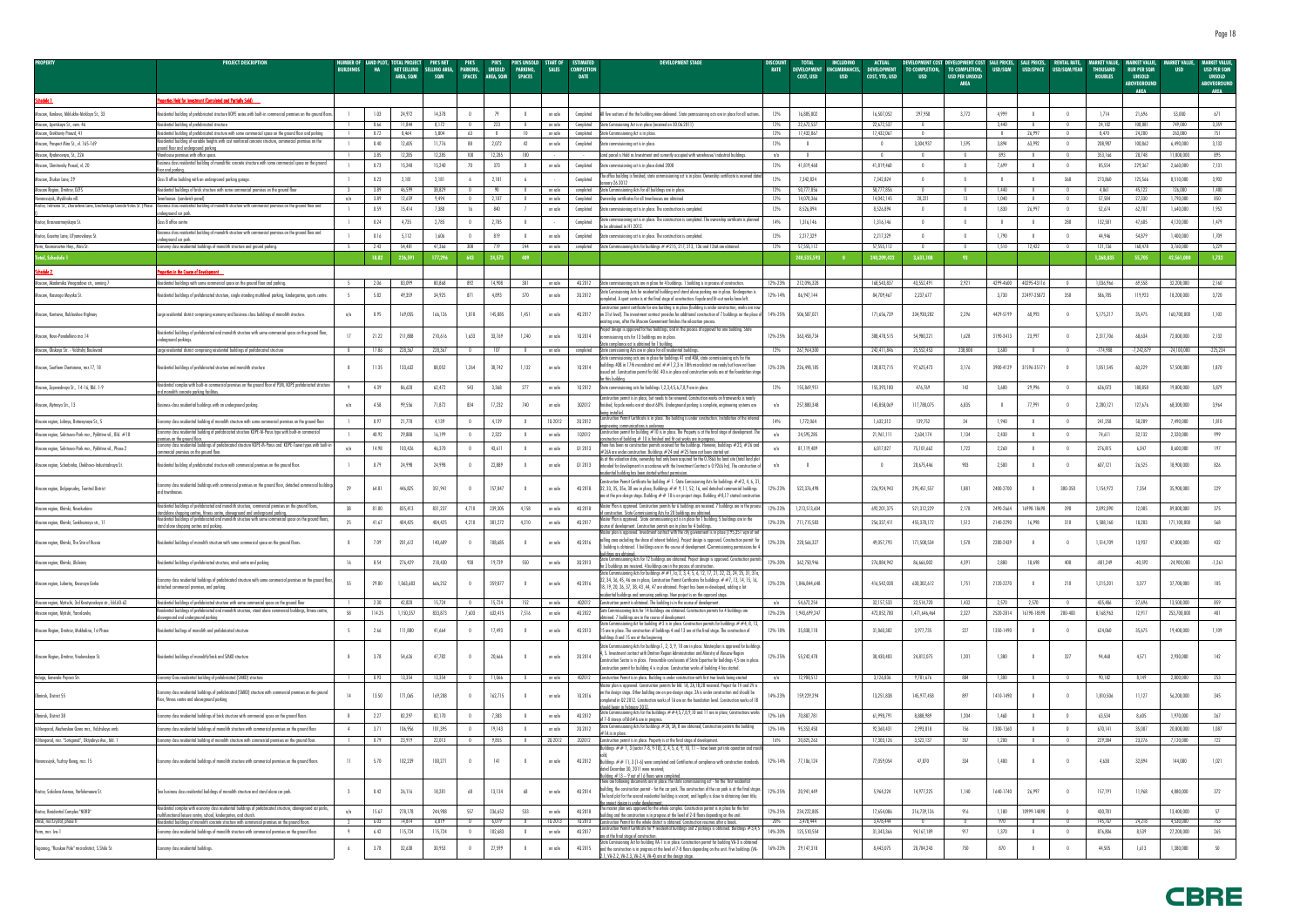| <b>PROPERTY</b>                                                                                 | <b>PROJECT DESCRIPTION</b>                                                                                                                                                                                              | <b>BUILDINGS</b>        | <b>HA</b>       | NUMBER OF LAND PLOT TOTAL PROJECT<br>NET SELLING      | <b>PIK'S NET</b><br>SELLING AREA, PARKING, UNSOLD | <b>PIK'S</b>                   |                                            | PIK'S PIK'S UNSOLD START OF<br><b>PARKING.</b>       | <b>SALES</b>        | <b>ESTIMATED</b><br><b>COMPLETION</b> | <b>DEVELOPMENT STAGE</b>                                                                                                                                                                                                                                                                                     | DISCOUNT<br><b>RATE</b> | <b>TOTAL</b><br>INCLUDING<br><b>ENCUMBRANCES.</b>          | ACTUAL                   | DEVELOPMENT TO COMPLETION.   | DEVELOPMENT COST DEVELOPMENT COST SALE PRICES. SALE PRICES. RENTAL RATE. MARKET VALUE. MARKET VALUE. MARKET VALUE. |                                           |                                  | USD/SQM USD/SPACE USD/SQM/YEAR   | THOUSAND           |                                                                          | <b>USD</b>               | <b>MARKET VALUE</b><br><b>USD PER SQM</b>          |
|-------------------------------------------------------------------------------------------------|-------------------------------------------------------------------------------------------------------------------------------------------------------------------------------------------------------------------------|-------------------------|-----------------|-------------------------------------------------------|---------------------------------------------------|--------------------------------|--------------------------------------------|------------------------------------------------------|---------------------|---------------------------------------|--------------------------------------------------------------------------------------------------------------------------------------------------------------------------------------------------------------------------------------------------------------------------------------------------------------|-------------------------|------------------------------------------------------------|--------------------------|------------------------------|--------------------------------------------------------------------------------------------------------------------|-------------------------------------------|----------------------------------|----------------------------------|--------------------|--------------------------------------------------------------------------|--------------------------|----------------------------------------------------|
|                                                                                                 |                                                                                                                                                                                                                         |                         |                 | <b>AREA, SQM</b>                                      | <b>SQM</b>                                        |                                | SPACES AREA, SQM                           | <b>SPACES</b>                                        |                     | <b>DATE</b>                           |                                                                                                                                                                                                                                                                                                              |                         | <b>DEVELOPMENT</b><br>COST, USD<br><b>USD</b>              | COST, YTD, USD           | <b>USD</b>                   | TO COMPLETION,<br><b>USD PER UNSOLD</b><br><b>AREA</b>                                                             |                                           |                                  |                                  | <b>ROUBLES</b>     | <b>RUR PER SQM</b><br><b>UNSOLD</b><br><b>ABOVEGROUND</b><br><b>APFA</b> |                          | <b>UNSOLD</b><br><b>ABOVEGROUND</b><br><b>AREA</b> |
| Yaroslavl, Frunzensky district, microdistrict 5 of "Sokol" residential district,                | conomy class residential buildings of prefabricated, monolith, and brick structure with commercial premises or<br>the ground floor.                                                                                     |                         | 12.68           | 155,100                                               | 140,819                                           | $\Omega$                       | 74,641                                     |                                                      | on sale             | 40 20 15                              | Master plan is approved. State Comissioning Acts for buildings ##1,2,3,4,6,7,8,9 are obtained.<br>Construction permit is in place for the building $#11$ . The project design for buildings<br>#5.10.12.14.15.16.17 is under development                                                                     | 12%-23%                 | 139,160,466                                                | 62,212,824               | 76,947,641                   | 1,031                                                                                                              | 1250-1400                                 |                                  |                                  | 398,252            | 5,336                                                                    | 12,400,000               | 166                                                |
| Yaroslavl, Bragino, 7a microdistrict                                                            | Economy class residential buildings of prefabricated panel and brick structure                                                                                                                                          |                         | 2.71            | 40,686                                                | 37,435                                            | $\mathbf{0}$                   | 5,551                                      |                                                      | on sale             | 30 20 13                              | State Comissioning Acts for buildings $\# \# 5/5a$ , 6, 17, 13, 14 are in place. Construction permits for the<br>niddle unit 5/5a is obtained. The project desian for buildinas $\# \# 2.4$ is under developmen                                                                                              | 12%-23%                 | 38,150,940                                                 | 30,680,840               | 7,470,099                    | 1,346                                                                                                              | 1210-1330                                 |                                  |                                  | $-13,292$          | $-2,395$                                                                 | $-410,000$               | $-74$                                              |
| Yaroslavl, Krivova St.                                                                          | Economy class residential building of monolith structure.                                                                                                                                                               | $\blacksquare$          | 0.28            | 5,371                                                 | 5,371                                             | $\overline{0}$                 | 5,371                                      | $\overline{\phantom{0}}$                             | 20 20 12            |                                       | 1Q2013 The construction permit is obtained. The preparatory and ground works are in progress                                                                                                                                                                                                                 | n/a                     | 6,192,113                                                  | 897,544                  | 5,665,188                    | 1,055                                                                                                              | 1,430                                     | $\overline{0}$                   | $\overline{0}$                   | 23,448             | 4,366                                                                    | 728,000                  | 136                                                |
| tal, Schedule 2                                                                                 |                                                                                                                                                                                                                         |                         | 556.68          | 6,998,19                                              | 5,674,862                                         |                                | 25,933 2,878,041                           | 22,698                                               |                     |                                       |                                                                                                                                                                                                                                                                                                              |                         | 9,385,123,065<br>647,955,702                               | 4,344,959,697            | 5,067,145,634                | 1,380                                                                                                              |                                           |                                  |                                  | 39,967,925         | 13,887                                                                   | 1,241,182,000            | 431                                                |
|                                                                                                 | roperties Held for Development                                                                                                                                                                                          |                         |                 |                                                       |                                                   |                                |                                            |                                                      |                     |                                       |                                                                                                                                                                                                                                                                                                              |                         |                                                            |                          |                              |                                                                                                                    |                                           |                                  |                                  |                    |                                                                          |                          |                                                    |
| Moscow, 2nd Maryina Roscha Str.                                                                 | 250-room 3* hotel with a fitness centre                                                                                                                                                                                 |                         | 1.40            | 25,030                                                | 25,030                                            | 166                            | 25,030                                     | 166                                                  | 20 20 15            | 202015                                | facant land plot zoned for hotel development. The Property is included in the Moscow Government                                                                                                                                                                                                              | 25%                     | 47,058,132                                                 | 4,879,444                | 42,178,688                   | 1,685                                                                                                              | $\mathbf{0}$                              | 48,994                           | $\overline{\phantom{0}}$         | 263,916            | 10,544                                                                   | 8,200,000                | 328                                                |
| Moscow, Izmaylovsky Proezd, 11                                                                  | Economy class residential buildings of prefabricated structure with undeground car-parks                                                                                                                                | n/a                     | 3.50            | 53,820                                                | 53,820                                            | 693                            | 53,820                                     | 693                                                  | 102013              | 04 20 14                              | ecree on Hotel Construction in Moscow.<br>Land plot is currently occupied with a sports facility. The project is at the pre-design stage                                                                                                                                                                     | n/a                     | 141,594,425                                                | $\overline{0}$           | 122,318,270                  | 2,273                                                                                                              | 4,199                                     | 38,995                           | $\overline{0}$                   | 1,630,630          | 30,298                                                                   | 50,600,000               | 940                                                |
| Moscow, Mantulinskaya Str., own.7 (City Quarters)                                               | Redevelopment of an old sugar factory site with construction of a mixed-use complex "City Quarters" comprising                                                                                                          | n/a                     | 6.83            | 113,077                                               | 113,077                                           | 1,800                          | 113,077                                    | 1,800                                                | 102013              | 202019                                | The buildings of former sugar plant are in place. The project is at the pre-design stage                                                                                                                                                                                                                     | 25%                     | 640,130,823                                                | 269,662,609              | 370,468,214                  | 3,276                                                                                                              | 10,699                                    | 87,989                           | $\overline{\phantom{0}}$         | 12,100,388         | 107,010                                                                  | 375,800,000              | 3,323                                              |
|                                                                                                 | esidential, office premises and parking.                                                                                                                                                                                |                         |                 |                                                       |                                                   |                                |                                            |                                                      |                     |                                       |                                                                                                                                                                                                                                                                                                              |                         |                                                            |                          |                              |                                                                                                                    |                                           |                                  |                                  |                    |                                                                          |                          |                                                    |
| Moscow, 17th proezd of Maryina Rosha, own.1, build.1-5<br>Moscow. Marshala Zakharova St., vl. 7 | Residential tower building of prefabricated structure with an underground parking                                                                                                                                       |                         | 0.54            | 9,585                                                 | 9,585                                             | 184                            | 9,585                                      | 184                                                  | 202013              | 102015<br>402015                      | Pre-design stage. The land lease agreement for the land plot is obtained and valid until July 06, 2060.                                                                                                                                                                                                      | n/a                     | 35,358,202                                                 | 8,883,256                | 26,474,946                   | 2,762                                                                                                              | 4,499                                     | 45,994                           | $\overline{0}$                   | 320,705            | 33,459                                                                   | 9,960,000                | 1,039                                              |
|                                                                                                 | Residential buildings of prefabricated structure KOPE series and monolith surface parking                                                                                                                               | n/a                     | 4.79            | 79,230                                                | 79,230                                            | 1,306                          | 79,230                                     | 1,306                                                | 30 2013             |                                       | Permitted Use Act is in place. Design stage will be started at the end of Q2 2012<br>The building related to PIK's share is at design stage. All permits are outdated, PIK is looking for a new                                                                                                              | n/a                     | 206,572,800                                                | 59,573,742               | 146,999,058                  | 1,855                                                                                                              | 3,740                                     | 26,997                           | $\overline{0}$                   | 2,352,809          | 29,696                                                                   | 73,100,000               | 923                                                |
| Moscow, Ramenki, Michurinsky Av., bld. 21-22, 23                                                | Business class residential buildings of monolith concrete structure with built-in commercial premises on the<br>ground floors and underground parking.                                                                  |                         | 19.03           | 399,429                                               | 63,761                                            | 428                            | 63,761                                     | 428                                                  | 202012              | 40 2013                               | contractor. According to Moscow Government Decree dated August 30, 2011, the deadline on meeting:<br>he obligations under Investment Contract has been prolonged till December 31, 2015 without penalties                                                                                                    | 12%                     | 193,727,547                                                | 62,487,143               | 131,240,404                  | 2,058                                                                                                              | 5,799                                     | 49,694                           |                                  | 4,272,592          | 67,009                                                                   | 132,700,000              | 2,081                                              |
| Moscow, Mironovskaya Str., 46                                                                   | Redevelopment of an industrial site with construction of residential buildings of prefabricated structure.                                                                                                              | n/a                     | 2.64            | 33,018                                                | 33,018                                            | 457                            | 33,017                                     | 457                                                  | 302012              | 202013                                | Old factory buildings are being demolished, construction is expected to start in March 2012.                                                                                                                                                                                                                 | n/a                     | $\mathbf{0}$                                               | $\overline{0}$           | 72,313,493                   | 2,190                                                                                                              | 4,599                                     | 25,997                           | $\overline{0}$                   | 1,495,280          | 45,288                                                                   | 46,400,000               | 1,405                                              |
| Moscow, Perovskaya Str., 66                                                                     | tedevelopment of a former chemical plant with the construction of residential buildings of prefabricated structure<br>P3MK series.                                                                                      | n/a                     | 15.32           | 131,565                                               | 131,565                                           | 2,000                          | 131,565                                    | 2,000                                                | 30 2012             | 302016                                | The buildings of the former chemical plant are in place. The Developer has an investment contract with<br>the City of Moscow, and a positive conclusion on the eneral area development project. Demolition works<br>started in February, and 1st phase construction is expected to start in May 2012.        | n/a                     | 35,254,415                                                 | 12,677,320               | 249, 962, 793                | 1,900                                                                                                              | 3,800                                     | 21,997                           |                                  | 4,333,221          | 32,936                                                                   | 134,600,000              | 1,023                                              |
| Moscow, Presnensky Val St., 21                                                                  | Apartments with an underground car-park                                                                                                                                                                                 |                         | 0.16            | 14,210                                                | 13,500                                            | 77                             | 13,500                                     | - 77                                                 | 30 20 12            | 402013                                | Act of permitted use is in place, the project design is in the process of approval. Order for earthwork<br>ecution was received on December 26, 2011. Earthworks have started as of valuation date.                                                                                                          | 12%                     | 55,431,088                                                 | 11,620,088               | 43,811,000                   | 3,245                                                                                                              | 5,599                                     | 77,791                           | $\sqrt{0}$                       | 436,091            | 32,303                                                                   | 13,500,000               | 1,000                                              |
| Moscow, Varshavskoe highway, own. 141 - Gazoprovod str., own. 2                                 | Residential buildings of prefabricated structure with some commercial space on ground floor and underground                                                                                                             | n/a                     | 8.87            | 130,000                                               | 130,000                                           | 1,650                          | 130,000                                    | 1,650                                                | 30 2013             | Q4 2016                               | Moscow Government Decree on the land redevelopment is to be issued in March 2012. Masterplan is in                                                                                                                                                                                                           | n/a                     | 272,994,129                                                | 49,432,142               | 223,561,988                  | 1,720                                                                                                              | 3,700                                     | 32,896                           | $\overline{\phantom{a}}$         | 3,642,735          | 28,021                                                                   | 113,100,000              | 870                                                |
| Moscow region, Zheleznodorojniy, Avtozavodskaya St., Centr-2                                    | Economy class residential buildings of prefabricated structure KOPE and P3M series with some commercial                                                                                                                 | n/a                     | 37.33           | 466,237                                               | 233,119                                           | $\mathbf{0}$                   | 233,119                                    | $\overline{0}$                                       | 40 20 12            | 402018                                | e process of approval<br>The Property is planned for construction. The masterplan is to be approved                                                                                                                                                                                                          | 27%                     | 319,631,976                                                | 4,178,882                | 315,453,094                  | 1,353                                                                                                              | 1,700                                     | $\overline{0}$                   | $\overline{0}$                   | 901,324            | 3,866                                                                    | 28,000,000               | 120                                                |
| Moscow region, Kartmazovo Village                                                               | <u>emises on the ground floor</u><br>Land plot with the allowed use for mixed use (office, retail and industrial) development of about 180,000 sq m                                                                     | n/a                     | 17.17           | $\overline{0}$                                        |                                                   | $\Omega$                       |                                            |                                                      |                     |                                       | Vacant land plot held for development                                                                                                                                                                                                                                                                        | n/a                     | $\mathbf{0}$                                               |                          | $\overline{0}$               | $\#$ DIV/O!                                                                                                        | $\overline{0}$                            | $\overline{0}$                   | $\overline{0}$                   | 482,942            |                                                                          | 15,000,000               |                                                    |
|                                                                                                 | Economy class residential buildings of prefabricated structure with some commercial space on the ground floor                                                                                                           |                         |                 |                                                       |                                                   |                                |                                            |                                                      |                     |                                       |                                                                                                                                                                                                                                                                                                              |                         |                                                            |                          |                              |                                                                                                                    |                                           |                                  |                                  |                    |                                                                          |                          |                                                    |
| Moscow region, Kommunarka, plot #27                                                             | ind ground parking. Shopping centre of 28,000 sq m GLA                                                                                                                                                                  | n/a                     | 127.79          | 1,078,800                                             | 1,068,533                                         | 5,800                          | 1,068,533                                  | 5,800                                                | 10 2013             | 40 2026                               | Land plot is vacant and held for development. Mastreplan for the 1st phase is approved.                                                                                                                                                                                                                      | 25%-27%                 | 2,061,715,214                                              | 281,791,222              | 1,779,923,98                 | 1,666                                                                                                              | 2,790                                     | 13,998                           | 500                              | 5,401,617          | 5,055                                                                    | 167,800,000              | 157                                                |
| Moscow region, Korolev                                                                          | Residential complex with economy class residential buildings of prefabricated structure, aboveground car parks<br>hool, and kinderaart                                                                                  | n/a                     | 10.58           | 89,970                                                | 89,970                                            | 850                            | 89,970                                     | 850                                                  | 40 20 14            | 20 20 19                              | operty is held for development and at the pre-design stage. The site is occuped with industrial and<br>nuse huildinas subiect to demolishii                                                                                                                                                                  | 27%                     | 146,686,170                                                |                          | 146,686,170                  | 1,630                                                                                                              | 2,100                                     | 14,998                           | $\overline{0}$                   | 525,075            | 5,836                                                                    | 16,300,000               | 181                                                |
| Moscow Region, Dedovsk, Nogina St./Pervomayskaya St.                                            | Economy class residential buildings with built-in commercial premises on the ground floor, detached commercial<br>remises, and aboveground parking                                                                      |                         | 3.68            | 88.286                                                | 68,307                                            | 100                            | 68,307                                     | 100                                                  | 10 2013             | 20 20 18                              | estment contract between Istrinskiy district Administration and "PIK-Region" CISC is in place. State<br>missionning Act for 1 building is obtained. Five residential buildings, commercial premises and<br>king are held for development and at the pre-design stage.                                        | 12%-25%                 | 111,360,164                                                | 7,693,558                | 103,666,608                  | 1,518                                                                                                              | 1,870                                     | 13,298                           | 330                              | 339,166            | 4,965                                                                    | 10,500,000               | 154                                                |
| Moscow Region, Dmitrov, Kosmonavtov St.                                                         | Residential buildings of prefabricated SMKD structure                                                                                                                                                                   |                         | 9.62            | 145,402                                               | 126,738                                           | 21                             | 111,794                                    |                                                      | 30 2013             | 30 20 17                              | State Comissioning Act for Building 1 is in place. Investment contract with Dmitrov Region Administration<br>other buildings which are at the pre-design stage is in place.                                                                                                                                  | 12%-25%                 | 142,568,775                                                | 33,936,621               | 108,632,154                  | 972                                                                                                                | 1,290                                     | $\mathbf{0}$                     | $\overline{0}$                   | 485,709            | 4,345                                                                    | 15,100,000               | 135                                                |
| Moscow Region, Dmitrov, Makhalina str., phase I                                                 | Residential buildings of prefabricated structure                                                                                                                                                                        | - 15                    | 25.06           | 232,100                                               | 201,927                                           | $\mathbf{0}$                   | 201,927                                    |                                                      | 40 20 14            | 40 20 19                              | roject design is under development. Land lease agreements for buildings $\# \#$ 16, 18 and 19 are in                                                                                                                                                                                                         | 25%-27%                 | 221,579,779                                                | 114,048                  | 221,465,724                  | 1,097                                                                                                              | 1350-1380                                 | $\overline{0}$                   | $\overline{\phantom{0}}$         | 351,601            | 1,741                                                                    | 10,900,000               | - 54                                               |
| Moscow Region, Dmitrov, Moskovskaya St.                                                         | Residential buildings of monolith structure with some commercial space on the ground floors                                                                                                                             | $\overline{2}$          | 2.18            | 31,799                                                | 30,663                                            | $\mathbf{0}$                   | 30,663                                     |                                                      | 30 20 12            | 40 20 14                              | he land lease agreement is in place. Favourable conclusion of state expertise for building $\#$ 1 is in $^-$                                                                                                                                                                                                 | 20%-25%                 | 37,536,215                                                 | 6,404,581                | 31,131,634                   | 1,015                                                                                                              | 1,760                                     | $\mathbf{0}$                     | $\sqrt{0}$                       | 448,248            | 14,619                                                                   | 13,900,000               | 453                                                |
| Moscow Region, Dmitrov, Sennaya St., build.                                                     | Residential building of prefabricated structure (SMKD) with some commercial space on the ground floor                                                                                                                   |                         | 0.89            | 22,033                                                | 19,830                                            | $\mathbf{0}$                   | 19,830                                     |                                                      | 30 2013             | 202014                                | estment contract with Dmitrov Region Administartion is in place. Land lease Agreement is in place.                                                                                                                                                                                                           | 25%                     | 22,361,366                                                 | 4,456,087                | 17,905,280                   | 903                                                                                                                | 1,510                                     | $\overline{0}$                   | $\sqrt{0}$                       | 197,117            | 9,940                                                                    | 6,120,000                | 309                                                |
|                                                                                                 |                                                                                                                                                                                                                         |                         |                 |                                                       |                                                   |                                |                                            |                                                      |                     |                                       | ect is at the design stag                                                                                                                                                                                                                                                                                    |                         |                                                            |                          |                              |                                                                                                                    |                                           |                                  |                                  |                    |                                                                          |                          |                                                    |
| Moscow Region, Dmitrov, Shluzovaya St.                                                          | Residential buildings of prefabricated structure with some commercial spaces on the ground floors.                                                                                                                      | $\overline{\mathbf{3}}$ | 2.28            | 41,717                                                | 36,711                                            | $\mathbf{0}$                   | 36,711                                     | $\mathbf{0}$                                         | 10 20 14            | 10 20 17                              | oject is at the pre-design stage. Investment Contract with Dmitrov Region Administration is in place.<br>ind plot is in the course of rehousing. Land lease agreement for the land plot is in place.<br>vestment contract with Dmitrov Region Administration for 150,000 sqm net selling residential area i: | 27%                     | 44,023,988                                                 | 3,614,229                | 40,409,759                   | 1,101                                                                                                              | 1,550                                     | $\overline{\phantom{0}}$         | $\overline{0}$                   | 202,773            | 5,523                                                                    | 6,300,000                | 172                                                |
| Moscow Region, Yakhroma, Levoberezhje                                                           | Economy class residential buildings of prefabricated structure with some commercial premises on the ground                                                                                                              |                         | 2.98            | 50,332                                                | 45,298                                            |                                | 45,298                                     |                                                      | 20 20 13            | 30 2015                               | n place. Land lease agreements for building $##6$ and $7$ are in place. The project is at the design                                                                                                                                                                                                         | 23%                     | 56,437,752                                                 | 12,090,286               | 44,347,466                   | 979                                                                                                                | 1,210                                     | $\overline{0}$                   |                                  | 105,791            | 2,335                                                                    | 3,290,000                | 73                                                 |
| Izhevsk, Aleksandrovo<br>Kaliningrad, Svetlogorsk, Otradnoe                                     | Settlement land zoned for multi-level residential construction<br>Settlement land zoned for construction of recreational complex with residential units                                                                 | n/a<br>n/a              | 196.48<br>88.58 | $\mathbf{0}$<br>$\overline{0}$                        | $\overline{0}$<br>$\overline{0}$                  | $^{\circ}$<br>$\overline{0}$   | $\overline{\phantom{0}}$<br>$\overline{0}$ | $\overline{\phantom{0}}$<br>$\overline{\phantom{0}}$ |                     |                                       | Land plots are vacant and Held for the Development.<br>Land plot is vacant and held for development                                                                                                                                                                                                          | n/a<br>n/a              | 1,465,229,303<br>307,707,200                               | 38,313,763<br>27,978,616 | 1,426,915,541<br>279,728,585 | #DIV/0!<br>#DIV/0!                                                                                                 | $\overline{\mathbf{0}}$<br>$\overline{0}$ | $\mathbf{0}$<br>$\overline{0}$   | $\overline{0}$<br>$\overline{0}$ | 365,600<br>339,700 |                                                                          | 11,400,000<br>10,600,000 |                                                    |
| Kaluga, Trudovoy settlement                                                                     | Settlement land zoned for multi-level residential construction                                                                                                                                                          | n/a                     | 5.01            | $\overline{0}$                                        | $\overline{0}$                                    | $\overline{0}$                 | $\overline{0}$                             | $\overline{0}$                                       |                     |                                       | Land plots are vacant and Held for the Development                                                                                                                                                                                                                                                           | n/a                     | 37,381,925                                                 | 478,431                  | 36,903,493                   | $\mathbf{0}$                                                                                                       | $\overline{0}$                            | $\overline{0}$                   | $\overline{0}$                   | 54,900             |                                                                          | 1,710,000                |                                                    |
| Kaluga, Bolotnikova Str                                                                         | Economy class residential building of SMKD structure                                                                                                                                                                    | $_{3}$                  | 1.59            | 18,302                                                | 18,302                                            | 96                             | 18,302                                     | - 96                                                 | 10 2013             | 302014                                | Land plot is vacant and Held for Development. Project is at the design stage                                                                                                                                                                                                                                 | n/a                     | 2,718,859                                                  | 48,898                   | 19,336,837                   | 1,057                                                                                                              | 1,530                                     | 18,998                           | $\overline{0}$                   | 159,251            | 8,701                                                                    | 4,950,000                | 270                                                |
| Kaluga, Dimitrova Str.<br>Kaluga, Ermolovskaya Str                                              | Economy class residential buildings of prefabricated (SMKD) structure<br>Economy class residential buildinas of prefabricated (111M) structure                                                                          | 2<br>$\Box$             | 1.00<br>7.19    | 11,636<br>99,896                                      | 11,636<br>98,802                                  | $\mathbf{0}$<br>$\overline{0}$ | 11,636<br>98,802                           | $\overline{\mathbf{0}}$<br>$\mathbf{0}$              | 40 20 12<br>30 2013 | 402013<br>10 20 20                    | Land plot is vacant and Held for Development. Project design approval is in place<br>Land plot is vacant and Held for Development. Project is at the design stage                                                                                                                                            | n/a<br>27%              | 5,946,654<br>94,596,707                                    | 474,832<br>1,222,986     | 10,647,742<br>93,373,721     | 915<br>945                                                                                                         | 1,290<br>1,200                            | $\overline{0}$<br>$\overline{0}$ | $\overline{0}$<br>$\overline{0}$ | 72,919<br>98,900   | 6,267<br>1,001                                                           | 2,260,000<br>3,070,000   | 194<br>31                                          |
| Kaluaa, Kaluzhskoao Opolcheniva Str.                                                            | Economy class residential building of prefabricated (111M) structure                                                                                                                                                    |                         | 1.10            | 15,707                                                | 15,707                                            | $\mathbf{0}$                   | 15,707                                     | $\mathbf{0}$                                         | 30 20 12            | 202014                                | Project is at the design stage.                                                                                                                                                                                                                                                                              | 25%                     | 14,469,797                                                 | 1,483,166                | 12,986,631                   | 827                                                                                                                | 1,110                                     | $\mathbf{0}$                     | $\overline{0}$                   | 115,001            | 7,322                                                                    | 3,570,000                | 227                                                |
| Kaluga, mcr. Likhun settlement                                                                  | Settlement land zoned for multi-level residential construction                                                                                                                                                          | n/a                     | 47.56           | $\overline{0}$                                        | $\overline{0}$                                    | $\mathbf{0}$                   | $\overline{\mathbf{0}}$                    | $\overline{0}$                                       |                     |                                       | Land plots are vacant and Held for the Development.                                                                                                                                                                                                                                                          | n/a                     | 14, 122, 785                                               | 405.879                  | 13,716,906                   | $\overline{0}$                                                                                                     | $\overline{0}$                            | $\overline{0}$                   | $\overline{0}$                   | 439,200            |                                                                          | 13.600.000               | $\overline{0}$                                     |
| Kaluga, mcr.Pravoberezhye, plots #8, 9                                                          | Economy class residential buildinas of monolith structure                                                                                                                                                               | n/a                     | 4.96            | 37,550                                                | 37,550                                            |                                | 37,550                                     | $\overline{\phantom{0}}$                             | 20 20 14            | 40 2016                               | Land plots are vacant and Held for Development. Project is at the pre-design stage                                                                                                                                                                                                                           | 27%                     | 38,389,909                                                 | 6,110,840                | 32,279,069                   | 860                                                                                                                | 1,220                                     |                                  |                                  | 134,224            | 3,575                                                                    | 4,170,000                | 111                                                |
| Kaluga, Sireneviy Boulevard                                                                     | Economy class residential buildings of prefabricated (SMKD) structure                                                                                                                                                   | 3 <sup>3</sup><br>-15   | 2.59            | 23,166                                                | 23,166                                            | $\overline{\mathbf{0}}$        | 23,166                                     | $\overline{\phantom{0}}$                             | 10 2013             | 102015                                | Land plot is vacant and Planned for Development. Master plan is in the progress.<br>"Master Plan for construction of the residential complex is approved. External engineering works have                                                                                                                    | n/a<br>25%              | 4,250,515                                                  | 199,041                  | 24,127,521                   | 1,042                                                                                                              | 1,290                                     | $\overline{0}$                   | $\overline{0}$                   | 51,241             | 2,212                                                                    | 1,590,000                | 69                                                 |
| Novorossiysk, Yuzhny Bereg, mcr. 16                                                             | Economy class residential buildings of monolith structure with commercial premises on the ground floors<br>conomy class residential buildings of monolith structure with commercial premises on the ground floors and   |                         | 11.47           | 179,299                                               | 157,784                                           | $\overline{0}$                 | 157,784                                    | $\mathbf{0}$                                         | 20 20 13            | 10 20 20                              | i started on the sit                                                                                                                                                                                                                                                                                         |                         | 159,747,150                                                | 6,059,491                | 153,687,657                  | 974                                                                                                                | 1,300                                     | $\overline{0}$                   | $\overline{0}$                   | 430,889            | 2,731                                                                    | 13,400,000               | 85                                                 |
| Novorossiysk, Yuzhny Bereg, mcr. 17                                                             | ocial infrastructure.                                                                                                                                                                                                   | 27                      | 37.06           | 378,565                                               | 378,565                                           | $\mathbf{0}$                   | 378,565                                    |                                                      | 30 2013             | 40 2025                               | Land plot is vacant and Held for Development. Master plan is under development.                                                                                                                                                                                                                              | 27%                     | 364,620,269                                                | 26,596,209               | 338,024,045                  | 893<br>1,003                                                                                                       | 1,300                                     | $\overline{0}$                   | $\sqrt{0}$                       | 639,660            | 1,690                                                                    | 19,900,000               | 53                                                 |
| Azov, Southeastern microdistrict<br>Rostov, Pushkinskaya St., Dolomanovsky Lane, Soglasiya St.  | <u>Four economy class residential buildings of prefabricated structure and aboveground car park</u><br>Business class residential building of monolith structure with commercial premises on the ground floor and mixed |                         | 2.59<br>0.69    | 47,335<br>32,907                                      | 47,335<br>31,799                                  | 200<br>135                     | 47,335<br>31,799                           | 200<br>135                                           | 30 2015<br>10 2013  | 30 2017<br>10 2016                    | Land plot is vacant and held for development. Master plan is under development.<br>The construction permit is obtained. The construction has not commenced                                                                                                                                                   | 25%<br>23%              | 48,312,736<br>40,910,769                                   | 821,407<br>8,983,184     | 47,491,327<br>31,927,585     | 1,004                                                                                                              | 1,090<br>1,640                            | 9,119<br>23,997                  | $\overline{0}$<br>$\mathbf{0}$   | 20,221<br>335,713  | 427<br>10,557                                                            | 628,000<br>10,400,000    | 13<br>327                                          |
|                                                                                                 | <u>underground and aboveground car park.</u><br>The land plot is zoned for agricultural use. According to the anticipated new general development plan of the                                                           | n/a                     | 30.66           | $\overline{0}$                                        | $\overline{0}$                                    | $\mathbf{0}$                   | $\overline{0}$                             | $\overline{0}$                                       |                     |                                       | Land plot is vacant and held for development.                                                                                                                                                                                                                                                                |                         | 269,003,413                                                | 5,711,367                | 263,292,046                  | $\#$ DIV/0!                                                                                                        | $\overline{0}$                            | $\mathbf{0}$                     | $\overline{\mathbf{0}}$          | 58,919             |                                                                          | 1,830,000                |                                                    |
| Rostov, Schepkino                                                                               | area, the subject land plot will be re-zoned to high-rise residential development.<br>Business class residential building of monolith structure with commercial premises on the ground floor and                        |                         |                 |                                                       |                                                   |                                |                                            |                                                      |                     |                                       | The land plot is occupied by private houses which are in the course of rehousing. Local Government                                                                                                                                                                                                           | n/a                     |                                                            |                          |                              |                                                                                                                    |                                           |                                  |                                  |                    |                                                                          |                          |                                                    |
| Rostov, Zhuravleva Lane,Telmana St. (Bazis)                                                     | nderground car park                                                                                                                                                                                                     |                         | 0.16            | 9,373                                                 | 1,036                                             | $\mathbf{0}$                   | 1,036                                      | $\overline{0}$                                       | 20 20 14            | 402014                                | Decree on the allocation of the land plot is in place.<br>Investment contract with Omsk region Administration is in place. Construction permit for the whole                                                                                                                                                 | 30%                     | 1,229,009                                                  | 1,229,009                | $\overline{\phantom{0}}$     | $\overline{0}$                                                                                                     | 1,730                                     | $\overline{0}$                   | $\overline{\phantom{0}}$         | 29,190             | 28,176                                                                   | 907,000                  | 875                                                |
| Omsk, mcr. Volgogradsky                                                                         | Residential buildings of monolith concrete structure with commercial premises on the ground floors                                                                                                                      | - 5                     | 5.16            | 80,726                                                | 80,725                                            | $\mathbf{0}$                   | 80,725                                     |                                                      | 20 20 13            | 40 2015                               | district is obtained (expires 15.05.2012). The process of construction for 2 buildings is put on hold.                                                                                                                                                                                                       | 23%                     | 66,986,755                                                 | 3,137,468                | 63,849,287                   | 791                                                                                                                | 920                                       | $\mathbf{0}$                     | $\overline{0}$                   | 79,592             | 986                                                                      | 2,470,000                | 31                                                 |
| Omsk, Rokossovskogo str.                                                                        | Settlement land zoned for multi-level residential constcruction                                                                                                                                                         | n/a                     | 117.20          | $\mathbf{0}$                                          | $\mathbf{0}$                                      | $^{\circ}$                     | $\overline{0}$                             | $\mathbf{0}$                                         |                     |                                       | Land plot is vacant and Held for Development.<br>. [2012]. Construction permit for all buildings according to old master plan is obtained (valid till 07.11.                                                                                                                                                 | n/d                     | 813,686,651                                                | 21,307,409               | 792,379,243                  | #DIV/0!                                                                                                            | $\overline{\mathbf{0}}$                   | $\overline{\mathbf{0}}$          | $\overline{0}$                   | 298,828            |                                                                          | 9,280,000                |                                                    |
| Omsk, mcr. Sadovy                                                                               | Residential buildings of monolith concrete structure with commercial premises on the ground floors                                                                                                                      | 10                      | 7.71            | 96,976                                                | 87,280<br>$\mathbf{0}$                            | 270                            | 87,280                                     | 270<br>$\overline{\phantom{0}}$                      | 10 2013             | 20 20 17                              | w master plan is in process of reconciliation. Construction has not started.<br>Land plot is vacant and held for development.                                                                                                                                                                                | 30%                     | 82,734,740                                                 | 2,691,654<br>37,397,751  | 80,043,086<br>343,806,787    | 917                                                                                                                | 940                                       | 12,199                           | $\overline{0}$                   | 41,180             | 472                                                                      | 1,280,000<br>6,910,000   | 15                                                 |
| Perm, Bakharevka mcr.                                                                           | Settlement land zoned for allocation of existing facilities of air transport                                                                                                                                            | n/a                     | 39.00           | $\overline{0}$                                        |                                                   | $\overline{0}$                 | $\overline{\phantom{a}}$                   |                                                      |                     |                                       | Land plot is vacant and Held for Development. Temporary Regulations of land plot development                                                                                                                                                                                                                 | n/a                     | 381,204,539                                                |                          |                              | #DIV/0!                                                                                                            | $\overline{0}$                            | $\overline{0}$                   | $\overline{\phantom{0}}$         | 222,619            |                                                                          |                          |                                                    |
| St. Petersburg, Pulkovo - 3, Startovaya St.                                                     | $\cos B + \text{ business centre with above}$ pusings<br>Business class residential buildings of brick structure with commercial premises on the ground floor and                                                       | -1                      | 1.51            | 51,518                                                | 51,518                                            | 892                            | 51,518                                     | 892                                                  | 202015              | 102015                                | approved by Committee of City planning and Architecture is in place. Project design is under                                                                                                                                                                                                                 | 12%                     | 88,193,069                                                 |                          | 86,463,793                   | 1,678                                                                                                              |                                           |                                  | 380                              | 111,515            | 2,165                                                                    | 3,460,000                | 67                                                 |
| Taganrog, Tolbukhina St.                                                                        | <u>nderground car park.</u>                                                                                                                                                                                             |                         | 1.22            | 34,142                                                | 34,142                                            | 91                             | 34,142                                     | - 91                                                 | 30 20 14            | 202016                                | Land plot is vacant and held for development. Preliminary concept design is under development.                                                                                                                                                                                                               | 25%                     | 34,834,612                                                 | 1,174,389                | 33,660,223                   | 986                                                                                                                | 1,000                                     | 12,299                           | $\overline{\phantom{0}}$         | 45,400             | 1,330                                                                    | 1,410,000                | 41                                                 |
| Yaroslavl, Dzerzhinskiy District, 15 microdistrict                                              | Economy class residential buildings of prefabricated structure with commercial premises on the ground floors and<br>ooveground car parks                                                                                | n/a                     | 10.32           | 111,509                                               | 111,509                                           | 688                            | 111,509                                    | 688                                                  | 30 2015             | 10 2022                               | Land plot is vacant and held for development. Master plan is under development                                                                                                                                                                                                                               | 30%                     | 110,746,032                                                | 21,699,557               | 89,046,476                   | 799                                                                                                                | 1,060                                     | 14,598                           | $\overline{0}$                   | 136,099            | 1,221                                                                    | 4,230,000                | 38                                                 |
| Yaroslavl, Moskovsky Pr.                                                                        | Economy class residential building of monolith structure.                                                                                                                                                               | $\overline{1}$          | 0.20            | 4,298                                                 | 4,298                                             | $\overline{0}$                 | 4,298                                      | $\overline{0}$                                       | 30 20 12            | 202013                                | Land plot is vacant and held for development. Project design is under development.                                                                                                                                                                                                                           | n/a                     | 5,101,269                                                  | 490,959                  | 4,610,310                    | 1,073                                                                                                              | 1,430                                     | $\overline{0}$                   | $\overline{0}$                   | 16,538             | 3,848                                                                    | 514,000                  | 120                                                |
| Yaroslavl, Frunzensky district, microdistrict 1 of "Sokol" residential district                 | conomy class residential buildings of prefabricated structure with commercial premises on the ground floors and<br>ground car parks.                                                                                    | n/a                     | 24.83           | 268,272                                               | 268,272                                           | 2,070                          | 268,272                                    | 2,070                                                | 40 2015             | 402023                                | Land plot is vacant and held for development. Master plan is under development                                                                                                                                                                                                                               | 30%                     | 285,530,326                                                | 52,815,517               | 232,714,809                  | 867                                                                                                                | 1,250                                     | 14,598                           |                                  | 255,878            | 954                                                                      | 7,950,000                | 30                                                 |
| otal, Schedule 3                                                                                |                                                                                                                                                                                                                         |                         | 948.48          | 4,736,817                                             | 4,033,108                                         | 19,974                         | 4,018,163                                  | 19,953                                               |                     |                                       |                                                                                                                                                                                                                                                                                                              |                         | 252,599,075<br>9,529,677,953                               | 1,100,327,081            | 8,749,963,450                | 1,855                                                                                                              |                                           |                                  |                                  | 44,842,907         | 11,160                                                                   | 1,392,659,000            | 347                                                |
| Total                                                                                           |                                                                                                                                                                                                                         |                         |                 | 1,523.98 11,961,601 9,885,266 46,550 6,920,777 43,060 |                                                   |                                |                                            |                                                      |                     |                                       |                                                                                                                                                                                                                                                                                                              |                         | 19,155,336,611  900,554,777  5,685,496,200  13,820,740,192 |                          |                              | 1,640                                                                                                              |                                           |                                  |                                  | 86,179,667         | 12,452                                                                   | 2,676,402,000            | 387                                                |

#### Page 19

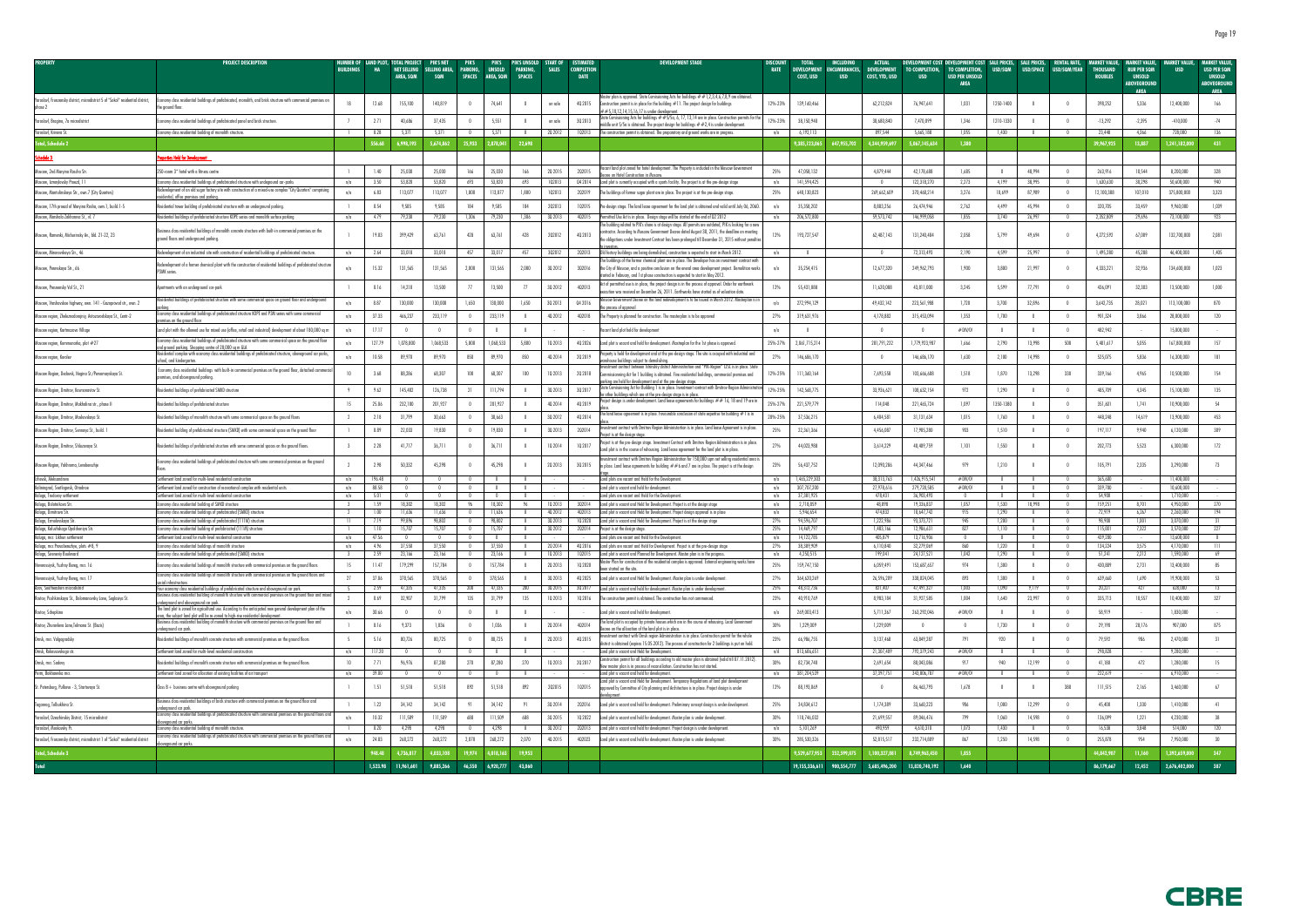| <b>PROPERTY</b>                                                 | <b>PROJECT DESCRIPTION</b>                                                                                                                                                                     | NUMBER OF LAND PLOT,<br><b>BUILDINGS</b> | <b>HA</b> | <b>TOTAL</b><br><b>PROJECT NET</b><br>SELLING | <b>PIK'S NET</b><br><b>SELLING</b><br>AREA, SQM | PIK'S<br>PARKING.<br><b>SPACES</b> | <b>PIK'S</b><br><b>UNSOLD</b><br>AREA, SQM | PIK'S<br><b>UNSOLD</b><br><b>PARKING</b> | <b>START OF</b><br><b>SALES</b> | <b>ESTIMATED</b><br><b>COMPLETION</b><br><b>DATE</b> | <b>DEVELOPMENT STAGE</b>                                                                                                                                                                                                                                                                                                                              | <b>DISCOUNT</b><br><b>RATE</b> | <b>TOTAL</b><br><b>DEVELOPMENT</b><br>COST, USD | <b>INCLUDING</b><br><b>ENCUMBRANCES,</b><br><b>USD</b> | <b>ACTUAL</b><br><b>DEVELOPMENT</b><br>COST, YTD, USD | TO COMPLETION,<br><b>USD</b> | DEVELOPMENT COST DEVELOPMENT COST SALE PRICES, SALE PRICES,<br>TO COMPLETION,<br><b>USD PER UNSOLD</b> | USD/SQM        |                         | RENTAL RATE.<br>USD/SPACE USD/SQM/YEAR | MARKET VALUI<br><b>THOUSAND</b><br><b>ROUBLES</b> | MARKET VALUE, RUR<br><b>PER SQM UNSOLD</b><br><b>ABOVEGROUND AREA</b> | <b>MARKET VALUE</b><br><b>USD</b> | <b>MARKET VALUE, USD</b><br><b>PER SQM UNSOLD</b><br><b>ABOVEGROUND AREA</b> |
|-----------------------------------------------------------------|------------------------------------------------------------------------------------------------------------------------------------------------------------------------------------------------|------------------------------------------|-----------|-----------------------------------------------|-------------------------------------------------|------------------------------------|--------------------------------------------|------------------------------------------|---------------------------------|------------------------------------------------------|-------------------------------------------------------------------------------------------------------------------------------------------------------------------------------------------------------------------------------------------------------------------------------------------------------------------------------------------------------|--------------------------------|-------------------------------------------------|--------------------------------------------------------|-------------------------------------------------------|------------------------------|--------------------------------------------------------------------------------------------------------|----------------|-------------------------|----------------------------------------|---------------------------------------------------|-----------------------------------------------------------------------|-----------------------------------|------------------------------------------------------------------------------|
|                                                                 |                                                                                                                                                                                                |                                          |           | <b>AREA, SQN</b>                              |                                                 |                                    |                                            | <b>SPACES</b>                            |                                 |                                                      |                                                                                                                                                                                                                                                                                                                                                       |                                |                                                 |                                                        |                                                       |                              | <b>AREA</b>                                                                                            |                |                         |                                        |                                                   |                                                                       |                                   |                                                                              |
| <u>Schedule 4</u>                                               | ımary by regions                                                                                                                                                                               |                                          |           |                                               |                                                 |                                    |                                            |                                          |                                 |                                                      |                                                                                                                                                                                                                                                                                                                                                       |                                |                                                 |                                                        |                                                       |                              |                                                                                                        |                |                         |                                        |                                                   |                                                                       |                                   |                                                                              |
|                                                                 |                                                                                                                                                                                                |                                          |           |                                               |                                                 |                                    |                                            |                                          |                                 |                                                      |                                                                                                                                                                                                                                                                                                                                                       |                                |                                                 |                                                        |                                                       |                              |                                                                                                        |                |                         |                                        |                                                   |                                                                       |                                   |                                                                              |
| Moscow, 2nd Maryina Roscha Str.                                 | 250-room 3* hotel with a fitness centre                                                                                                                                                        |                                          | 1.40      | 25,030                                        | 25,030                                          | 166                                | 25,030                                     | 166                                      | 20 20 15                        | 202015                                               | facant land plot zoned for hotel development. The Property is included in the Moscow<br>rnment Decree on Hotel Construction in Moscow.                                                                                                                                                                                                                | 25%                            | 47,058,132                                      | $\mathbf{0}$                                           | 4.879.444                                             | 42,178,688                   | 1,685                                                                                                  |                | 48,994                  |                                        | 263,916                                           | 10,544                                                                | 8,200,000                         | 328                                                                          |
| Moscow, Akademika Vinogradova str., owning 7                    | Residential buildings with some commercial space on the ground floor<br>ıd parking                                                                                                             |                                          | 2.06      | 83,099                                        | 80,868                                          | 892                                | 14,908                                     | 301                                      | on sale                         | 40 2012                                              | State commissioning acts are in place for 4 buildings. 1 building is in process of                                                                                                                                                                                                                                                                    | 12%-23%                        | 212,096,328                                     | $\overline{0}$                                         | 168,543,837                                           | 43,552,491                   | 2,921                                                                                                  | 4299-4600      | 40295-43116             |                                        | 1,036,966                                         | 69,558                                                                | 32,200,000                        | 2,160                                                                        |
| Moscow, Izmaylovsky Proezd, 11                                  | Economy class residential buildings of prefabricated structure with<br>ndeground car-parks                                                                                                     | n/a                                      | 3.50      | 53,820                                        | 53,820                                          | 693                                | 53,820                                     | 693                                      | 102013                          | Q4 2014                                              | Land plot is currently occupied with a sports facility. The project is at the pre-design stage                                                                                                                                                                                                                                                        | n/a                            | 141,594,425                                     | 2,886,957                                              | $\mathbf{0}$                                          | 122,318,270                  | 2,273                                                                                                  | 4,199          | 38,995                  |                                        | 1,630,630                                         | 30,298                                                                | 50,600,000                        | 940                                                                          |
| Moscow, Konkovo, Miklukho-Maklaya St., 33                       | Residential building of prefabricated structure KOPE series with built-in<br>mmercial premises on the ground floors                                                                            |                                          | 1.03      | 24,972                                        | 14,378                                          | $\theta$                           | 79                                         | $\overline{\phantom{0}}$                 | on sale                         | Completed                                            | All five sections of the the building were delivered. State permissioning acts are in place for<br>State Comissioning Acts for residential building and stand alone parking are in place.                                                                                                                                                             | 12%                            | 16,805,002                                      | $\mathbf{0}$                                           | 16,507,052                                            | 297,950                      | 3,772                                                                                                  | 4,999          | $^{\circ}$              |                                        | 1,714                                             | 21,696                                                                | 53,000                            | 671                                                                          |
| Moscow, Krasnogo Mayaka St.                                     | Residential buildings of prefabricated sturcture, single standing<br>nultilevel parking, kindergarten, sports centre.                                                                          |                                          | 5.82      | 49,359                                        | 34,925                                          | 871                                | 4,893                                      | 370                                      | on sale                         | 20 20 12                                             | Kindergarten is completed. A sport centre is at the final stage of construction: façade and fit-<br>ut works have left<br>Construction permit certificate for one building is in place (building is under construction,                                                                                                                               | 12%-14%                        | 86,947,144                                      | 3,200,974                                              | 84,709,467                                            | 2,237,677                    |                                                                                                        | 3,730          | 22497-2587              | 350                                    | 586,785                                           | 119,923                                                               | 18,200,000                        | 3,720                                                                        |
| Moscow, Kuntsevo, Rublevskoe Highway                            | Large residential district comprising economy and business class<br>buildings of monolith structure.                                                                                           | n/a                                      | 0.95      | 169,055                                       | 166,126                                         | 1,818                              | 145,885                                    | 1,451                                    | on sale                         | 40 2017                                              | works are now on 31st level). The investment contract provides for additional construction of<br>buildings on the place of existing ones, after the Moscow Government finishes the                                                                                                                                                                    | 14%-25%                        | 506,587,021                                     | $\overline{0}$                                         | 171,656,739                                           | 334,930,282                  | 2,296                                                                                                  | 4429-5199      | 60,993                  |                                        | 5,175,217                                         | 35,475                                                                | 160,700,000                       | 1,102                                                                        |
| Moscow, Lipetskaya St., own. 46                                 | Residential building of prefabricated structure<br>Redevelopment of an old sugar factory site with construction of a mixed-                                                                    | $\Box$                                   | 0.66      | 11,844                                        | 8,172                                           | $\overline{0}$                     | 223                                        | $\overline{0}$                           | on sale                         |                                                      | Completed State Comissioning Act is in place (received on 30.06.2011)                                                                                                                                                                                                                                                                                 | 12%                            | 22,672,537                                      | $\overline{0}$                                         | 22,672,537                                            | $\overline{0}$               |                                                                                                        | 3,440          | $\overline{0}$          | $\mathbf{0}$                           | 24,102                                            | 108,081                                                               | 749,000                           | 3,359                                                                        |
| Moscow, Mantulinskaya Str., own.7 (City Quarters)               | use complex "City Quarters" comprising residential, office premises and                                                                                                                        | n/a                                      | 6.83      | 113,077                                       | 113,077                                         | 1,800                              | 113,077                                    | 1,800                                    | 102013                          | 202019                                               | The buildings of former sugar plant are in place. The project is at the pre-design stage                                                                                                                                                                                                                                                              | 25%                            | 640,130,823                                     | 11,180,124                                             | 269,662,609                                           | 370,468,214                  | 3,276                                                                                                  | 10,699         | 87,989                  |                                        | 12,100,388                                        | 107,010                                                               | 375,800,000                       | 3,323                                                                        |
| Moscow, 17th proezd of Maryina Rosha, own.1, build.1-5          | Residential tower building of prefabricated structure with an<br><u>underground parking</u>                                                                                                    |                                          | 0.54      | 9,585                                         | 9,585                                           | 184                                | 9,585                                      | 184                                      | 202013                          | 102015                                               | re-design stage. The land lease agreement for the land plot is obtained and valid until July?                                                                                                                                                                                                                                                         | n/a                            | 35,358,202                                      | $^{\circ}$                                             | 8,883,256                                             | 26,474,946                   | 2,762                                                                                                  | 4,499          | 45,994                  |                                        | 320,705                                           | 33,459                                                                | 9,960,000                         | 1,039                                                                        |
| Moscow, Marshala Zakharova St., vl. 7                           | Residential buildings of prefabricated structure KOPE series and monolith<br>urface parking                                                                                                    | n/a                                      | 4.79      | 79,230                                        | 79,230                                          | 1,306                              | 79,230                                     | 1,306                                    | 30 2013                         | 402015                                               | Permitted Use Act is in place. Design stage will be started at the end of Q2 2012                                                                                                                                                                                                                                                                     | n/a                            | 206,572,800                                     | $\mathbf{0}$                                           | 59,573,742                                            | 146,999,058                  | 1,855                                                                                                  | 3,740          | 26,997                  |                                        | 2,352,809                                         | 29,696                                                                | 73,100,000                        | 923                                                                          |
| Moscow, Ramenki, Michurinsky Av., bld. 21-22, 23                | Business class residential buildings of monolith concrete structure with<br>built-in commercial premises on the ground floors and underground                                                  |                                          | 19.03     | 399,429                                       | 63,761                                          | 428                                | 63,761                                     | 428                                      | 202012                          | 40 2013                                              | The building related to PIK's share is at design stage. All permits are outdated, PIK is looking<br>for a new contractor. According to Moscow Government Decree dated August 30, 2011, the<br>deadline on meeting the obligations under Investment Contract has been prolonged till                                                                   | 12%                            | 193,727,547                                     | $\overline{0}$                                         | 62,487,143                                            | 131,240,404                  | 2,058                                                                                                  | 5,799          | 49,694                  |                                        | 4,272,592                                         | 67,009                                                                | 132,700,000                       | 2,081                                                                        |
| Moscow, Mironovskaya Str., 46                                   | Redevelopment of an industrial site with construction of residential                                                                                                                           | n/a                                      | 2.64      | 33,018                                        | 33,018                                          | 457                                | 33,017                                     | 457                                      | 302012                          | 202013                                               | ecember 31, 2015 without penalties to investors.<br>Old factory buildings are being demolished, construction is expected to start in March 2012.                                                                                                                                                                                                      | n/a                            |                                                 |                                                        |                                                       | 72,313,493                   | 2,190                                                                                                  | 4,599          | 25,997                  |                                        | 1,495,280                                         | 45,288                                                                | 46,400,000                        | 1,405                                                                        |
| Moscow. Novo-Peredelkino mcr.14                                 | uildings of prefabricated structure.<br>Residential buildings of prefabricated and monolith structure with some<br>commercial space on the ground floor, underground parkings.                 |                                          | 21.22     | 211,888                                       | 210,616                                         | 1,633                              | 33,769                                     | 1,240                                    | on sale                         |                                                      | roject design is approved for two buildings, and in the process of approval for one building.<br>10 2014 State commissioning acts for 13 buildings are in place.<br>tate compliance act is obtained for 1 buildin                                                                                                                                     | 12%-25%                        | 363,458,734                                     | 103,644,690                                            | 308,478,515                                           | 54,980,221                   | 1,628                                                                                                  | 3190-3413      | 23,997                  |                                        | 2,317,706                                         | 68,634                                                                | 72,000,000                        | 2,132                                                                        |
| Moscow, Okskaya Str. - Volzhsky Boulevard                       | Large residential district comprising reisdential buildings of prefabricated                                                                                                                   |                                          | 17.86     | 228,367                                       | 228,367                                         |                                    | 107                                        |                                          | on sale                         | completed                                            | State comissioning Acts are in place for all residential buildings                                                                                                                                                                                                                                                                                    | 12%                            | 267,964,300                                     | 13,145,527                                             | 242,411,846                                           | 25,552,453                   | 238,808                                                                                                | 3,600          |                         |                                        | $-774,988$                                        | $-7,242,879$                                                          | $-24,100,000$                     | $-225,234$                                                                   |
| Moscow, Orekhoviy Proezd, 41                                    | Residential building of prefabricated structure with some commercial<br>pace on the ground floor and parking                                                                                   |                                          | 0.72      | 8,464                                         | 5,804                                           | 63                                 |                                            | 10                                       | on sale                         | Completed                                            | State Commissioning Act is in place.                                                                                                                                                                                                                                                                                                                  | 12%                            | 17,432,067                                      | $\overline{0}$                                         | 17,432,067                                            | $\overline{0}$               |                                                                                                        | $\overline{0}$ | 26,997                  |                                        | 8,470                                             | 24,200                                                                | 263,000                           | 751                                                                          |
| Moscow, Perovskaya Str., 66                                     | Redevelopment of a former chemical plant with the construction of<br>residential buildings of prefabricated structure P3MK series.                                                             | n/a                                      | 15.32     | 131,565                                       | 131,565                                         | 2,000                              | 131,565                                    | 2,000                                    | 30 2012                         | 302016                                               | The buildings of the former chemical plant are in place. The Developer has an investment<br>contract with the City of Moscow, and a positive conclusion on the eneral area development<br>project. Demolition works started in February, and 1st phase construction is expected to start<br>May 2012.                                                 | n/a                            | 35,254,415                                      | 2,525,450                                              | 12,677,320                                            | 249,962,793                  | 1,900                                                                                                  | 3,800          | 21,997                  |                                        | 4,333,221                                         | 32,936                                                                | 134,600,000                       | 1,023                                                                        |
| Moscow, Presnensky Val St., 21                                  | Apartments with an underground car-park                                                                                                                                                        |                                          | 0.16      | 14,210                                        | 13,500                                          | 77                                 | 13,500                                     | 77                                       | 30 2012                         | 402013                                               | Act of permitted use is in place, the project design is in the process of approval. Order for<br>rthwork execution was received on December 26, 2011. Earthworks have started as of                                                                                                                                                                   | 12%                            | 55,431,088                                      | $\mathbf{0}$                                           | 11,620,088                                            | 43,811,000                   | 3,245                                                                                                  | 5,599          | 77,791                  |                                        | 436,091                                           | 32,303                                                                | 13,500,000                        | 1,000                                                                        |
| Moscow, Prospect Mira St., vl. 165-169                          | Residential building of variable heights with cast reinforced concrete<br>structure, commercial premises on the ground floor and underground                                                   |                                          | 0.40      | 12,605                                        | 11,776                                          | 88                                 | 2,072                                      | 42                                       | on sale                         | Completed                                            | State commissioning act is in place.                                                                                                                                                                                                                                                                                                                  | 12%                            |                                                 | $\mathbf{0}$                                           |                                                       | 3,304,937                    | 1,595                                                                                                  | 3,894          | 63,992                  |                                        | 208,987                                           | 100,862                                                               | 6,490,000                         | 3,132                                                                        |
| Moscow, Ryabinovaya, St., 22A                                   | Warehouse premises with office space.                                                                                                                                                          |                                          | 3.85      | 12,285                                        | 12,285                                          | 100                                | 12,285                                     | 100                                      |                                 |                                                      | Land parcel is Held as Investment and currently occupied with warehouse/ industrial                                                                                                                                                                                                                                                                   | n/a                            |                                                 | $\mathbf{0}$                                           | $\sqrt{2}$                                            |                              | - 0                                                                                                    | 893            |                         |                                        | 353,166                                           | 28,748                                                                | 11,000,000                        | 895                                                                          |
| Moscow, Shmitovsky Proezd, vl. 20                               | Business class residential building of monolithic concrete structure with                                                                                                                      |                                          | 0.73      | 15,240                                        | 15,240                                          | 70                                 | 373                                        |                                          | on sale                         | Completed                                            | State commissioning act is in place dated 2008                                                                                                                                                                                                                                                                                                        | 12%                            | 41,819,460                                      | $\mathbf{0}$                                           | 41,819,460                                            |                              | - 0                                                                                                    | 7,699          |                         |                                        | 85,554                                            | 229,367                                                               | 2,660,000                         | 7,131                                                                        |
| Moscow, Southern Chertanovo, mcr.17, 18                         | some commercial space on the ground floor and parking.<br>Residential buildings of prefabricated structure and monolith structure                                                              |                                          | 11.35     | 133,632                                       | 88,052                                          | 1,264                              | 30,742                                     | 1,132                                    | on sale                         | 10 20 14                                             | State commissioning acts are in place for buildings 41 and 40A, state commissioning acts<br>for the buildings 40B in 17th microdistrict and $##1,2,3$ in 18th microdistrict are ready<br>but have not been issued yet. Construction permit for bld. 40 is in place and construction                                                                   | 12%-23%                        | 226,498,185                                     | 3,298,378                                              | 128,872,715                                           | 97,625,473                   | 3,176                                                                                                  |                | 3900-4129 31596-35171   |                                        | 1,851,545                                         | 60,229                                                                | 57,500,000                        | 1,870                                                                        |
| Moscow, Varshavskoe highway, own. 141 - Gazoprovod str., own. 2 | Residential buildings of prefabricated structure with some commercial                                                                                                                          | n/a                                      | 8.87      | 130,000                                       | 130,000                                         | 1,650                              | 130,000                                    | 1,650                                    | 30 2013                         | Q4 2016                                              | vorks are at the foundation stage for this building<br>Moscow Government Decree on the land redevelopment is to be issued in March 2012                                                                                                                                                                                                               | n/a                            | 272,994,129                                     | $\mathbf{0}$                                           | 49,432,142                                            | 223,561,988                  | 1,720                                                                                                  | 3,700          | 32,896                  |                                        | 3,642,735                                         | 28,021                                                                | 113,100,000                       | 870                                                                          |
|                                                                 | pace on ground floor and underground parking<br>Residential complex with built-in commercial premises on the ground                                                                            |                                          |           |                                               |                                                 |                                    |                                            |                                          |                                 |                                                      | asterplan is in the process of approval                                                                                                                                                                                                                                                                                                               |                                |                                                 |                                                        |                                                       |                              |                                                                                                        |                |                         |                                        |                                                   |                                                                       |                                   |                                                                              |
| Moscow, Zapovednaya St., 14-16, Bld. 1-9                        | floor of P3M, KOPE prefabricated structure and monolith concrete<br>parkina facilities.                                                                                                        |                                          | 4.39      | 86,628                                        | 62,472                                          | 543                                | 3,368                                      | 277                                      | on sale                         |                                                      | 10 2012 State commissioning acts for buildings 1,2,3,4,5,6,7,8,9 are in place.                                                                                                                                                                                                                                                                        | 12%                            | 155,869,951                                     |                                                        | 155,393,180                                           | 476,769                      | 142                                                                                                    | 3,600          | 29,996                  |                                        | 636,073                                           | 188,858                                                               | 19,800,000                        | 5,879                                                                        |
| Moscow, Mytnaya Str., 13                                        | Business-class residential buildings with an underground parking.                                                                                                                              | n/a                                      | 4.58      | 99,556                                        | 71,872                                          | 834                                | 17,232                                     | 740                                      | on sale                         | 302012                                               | onstruction permit is in place, but needs to be renewed. Construction works on frameworks<br>s nearly finished, façade works are at about 60%. Underground parking is complete,<br>ineering systems are being installed.<br>The office building is finished, state commissioning act is in place. Ownership certificate is                            | n/a                            | 257,880,348                                     | $\overline{0}$                                         | 145,858,069                                           | 117,788,075                  | 6,835                                                                                                  | $\overline{0}$ | 77,991                  |                                        | 2,200,121                                         | 127,676                                                               | 68,300,000                        | 3,964                                                                        |
| Moscow, Zhukov Lane, 29                                         | Class B office building with an underground parking garage.                                                                                                                                    |                                          | 0.23      | 2,181                                         | 2,181                                           |                                    | 2,181                                      | - 6                                      |                                 | Completed                                            | eived dated January 26 2012                                                                                                                                                                                                                                                                                                                           | 12%                            | 7,342,824                                       | $\mathbf{0}$                                           | 7,342,824                                             |                              | $\overline{0}$                                                                                         |                | $\mathbf{0}$            | 360                                    | 273,860                                           | 125,566                                                               | 8,510,000                         | 3,902                                                                        |
| tal, Moscow                                                     |                                                                                                                                                                                                |                                          | 138.93    | 2.138.139                                     | 1,665,720                                       | 16,943                             | 920,702                                    | 14,430                                   |                                 |                                                      |                                                                                                                                                                                                                                                                                                                                                       |                                | 3,811,495,462                                   | 139,882,100                                            | 1,990,914,052                                         | 2,110,075,182                | 2,292                                                                                                  |                |                         |                                        | 44.833.645                                        | 48,695                                                                | 1,392,285,000                     | 1,512                                                                        |
| scow Region<br>ear Moscow                                       |                                                                                                                                                                                                |                                          |           |                                               |                                                 |                                    |                                            |                                          |                                 |                                                      |                                                                                                                                                                                                                                                                                                                                                       |                                |                                                 |                                                        |                                                       |                              |                                                                                                        |                |                         |                                        |                                                   |                                                                       |                                   |                                                                              |
| Moscow region, Zheleznodorojniy, Avtozavodskaya St., Centr-2    | Economy class residential buildings of prefabricated structure KOPE and<br>P3M series with some commercial premises on the ground floor                                                        | n/a                                      | 37.33     | 466,237                                       | 233,119                                         |                                    | 233,119                                    |                                          | 40 2012                         | 402018                                               | The Property is planned for construction. The masterplan is to be approved                                                                                                                                                                                                                                                                            | 27%                            | 319,631,976                                     | $\overline{0}$                                         | 4,178,882                                             | 315,453,094                  | 1,353                                                                                                  | 1,700          |                         |                                        | 901,324                                           | 3,866                                                                 | 28,000,000                        | 120                                                                          |
| Moscow region, Kartmazovo Village                               | Land plot with the allowed use for mixed use (office, retail and                                                                                                                               | n/a                                      | 17.17     | $\mathbf{0}$                                  |                                                 | $\overline{0}$                     | $\overline{0}$                             | $\overline{\phantom{0}}$                 | $\sim$                          |                                                      | Vacant land plot held for development                                                                                                                                                                                                                                                                                                                 | n/a                            |                                                 | $\mathbf{0}$                                           | $\overline{0}$                                        | $\overline{0}$               | $\overline{\phantom{0}}$                                                                               | $\mathbf{0}$   | $\mathbf{0}$            | $\mathbf{0}$                           | 482,942                                           |                                                                       | 15,000,000                        |                                                                              |
| Moscow region, Kommunarka, plot #27                             | ndustrial) development of about 180,000 sq m<br>Economy class residential buildings of prefabricated structure with some<br>ommercial space on the ground floor and ground parking. Shopping   | n/a                                      | 127.79    | 1,078,800                                     | 1,068,533                                       | 5,800                              | 1,068,533                                  | 5,800                                    | 10 2013                         | 40 2026                                              | Land plot is vacant and held for development. Mastreplan for the 1st phase is approved.                                                                                                                                                                                                                                                               | 25%-27%                        | 2,061,715,214                                   | 170,807,453                                            | 281,791,222                                           | 1,779,923,987                | 1,666                                                                                                  | 2,790          | 13,998                  | 500                                    | 5,401,617                                         | 5,055                                                                 | 167,800,000                       | 157                                                                          |
| Moscow region, Korolev                                          | entre of 28,000 sq m GLA<br>Residential complex with economy class residential buildings of<br>prefabricated structure, aboveground car parks, school, and                                     | n/a                                      | 10.58     | 89,970                                        | 89,970                                          | 850                                | 89,970                                     | 850                                      | 40 2014                         | 20 20 19                                             | operty is held for development and at the pre-design stage. The site is occuped with<br>dustrial and warehouse buildings subject to demolishing.                                                                                                                                                                                                      | 27%                            | 146,686,170                                     | 15,778,435                                             | $\mathbf{0}$                                          | 146,686,170                  | 1,630                                                                                                  | 2,100          | 14,998                  |                                        | 525,075                                           | 5,836                                                                 | 16,300,000                        | 181                                                                          |
| Moscow region, Lobnya, Batareynaya St., 5                       | Economy class residential building of monolith structure with some<br>ommercial premises on the ground floor                                                                                   |                                          | 0.97      | 21,778                                        | 4,139                                           | $\mathbf{0}$                       | 4,139                                      | $\overline{\phantom{0}}$                 | 10 2012                         | 20 20 12                                             | Construction Permit Certificate is in place. The building is under construction. Installation of<br>he internal engineering communications is underway                                                                                                                                                                                                | 14%                            | 1,772,064                                       | $\overline{0}$                                         | 1,632,312                                             | 139,752                      | 34                                                                                                     | 1,940          | $\mathbf{0}$            | $\theta$                               | 241,258                                           | 58,289                                                                | 7,490,000                         | 1,810                                                                        |
| Moscow region, Solntsevo-Park mcr., Pykhtino vil., Bld. #10     | Economy class residential building of prefabricated structure KOPE-M-<br>Parus type with built-in commercial premises on the ground floor.                                                     |                                          | 40.92     | 29,888                                        | 16,199                                          |                                    | 2,322                                      |                                          | on sale                         | 102012                                               | construction permit for building $\#10$ is in place. The Property is at the final stage of<br>levelopment. The construction of building $#10$ is finished and fit out works are in progress.                                                                                                                                                          |                                | 24,595,285                                      | $\mathbf{0}$                                           | 21,961,111                                            | 2,634,174                    | 1,134                                                                                                  | 2,430          | $\mathbf{0}$            |                                        | 74,611                                            | 32,132                                                                | 2,320,000                         | 999                                                                          |
| Moscow region, Solntsevo-Park mcr., Pykhtino vil., Phase 2      | Economy class residential buildings of prefabricated structure KOPE-M-<br>Parus and KOPE-Tower types with built-in commercial premises on the<br>pround floor.                                 | n/a                                      | 14.98     | 103,426                                       | 46,370                                          |                                    | 43,611                                     |                                          | on sale                         | Q1 2013                                              | There has been no construction permits received for the buildings. However, buildings #23,<br>$#26$ and $#26A$ are under construction. Buildings $#24$ and $#25$ have not been started                                                                                                                                                                | n/a                            | 81,119,489                                      | $\overline{0}$                                         | 6,017,827                                             | 75,101,662                   | 1,722                                                                                                  | 2,260          | $\mathbf{0}$            |                                        | 276,815                                           | 6,347                                                                 | 8,600,000                         | 197                                                                          |
| Moscow region, Scherbinka, Chekhova-Industrialnaya St.          | Residential building of prefabricated structure with commercial premises<br>on the ground floor.                                                                                               |                                          | 0.79      | 24,998                                        | 24,998                                          | $\overline{0}$                     | 22,889                                     |                                          | on sale                         | Q1 2013                                              | is at the valuation date, ownership had only been acquired for the 0.7866 ha land site<br>(total land plot intended for development in accordance with the Investment Contract is<br>0.9266 ha). The construction of residential building has been started without permission.                                                                        | n/a                            |                                                 | $\overline{0}$                                         | $\mathbf{0}$                                          | 20,675,446                   | 903                                                                                                    | 2,500          | $\mathbf{0}$            | $\overline{0}$                         | 607,121                                           | 26,525                                                                | 18,900,000                        | 826                                                                          |
| Moscow region, Dolgoprudny, Tsentral District                   | Economy class residential buildings with commercial premises on the<br>ground floor, detached commercial buildings and townhouses.                                                             | 79                                       | 64.81     | 446,825                                       | 351,941                                         | $\overline{0}$                     | 157,047                                    |                                          | on sale                         | 40 2018                                              | Construction Permit Certificate for building # 1. State Comissioning Acts for buildings<br>$\#$ #2, 4, 6, 31, 32, 33, 35, 35a, 38 are in place; Buildings $\#$ # 9, 11, 52, 16, and<br>letached commercial buildings are at the pre-design stage. Building $##18$ is on project<br>ge. Building #8.17 started construction.                           | 12%-23%                        | 522,376,498                                     | $\overline{0}$                                         | 226,924,943                                           | 295,451,557                  | 1,881                                                                                                  | 2400-2700      | $\overline{0}$          | 300-350                                | 1,154,972                                         | 7,354                                                                 | 35,900,000                        | 229                                                                          |
| Moscow region, Khimki, Novokurkino                              | Residential buildings of prefabricated and monolith structure,<br>commercial premises on the ground floors, standalone shopping centres,<br>tness centre, aboveground and underground parking. | 38                                       | 81.00     | 835,413                                       | 831,237                                         | 4,710                              | 239,305                                    | 4,158                                    | on sale                         | 40 2018                                              | Master Plan is approved. Construction permits for 6 buildings are received. 7 buildings are in<br>the process of construction. State Commissioning Acts for 20 buildings are obtained                                                                                                                                                                 | 12%-23%                        | 1,213,513,604                                   | 110,780,312                                            | 692,201,375                                           | 521,312,229                  | 2,178                                                                                                  | 2490-2664      | 16998-18698             | 390                                    | 2,892,090                                         | 12,085                                                                | 89,800,000                        | 375                                                                          |
| Moscow region, Khimki, Sovkhoznaya str., 11                     | Residential buildings of prefabricated and monolith structure with some<br>commercial space on the ground floors, stand alone shopping centres<br>and parking.                                 | 25                                       | 41.67     | 404,425                                       | 404,425                                         | 4,210                              | 301,272                                    | 4,210                                    | on sale                         | 40 2017                                              | Master Plan is approved. State commissioning act is in place for 1 building. 5 buildings are<br>in the course of development. Construction permits are in place for 4 buildings.                                                                                                                                                                      | 12%-23%                        | 711,715,583                                     | 57,329,203                                             | 256,337,411                                           | 455,378,172                  | 1,512                                                                                                  | 2140-2290      | 16,998                  | 310                                    | 5,508,160                                         | 18,283                                                                | 171,100,000                       | 568                                                                          |
| Moscow region, Khimki, The Star of Russia                       | Residential buildings of monolith structure with some commercial space<br>on the ground floors.                                                                                                |                                          | 7.09      | 201,612                                       | 140,609                                         | $\mathbf{0}$                       | 108,685                                    | $\mathbf{0}$                             | on sale                         | 40 2016                                              | Master plan is approved. Investment contract with the city government is in place (195,351<br>sqm of net selling area excluding the share of interest holders). Project design is approved.<br>Construction permit for 1 building is obtained. 1 buildings are in the course of development<br>Commissioning permissions for 4 buildings are obtained | 12%-23%                        | 220,566,327                                     | $\overline{0}$                                         | 49,057,793                                            | 171,508,534                  | 1,578                                                                                                  | 2280-2439      | $\overline{\mathbf{0}}$ | $\overline{\phantom{0}}$               | 1,514,709                                         | 13,937                                                                | 47,000,000                        | 432                                                                          |

# Page 20

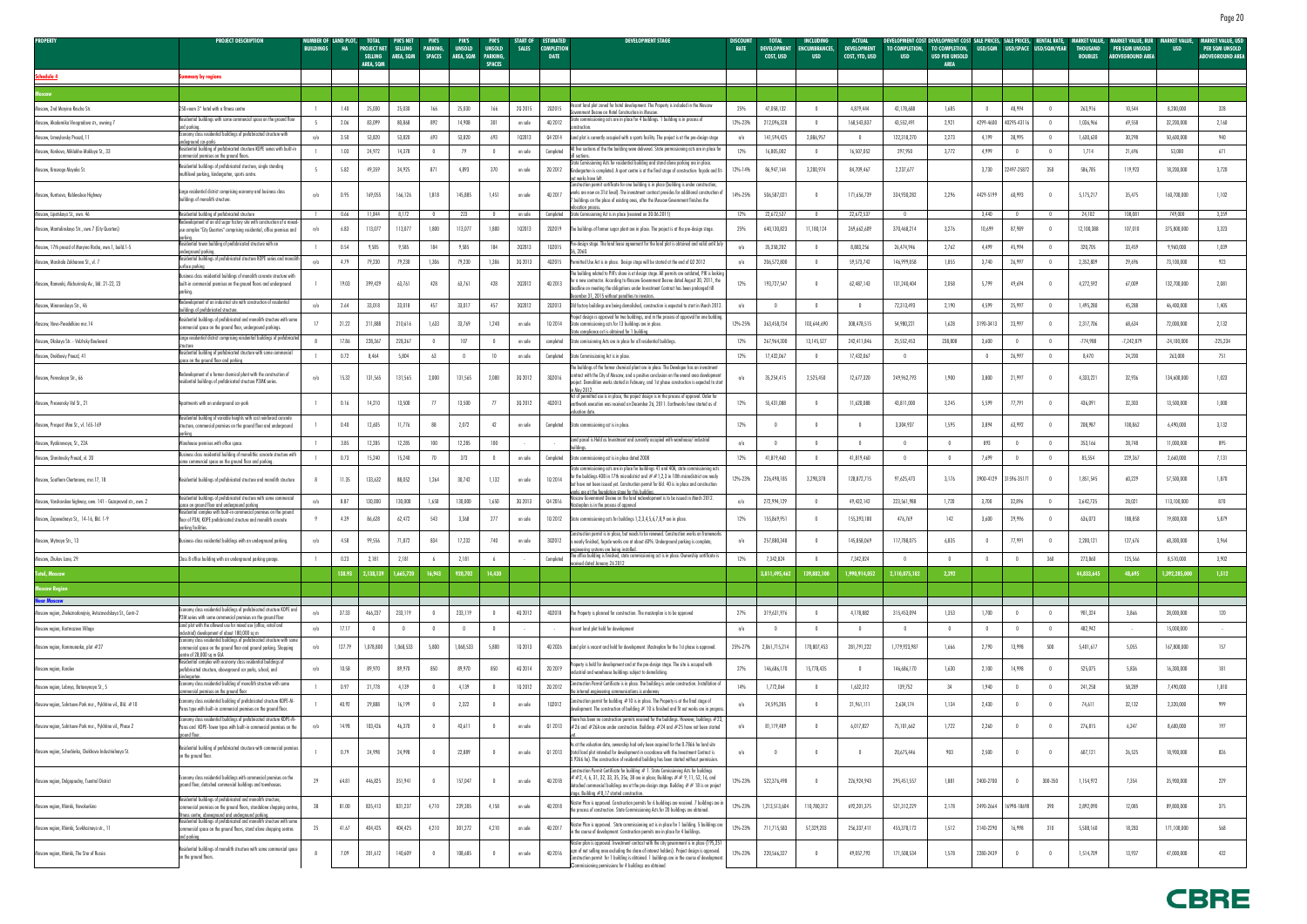| <b>PROPERTY</b>                                            | <b>PROJECT DESCRIPTION</b>                                                                                                                  | <b>BUILDINGS</b>        | <b>NUMBER OF LAND PLOT.</b><br><b>HA</b> | <b>TOTAL</b><br><b>PROJECT NET</b> | <b>PIK'S NET</b><br><b>SELLING</b> | <b>PIK'S</b><br><b>PARKING</b> | PIK'S<br><b>UNSOLD</b>   | PIK'S<br><b>UNSOLD</b> | <b>START OF</b><br><b>SALES</b> | <b>ESTIMATED</b><br><b>COMPLETION</b> | <b>DEVELOPMENT STAGE</b>                                                                                                                                                                         | <b>DISCOUNT</b><br><b>RATE</b> | <b>TOTAL</b><br><b>DEVELOPMENT</b> | INCLUDING<br><b>ENCUMBRANCES,</b> | <b>ACTUAL</b><br><b>DEVELOPMENT</b> | <b>DEVELOPMENT COST</b><br>TO COMPLETION, | EVELOPMENT COST SALE PRICES. SALE PRICES. I<br>TO COMPLETION, | USD/SQM        |                       | <b>RENTAL RATE</b><br>USD/SPACE USD/SQM/YEAR | <b>THOUSAND</b> | KET VALUE, RUR<br><b>PER SQM UNSOLD</b> | <b>MARKET VALUE</b><br><b>USD</b> | MARKET VALUE, USD<br><b>PER SQM UNSOLD</b> |
|------------------------------------------------------------|---------------------------------------------------------------------------------------------------------------------------------------------|-------------------------|------------------------------------------|------------------------------------|------------------------------------|--------------------------------|--------------------------|------------------------|---------------------------------|---------------------------------------|--------------------------------------------------------------------------------------------------------------------------------------------------------------------------------------------------|--------------------------------|------------------------------------|-----------------------------------|-------------------------------------|-------------------------------------------|---------------------------------------------------------------|----------------|-----------------------|----------------------------------------------|-----------------|-----------------------------------------|-----------------------------------|--------------------------------------------|
|                                                            |                                                                                                                                             |                         |                                          | <b>SELLING</b>                     | AREA, SQM                          | <b>SPACES</b>                  | AREA, SQM                | <b>PARKING</b>         |                                 | <b>DATE</b>                           |                                                                                                                                                                                                  |                                | COST, USD                          | <b>USD</b>                        | COST, YTD, USD                      | <b>USD</b>                                | <b>USD PER UNSOLD</b>                                         |                |                       |                                              | <b>ROUBLES</b>  | <b>ABOVEGROUND AREA</b>                 |                                   | <b>ABOVEGROUND AREA</b>                    |
|                                                            |                                                                                                                                             |                         |                                          | <b>AREA, SQM</b>                   |                                    |                                |                          | <b>SPACES</b>          |                                 |                                       | State Commissioning Acts for 12 buildings are obtained. Project design is approved.                                                                                                              |                                |                                    |                                   |                                     |                                           | AREA                                                          |                |                       |                                              |                 |                                         |                                   |                                            |
| Moscow region, Khimki, Ubileiniy                           | Residential buildings of prefabricated structure, retail centre and parking                                                                 |                         | 8.54                                     | 276,429                            | 218,430                            | 930                            | 19,739                   | 550                    | on sale                         | 30 2013                               | Construction permits for 3 buildings are received. 4 buildings are in the process of                                                                                                             | 12%-20%                        | 362,750,946                        | 27,475,540                        | 276,084,942                         | 86,666,002                                | 4,391                                                         | 2,880          | 18,698                | 400                                          | $-801,249$      | $-40,592$                               | $-24,900,000$                     | $-1,261$                                   |
|                                                            |                                                                                                                                             |                         |                                          |                                    |                                    |                                |                          |                        |                                 |                                       | State Commissioning Acts for buildings ##1,1a, 2, 3, 4, 5, 6, 12, 17, 21, 22, 23, 24,                                                                                                            |                                |                                    |                                   |                                     |                                           |                                                               |                |                       |                                              |                 |                                         |                                   |                                            |
| Moscow region, Lubertsy, Krasnaya Gorka                    | Economy class residential buildings of prefabricated structure with some<br>ommercial premises on the ground floor, detached commercial     | 55                      | 29.80                                    | 1,063,683                          | 666,252                            |                                | 359,877                  |                        | on sale                         | 40 2016                               | 25, 31, 31a, 32, 34, 36, 45, 46 are in place; Construction Permit Certificates for buildings<br>$\#H$ 7, 13, 14, 15, 16, 18, 19, 20, 26, 37, 38, 43 ,44, 47 are obtained. Project has            | 12%-23%                        | 1,046,844,648                      | 116,842,044                       | 416,542,038                         | 630,302,612                               | 1,751                                                         | 2120-2270      |                       | 210                                          | 1,215,201       | 3,377                                   | 37,700,000                        | 105                                        |
|                                                            | premises, and parking.                                                                                                                      |                         |                                          |                                    |                                    |                                |                          |                        |                                 |                                       | been re-developed, adding a lot residential buildings and removing parkings. New project i                                                                                                       |                                |                                    |                                   |                                     |                                           |                                                               |                |                       |                                              |                 |                                         |                                   |                                            |
| Moscow region, Mytischi, 3rd Krestyanskaya str., bld.60-62 | Residential buildings of prefabricated structure with some commercial                                                                       |                         | 2.30                                     | 42,820                             | 15,724                             |                                | 15,724                   | 152                    | on sale                         | 402012                                | n the annroval stage.<br>Construction permit is obtained. The building is in the course of development.                                                                                          | n/a                            | 54,672,254                         | $\mathbf{0}$                      | 32,157,533                          | 22,514,720                                | 1,432                                                         | 2,570          | 2,570                 |                                              | 435,486         | 27,696                                  | 13,500,000                        | 859                                        |
|                                                            | pace on the ground floor<br>Residential buildings of prefabricated and monolith structure, stand                                            |                         |                                          |                                    |                                    |                                |                          |                        |                                 |                                       |                                                                                                                                                                                                  |                                |                                    |                                   |                                     |                                           |                                                               |                |                       |                                              |                 |                                         |                                   |                                            |
| Moscow region, Mytishi, Yaroslavsky                        | alone commercial buildings, fitness centre, aboveground and<br>underground parking                                                          | 58                      | 114.25                                   | 1,150,357                          | 833,873                            | 7,603                          | 632,415                  | 7,516                  | on sale                         | 40 2022                               | Sate Commissioning Acts for 14 buildings are obtained. Construction permits for 4 buildings<br>are obtained. 7 buildings are in the course of development.                                       | 12%-23%                        | 1,943,699,247                      | 197,881,783                       | 472,052,780                         | 1,471,646,464                             | 2,327                                                         |                | 2520-2814 16198-18598 | 200-400                                      | 8,168,963       | 12,917                                  | 253,700,000                       | 401                                        |
| <b>Total, Near Moscow</b>                                  |                                                                                                                                             |                         | 599.99                                   | 6.236.661                          | 4,945,819                          | 24,103                         | 3,298,647                | 23,236                 |                                 |                                       |                                                                                                                                                                                                  |                                | 8,711,659,30                       | 696,894,770                       | 2,736,940,169                       | 5,995,394,575                             | 1,818                                                         |                |                       |                                              | 28,599,095      | 8,670                                   | 888,292,984                       | 269                                        |
| <b>Distant Cities</b>                                      |                                                                                                                                             |                         |                                          |                                    |                                    |                                |                          |                        |                                 |                                       |                                                                                                                                                                                                  |                                |                                    |                                   |                                     |                                           |                                                               |                |                       |                                              |                 |                                         |                                   |                                            |
| Moscow Region, Dedovsk, Nogina St./Pervomayskaya St.       | Economy class residential buildings with built-in commercial premises<br>on the ground floor, detached commercial premises, and aboveground | 10                      | 3.68                                     | 88,286                             | 68,307                             | 100                            | 68,307                   | 100                    | 10 2013                         | 20 20 18                              | Investment contract between Istrinskiy district Administration and "PIK-Region" CJSC is in<br>place. State Commissionning Act for 1 building is obtained. Five residential buildings,            | 12%-25%                        | 111,360,164                        | $\overline{0}$                    | 7,693,558                           | 103,666,608                               | 1,518                                                         | 1,870          | 13,298                | 330                                          | 339,166         | 4,965                                   | 10,500,000                        | 154                                        |
|                                                            |                                                                                                                                             |                         |                                          |                                    |                                    |                                |                          |                        |                                 |                                       | ommercial premises and parking are held for development and at the pre-design stage.                                                                                                             |                                |                                    |                                   |                                     |                                           |                                                               |                |                       |                                              |                 |                                         |                                   |                                            |
| Moscow Region, Dmitrov, DZFS                               | Residential buildings of brick structure with some commercial premises<br>on the ground floor                                               |                         | 3.89                                     | 46,599                             | 38,829                             | $\mathbf{0}$                   | 90                       | $\overline{0}$         | on sale                         |                                       | completed State Commissioning Acts for all buildings are in place.                                                                                                                               | 12%                            | 50,777,856                         | $\mathbf{0}$                      | 50,777,856                          | $\mathbf{0}$                              | $\overline{\mathbf{0}}$                                       | 1,440          | $\mathbf{0}$          |                                              | 4,061           | 45,122                                  | 126,000                           | 1,400                                      |
| Moscow Region, Dmitrov, Kosmonavtov St.                    | Residential buildings of prefabricated SMKD structure                                                                                       | - 9                     | 9.62                                     | 145,402                            | 126,738                            |                                | 111,794                  |                        | 30 2013                         | 30 2017                               | State Comissioning Act for Building 1 is in place. Investment contract with Dmitrov Region                                                                                                       | 12%-25%                        | 142,568,77                         | 0                                 | 33,936,621                          | 108,632,154                               | 972                                                           | 1,290          |                       |                                              | 485.709         | 4,345                                   | 15,100,000                        | 135                                        |
|                                                            |                                                                                                                                             |                         |                                          |                                    |                                    |                                |                          |                        |                                 |                                       | Administration for other buildings which are at the pre-design stage is in place.<br>State Commissioning Act for building #3 is in place. Construction permits for buildings                     |                                |                                    |                                   |                                     |                                           |                                                               |                |                       |                                              |                 |                                         |                                   |                                            |
| Moscow Region, Dmitrov, Makhalina, 1st Phase               | Residential builings of monolith and prefabricated structure                                                                                | $-5$                    | 2.66                                     | 111,880                            | 41,664                             |                                | 17,493                   |                        | on sale                         | 40 2013                               | $\#$ # 4, 8, 13, 15 are in place. The construction of buildings 4 and 13 are at the final stage.                                                                                                 | 12%-18%                        | 35,838,118                         | $\mathbf{0}$                      | 31,860,382                          | 3,977,735                                 | 227                                                           | 1350-1490      |                       |                                              | 624,060         | 35,675                                  | 19,400,000                        | 1,109                                      |
| Moscow Region, Dmitrov, Makhalina str., phase II           | Residential buildings of prefabricated structure                                                                                            | 15                      | 25.06                                    | 232,100                            | 201,927                            |                                | 201,927                  |                        | 40 2014                         | 40 2019                               | he construction of buildings 8 and 15 are at the beginning<br>Project design is under development. Land lease agreements for buildings $##16, 18$ and                                            | 25%-27%                        | 221,579,779                        | $\mathbf{0}$                      | 114,048                             | 221,465,724                               | 1,097                                                         | 1350-1380      |                       |                                              | 351,601         | 1,741                                   | 10,900,000                        | 54                                         |
|                                                            | Residential buildings of monolith structure with some commercial space                                                                      |                         |                                          |                                    |                                    |                                |                          |                        |                                 |                                       | 9 are in plac<br>The land lease agreement is in place. Favourable conclusion of state expertise for building                                                                                     |                                |                                    |                                   |                                     |                                           |                                                               |                |                       |                                              |                 |                                         |                                   |                                            |
| Moscow Region, Dmitrov, Moskovskaya St.                    | <u>n the ground floors</u><br>Residential building of prefabricated structure (SMKD) with some                                              | $\overline{2}$          | 2.18                                     | 31,799                             | 30,663                             |                                | 30,663                   |                        | 30 2012                         | 40 20 14                              | #1 is in place<br>Investment contract with Dmitrov Region Administartion is in place. Land lease Agreement i                                                                                     | 20%-25%                        | 37,536,215                         | $\mathbf{0}$                      | 6,404,581                           | 31,131,634                                | 1,015                                                         | 1,760          |                       |                                              | 448,248         | 14,619                                  | 13,900,000                        | 453                                        |
| Moscow Region, Dmitrov, Sennaya St., build.                | ommercial space on the ground floor                                                                                                         | $\overline{1}$          | 0.89                                     | 22,033                             | 19,830                             |                                | 19,830                   |                        | 30 2013                         | 202014                                | place. Project is at the design stage.                                                                                                                                                           | 25%                            | 22,361,366                         | $\overline{0}$                    | 4,456,087                           | 17,905,280                                | 903                                                           | 1,510          |                       |                                              | 197,117         | 9,940                                   | 6,120,000                         | 309                                        |
| Moscow Region, Dmitrov, Shluzovaya St.                     | Residential buildings of prefabricated structure with some commercial                                                                       |                         | 2.28                                     | 41,717                             | 36,711                             |                                | 36,711                   | $\overline{0}$         | 10 20 14                        | 10 2017                               | Project is at the pre-design stage. Investment Contract with Dmitrov Region Administration is<br>in place. Land plot is in the course of rehousing. Land lease agreement for the land plot is in | 27%                            | 44,023,988                         | $\overline{0}$                    | 3,614,229                           | 40,409,759                                | 1,101                                                         | 1,550          |                       |                                              | 202,773         | 5,523                                   | 6,300,000                         | 172                                        |
|                                                            | spaces on the ground floors.                                                                                                                |                         |                                          |                                    |                                    |                                |                          |                        |                                 |                                       | State Commissioning Acts for buildings 1, 2, 3, 9, 10 are in place. Masterplan is approved                                                                                                       |                                |                                    |                                   |                                     |                                           |                                                               |                |                       |                                              |                 |                                         |                                   |                                            |
|                                                            |                                                                                                                                             |                         |                                          |                                    |                                    |                                |                          |                        |                                 |                                       | r buildings 4, 5. Investment contract with Dmitrov Region Administration and Ministry of                                                                                                         |                                |                                    |                                   |                                     |                                           |                                                               |                |                       |                                              |                 |                                         |                                   |                                            |
| Moscow Region, Dmitrov, Vnukovskaya St.                    | Residential buildings of monolith/brick and SMKD structure                                                                                  | 8                       | 3.78                                     | 54,626                             | 47,782                             |                                | 20,666                   |                        | on sale                         | 20 20 14                              | Moscow Region Construction Sector is in place. Favourable conclusions of State Expertise for<br>buildings 4,5 are in place. Construction permit for building 4 is in place. Construction works   | 12%-25%                        | 55,242,478                         | 2,079,647                         | 30,430,403                          | 24,812,075                                | 1,201                                                         | 1,380          |                       | 327                                          | 94.460          | 4,571                                   | 2,930,000                         | 142                                        |
|                                                            |                                                                                                                                             |                         |                                          |                                    |                                    |                                |                          |                        |                                 |                                       | <b>building 4 has started.</b><br>westment contract with Dmitrov Region Administration for 150,000 sqm net selling                                                                               |                                |                                    |                                   |                                     |                                           |                                                               |                |                       |                                              |                 |                                         |                                   |                                            |
| Moscow Region, Yakhroma, Levoberezhje                      | conomy class residential buildings of prefabricated structure with some:<br>ommercial premises on the ground floors                         |                         | 2.98                                     | 50,332                             | 45,298                             |                                | 45,298                   |                        | 20 20 13                        | 30 2015                               | residential area is in place. Land lease agreements for building $##6$ and 7 are in place.                                                                                                       | 23%                            | 56,437,752                         | $\overline{0}$                    | 12,090,286                          | 44,347,466                                | 979                                                           | 1,210          |                       |                                              | 105,791         | 2,335                                   | 3,290,000                         | 73                                         |
| <b>Total, Distant Cities</b>                               |                                                                                                                                             |                         | 57.02                                    | 824,774 657,749                    |                                    | 121                            | 552,779                  | 100                    |                                 |                                       | <u>he project is at the design stage</u>                                                                                                                                                         |                                | 777,726,491                        | 2,079,647                         | 181,378,051                         | 596,348,435                               | 1,079                                                         |                |                       |                                              | 2,852,986       | 5,161                                   | 88,612,755                        | 160                                        |
| <b>Total, Moscow Region</b>                                |                                                                                                                                             |                         | 657.01                                   |                                    | 7,061,435 5,603,568                | 24,224                         | 3,851,426                | 23,336                 |                                 |                                       |                                                                                                                                                                                                  |                                | 9,489,385,79                       | 698,974,417                       | 2,918,318,220                       | 6,591,743,010                             | 1,712                                                         |                |                       |                                              | 31,452,081      | 8,166                                   | 976,776,000                       | 254                                        |
| (aluga Region                                              |                                                                                                                                             |                         |                                          |                                    |                                    |                                |                          |                        |                                 |                                       |                                                                                                                                                                                                  |                                |                                    |                                   |                                     |                                           |                                                               |                |                       |                                              |                 |                                         |                                   |                                            |
|                                                            |                                                                                                                                             |                         |                                          |                                    |                                    |                                |                          |                        |                                 |                                       |                                                                                                                                                                                                  |                                |                                    |                                   |                                     |                                           |                                                               |                |                       |                                              |                 |                                         |                                   |                                            |
| Kaluga, Trudovoy settlement                                | Settlement land zoned for multi-level residential construction                                                                              | n/a                     | 5.01                                     | $\mathbf{0}$                       | $\overline{\phantom{0}}$           | $\mathbf{0}$                   | $\overline{\phantom{0}}$ | $\mathbf{0}$           |                                 |                                       | Land plots are vacant and Held for the Development                                                                                                                                               | n/a                            | 37,381,925                         | $\mathbf{0}$                      | 478,431                             | 36,903,493                                | $\#$ DIV/O!                                                   | $\mathbf{0}$   | $\mathbf{0}$          | $\overline{0}$                               | 54,900          |                                         | 1,710,000                         |                                            |
| Kaluga, Bolotnikova Str.                                   | Economy class residential building of SMKD structure                                                                                        | $\overline{\mathbf{3}}$ | 1.59                                     | 18,302                             | 18,302                             | 96                             | 18,302                   | 96                     | 10 2013                         |                                       | 302014 Land plot is vacant and Held for Development. Project is at the design stage                                                                                                              | n/a                            | 2,718,859                          | $\mathbf{0}$                      | 48,898                              | 19,336,837                                | 1,057                                                         | 1,530          | 18,998                | $\mathbf{0}$                                 | 159,251         | 8,701                                   | 4,950,000                         | 270                                        |
| Kaluga, Dimitrova Str.                                     | Economy class residential buildings of prefabricated (SMKD) structure                                                                       | 2                       | 1.00                                     | 11,636                             | 11,636                             |                                | 11,636                   | $\overline{0}$         | 40 2012                         | 402013                                | Land plot is vacant and Held for Development. Project design approval is in place                                                                                                                | n/a                            | 5,946,654                          | $\mathbf{0}$                      | 474,832                             | 10,647,742                                | 915                                                           | 1,290          |                       |                                              | 72,919          | 6,267                                   | 2,260,000                         | 194                                        |
| Kaluga, Ermolovskaya Str                                   | conomy class residential buildings of prefabricated (111M) structure:                                                                       | $\overline{11}$         | 7.19                                     | 99,896                             | 98,802                             |                                | 98,802                   |                        | 30 2013                         | 10 20 20                              | Land plot is vacant and Held for Development. Project is at the design stage                                                                                                                     | 27%                            | 94,596,707                         | $\overline{0}$                    | 1,222,986                           | 93,373,721                                | 945                                                           | 1,200          |                       |                                              | 98,900          | 1,001                                   | 3,070,000                         | 31                                         |
| Kaluga, Generala Popova Str                                | conomy Class residential building of prefabricated (SMKD) structure                                                                         |                         | 0.93                                     | 13,354                             | 13,354                             |                                | 11,066                   |                        | on sale                         | 402012                                | Consturction Permit is in place. Building is under construction with first two levels being                                                                                                      | n/a                            | 12,908,512                         | $\mathbf{0}$                      | 3,126,836                           | 9,781,676                                 | 884                                                           | 1,300          | $\mathbf{0}$          |                                              | 90,182          | 8,149                                   | 2,800,000                         | 253                                        |
| Kaluga, Kaluzhskogo Opolcheniya Str.                       | conomy class residential building of prefabricated (111M) structure                                                                         |                         | 1.10                                     | 15,707                             | 15,707                             |                                | 15,707                   |                        | 30 2012                         | 202014                                | Project is at the design stage.                                                                                                                                                                  | 25%                            | 14,469,797                         | $\overline{0}$                    | 1,483,166                           | 12,986,631                                | 827                                                           | 1,110          |                       |                                              | 115,001         | 7,322                                   | 3,570,000                         | 227                                        |
| Kaluga, mcr. Likhun settlement                             | Settlement land zoned for multi-level residential construction                                                                              | n/a                     | 47.56                                    | $\mathbf{0}$                       | $\overline{0}$                     |                                | $\overline{\phantom{0}}$ |                        |                                 |                                       | Land plots are vacant and Held for the Development                                                                                                                                               | n/a                            | 14,122,785                         |                                   | 405,879                             | 13,716,906                                | $#$ DIV/0!                                                    | $\mathbf{0}$   | $\mathbf{0}$          |                                              | 439,200         |                                         | 13,600,000                        |                                            |
| Kaluga, mcr.Pravoberezhye, plots #8, 9                     | Economy class residential buildings of monolith structure                                                                                   | n/a                     | 4.96                                     | 37,550                             | 37,550                             |                                | 37,550                   |                        | 20 20 14                        | 40 2016                               | Land plots are vacant and Held for Development. Project is at the pre-design stage                                                                                                               | 27%                            | 38,389,909                         |                                   | 6,110,840                           | 32,279,069                                | 860                                                           | 1,220          | $\mathbf{0}$          |                                              | 134,224         | 3,575                                   | 4,170,000                         | 111                                        |
| Kaluga, Sireneviy Boulevard                                | Economy class residential buildings of prefabricated (SMKD) structure                                                                       |                         | 2.59                                     | 23,166                             | 23,166                             |                                | 23,166                   |                        | 10 2013                         | 102015                                | Land plot is vacant and Planned for Development. Master plan is in the progress.                                                                                                                 | n/a                            | 4,250,515                          |                                   | 199,041                             | 24,127,521                                | 1,042                                                         | 1,290          | $\mathbf{0}$          |                                              | 51,241          | 2,212                                   | 1,590,000                         |                                            |
| Total, Kaluga<br><b>Obninsk</b>                            |                                                                                                                                             |                         |                                          | 71.93 219,611 218,517              |                                    | 96                             | 216,229                  | 96                     |                                 |                                       |                                                                                                                                                                                                  |                                | 224,785,663                        | $\bullet$                         | 13,550,909                          | 253,153,596                               | 1,171                                                         |                |                       |                                              | 1.215.818       | 5,623                                   | 37,762,976                        | 175                                        |
|                                                            | conomy class residential buildings of prefabricated (SMKD) structure                                                                        |                         |                                          |                                    |                                    |                                |                          |                        |                                 |                                       | Master plan is approved. Construction permits for bld. 1A, 2A,1B,2B received. Project for 1V                                                                                                     |                                |                                    |                                   |                                     |                                           |                                                               |                |                       |                                              |                 |                                         |                                   |                                            |
| Obninsk, District 55                                       | with commercial premises on the ground floor, fitness centre and                                                                            | 14                      | 13.50                                    | 171,065                            | 169,208                            |                                | 162,715                  |                        | on sale                         | 10 2016                               | and 2V is on the design stage. Other building are on pre-design stage. 2A is under<br>construction and should be completed in Q2 2012. Construction works of 1A are on the                       | 14%-23%                        | 159,229,294                        | 11,433,494                        | 13,251,838                          | 145,977,458                               | 897                                                           | 1410-1490      | $\overline{0}$        |                                              | 1,810,506       | 11,127                                  | 56,200,000                        | 345                                        |
|                                                            | aboveground parking                                                                                                                         |                         |                                          |                                    |                                    |                                |                          |                        |                                 |                                       | foundation level. Construction works of 1B should begin in February 2012.                                                                                                                        |                                |                                    |                                   |                                     |                                           |                                                               |                |                       |                                              |                 |                                         |                                   |                                            |
| Obninsk, District 38                                       | conomy class residential buildings of brick structure with commercial<br>pace on the ground floors                                          | 8                       | 2.27                                     | 82,297                             | 82,170                             |                                | 7,383                    | $\mathbf{0}$           | on sale                         | 40 2012                               | State Commissioning Acts for the buildings ##4,5,7,8,9,10 and 11 are in place;<br>onstructions works of $7-8$ storeys of bld $\#6$ are in progress.                                              | 12%-16%                        | 70,887,781                         | $\overline{0}$                    | 61,998,791                          | 8,888,989                                 | 1,204                                                         | 1,460          |                       |                                              | 63,534          | 8,605                                   | 1,970,000                         | 267                                        |
| Total, Obninsk                                             |                                                                                                                                             |                         | 15.77                                    | 253,362 251,378                    |                                    | $\bullet$                      | 170,098                  | $\bullet$              |                                 |                                       |                                                                                                                                                                                                  |                                | 230,117,075                        | 11,433,494                        | 75,250,629                          | 154,866,447                               | 910                                                           |                |                       |                                              | 1,874,040       | 11,017                                  | 58,207,037                        | 342                                        |
| Total, Kaluga Region                                       |                                                                                                                                             |                         | 87.70                                    | 472,973                            | 469,895                            |                                | 386,327                  | 96                     |                                 |                                       |                                                                                                                                                                                                  |                                | 454,902,738                        | 11,433,494                        | 88,801,538                          | 408,020,043                               | 1,056                                                         |                |                       |                                              | 3,089,858       | 7,998                                   | 95,890,000                        | 248                                        |
| hny Novgorod                                               |                                                                                                                                             |                         |                                          |                                    |                                    |                                |                          |                        |                                 |                                       |                                                                                                                                                                                                  |                                |                                    |                                   |                                     |                                           |                                                               |                |                       |                                              |                 |                                         |                                   |                                            |
| I.Novgorod, Mezherskoe Ozero mcr., Volzhskaya emb.         | Economy class residential buildings of monolith structure with                                                                              | $\overline{4}$          | 3.71                                     | 106,956                            | 101,395                            |                                | 19,143                   |                        | on sale                         | 20 20 12                              | State Commissioning Acts for buildings #2A, 3A, B are obtained; Construction permits the                                                                                                         | 12%-14%                        | 95,353,450                         | $\mathbf{0}$                      | 92,360,431                          | 2,993,018                                 | 156                                                           | 1300-1360      |                       |                                              | 670,141         | 35,007                                  | 20,800,000                        | 1,087                                      |
| N.Novgorod, mcr. "Sotsgorod", Oktyabrya Ave., bld.         | mercial premises on the ground floor<br>conomy class residential building of monolith structure with commercial:                            |                         | 0.79                                     | 23,919                             | 22,013                             |                                | 9,855                    | $\overline{0}$         | 20 20 12                        | 202012                                | ding #1A is in place.<br>Construction permit is in place. Property is at the final stage of development.                                                                                         | 16%                            | 20,825,263                         | $\mathbf{0}$                      | 17,303,126                          | 3,522,137                                 | 357                                                           | 1,200          |                       |                                              | 229,384         | 23,276                                  | 7,120,000                         | 722                                        |
|                                                            | mises on the ground floor.                                                                                                                  |                         |                                          |                                    |                                    |                                |                          |                        |                                 |                                       |                                                                                                                                                                                                  |                                |                                    |                                   |                                     |                                           |                                                               |                |                       |                                              |                 |                                         |                                   |                                            |
| <b>Total, Nizhny Novgorod</b>                              |                                                                                                                                             |                         | 4.50                                     | 130,875                            | 123,408                            |                                | 28,998                   | - 0                    |                                 |                                       |                                                                                                                                                                                                  |                                | 116,178,713                        | $\bullet$                         | 109,663,557                         | 6,515,155                                 | 225                                                           |                |                       |                                              | 899,525         | 31,020                                  | 27,920,000                        | 963                                        |
| Izhevsk                                                    |                                                                                                                                             |                         |                                          |                                    |                                    |                                |                          |                        |                                 |                                       |                                                                                                                                                                                                  |                                |                                    |                                   |                                     |                                           |                                                               |                |                       |                                              |                 |                                         |                                   |                                            |
| Izhevsk, Aleksandrovo                                      | Settlement land zoned for multi-level residential construction                                                                              | n/a                     | 196.48                                   | $\overline{0}$                     | $\overline{\phantom{a}}$           | $\overline{0}$                 | $\overline{\phantom{0}}$ | $\overline{0}$         |                                 |                                       | Land plots are vacant and Held for the Development.                                                                                                                                              | n/a                            | 1,465,229,303                      | $\overline{0}$                    | 38,313,763                          | 1,426,915,541                             | #DIV/0!                                                       | $\overline{0}$ | $\overline{0}$        | $\overline{\phantom{0}}$                     | 365,600         |                                         | 11,400,000                        |                                            |
| <b>Total, Izhevsk</b>                                      |                                                                                                                                             |                         | 196.48                                   |                                    |                                    |                                |                          |                        |                                 |                                       |                                                                                                                                                                                                  |                                | 1,465,229,303                      |                                   | 38,313,763                          | 1,426,915,541                             | #DIV/0!                                                       |                |                       |                                              | 365,600         |                                         | 11,400,000                        |                                            |
| iningrad Region                                            |                                                                                                                                             |                         |                                          |                                    |                                    |                                |                          |                        |                                 |                                       |                                                                                                                                                                                                  |                                |                                    |                                   |                                     |                                           |                                                               |                |                       |                                              |                 |                                         |                                   |                                            |
| Kaliningrad, Svetlogorsk, Otradnoe                         | Settlement land zoned for construction of recreational complex with<br>sidential units                                                      | n/a                     | 88.58                                    |                                    | $\overline{0}$                     |                                | $\overline{0}$           | $\mathbf{0}$           |                                 |                                       | Land plot is vacant and held for development.                                                                                                                                                    | n/a                            | 307,707,200                        | 7,516,865                         | 27,978,616                          | 279,728,585                               | #DIV/0!                                                       | $\overline{0}$ | $\mathbf{0}$          |                                              | 339,700         |                                         | 10,600,000                        |                                            |
| <b>Total, Kaliningrad Region</b>                           |                                                                                                                                             |                         | 88.58                                    |                                    |                                    |                                |                          | - 0                    |                                 |                                       |                                                                                                                                                                                                  |                                | 307,707,200                        | 7,516,865                         | 27,978,616                          | 279,728,585                               | #DIV/0!                                                       |                |                       |                                              | 339,700         |                                         | 10,600,000                        |                                            |
|                                                            |                                                                                                                                             |                         |                                          |                                    |                                    |                                |                          |                        |                                 |                                       |                                                                                                                                                                                                  |                                |                                    |                                   |                                     |                                           |                                                               |                |                       |                                              |                 |                                         |                                   |                                            |
| rasnodar Region                                            |                                                                                                                                             |                         |                                          |                                    |                                    |                                |                          |                        |                                 |                                       |                                                                                                                                                                                                  |                                |                                    |                                   |                                     |                                           |                                                               |                |                       |                                              |                 |                                         |                                   |                                            |
| Vovorossiysk, Myskhako vill.                               | Townhouses (sandwich panel)                                                                                                                 | n/a                     | 3.89                                     | 12,659                             | 9,494                              | $\overline{0}$                 | 2,107                    | $\overline{0}$         | on sale                         |                                       | Completed    Qwnership certificates for all townhouses are obtained<br>uildings ## 1, 3 (sector 7-8, 9-10), 2, 4, 5, 6, 9, 10, 11 — have been put into                                           | 12%                            | 14,070,366                         | $\overline{0}$                    | 14,042,145                          | 28,221                                    | 13                                                            | 1,040          | $\overline{0}$        | $\overline{0}$                               | 57,584          | 27,330                                  | 1,790,000                         | 850                                        |
| Novorossiysk, Yuzhny Bereg, mcr. 15                        | Economy class residential buildings of monolith structure with                                                                              | $\overline{11}$         | 5.70                                     | 102,239                            | 100,271                            |                                | 141                      |                        | on sale                         |                                       | peration and mostly sold;<br>40 2012 Buildings ## 11, 3 (1-6) were completed and Certificates of compliance with construction                                                                    | 12%-14%                        | 77,106,124                         | $\overline{0}$                    | 77,059,054                          | 47,070                                    | 334                                                           | 1,400          | $\overline{0}$        |                                              | 4,638           | 32,894                                  | 144,000                           | 1,021                                      |
|                                                            | commercial premises on the ground floors                                                                                                    |                         |                                          |                                    |                                    |                                |                          |                        |                                 |                                       | andards dated December 30, 2011 were received;                                                                                                                                                   |                                |                                    |                                   |                                     |                                           |                                                               |                |                       |                                              |                 |                                         |                                   |                                            |
| Novorossiysk, Yuzhny Bereg, mcr. 16                        | Economy class residential buildings of monolith structure with                                                                              | 15                      | 11.47                                    | 179,299                            | 157,784                            |                                | 157,784                  |                        | 20 20 13                        | 10 20 20                              | ilding #13 - 9 out of 16 floors were completed.<br>Master Plan for construction of the residential complex is approved. External engineering                                                     | 25%                            | 159,747,150                        | $\mathbf{0}$                      | 6,059,491                           | 153,687,657                               | 974                                                           | 1,300          |                       |                                              | 430,889         | 2,731                                   | 13,400,000                        | 85                                         |
|                                                            | mmercial premises on the ground floors<br>Economy class residential buildings of monolith structure with                                    |                         |                                          |                                    |                                    |                                |                          |                        |                                 |                                       | works have been started on the site.                                                                                                                                                             |                                |                                    |                                   |                                     |                                           |                                                               |                |                       |                                              |                 |                                         |                                   |                                            |
| Novorossiysk, Yuzhny Bereg, mcr. 17                        | mmercial premises on the ground floors and social infrastructure.                                                                           | 27                      | 37.06                                    | 378,565                            | 378,565                            |                                | 378,565                  |                        | 30 2013                         |                                       | 4Q 2025 Land plot is vacant and Held for Development. Master plan is under development.                                                                                                          | 27%                            | 364,620,269                        | 21,278,791                        | 26,596,209                          | 338,024,045                               | 893                                                           | 1,300          | $\mathbf{0}$          |                                              | 639,660         | 1,690                                   | 19,900,000                        | 53                                         |
| Total, Krasnodar Region                                    |                                                                                                                                             |                         | 58.12                                    | 672,762                            | 646,114                            |                                | 538,597                  |                        |                                 |                                       |                                                                                                                                                                                                  |                                | 615,543,909                        | 21,278,791                        | 123,756,899                         | 491,786,993                               | 913                                                           |                |                       |                                              | 1,132,771       | 2,103                                   | 35,234,000                        | 65                                         |